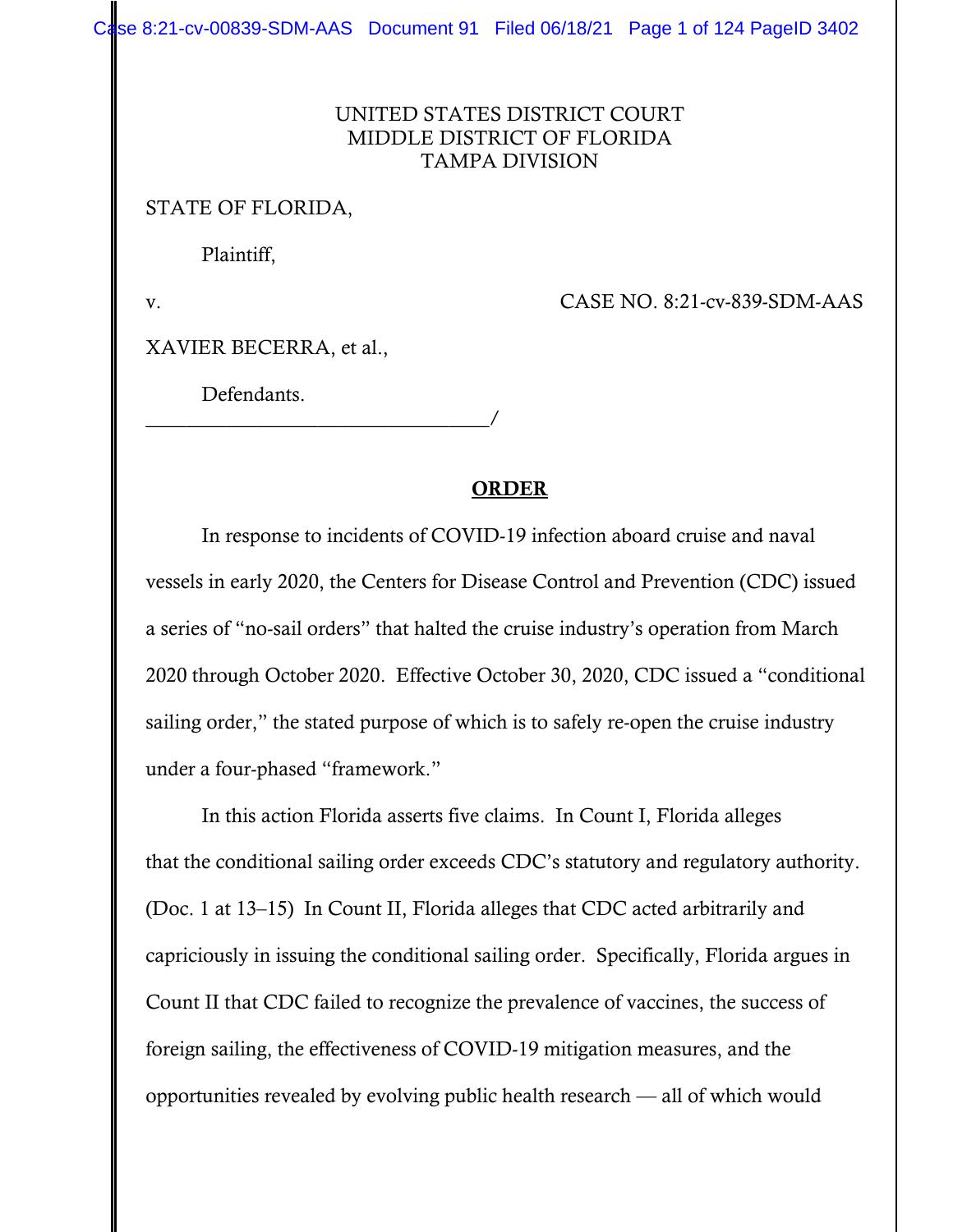counsel against the restrictions imposed by the conditional sailing order. Also, Florida argues in Count II that CDC arbitrarily failed to consider "lesser alternatives," treated the cruise industry differently from other industries, and ignored local health measures. (Doc. 1 at 15–18) In Count III, Florida alleges that CDC unreasonably delayed agency action necessary "to allow the cruise industry to safely re-open." (Doc. 1 at 18) In Count IV, Florida alleges that CDC failed to conduct proper notice and comment rulemaking and improperly relied on the "good cause" exception to the notice requirement under 5 U.S.C. § 553(b)(B). Finally, in Count V, Florida alleges that if interpreted according to CDC the enabling statute, 42 U.S.C. § 264, on which CDC relies, effects an unconstitutional delegation of legislative authority. (Doc. 1 at 20) Facing an allegedly irreparable injury, Florida moves (Doc. 25) for a preliminary injunction.

 Citing four broad arguments, CDC opposes a preliminary injunction. First, CDC argues that Florida lacks standing because the conditional sailing order regulates cruises, not states. Second, CDC argues that Florida cannot establish irreparable harm because Florida began this action months after CDC issued the sailing order and that, because cruises can sail by mid-summer, Florida cannot establish an imminent and irreparable injury. Third, CDC contends the conditional sailing order falls within CDC's statutory and regulatory authority. Fourth, CDC contends that the conditional sailing order evinces "reasoned decision-making" and reasonable conclusions, "especially given the extraordinary deference due to [CDC] during the ongoing public health emergency." Finally, CDC claims that the threat of

- 2 -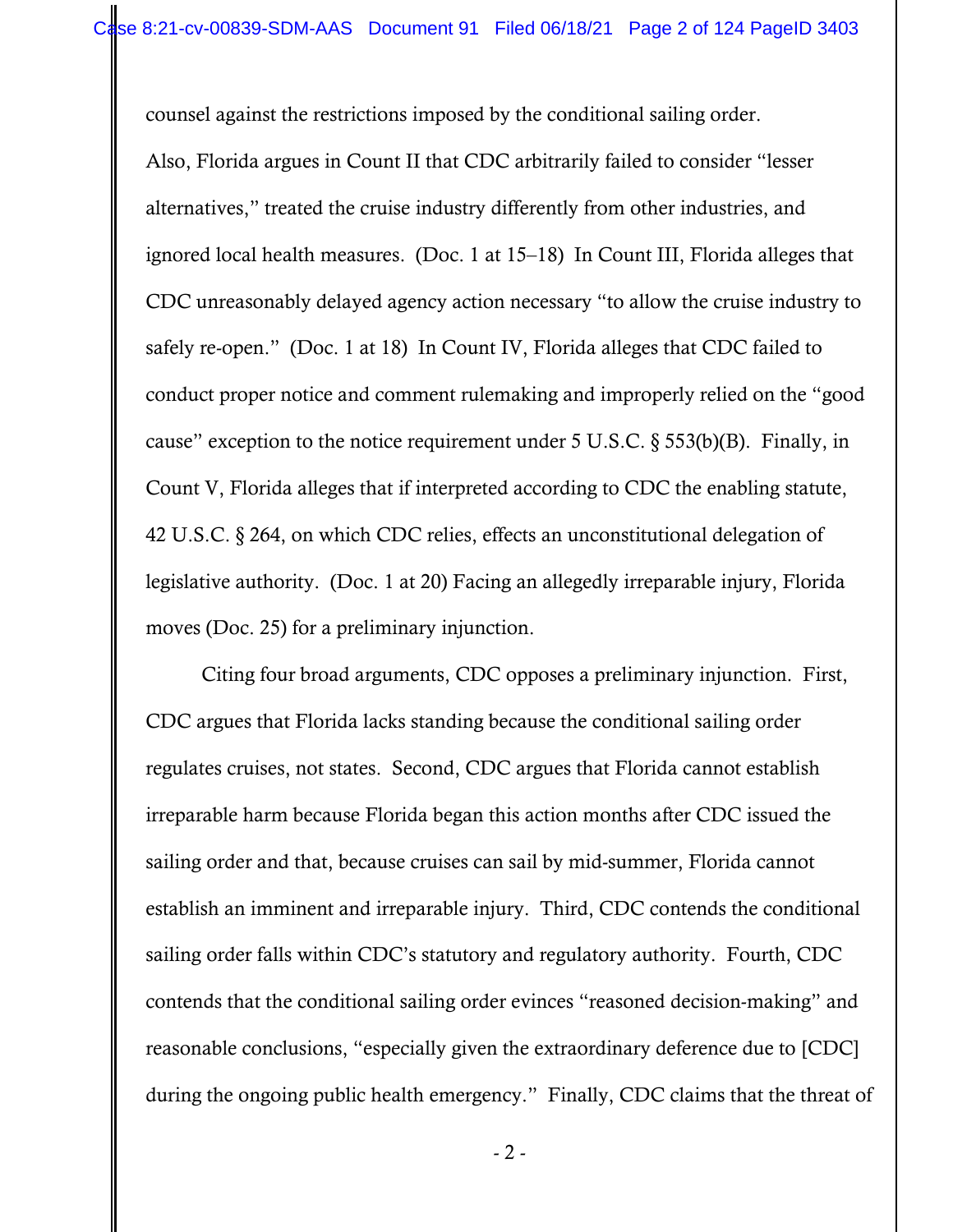future COVID-19 infections aboard cruises decisively outweighs any economic injury to Florida. (Doc. 31 at 3–4)

#### BACKGROUND

Since early in 2020 COVID-19 reportedly has killed more than half a million Americans and has caused millions to become unemployed. In response to the discovery of COVID-19 aboard several cruise ships and naval vessels in early 2020, the Cruise Line International Association, a trade group including 95% of the cruise industry, on March 13, 2020, voluntarily ceased cruise ship operation. (Doc. 1-3 at 9; Doc. 31 at 2) On March 14, 2020, CDC issued a no-sail order that halted the cruise industry "for all cruise ships not voluntarily suspending operations." (Doc. 1-4 at 7) CDC extended the no-sail order on April 15, 2020; July 16, 2020; and September 30, 2020. The last extension of the no-sail order expired October 31, 2020. (Docs. 1-5, 1-6, and 1-7)

On July 20, 2020, during the second extension of the no-sail order, CDC published in the Federal Register a "Request for Information" about the safe resumption of cruise ship operation. 85 Fed. Reg. 44083 (2020); (Doc. 1-3 at 14). The request prompted about thirteen thousand responses in the allowed sixty-days, which ended about six weeks before CDC issued the conditional sailing order. Although CDC claims to have "carefully considered" the comments, CDC never responded to the comments, chose to issue the conditional sailing order under the "good cause" exception to the "notice and comment" requirement of the APA, and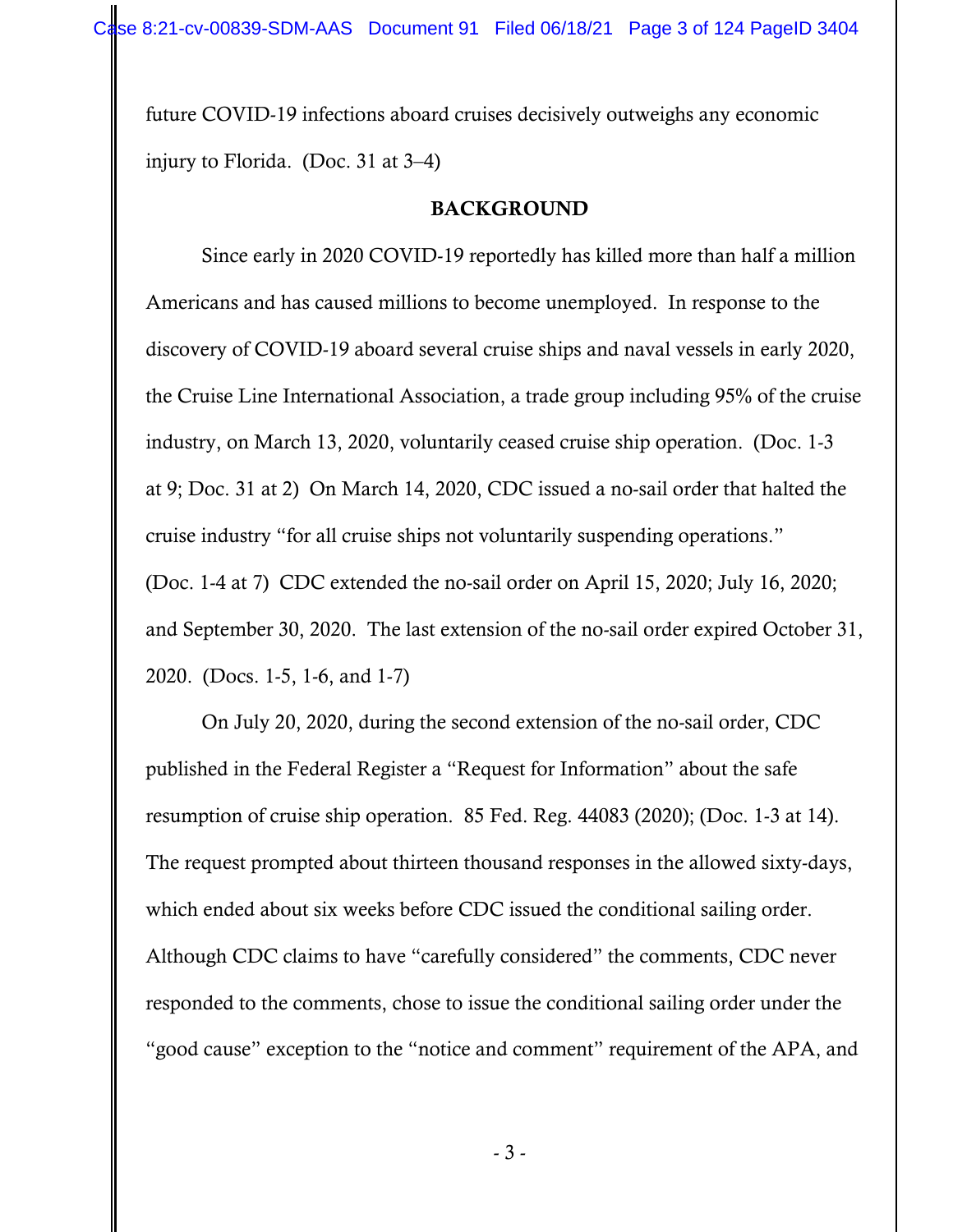announced that "it would be impracticable and contrary . . . to the public's interest" to delay the effective date of the order.<sup>1</sup> (Doc. 1-3 at 15, 19); 5 U.S.C.  $\S$ § 553(b)–(d).

## A. The Conditional Sailing Order

 On October 30, 2020, CDC issued the conditional sailing order. *Framework for Conditional Sailing and Initial Phase COVID-19 Testing Requirements for Protection of Crew*. (Doc. 1-3); 85 Fed. Reg. 70153 (2021). The conditional sailing order opens by explaining that COVID-19 "continues to spread rapidly around the world with no U.S. Food and Drug Administration authorized vaccine." (Doc. 1-3 at 8) Therefore, "[b]ased on the evidence gathered and explained in the No Sail Order," as well as "[c]urrent scientific evidence," (Doc. 1-3 at 12–13), the conditional sailing order continued to restrict cruise ship<sup>2</sup> travel despite the measures, such as a "Healthy Sail Panel," assembled by prominent cruise companies and top health experts<sup>3</sup> employed by cruise companies to address COVID-19. (Doc. 1-3 at 13–14)

<sup>&</sup>lt;sup>1</sup> The conditional sailing order states that "[i]n the event that this Order qualifies as a rule under the APA, notice and comment and a delay in effective date are not required because CDC has already obtained public comment and good cause exists." (Doc. 1-3 at 19) And the conditional sailing order further states that, if the order qualifies as a rule, "the Office of Information and Regulatory Affairs has determined that it would be a major rule." (Doc. 1-3 at 19)

<sup>&</sup>lt;sup>2</sup> Defining a "cruise ship" as a "passenger-carrying vessel operating in U.S. waters with the capacity to carry 250 or more individuals . . . with an itinerary anticipating an overnight stay onboard." The conditional sailing order regulates vessels intending to travel in "international, interstate or intrastate waterways . . . ." (Doc. 1-3 at 10)

<sup>&</sup>lt;sup>3</sup> The Healthy Sail Panel developed recommendations for safely resuming sailing. Also, the conditional sailing order cites a "global science summit" convened by the World Travel & Tourism Council and Carnival Corporation to address COVID-19 protocols and safety measures. (Doc. 1-3 at 14)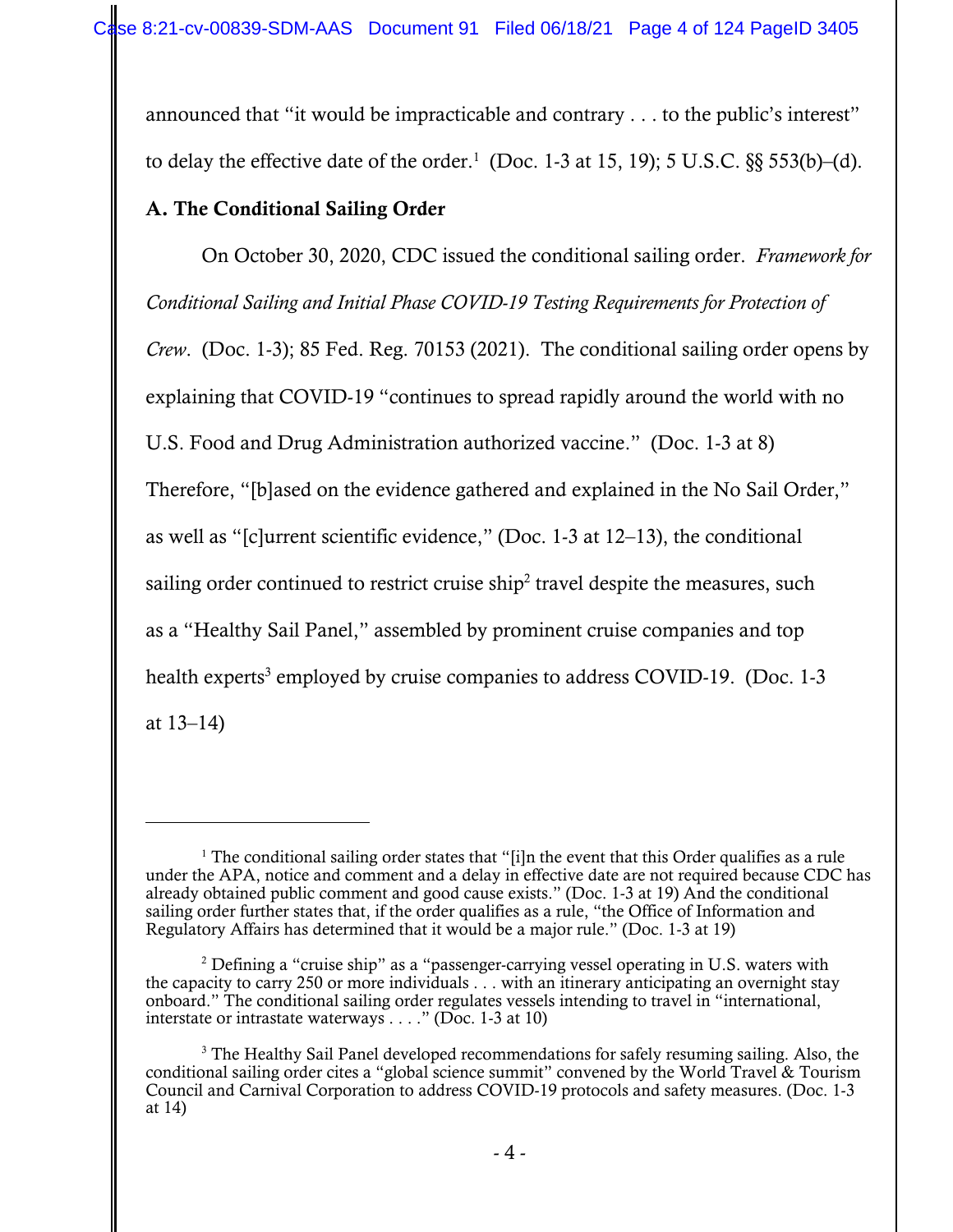Disclaiming that the conditional sailing order constitutes a rule under the APA (Doc. 1-3 at 19) and incorporating by reference the earlier no-sail orders, the conditional sailing order explains that "[a]fter expiration of CDC's No Sail Order (NSO) on October 31, 2020, CDC will take a phased approach to resuming cruise ship passenger operations in U.S. waters." (Doc. 3-1 at 2) The conditional sailing order requires the completion of four phases before a vessel again qualifies to sail but explains that "[t]hese phases are subject to change based on public health considerations[.]" (Doc. 3-1 at 3) And the conditional sailing order explains (in several places) that "CDC will issue additional orders as needed that will be published in the Federal Register and technical instructions that will be subsequently posted on CDC's website." (Doc. 3-1 at 3, 21, 28, 34)

## 1. The Four Phases

 Phase one obligates a cruise ship operator to build a laboratory aboard each vessel for testing crew members. In phase two, a cruise ship operator must undertake for each cruise ship a simulated voyage designed to evaluate the cruise ship operator's on-board COVID-19 mitigation measures. (Doc. 1-3 at 26–7) However, before beginning a cruise ship's first simulated voyage, the cruise ship operator must obtain, and CDC must approve, a "medical care agreement" and a "housing agreement" with health care providers and the port authority in each port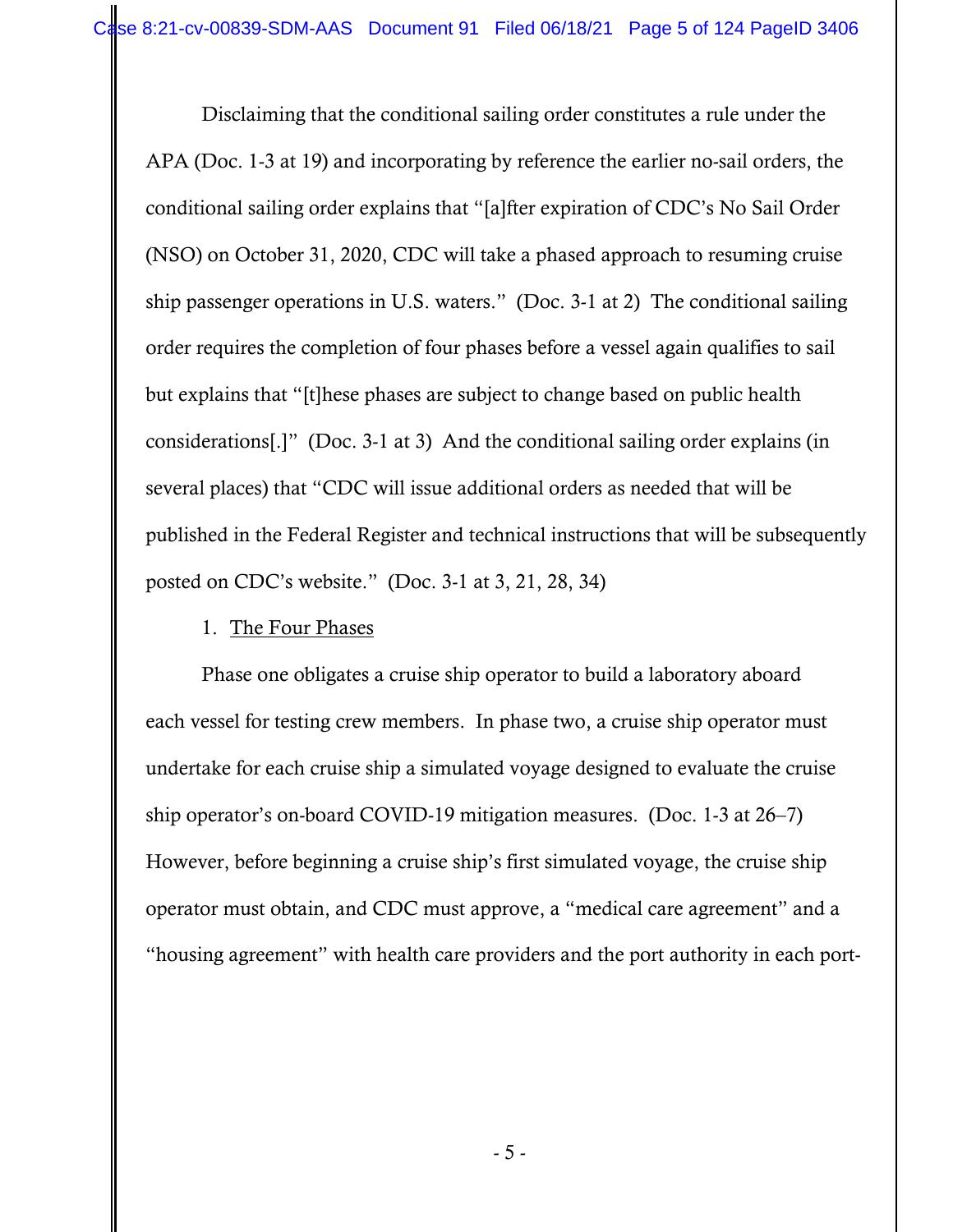of-call to ensure adequate logistics and care if COVID-19 appears aboard a ship in transit.<sup>4</sup> (Doc. 1-3 at 23–4)

Phase three requires a "conditional sailing certificate" from CDC before a cruise ship operator undertakes a restricted passenger voyage. During this phase, a cruise ship operator must apply for a conditional sailing certificate "at least 60 calendar days prior to the date on which the cruise ship operator proposes to commence restricted passenger operations." (Doc. 1-3 at 29, n.18) Under the threat of a criminal penalty imposed by 18 U.S.C. § 1001, the application must include the cruise ship operator's attestation to, among other things, the operator's compliance with CDC's (mandatory) technical instructions and orders. (Doc. 1-3 at 29–30) After CDC review, even if CDC awards the operator a conditional sailing certificate, "CDC may limit the terms or conditions of a . . . Conditional Sailing Certificate" or revoke the certificate altogether. (Doc. 1-3 at 30, 35) A cruise ship operator can appeal the denial of a certificate or can attempt to modify the conditions of a certificate by submitting the proposed modification to CDC. (Doc. 1-3 at 32, 36)

Finally, for operators with a conditional sailing certificate, phase four permits "restricted passenger voyages" — but subject to several salient strictures, including a seven-day limitation on each voyage. (Doc. 1-3) The conditional sailing order describes other requirements beyond the four-phased approach, and the conditional sailing order explains that the phases "will be further determined" by both "public

<sup>&</sup>lt;sup>4</sup> The parties commonly designate this requirement "Phase 2A." In effect, CDC's "fourphase plan" is actually a five-phase plan (at least).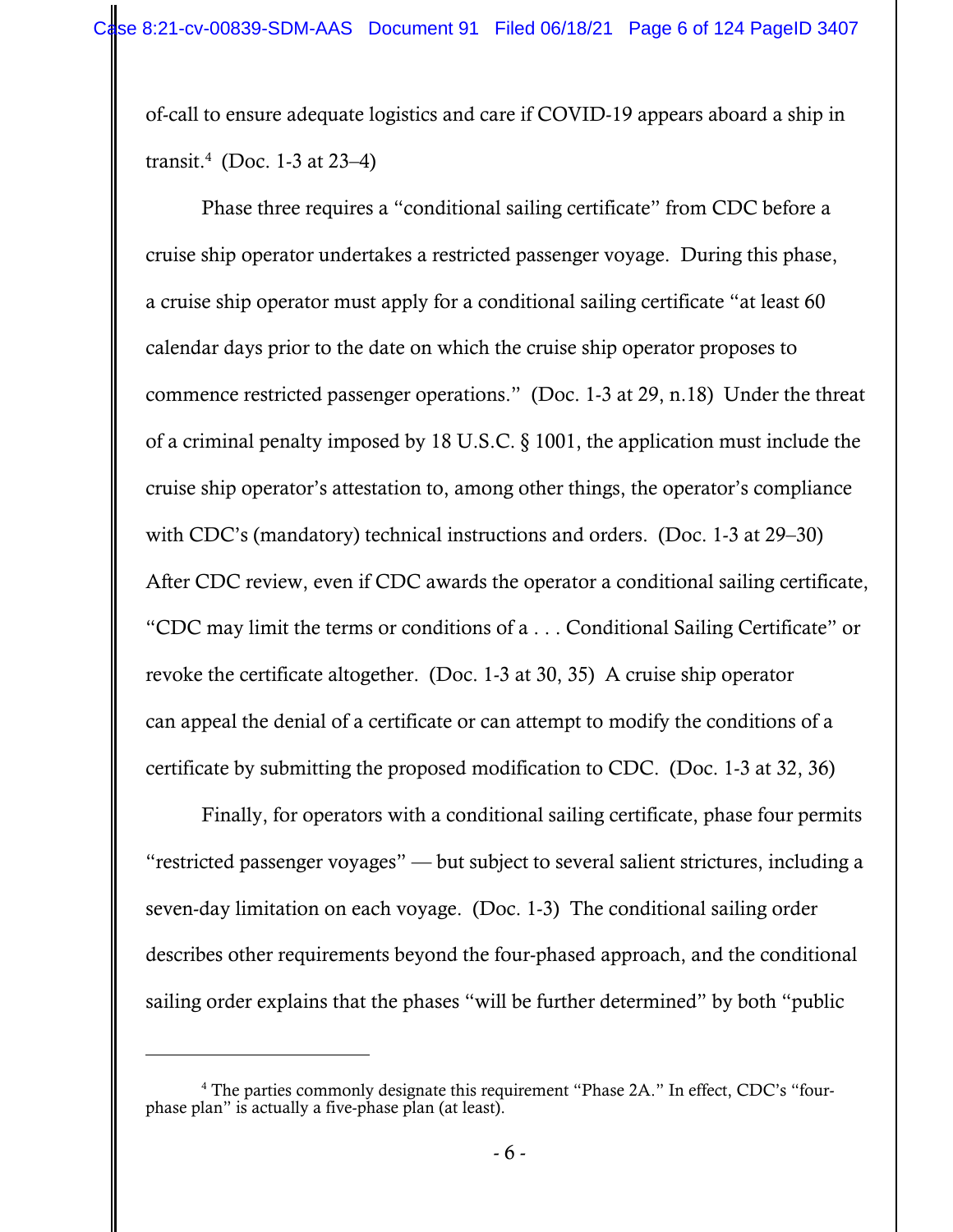health considerations" and a cruise ship operator's success in employing the mitigation measures specified in the conditional sailing order, including shoreside laboratory screening of crew, on-board testing capabilities for symptomatic travelers, sustained compliance with the no-sail orders' response plans, and the frequent monitoring and reporting of conditions onboard. (Doc. 1-3 at 17) In other words, even after a cruise operator's completion of the four phases, CDC retains unrestricted discretion to further condition or even suspend the conditional sailing certificate and to issue additional and different technical guidance.

## 2. The Conditional Sailing Order's Timeline, Findings, and Legal **Justifications**

The feasible timeline for a cruise company's accomplishing the four phases is unknown but certainly protracted. (As of today, few vessels have completed the four phases.) The conditional sailing order remains effective until the earliest of (1) the expiration of the HHS Secretary's declaration of a public health emergency, (2) the rescission or modification of the order by the CDC director, or (3) November 1, 2021 (at which time CDC might renew the conditional sailing order or issue a replacement order with additional and different requirements). In other words, assuming maintenance of the status quo, the conditional sailing order likely, almost certainly, will remain in effect for a year after the October 2020 issuance of the conditional sailing order, that is, the cruise industry will have remained subject to the series of no-sail orders and the conditional sail order for more than nineteen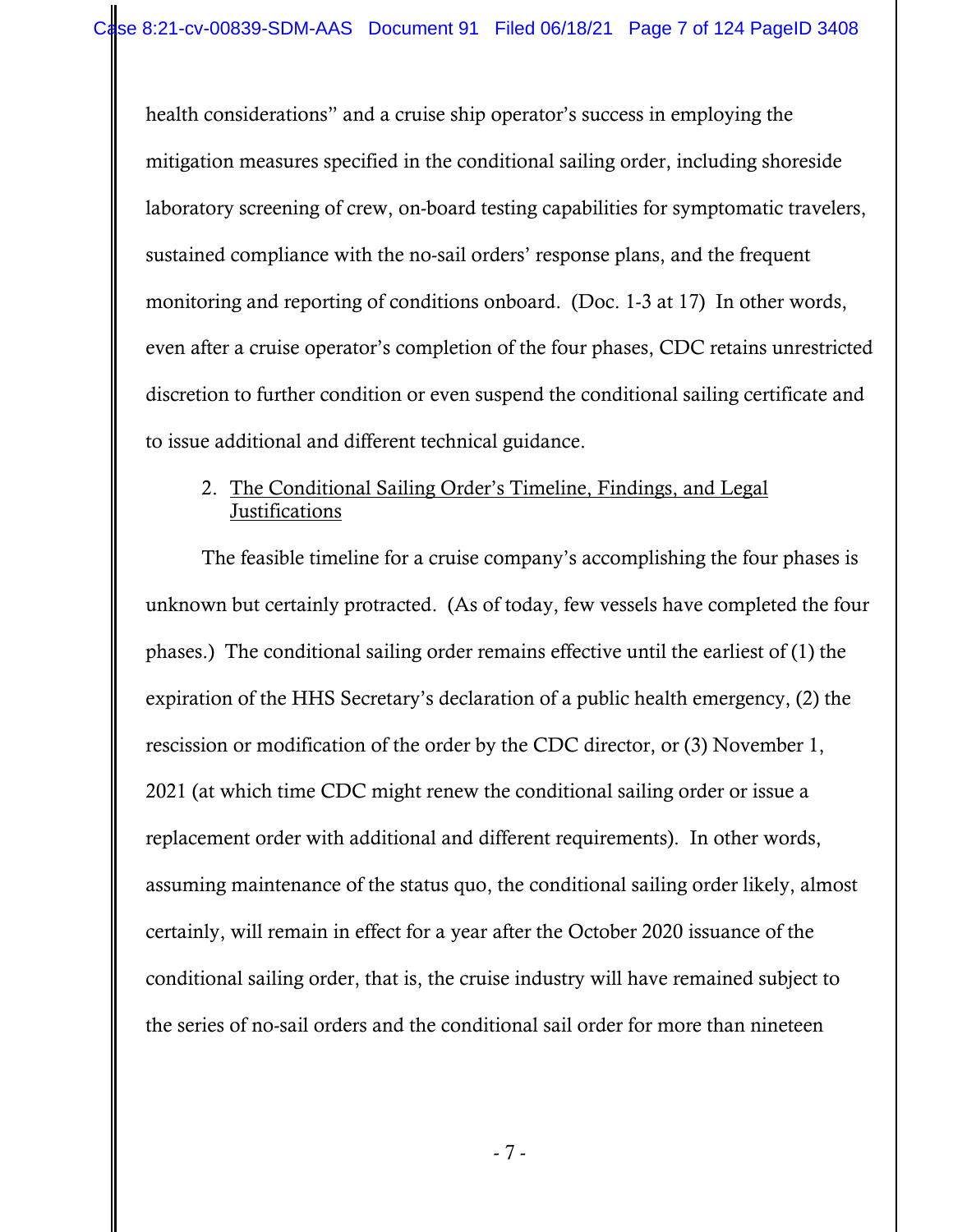months — two full cruise seasons — and will remain subject to renewal (presumably without "notice and comment" under the APA).

## 3. Dissatisfaction with CDC's Implementation and Guidance

After issuance of the conditional sailing order, several uncertain and distressed cruise companies and public officials began to complain because CDC issued virtually no implementing instructions for beginning the simulated voyages and no cruise company was authorized to begin a phase two simulated voyage. And even after CDC issued new guidance on April 2, 2021, cruise executives, state officials, and others criticized the guidance as impractical.

 For example, the Cruise Lines International Association reports that the April 2, 2021 guidance imposes requirements that "are unduly burdensome, largely unworkable, and seem to reflect a zero-risk objective rather than the mitigation approach to COVID that is the basis for every other U.S. sector of our society." (Doc. 45-9 at 2; Doc. 45-10 at 6; Doc. 45-28 at 3) Concerned about losing another summer sailing season, some cruise companies threatened to leave the United States if the cruise industry cannot "gain clarity and alignment on what it will take to restart cruising from the [United States]." (Doc. 45-10 at 10–11; Doc. 45-28 at 4; Doc. 45-29) Florida asserts that "the cruise industry needs certainty so they can make ready to resume sailing." (Doc. 56 at 5) But as of April 2021, more than six months after issuance of the conditional sailing order, "no cruise company hald begun phase two test voyages," and more than "20% of cruise lines remained stuck in Phase 1." (Doc. 56 at 5–7; Doc. 25 at 6–7, 17)

- 8 -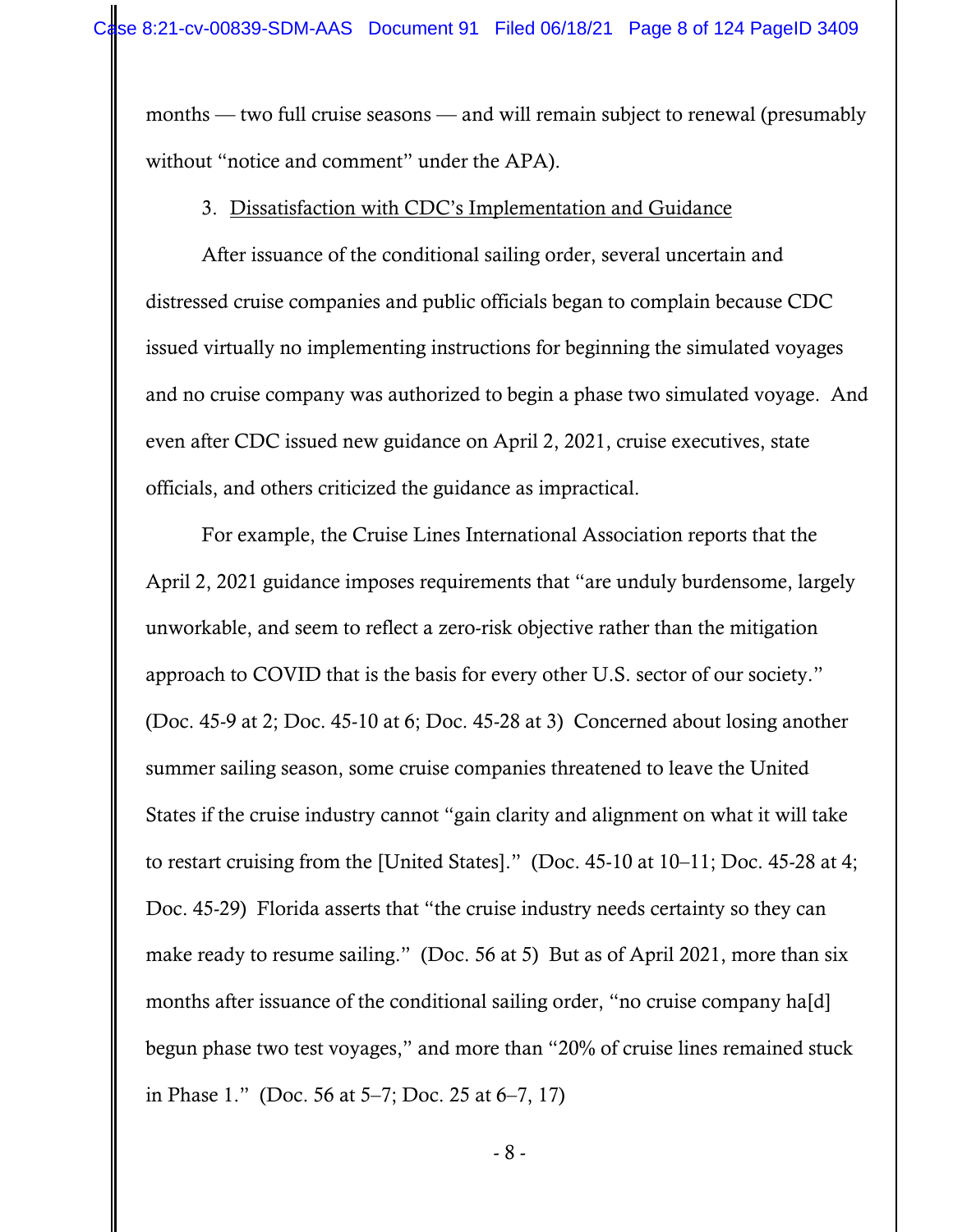## B. Florida's Complaint, Florida's Motion for a Preliminary Injunction, and Recent Developments

 Contending that the April 2, 2021 (mandatory) guidance and CDC's delay ensure "that the cruise industry would not re-open" in time for the summer season, Florida sued six days later and moved for preliminary injunction. (Doc. 56 at 2)

 On May 5, 2021, the day CDC's response to the motion for preliminary injunction was due, CDC issued technical guidance supposedly "providing specific instructions for how cruise ship operators may test their health and safety protocols in U.S. waters through simulated voyages, including the requirements for simulated voyages, guidance for CDC inspections, and operational procedures for risk mitigation on simulated and restricted voyages." (Doc. 31 at 11; Doc. 46-4; Doc. 46-5) CDC asserts that "cruise ship operators now have all the necessary instructions" to begin sailing. (Doc. 31 at 11) Further, in a "Dear Colleague Letter," CDC announced a "commitment to the phased resumption of passenger operations around mid-summer." (Doc. 31 at 10; Doc. 46-3) Addressing "scientific developments" since CDC issued the conditional sailing order, the letter offers several "clarifications," including an allowance for a cruise ship to avoid the requirement of a simulated voyage if a cruise operator's crew is ninety-eight percent fully vaccinated and the passengers, including children twelve and under, are ninetyfive percent fully vaccinated. (Doc. 46-3 at 5)

 Commenting on the May 5 technical guidance and the "Dear Colleague Letter," one cruise executive explained that "he seriously doubt<sup>[s]"</sup> whether cruise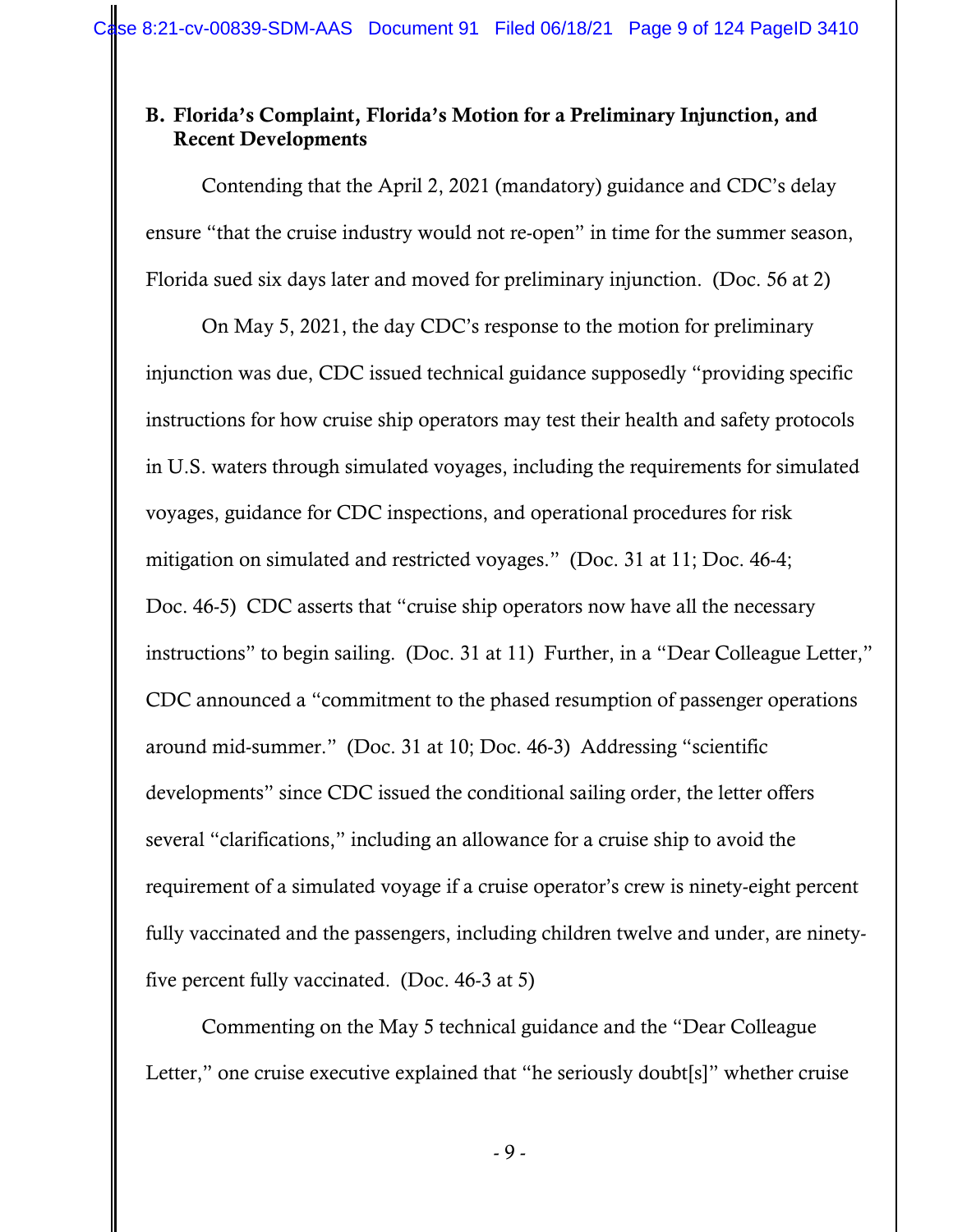ships could sail from the United States this summer because CDC's guidance remains "anything but a clear path to restarting." (Doc. 56 at 4) Since May 5, CDC has frequently updated the technical instructions and published new guidance for complying with the conditional sailing order. (Doc. 72 at 5) CDC supposedly updates this technical guidance to "reduce[] burdens or alleviate[] restrictions on cruise lines to better reflect the improved public health situation."5 (Doc. 72 at 5; Doc. 72-1) But CDC retains the discretion to issue at any time "additional requirements through technical instructions or orders relating to a cruise ship operator's processes and procedures." (Doc. 1-3 at 21, 28, 29)

 As of June 4, 2021, CDC had approved port agreements for twenty-two ships. CDC has scheduled only nine ships to begin simulated voyages. Although two simulated voyages are predicted to begin on June 20, 2021, most of the simulated voyages begin in July or August. Of the estimated fifty-nine eligible cruise ships, only two ships have received conditional sailing certificates, both for "highly

- May 18, 2021 CDC clarifies "disembarkation testing."
- May 26, 2021 CDC provides "additional discretionary considerations for ships with at least 98% of crew and 95% of passengers fully vaccinated."
- June 4, 2021 CDC "clarify[ies] mask use for crew who are not fully vaccinated" and revises the "cruise ship color status." (Doc. 72-1)

https://www.cdc.gov/quarantine/cruise/index.html

 $<sup>5</sup>$  This timeline reports CDC's regulations issued after May 5, 2021:</sup>

May 14, 2021 — CDC revises the "operations manual for simulated and restricted voyages," the "technical instructions for simulated voyages," and the "technical instructions for mitigation of COVID-19 among cruise ship crew." (Doc. 72-1 at 3–4)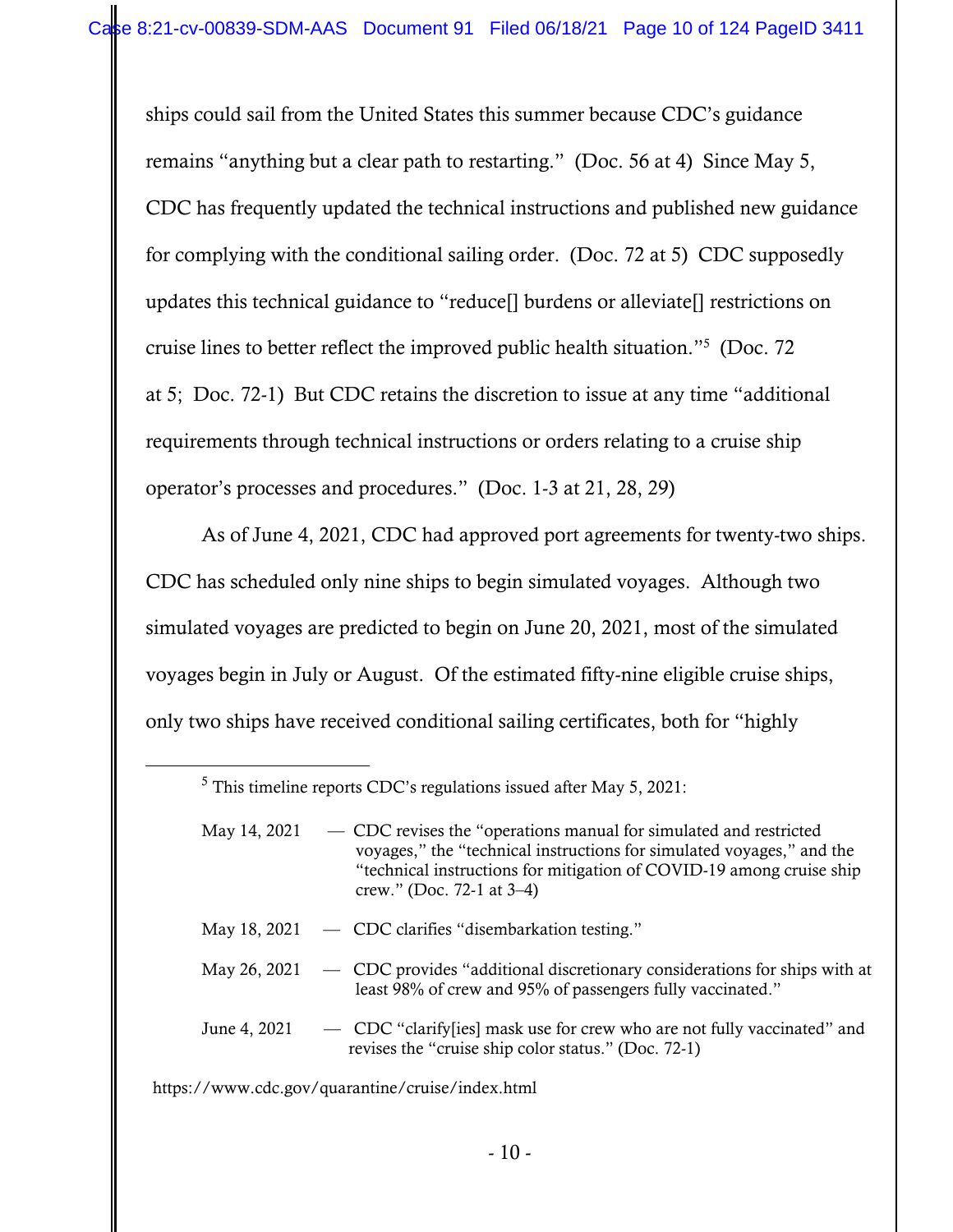vaccinated voyages," that is, ships that satisfied the 98%–crew plus 95%–passenger, full-vaccination option mentioned earlier. (Doc. 31 at 9; Doc. 72 at 5) One of those two ships can begin restricted sailing no earlier than June 26, 2021. The other ship can begin restricted sailing no earlier than July 25, 2021. (Doc. 72-1 at 2–3) All other cruise ships remain in the conditional sailing order's earlier phases.

## C. Litigation Status

 After an initial hearing (Doc. 44) on Florida's motion for a preliminary injunction, a May 18, 2021 order (Doc. 51) referred this action to mediation. In the meantime, Alaska and Texas moved (Docs. 26, 68) to intervene in this action. Arguing, among other reasons, that Alaska and Texas lack standing to intervene, CDC opposes (Docs. 57, 83) the motions to intervene. Alaska's and Texas's motions to intervene are unresolved.

 CDC submits a supplemental brief (Doc. 72) to report that on May 24, 2021, Congress passed the Alaska Tourism Restoration Act, which CDC contends effectively "ratifies" the conditional sailing order. (Doc. 72 at 1–4) Also, CDC reports "factual developments" that allegedly confirm the cruise ships' expeditious progress through the conditional sailing order's phases. (Doc. 72 at 5–6) Florida submits a supplemental brief (Doc. 82) in response. After a hearing (Doc. 84) on the supplemental briefs and after the mediator declared an impasse (Doc. 85), Florida's motion for a preliminary injunction is ripe for determination.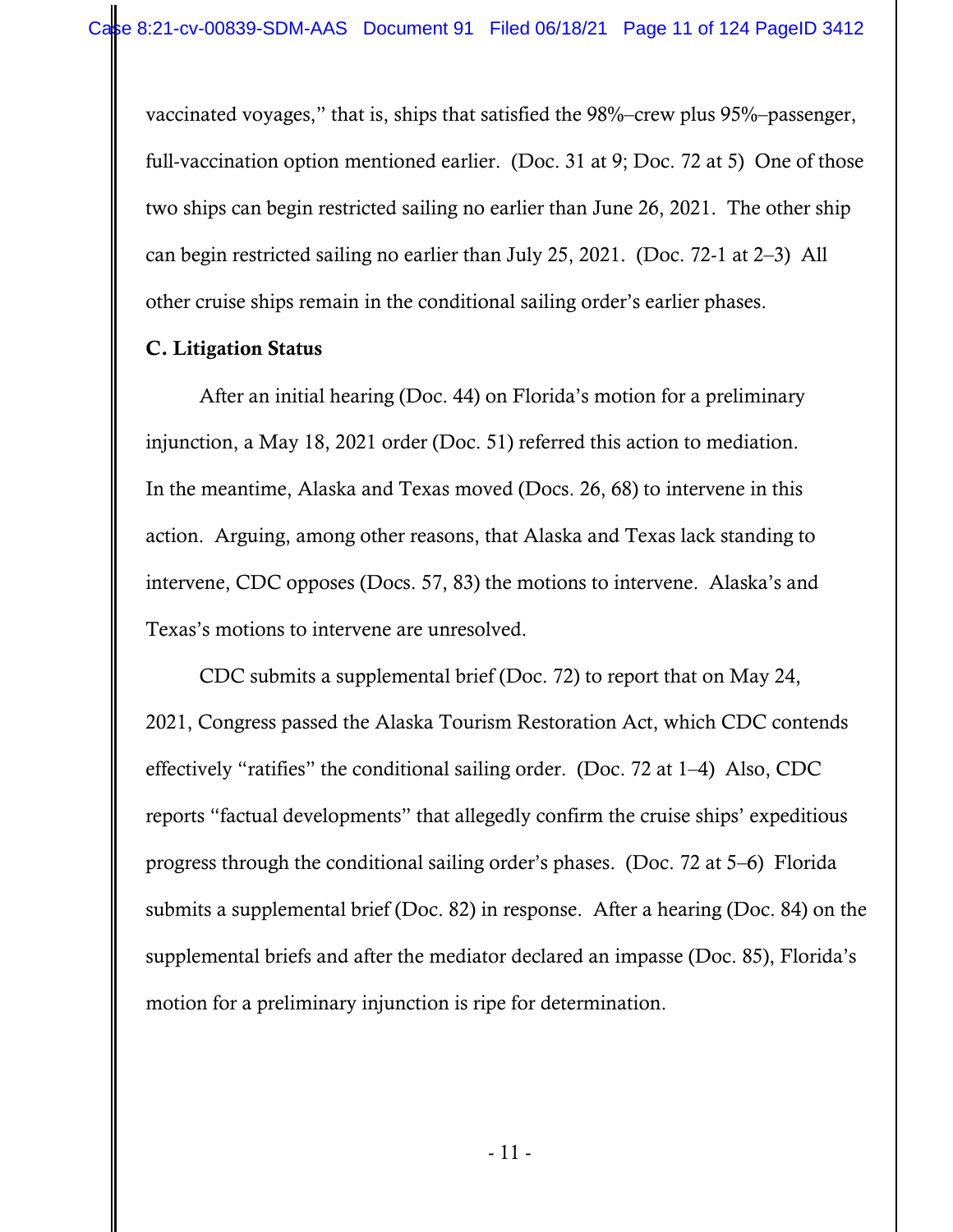Case 8:21-cv-00839-SDM-AAS Document 91 Filed 06/18/21 Page 12 of 124 PageID 3413

### STANDING

 Article III of the United States Constitution limits the jurisdiction of a federal court to an actual, perceptible, and existing case or controversy. To present a justiciable case or controversy for a preliminary injunction, a plaintiff must establish by a "clear showing" each element of "standing." *Winter v. Nat. Res. Def. Council, Inc*., 555 U.S. 7, 22 (2008). Confusion about standing is widespread. William Fletcher, *The Structure of Standing*, 98 YALE L.J. 221, 221 (1988) ("The structure of standing law in the federal courts has long been criticized as incoherent."). Despite this confusion, certain principles of standing appear reasonably clear and permit a federal court, as each court must, to confirm a plaintiff's standing. *Bochese v. Town of Ponce Inlet*, 405 F.3d 964, 974 (11th Cir. 2005).

 First, Article III imposes constitutional standing, an "irreducible [ ] minimum" requiring a plaintiff to show an injury-in-fact that is both fairly traceable to an act of a defendant and redressable by a favorable judicial decision. *Lujan v. Defenders of Wildlife*, 504 U.S. 555, 560–61 (1992); *Spokeo, Inc. v. Robins*, 136 S. Ct. 1540, 1547 (2016). Second, a plaintiff must sue to vindicate an interest "protected or regulated by the statute or constitutional guarantee in question." *Ass'n of Data Processing Serv. Organizations, Inc. v. Camp*, 397 U.S. 150, 153 (1970). Here, CDC characterizes Florida's complaint as advancing a "generalized grievance" that fails to establish Article III standing. (Doc. 31 at 13) Further, CDC argues that Florida fails to assert a justiciable APA claim in Counts I through IV because Florida's injury falls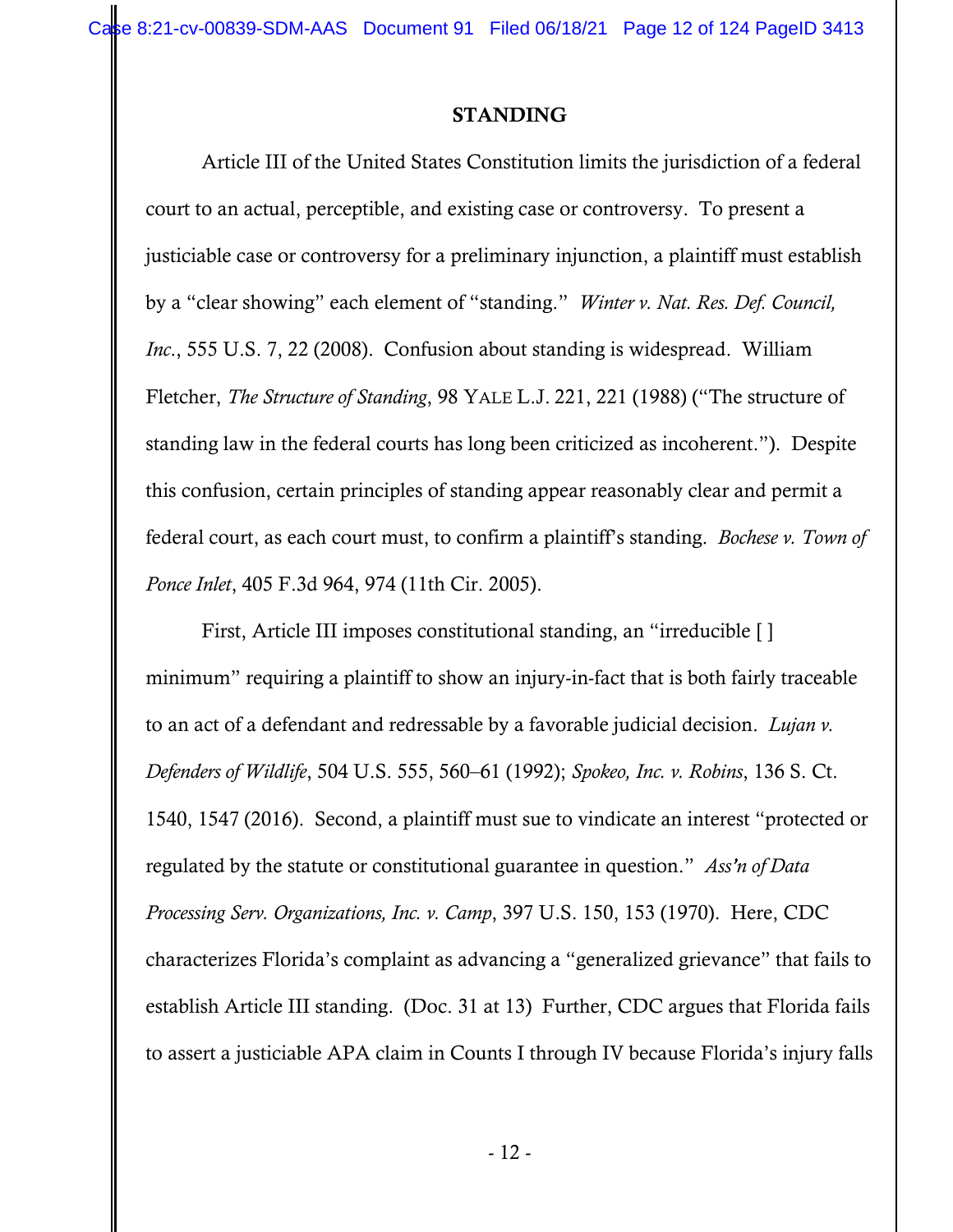outside the "zone of interests" protected by the Public Health Service Act. (Doc. 31 at 21–22)

# A. Article III Standing

## 1. Injury-in-Fact

If requesting an injunction, a plaintiff must establish an immediate danger of sustaining a "concrete" and "particularized" injury. Adducing a "concrete" and "particularized" injury requires the plaintiff to establish a risk of "imminent" future injury, not a "conjectural" or "hypothetical" injury. *City of Los Angeles v. Lyons*, 461 U.S. 95, 102 (1983). A future injury qualifies as "imminent" if the plaintiff faces a "sufficient likelihood" of suffering the alleged injury. *Sierra v. City of Hallandale Beach, Fla*., 2021 WL 1799848, at \*2 (11th Cir. 2021) (quoting *Koziara v. City of Casselberry*, 392 F.3d 1302 (11th Cir. 2004)).

Whether a sufficient likelihood exists that a state will suffer an imminent injury depends on the capacity under which the state sues. Erwin Chemerinsky, *Federal Jurisdiction* 125 (8th Ed. 2021) ("[A] distinction must be drawn between a government entity suing to remedy injuries it has suffered and suing in a representative capacity on behalf of its citizens."). A state cannot sue as a nominal party or sue to defend the "personal claims" of a citizen. *Pennsylvania v. New Jersey*, 426 U.S. 660, 665 (1976). Rather, a state can sue to prevent either of two types of injury. First, a state can sue to prevent an imminent injury to a "quasi-sovereign interest," including the general health or economic welfare of the state's citizens. Second, a state can sue to prevent a direct injury to a "sovereign" or "proprietary"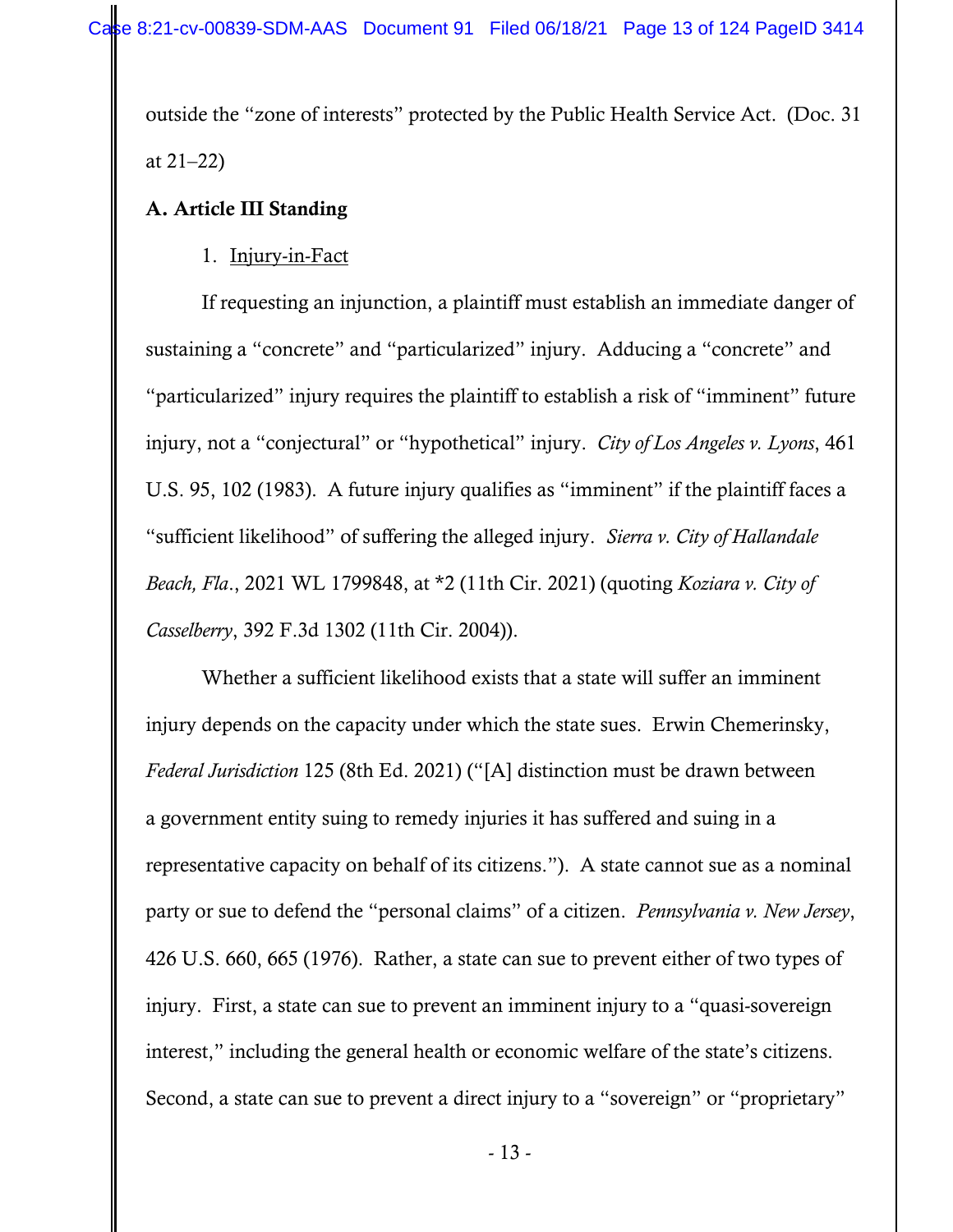interest. *Alfred L. Snapp & Son, Inc. v. Puerto Rico, ex rel., Barez*, 458 U.S. 592, 601–607 (1982); *Chiles v. Thornburgh*, 865 F.2d 1197, 1208 (11th Cir. 1989) (distinguishing between an injury to a "quasi-sovereign interest" and a direct injury).

 "There is no difficulty in recognizing [a state's] standing to protect proprietary interests or sovereign interests." 13B WRIGHT & MILLER, FED. PRAC. & PROC. § 3531.11.1, Government Standing – States (3d ed. 2008). A state's proprietary interests include "participat[ing] in a business venture" and extend to interests that are the same as a similarly situated private proprietor. *Alfred L. Snapp*, 458 U.S. at 601. For example, a state maintains an interest in collecting money, including taxes. *Wyoming v. Oklahoma*, 502 U.S. 437, 447–450 (1992); *Air All. Houston v. Env't Prot. Agency*, 906 F.3d 1049, 1059 (D.C. Cir. 2018); *California v. Azar,*  911 F.3d 558, 570–571 (9th Cir. 2018). Here, Florida bases standing on three financial injuries.

 First, Florida asserts that the conditional sailing order forces Florida to spend millions of dollars more than usual on state unemployment benefits. A declarant from Florida's Department of Economic Opportunity reports — and CDC accepts that since the start of the COVID-19 pandemic, Florida has paid about \$20 million in state benefits directly attributable to "claimants separated from the cruise industry."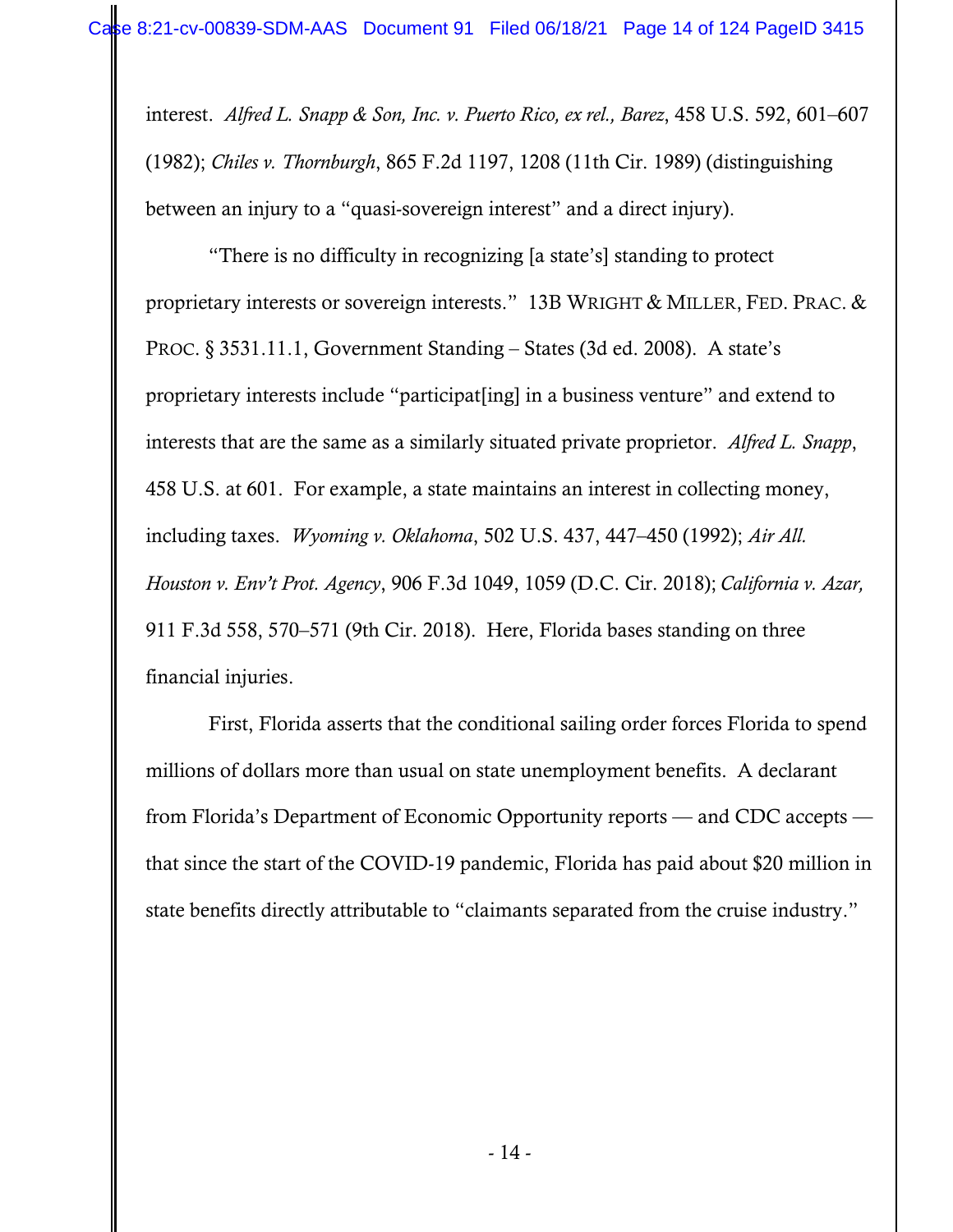In comparison, Florida typically pays less than \$500,000 annually in state benefits attributable to lost cruise-industry jobs.6 (Doc. 45-19 at 2)

Second, Florida claims that since the start of the COVID-19 pandemic Florida's ports have lost hundreds of millions of dollars. (Doc. 45-26) Florida insists that at least part of the loss results directly from the shutdown of the cruise industry, which accounts for a major share of Florida's port business. (Doc. 45-20 at 5; Doc. 45-21 at 25; Doc. 45-22 at 9; Doc. 45-23 at 23; Doc. 45-24)

 Third, Florida claims a loss of tax revenue directly attributable to the shutdown of the cruise industry in Florida. (Doc. 25 at 22) For example, Florida attaches reports analyzing the economic activity of several ports and detailing state tax revenue derived from the cruise industry. (Docs. 45-20, 21, 22, 23) These economic reports suggest that in a typical year Florida collects millions of dollars in state taxes from the cruise industry. (Doc. 45-20 at 44; Doc. 45-21 at 29; Doc. 45-22 at 10; Doc. 45-23 at 36; Doc. 45-24 at 27) Further, Florida estimates — and CDC again accepts — that the "continued closure of the cruise industry will result in an annual loss to Florida of sales tax revenue of approximately \$82 million." (Doc. 45-25 at 3)

<sup>&</sup>lt;sup>6</sup> CDC argues that Florida disregards federal reimbursement for state unemployment payments. But the American Rescue Plan of 2021, Pub. L. No. 117-2 § 9017, reimburses a state for "short-time compensation" programs, which amount to a limited type of unemployment spending. "Short-time compensation" reimbursement is brief (until September 2021), and Florida attests (Doc. 47 at 148) — without opposition from CDC — that the declaration (Doc. 45-19) fully accounts for federal reimbursement.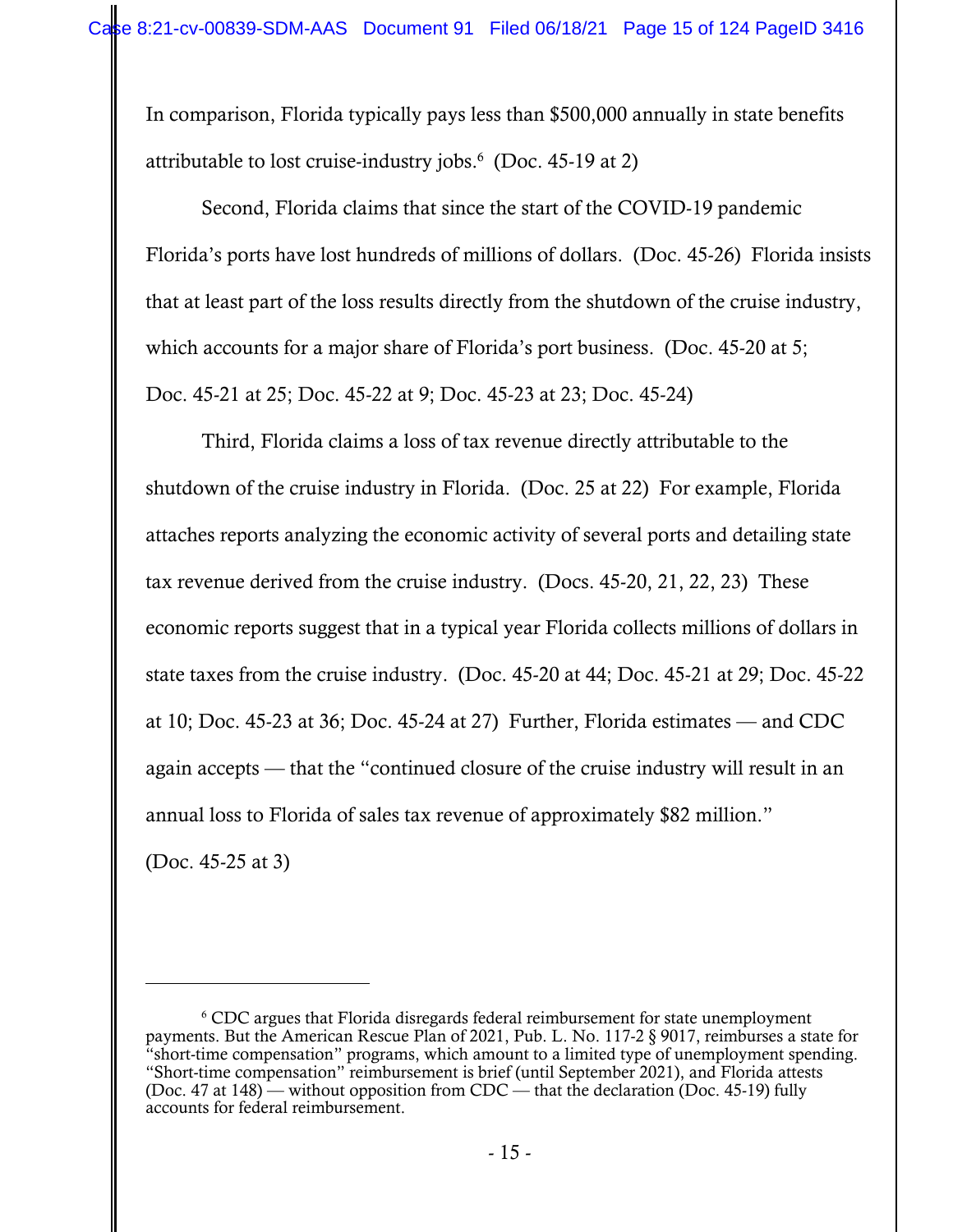CDC responds by characterizing Florida's injury as a loss of "general tax revenue" that creates no basis for standing. (Doc. 31 at 14) (quoting *El Paso Cty., Texas v. Trump*, 982 F.3d 332, 339 (5th Cir. 2020)). Also, CDC argues that Florida fails to allege a concrete and imminent injury. (Doc. 31 at 15) CDC posits that Florida's injury amounts to "mere conjecture" because the conditional sailing order, CDC insists, allows cruises to resume operation by "mid-summer." Citing "the possibility of a summer restart of service" if the cruise industry can comply with the conditional sailing order, CDC claims that any risk of future injury rests within the control of the cruise industry. (Doc. 31 at 15)

 Although superficially appealing, CDC's argument is finally unpersuasive. CDC ignores Florida's evidence establishing an economic injury attributable to increased unemployment spending for former cruise industry employees, some of whom likely will remain unemployed. "Monetary expenditures to mitigate and recover from harms that could have been prevented absent [agency action] are precisely the kind of 'pocketbook' injury that is incurred by the state itself." *Air All. Houston*, 906 F.3d at 1059. And Florida alleges an ongoing economic injury to ports, which Florida maintains a sovereign and proprietary interest in protecting because ports are political subdivisions of the state. Title 22, Chapters 308–315, Florida Statutes; *Alabama v. U.S. Army Corps of Engineer*s, 424 F.3d 1117, 1130 (11th Cir. 2005); *State of Kan. v. United States*, 16 F.3d 436, 439 (D.C. Cir. 1994) (holding that a state has standing "to sue as an employer" to protect itself from economic injury); *Chiles v. Thornburgh*, 865 F.2d 1197, 1208 (11th Cir. 1989) ("A state has standing to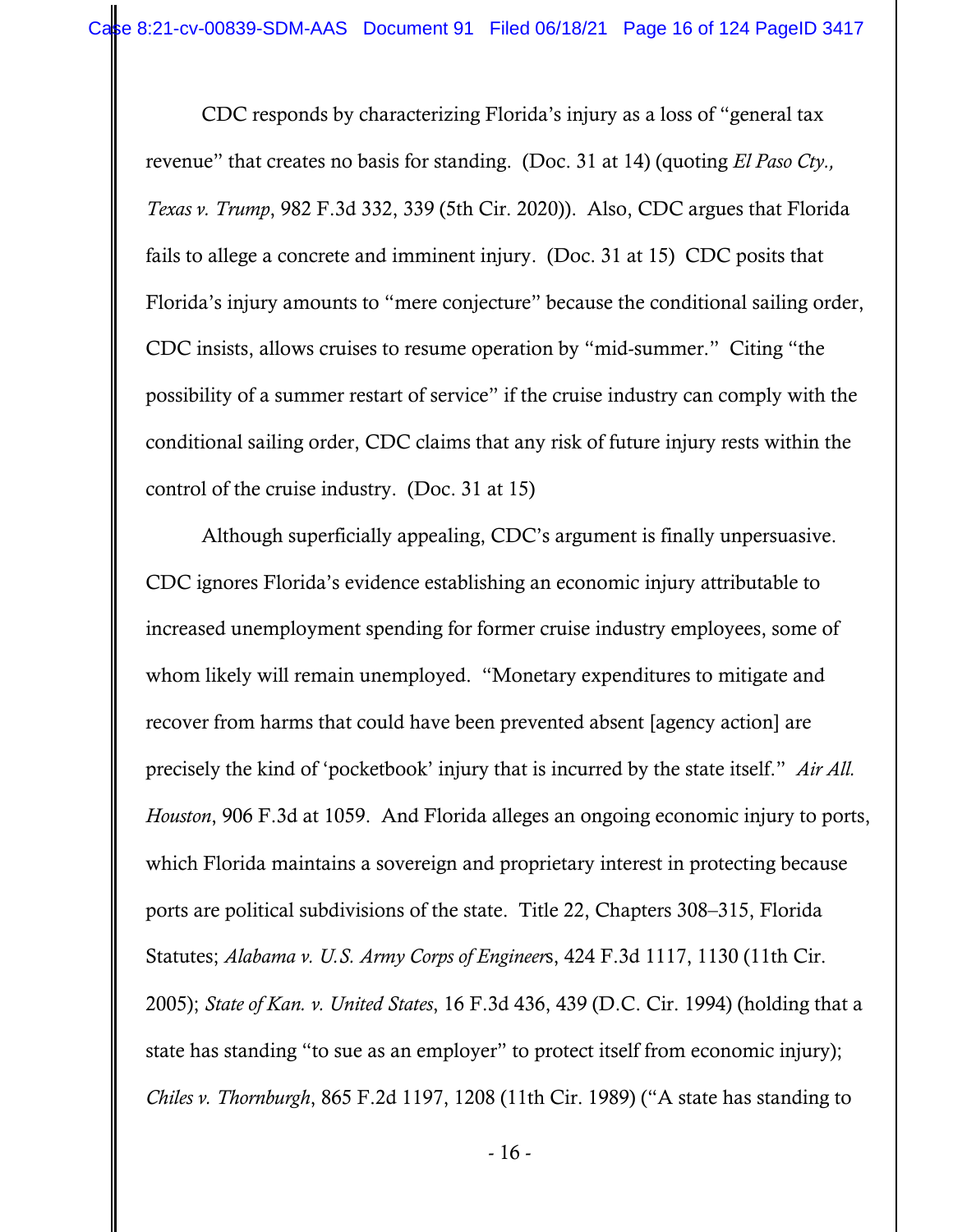sue in its sovereign capacity when it has suffered an economic injury."). Even if relying on lost tax revenue, Florida alleges a cognizable injury owing to lost tax revenue directly attributable to the cruise industry's closing. *Wyoming v. Oklahoma*, 502 U.S. 437, 448 (1992) (affirming a state's standing if alleging "a direct injury in the form of a loss of specific tax revenues").

 Although the conditional sailing order purports to establish "a framework for a phased resumption of cruise ship passenger operations," 85 Fed. Reg. at 70,153, Florida persuasively claims that the conditional sailing order will shut down most cruises through the summer and perhaps much longer. *Koziara*, 392 F.3d at 1305.7 (Doc. 46-3; Doc. 46-8 at 3–4) Also, Florida persuasively argues that CDC's projection for the resumption of sailing warrants skepticism owing to CDC's history of delay, such as the unexplained six-month delay until April 2, 2021, in issuing technical guidance, finally available just eight weeks before CDC claims the cruise industry can sail. (Doc. 1-7 at 11, 17; Doc. 46-1 at 21) And CDC presumably "intends to update" guidance as vaccines further proliferate. (Doc. 46-1 at 26; Doc. 46-3; 46-4 at 14) As of April 26, 2021, twenty percent of cruises remained in "phase one" (of the four phases) while the cruise industry tried to comply with CDC's expanding and variable guidance, which Florida convincingly argues continues to contribute to the delay. (Doc. 31-1 at 20–21; Doc. 82) Even if

<sup>&</sup>lt;sup>7</sup> CDC resists providing a reliable and steady timeline for resuming cruises. At a March 18, 2021 Senate Committee hearing, Senator Lisa Murkowski asked the CDC director to provide a schedule for phase two. The CDC director replied "I can't . . . I don't believe it's solely within our jurisdiction to address, it's not necessarily a CDC [decision] . . . . I believe Department of Transportation, OMB, there are numerous others that are making these decisions." (Doc. 1-8 at 7)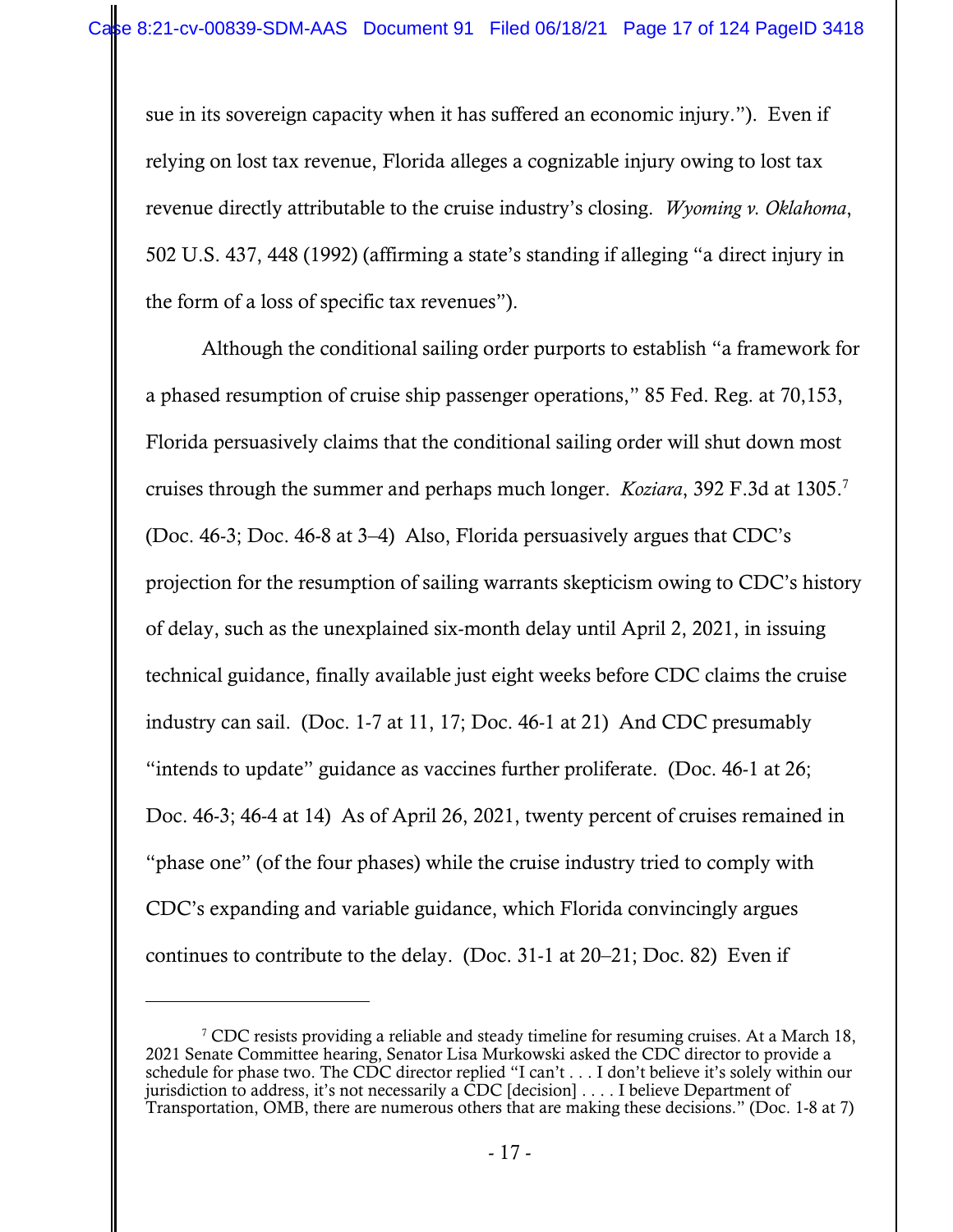approving a cruise to sail, CDC retains the discretion to revoke a conditional sailing certificate, which appears likely (at least for some cruises) owing to CDC's variable technical instructions and CDC's low standard for intervening during a COVID-19 "outbreak." (Doc. 1-3 at 30–36; Doc. 31-4 at 11) Florida understandably claims that CDC "keeps moving the goalposts."8 (Doc. 56 at 5, 7)

 In sum, Florida establishes a strong likelihood that many or almost all cruise ships will remain unable to sail for the entire summer season.<sup>9</sup> And each day the cruise industry faces uncertainty about when cruises can resume, Florida not only suffers a concrete economic injury resulting from reduced revenue and increased unemployment spending, but Florida faces (Doc. 45-17; Doc. 45-28; Doc. 45-29) an increasingly threatening and imminent prospect that the cruise industry will depart the state. (Doc. 45-10 at 10–11; Doc. 45-28) The dislocation of all or most of an entire industry subjects Florida to a protracted or permanent loss of revenue from

<sup>&</sup>lt;sup>8</sup> CDC implies that Florida's recent law, S.B. 2006 (Fla. 2021), prohibiting so-called "vaccine passports" might "delay cruise ships from resuming operations in Florida." (Doc. 31 at 11; Doc. 72 at 5) Although a plaintiff's contribution to an injury can defeat standing, S.B. 2006 fails to definitively impede ships from resuming operation. 15 MOORE'S FEDERAL PRACTICE, Civil § 101.41, 101-122.17 (2020). S.B. 2006 neither explicitly applies to federal regulation nor necessarily prohibits passengers from volunteering information about vaccination status when deciding the proportion of vaccinated and unvaccinated passengers a cruise can accommodate under federal law. (Doc. 31-4)

<sup>&</sup>lt;sup>9</sup> After CDC published the May 5, 2021 technical guidance (Docs. 31-4; 31-5), Norwegian Cruise Line's Chief Executive Officer laments:

I seriously doubt we will be able to stand up a vessel out of a U.S. port in July. August is also in jeopardy and it's all because of the disjointed guidelines from the  $CDC \dots$ . What we received yesterday was anything but a clear path to restarting.

https://www.cnbc.com/2021/05/06/norwegian-cruise-ceo-says-us-ships-are-unlikely-to-sail-thissummer.html.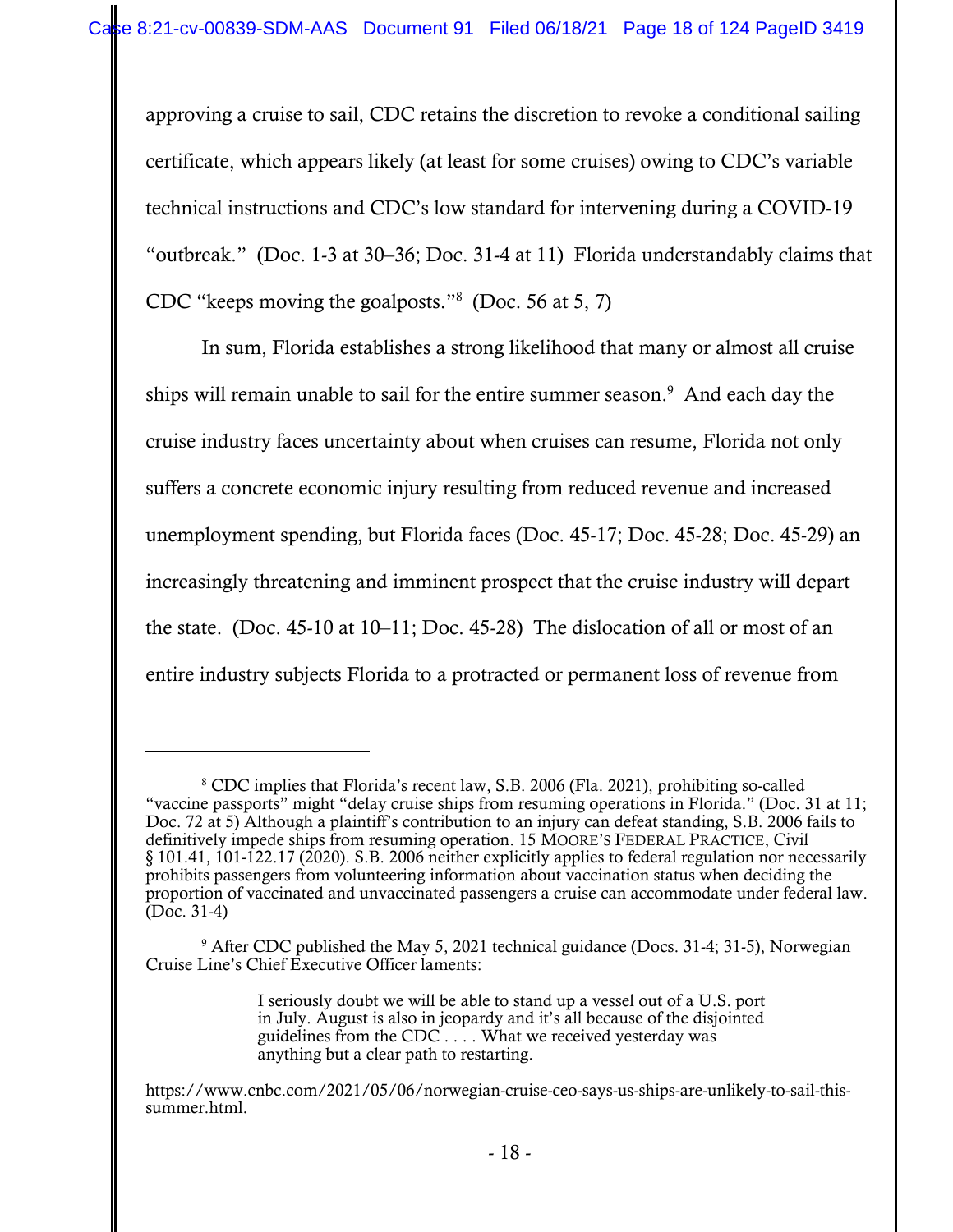one of Florida's largest industries, the benefits of which insinuate themselves into the heart of Florida's economy. (Doc. 45-1 at 45–47, 75); *Alfred L. Snapp*, 458 U.S. at 597–610 (considering Puerto Rico's interest in its citizens participating in an industry). Florida faces a sufficient likelihood of continued economic harm to establish a concrete and imminent injury-in-fact. *Salcedo v. Hanna*, 936 F.3d 1162, 1167 (11th Cir. 2019) ("A concrete injury need be only an 'identifiable trifle.'").

### 2. Causation and Redressability

Also, Florida must establish that Florida's imminent injury is "fairly traceable" to the conditional sailing order and that a favorable judicial decision can likely redress the injury. *Lujan*, 504 U.S. at 560; *Carpenters Indus. Council v. Zinke*, 854 F.3d 1, 6 n.1 (D.C. Cir. 2017) ("Causation and redressability typically overlap as two sides of a causation coin" because "if a government action causes an injury, enjoining the action usually will redress the injury."). CDC argues that Florida's injury results not from the conditional sailing order but from the "independent decisions of third parties, like cruise lines and passengers." (Doc. 31 at 13, 16) Specifically, CDC argues that Florida's injury derives "from the performance of the broader economy" in response to COVID-19 "as well as independent decisions of cruise ship operators, tourists, airlines, and businesses in the state." Attributing Florida's injury to "countless variables," CDC claims that Florida fails to connect the alleged injury to the conditional sailing order. (Doc. 31 at 16) (citing *XY Planning Network LLC v. SEC*, 963 F.3d 244 (2d Cir. 2020)).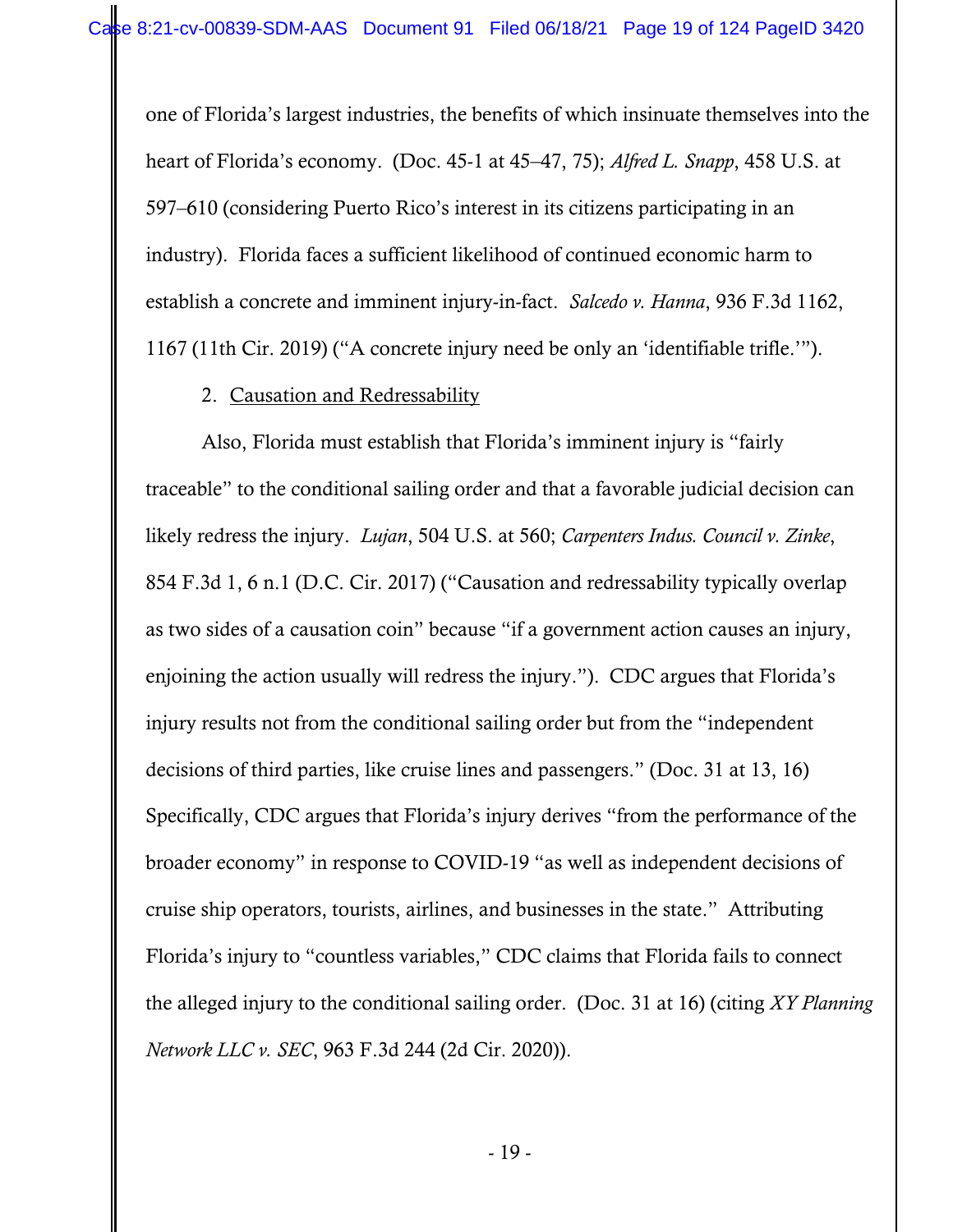But even if other "variables" contribute to Florida's injury, Florida can establish standing by showing that the conditional sailing order accounts for some of, or aggravates, Florida's injury. *Attias v. Carefirst, Inc.*, 865 F.3d 620, 629 (D.C. Cir. 2017); *Const. Party of Pennsylvania v. Aichele*, 757 F.3d 347, 366 (3d Cir. 2014); *Libertarian Party of Virginia v. Judd*, 718 F.3d 308, 316 (4th Cir. 2013); *Barnum Timber Co. v. U.S. E.P.A*., 633 F.3d 894, 901 (9th Cir. 2011); *Comer v. Murphy Oil USA*, 585 F.3d 855, 866 (5th Cir. 2009). Here, the conditional sailing order regulates a third party — the cruise industry — whose well-being and prosperity, whose "expected response," affects Florida. *Wilderness Soc. v. Griles*, 824 F.2d 4 (D.C. Cir. 1987); *Bennett v. Spear*, 520 U.S. 154, 169 (1997) ( "[I]f the injury complained of is the result of independent action of some third party not before the court . . . that does not exclude injury produced by determinative or coercive effect upon the action of someone else."). Causation and redressability depend "on the response of the regulated (or regulable) third party to the government action or inaction." *Lujan,*  504 U.S. at 562; *Lewis v. Governor of Alabama*, 896 F.3d 1282 (11th Cir. 2018) (holding that an "indirect" injury can qualify as "fairly traceable").

Citing the success of foreign cruise lines, Florida shows that thousands of passengers, including Floridians, have sailed on cruise ships abroad. (Doc. 45-9; Doc. 45-10, Doc. 45-29 at 13) And after shepherding Florida's residents through a measured plan for relaxing restrictions, distributing vaccines, and installing COVID-19 safety protocols, Florida now experiences renewed demand for sailing (among many other things). (Doc. 45-3; Doc. 45-25; Doc. 45-29; Doc. 46-1; Doc. 56 at 4,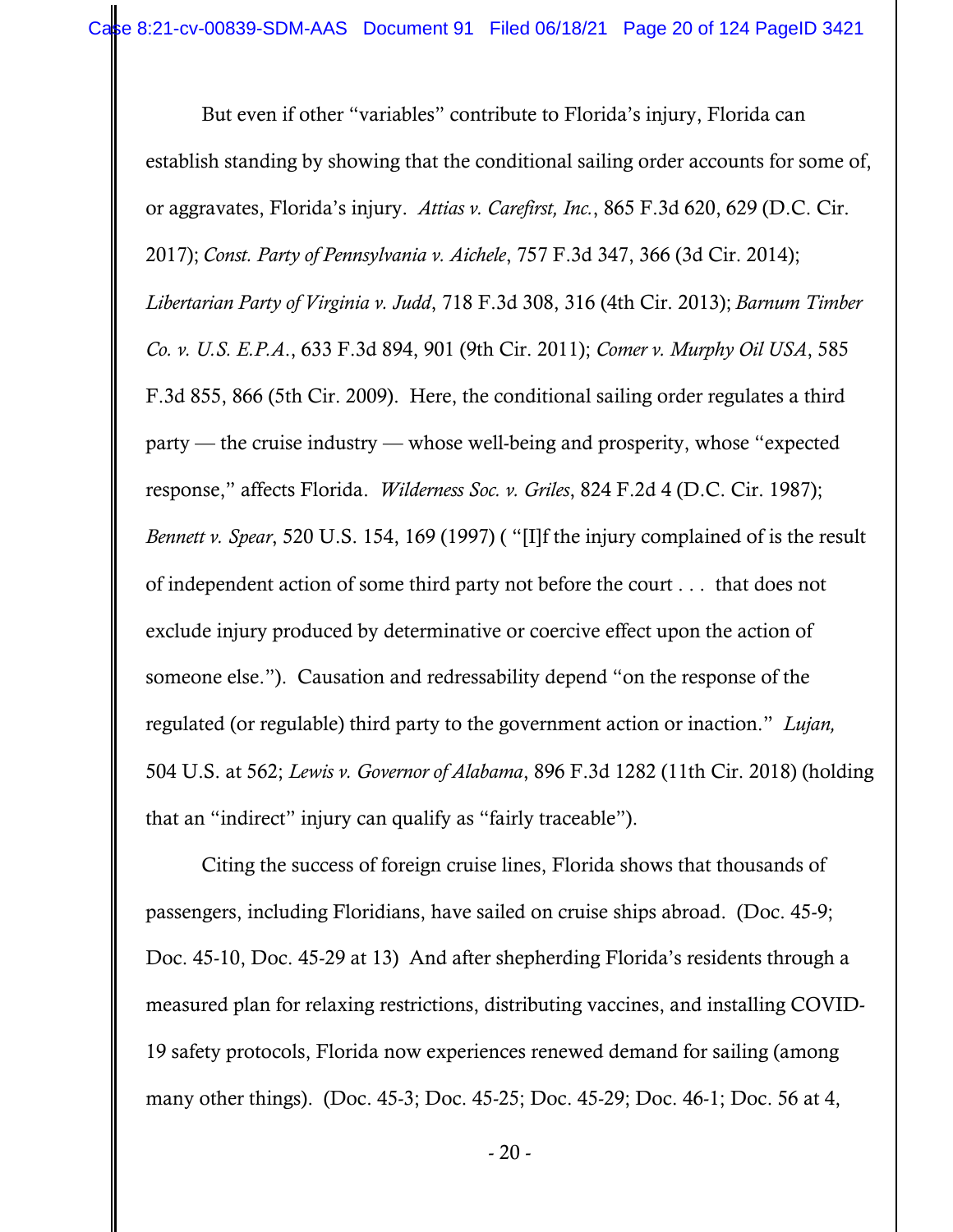n.4) Despite CDC's speculation to the contrary, no reasonable basis exists to believe that without the conditional sailing order the cruise industry will refrain from sailing (if the industry will not sail, removing the conditional sailing order is harmless). *Dep't of Com. v. New York*, 139 S. Ct. 2551, 2566, 204 L. Ed. 2d 978 (2019) (holding that a plaintiff satisfies causation by relying "on the predictable effect of Government action on decisions of third parties"). Because the cruise industry's compliance with the conditional sailing order necessarily harms Florida by inhibiting the full resumption of, and the expected state revenue from, cruise vessels' sailing, Florida's future injury is fairly traceable to the conditional sailing order. *Bennett,* 520 U.S. at 169 ("While, as we have said, it does not suffice if the injury complained of is the result of the independent action of some third party not before the court, that does not exclude injury produced by determinative or coercive effect upon the action of someone else."); *Nw. Requirements Utilities v. F.E.R.C.*, 798 F.3d 796, 806 (9th Cir. 2015) (finding causation if a third party's compliance with an agency order necessarily injures the plaintiff).

CDC argues that a favorable decision will not necessarily redress Florida's injury because a future "outbreak" might amplify Florida's injury. (At the second hearing, CDC explained that an "outbreak" means as little as a single — one human-to-human "transmission" of the disease.) (Doc. 31 at 17–18) But the conditional sailing order imposes regulations "in addition to other requirements in regulations or actions taken by CDC." (Doc. 1-3 at 20) For example, CDC's operations manual for simulated and restricted voyages requires cruises to continue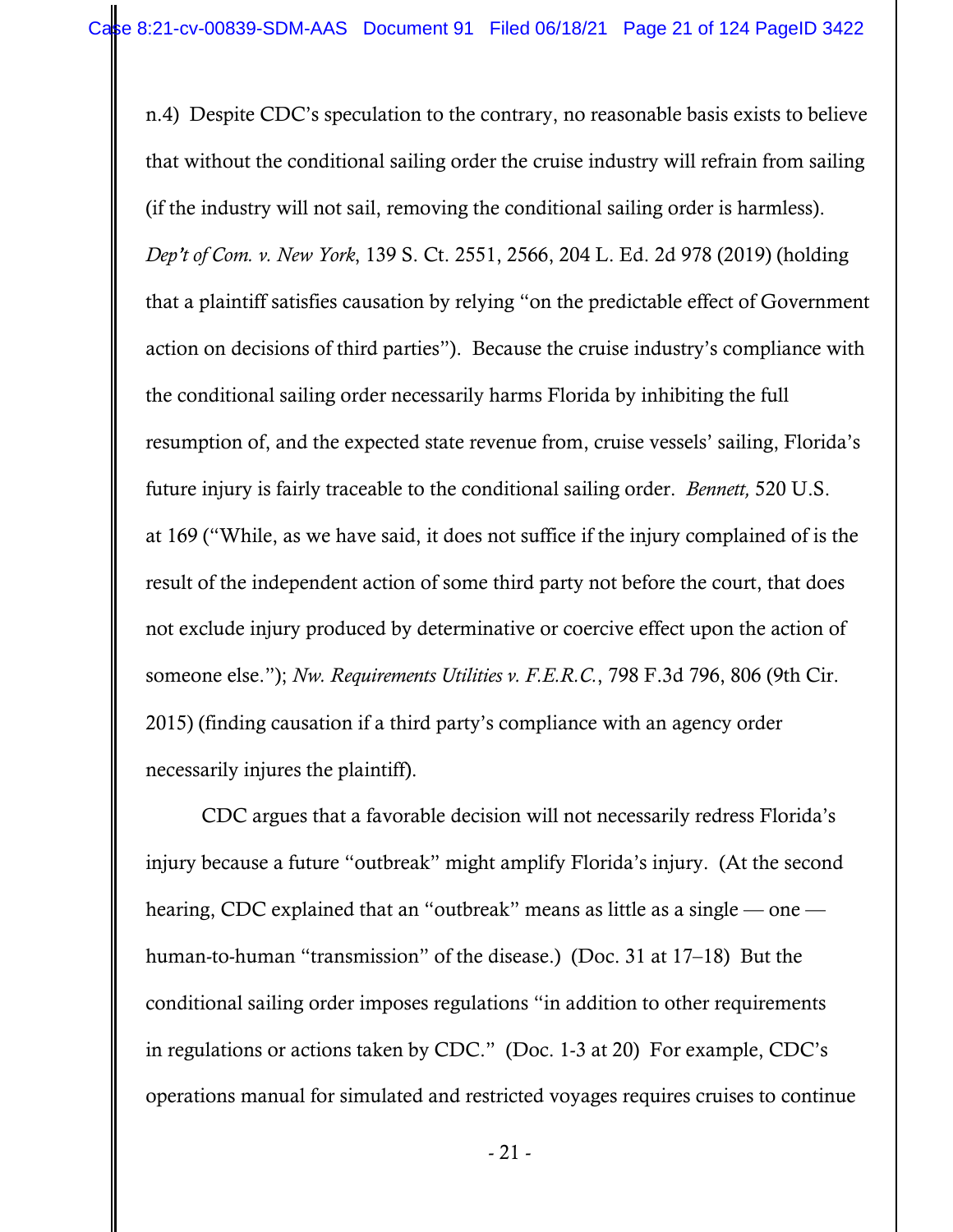following the "Vessel Sanitation Program."10 Florida describes voluntary precautions, including testing, distancing, and ventilation, that the cruise industry and Florida ports have instituted to mitigate COVID-19, which steadily subsides with the rapid administration of vaccines, abundantly and readily available in Florida. (Doc. 56 at 17–20) In fact, CDC admits that the wide availability of vaccines "will play a critical role in the safe resumption of passenger operations." (Doc. 46-1 at 26) (CDC admits to never evaluating the efficacy of the measures instituted locally.) Because the cruise industry worldwide has developed and deployed precautions to combat COVID-19 and to contain any infection, no reasonable basis exists to believe that Florida faces a greater or equivalent injury if sailing resumes. And a decision favorable to Florida, enjoining all or part of the conditional sailing order, will allow cruises to sail more quickly and will mitigate the imminent likelihood of Florida's injury, including the plausible and imminent prospect of the cruise industry's leaving Florida. *Massachusetts v. E.P.A.*, 549 U.S. 497 (2007) (citing *Larson v. Valente*, 456 U.S. 228, 244, n.15 (1982) ("[A] plaintiff satisfies the redressability requirement when he shows that a favorable decision will relieve a discrete injury to himself. He need not show that a favorable decision will relieve his every injury.")); 15 MOORE'S FEDERAL PRACTICE, Civil § 101.42 (2020).

<sup>&</sup>lt;sup>10</sup> CDC's COVID-19 Operations Manual is available here:

https://www.cdc.gov/quarantine/cruise/Covid19-operations-manual-cso.html#vsp-2018 operations-manual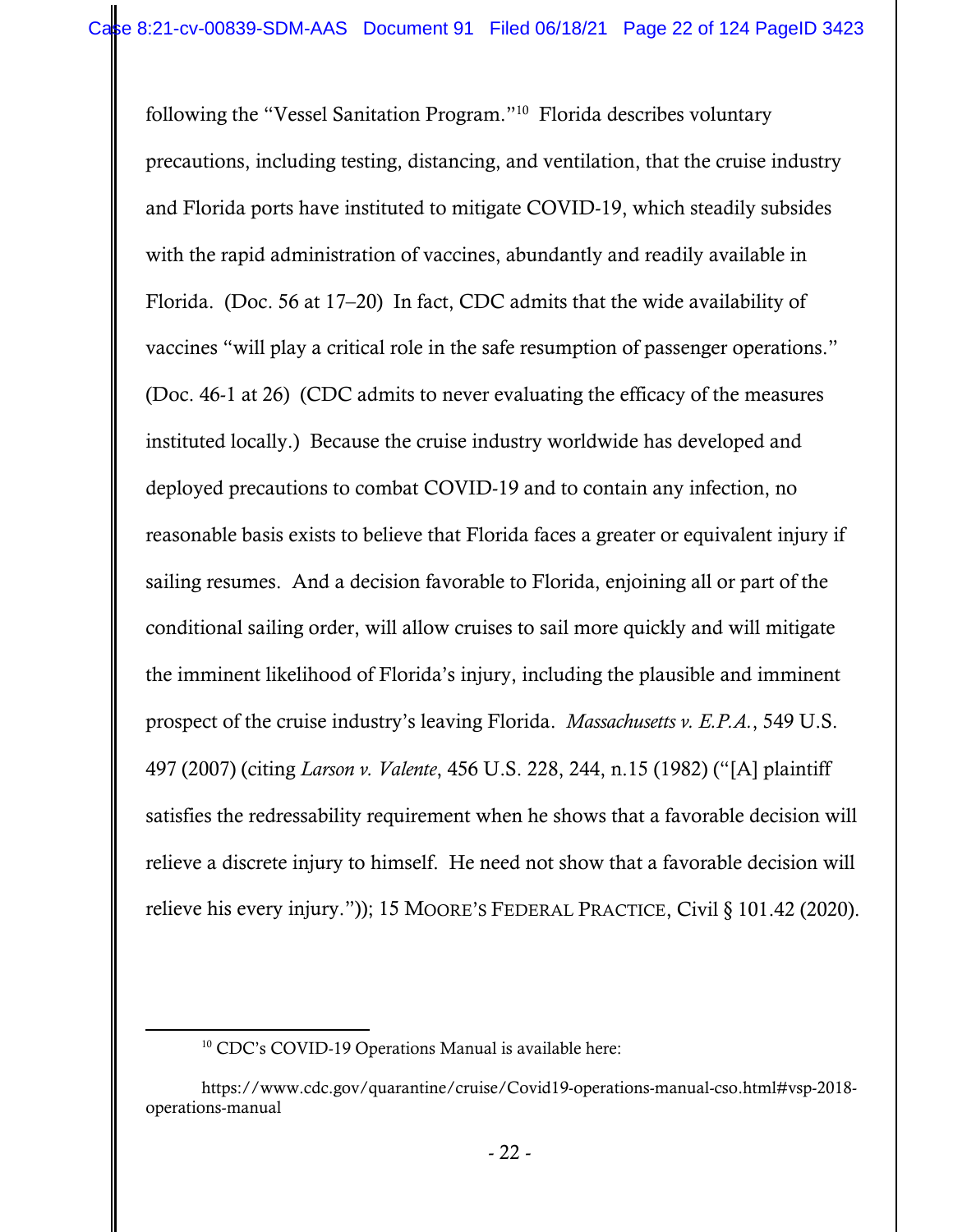Florida suffers an immediate danger of a continuing injury fairly traceable to the conditional sailing order and redressable if an order enjoins all or part of the conditional sailing order. In sum, Florida presents such "a personal stake in the outcome of the controversy as to assure that concrete adverseness which sharpens the presentation of issues." *Baker v. Carr*, 369 U.S. 186, 204 (1962).<sup>11</sup>

## B. Statutory Standing

 In addition to Article III standing, in an APA action Florida must establish statutory standing, which "extends only to plaintiffs whose interests 'fall within the zone of interests protected by the law invoked.'*" Lexmark Int'l, Inc. v. Static Control Components, Inc.*, 572 U.S. 118, 129 (2014). CDC argues that Florida cannot establish statutory standing for an APA claim because Florida's injury falls outside the "zone of interests" protected by the Public Health Service Act and the regulations promulgated under the Public Health Service Act. CDC contends that, rather than protecting a state's revenue, Section 264(a) protects the "health conditions" aboard a vessel. (Doc. 31 at 22)

 But a plaintiff suing under the APA must assert an interest only "arguably within the zone of interests  $\Box$  protected or regulated by the statute" the plaintiff claims the defendant violated. *Match–E–Be–Nash–She–Wish Band of Pottawatomi Indians v. Patchak*, 567 U.S. 209 (2012) (quoting *Ass'n of Data Processing Serv. Orgs., Inc. v. Camp*, 397 U.S. 150, 153 (1970)). Because Congress enacted the APA to

 $11$  Because Florida sues to prevent financial injury, third-party standing is inapplicable. *Kowalski v. Tesmer*, 543 U.S. 125, 129 (2004).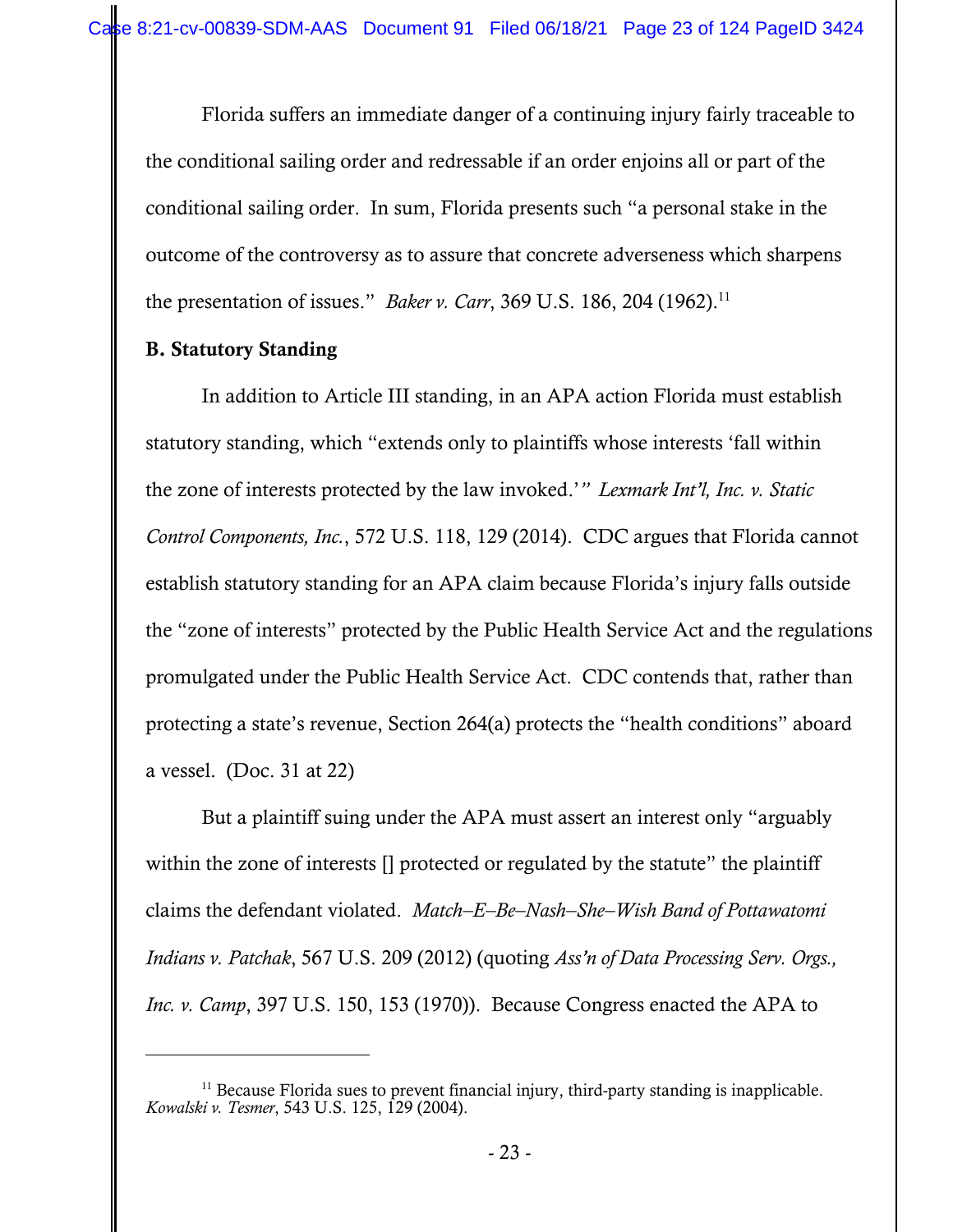enable judicial review of agency action, establishing statutory standing for an APA claim is not "especially demanding." *Lexmark,* 572 U.S. at 130 ("[W]e have often conspicuously included the work 'arguably' in the test to indicate that the benefit of any doubt goes to the plaintiff. . . ."); *Clarke v. Securities Indus. Assn.*, 479 U.S. 388, 399 (1987). A plaintiff fails to establish statutory standing "only when a plaintiff's interests are so marginally related or inconsistent with the purposes implicit in the statute that it cannot reasonably be assumed that Congress intended to permit the suit." *Match-E*, 567 U.S. at 225.

 Here, the applicable sections of the Public Health Service Act anticipate Florida's interest in this action. By impeding commerce, encumbering or destroying property, or restricting or forbidding the movement of persons or things, measures promulgated by CDC under Section 264(a) necessarily strain the economy of a state, especially a state historically and deeply dependent on recreational, seasonal, and other visits by a multitude of persons from throughout the nation and from abroad and dependent on the resulting income from the accompanying services and products offered in Florida.

 To enforce CDC regulations, Section 243 contemplates "comprehensive and continuing" cooperation with state authorities. Contemplating a regulation's effect on state public health measures, 42 C.F.R. § 70.2 requires CDC to determine before imposing federal regulation that a state fails to enforce sufficient health measures. In short, the Public Health Service Act anticipates an effect on a state. By suing to avoid or mitigate the effect caused by the statute, Florida establishes statutory

- 24 -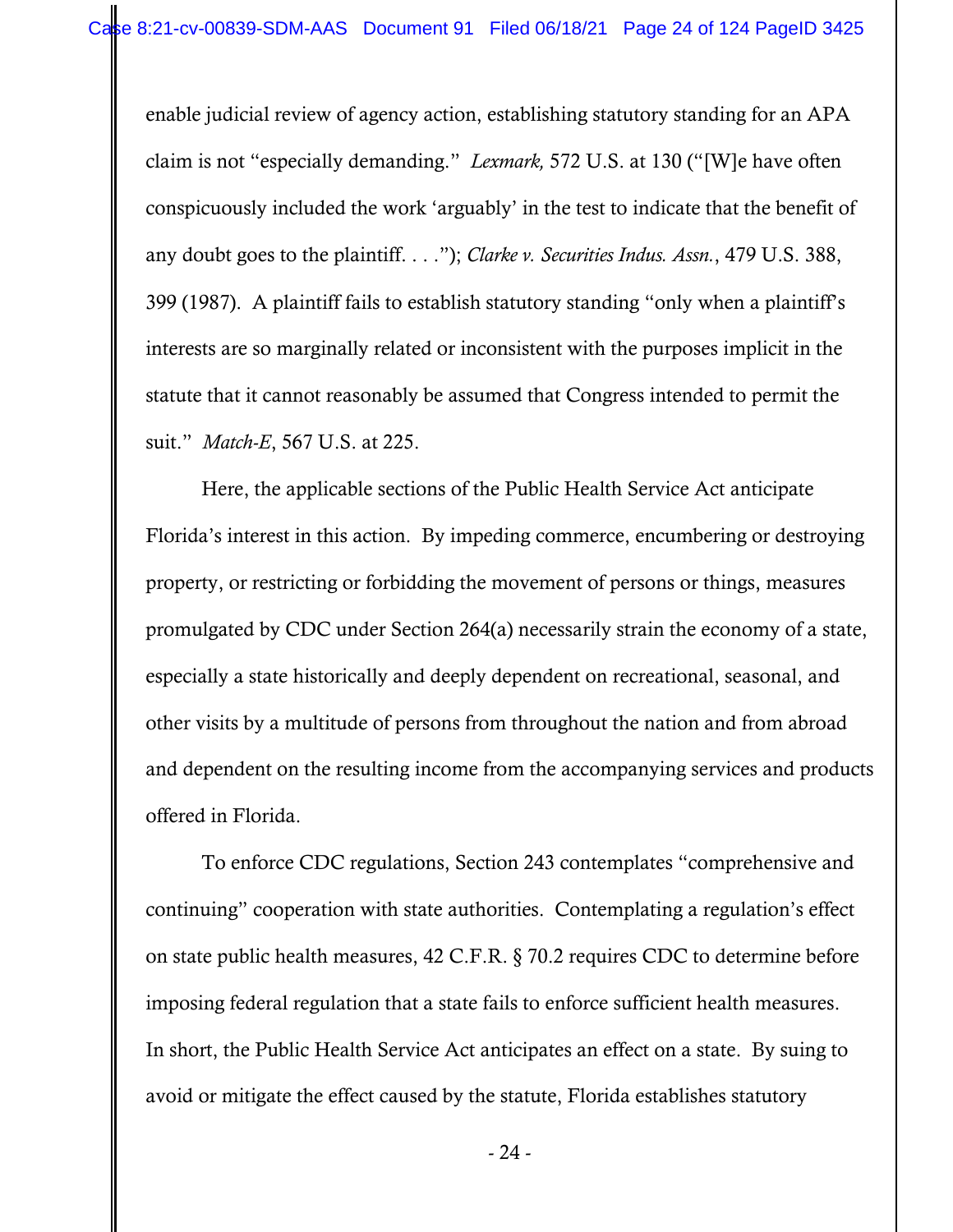standing. *Tiger Lily, LLC v. United States Dep't of Hous. & Urb. Dev*., 992 F.3d 518, 522 (6th Cir. 2021) (considering Section 264 in an action alleging an adverse effect on rental income); *Skyworks, Ltd. v. Centers for Disease Control & Prevention*, 2021 WL 911720 (N.D. Ohio 2021); *Brown v. Azar*, 497 F. Supp. 3d 1270 (N.D. Ga. 2020).

 Also, Florida claims in Count I that the conditional sailing order imposes restrictions exceeding CDC's statutory and regulatory authority. (Doc. 1 at 13) By claiming that CDC acts *ultra vires*, Florida avoids the requirements of statutory standing. *Chiles v. Thornburgh*, 865 F.2d 1197, 1210 (11th Cir. 1989). "Otherwise, a meritorious litigant, injured by *ultra vires* action, would seldom have standing to sue because the litigant's interest normally will not fall within the zone of interest of the very statutory or constitutional provision that he claims does not authorize action concerning that interest." *Haitian Refugee Ctr. v. Gracey*, 809 F.2d 794, 811 n.14 (D.C. Cir. 1987). Further, if Florida successfully claims (Count V) that Section 264 endows CDC with an unconstitutional delegation of legislative authority, CDC's regulations become invalid and the issue of statutory standing is resolved. *Massachusetts v. Mellon*, 262 U.S. 447, 485–486 (1923) (stating that a state may sue the federal government in a *parens patriae* capacity "to protect its citizens against any form of enforcement of unconstitutional acts.")

## LIKELIHOOD OF SUCCESS ON THE MERITS

Determining Florida's likelihood of success on the merits requires analysis of Florida's allegations and their evidentiary and legal support. Each of Florida's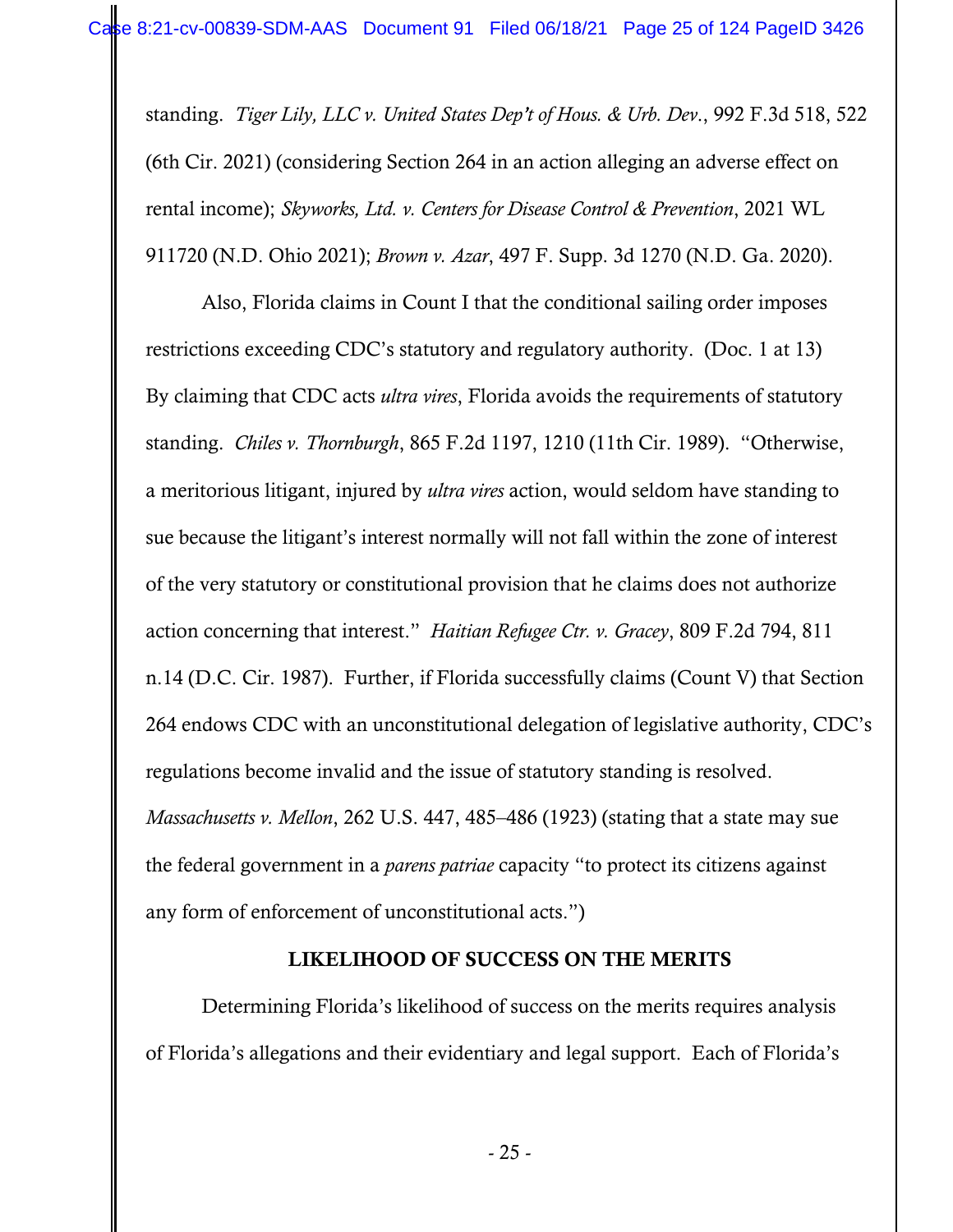claims will receive attention to determine, based on the present record, Florida's likelihood of success on the merits.

## A. Count I and Count V

Florida argues that the conditional sailing order exceeds the statutory and regulatory authority delegated to CDC, which argues in response that the conditional sailing order fits perfectly within the measures contemplated by the statutes and regulations. The history of the federal government's quarantine power clarifies the extent of the authority codified in the text.

# 1. The History of the Federal Government's Quarantine Powers

To contextualize CDC's asserted statutory and regulatory authority, CDC provides a brief historical account of the federal government's "acting to combat the spread of communicable disease." <sup>12</sup> (Doc. 31 at 4–5) Citing a federal quarantine law from 1796, CDC observes that "[t]he federal government has a long history of acting to combat the spread of communicable disease."13 (Doc. 31 at 5) However, CDC's generalization omits much that is necessary to fully portray the role of the federal government.

In the early years of the republic, the federal role in curbing infectious disease extended to little more than support for the effort of local government. CENTERS

<sup>12</sup> *See, e.g.*, (Doc. 31 at 23) (citing the historical section of CDC's brief and arguing that deference to public health authorities constitutes a "determination made in the light of history and experience, given the death toll caused by past epidemics like yellow fever").

<sup>&</sup>lt;sup>13</sup> Of course, society has quarantined people, animals, and things for thousands of years. *Leviticus* 13:46, King James Version ("All the days wherein the plague shall be in him . . . he shall dwell alone; without the camp shall his habitation be.").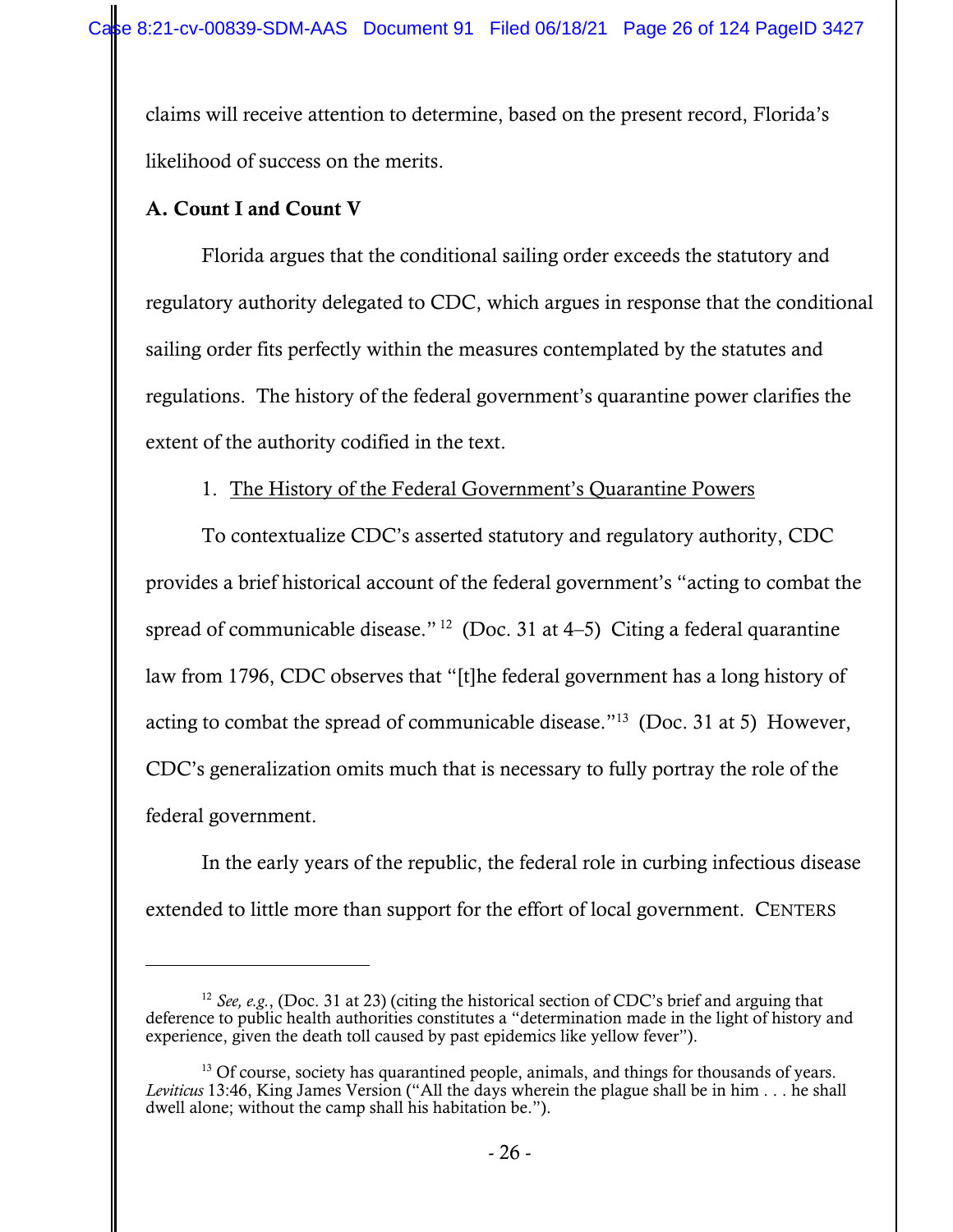FOR DISEASE CONTROL & PREVENTION, *History of Quarantine* (Feb. 12, 2007), www.cdc.gov/quarantine/historyquarntine.html ("Protection against imported diseases fell under local and state jurisdiction[, and i]ndividual municipalities enacted a variety of quarantine regulations for arriving vessels."). In fact, the statute CDC cites to demonstrate federal involvement authorized the president to direct federal officers to aid in the enforcement of only state quarantine law. Act of May 27, 1796, 4 Cong. Ch. 31, 1 Stat. 474 (1796) (repealed 1799). And even though CDC observes that "Congress replaced this Act with a federal inspection system for maritime quarantines" (Doc. 31 at 5), this federal inspection system  $-$  initially implemented by the Marine Hospital Service, a predecessor to the Public Health Service<sup>14</sup> — principally provided health care to ill seamen and reinforced the federal government's position as only an assistant to the states.15 *See* U.S. NAT'L LIB. OF MED., *Images from the History of the Public Health Service: Disease Control and Prevention*, www.nlm.nih.gov/exhibition/phs\_history ("The major function of the Marine Hospital Service until the 1870s remained the care of sick seamen.").

 $14$  Today, after a series of reorganizations, the Public Health Service comprises eight agencies, including CDC.

<sup>15</sup> *See, e.g.*, Act of Feb. 25, 1799, 5 Cong. Ch. 12, 1 Stat. 619 ("[T]he quarantines and other restraints, which shall be required and established by the health laws of any state . . . respecting any vessels arriving in, or bound to, any port or district thereof, whether from a foreign port or place, or from another district of the United States, shall be duly observed by the collectors and all other officers of the revenue of the United States, . . . and all such officers of the United States shall be, and they hereby are, authorized and required, faithfully to aid in the execution of such quarantines and health laws, according to their respective powers and precincts, and as they shall be directed, from time to time, by the Secretary of the Treasury of the United States."). *See also Gibbons v. Ogden*, 22 U.S. 1, 113 (1824) ("Congress have manifested a different interpretation of that instrument, and have passed several acts for giving aid and effect to the execution of the laws of the several States respecting quarantine. It will be recollected, that the first recognition by Congress of the quarantine laws, was in 1796; and that only directs the officers of the government to obey them[.]").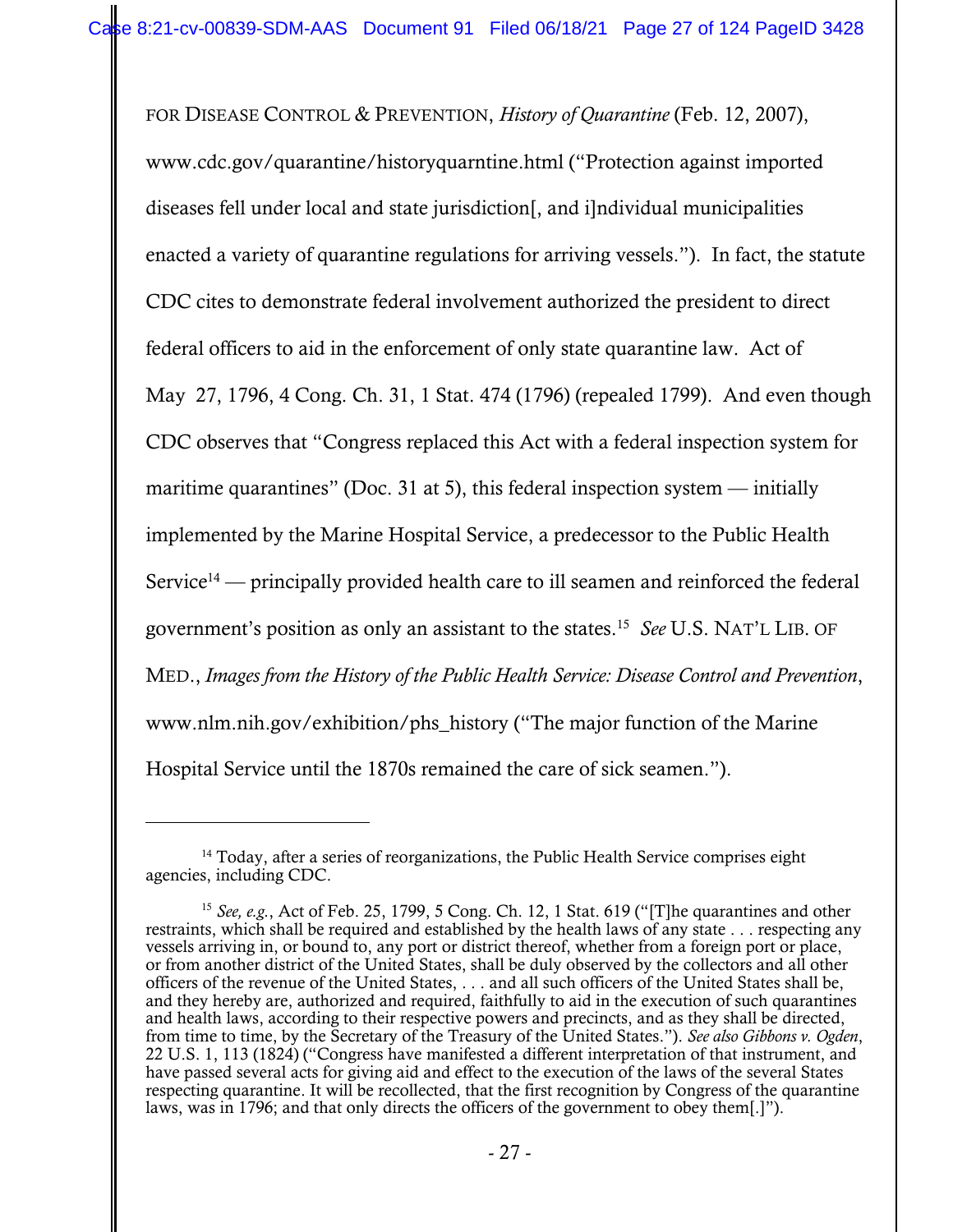For roughly a hundred years the states principally exercised the quarantine power, understood as a component of the police power of the states. *Gibbons v. Ogden*, 22 U.S. 1, 203 (1824) (explaining that the inspection laws "form a portion of that immense mass of legislation, which embraces every thing within the territory of a State, not surrendered to the general government. . . . Inspection laws, quarantine laws, health laws of every description . . . are component parts of this mass"); Ariel R. Schwartz, *Doubtful Duty: Physicians' Legal Obligation to Treat During an Epidemic*, 60 STAN. L. REV. 657, 683 (2007) ("The Public Health Act and HHS's emphasis on state initiative is not surprising given that healthcare regulation has primarily been within the purview of the police powers reserved to the states by the Tenth Amendment."); Laura K. Donohue, *Biodefense and Constitutional Constraints*, 4 U. MIAMI NAT'L SECURITY & ARMED CONFLICT L. REV. 82, 112, 128 (describing "the degree to which quarantine law lay at the heart of state police powers" and "[t]he federal government's subservient approach"). The federal government merely advised and assisted the states, provided financial support, and investigated sources of diseases. *See* John Yoo, NATIONAL REVIEW, "No, Trump Can't Force States to Reopen" (April 13, 2020) (arguing that the Commerce powers "gives Washington, D.C. an important, yet supporting, role in confronting the pandemic."); Kyle Connors, *Federalism and Contagion: Reevaluating the Role of the CDC*, 12 CONLAWNOW 75, 77, 82 (2020) (noting that "CDC has traditionally acted in an advisory role to state and local governments," that "CDC can also provide technical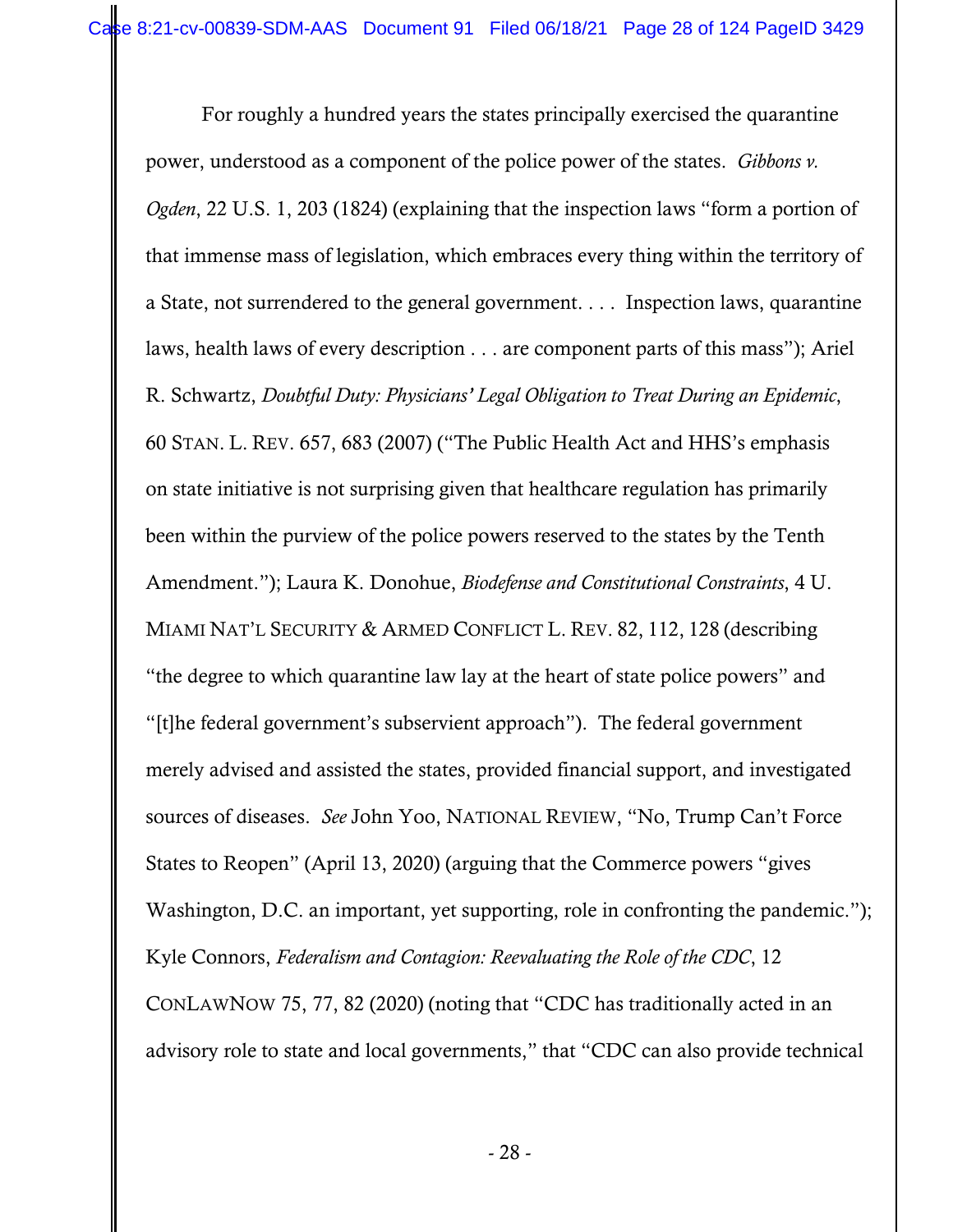and financial support," and that "Congress should pass formal legislation" to expand CDC's authority).

In the mid- to late-nineteenth century, amid outbreaks of yellow fever and cholera, many began criticizing a perceived inefficiency of differing state quarantine laws, and the federal government assumed a more active role in quarantine measures, such as the inspection of arriving vessels and passengers at ports of entry. ASSISTANT SURGEON GENERAL RALPH CHESTER WILLIAMS, M.D., THE UNITED STATES PUBLIC HEALTH SERVICE: 1798-1950, at 80 (Commissioned Officers Association of the United States Public Health Service 1951). For example, in 1878, Congress enacted the first quarantine law empowering the federal government to wield quarantine measures apart from the states and installed the Marine Hospital Service as the primary agency to inspect "vessel[s] . . . coming from any foreign port . . . where any contagious or infectious disease may exist." Act of Apr. 29, 1878, 45 Cong. Ch. 66. During this era, the federal government's quarantine authority remained controversial, and some state and local health officials (especially from New York, New Orleans, and South Carolina) fiercely opposed federal interference in quarantines managed by the states.16 Aiming to

<sup>&</sup>lt;sup>16</sup> In fact, a bill aiming to increase the quarantine power within the Maine Hospital Service was rejected in light of opposition to a largely centralized system of quarantine. Among the arguments against federal interference was the argument that the bill would concentrate the quarantine power into too few hands, that the states were better situated to regulate quarantine because the states enjoy more familiarity with local conditions, that federal intervention usurped the states' police power under the Tenth Amendment, and that federal intervention tends to infringe individual liberty. *Bill to Amend an Act Granting Additional Quarantine Powers and Imposing Additional Duties upon the Marine Hospital Service: Hearings on H.R. 4363 Before the H. Comm. On Interstate and For. Commerce*, 55 Cong. 2 (Feb. 18, 1898).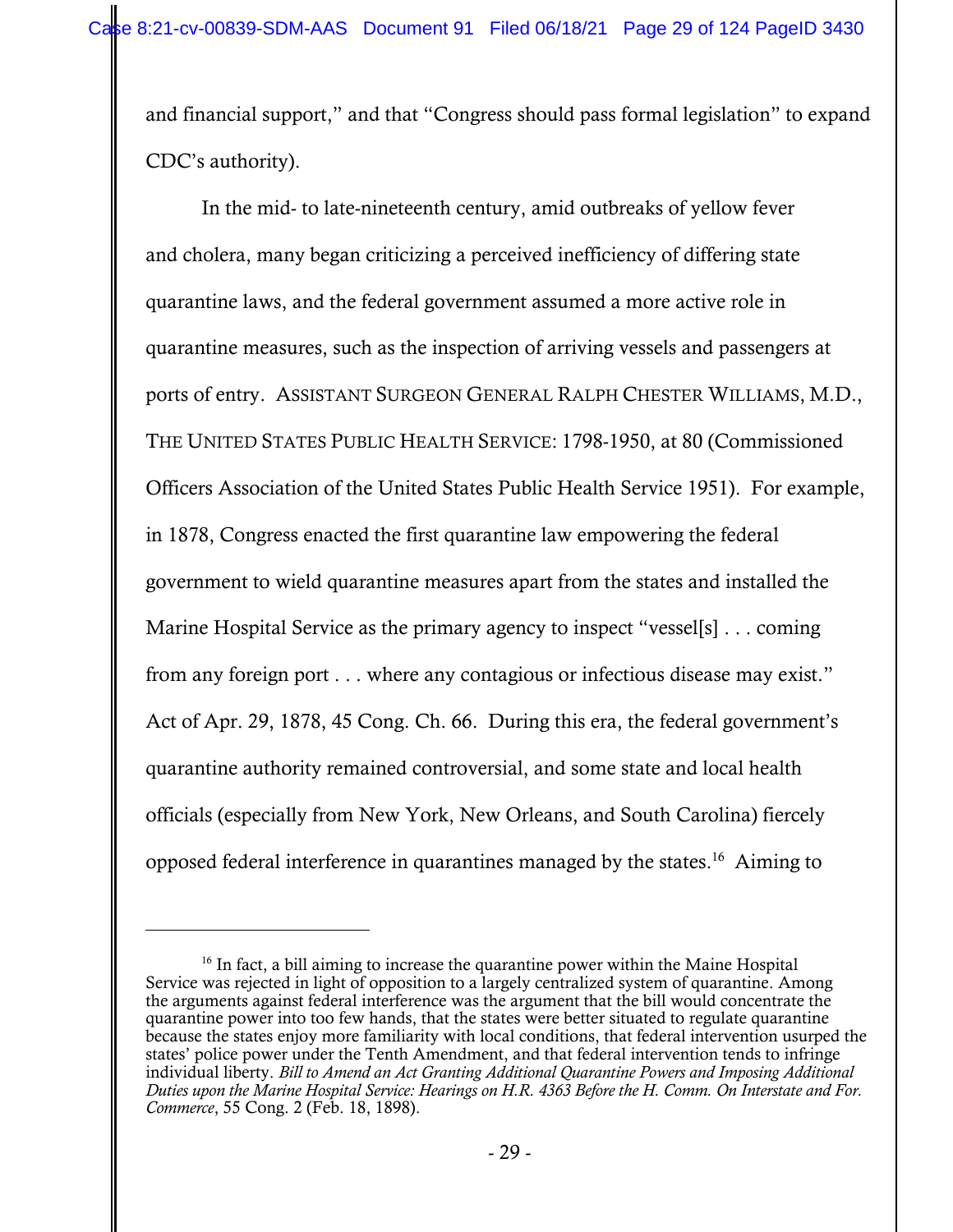support the federal government's authority despite this opposition, Congress expansively construed and aggressively employed the Commerce Clause, and the Supreme Court continually acquiesced. *Bartlett v. Lockwood*, 160 U.S. 357, 361–62 (1896); *Hennington v. Georgia*, 163 U.S. 299, 309 (1896).

Although federal law slowly ascended over state quarantine law if a conflict arose, the federal government's measures still were bridled by economic considerations and by a wholesome allotment of respect for federalism. Further, the federal government expressly lacked the authority to interfere with a state's quarantine law or regulation.<sup>17</sup> Act of Apr. 29, 1878 ("[T]here shall be no interference in any manner with any quarantine laws or regulations as they now exist or may hereafter be adopted under State laws."); *see* WILLIAMS, PUBLIC HEALTH SERVICE, at 82–3, 156–62 (describing the cooperative relationship between the federal and state government and the federalist system of public health regulation). Also, the mid- to late-nineteenth century saw changes in the method of inspecting and quarantining an incoming vessel from a foreign port; three of the changes merit consideration.

First, quarantine stations were critical during this era, and the federal government began exercising greater control over quarantine stations. CDC, *History* 

<sup>17</sup> *See, e.g*. R.J. Res. 6, 42 Cong. (June 6, 1872) (instructing medical officers to "visit each town or port on the coast of the Gulf of Mexico and the Atlantic coast, which is subject [to] yellow fever, and . . . confer with the authorities of such port or town with reference to the establishment of a more uniform and effective system of quarantine, and . . . ascertain all facts having reference to the outbreaks of this disease in such ports or towns, and whether any system of quarantine is likely to be effective in preventing invasions of yellow fever, and, if so, what system will least interfere with the interests of commerce at said ports. . . .").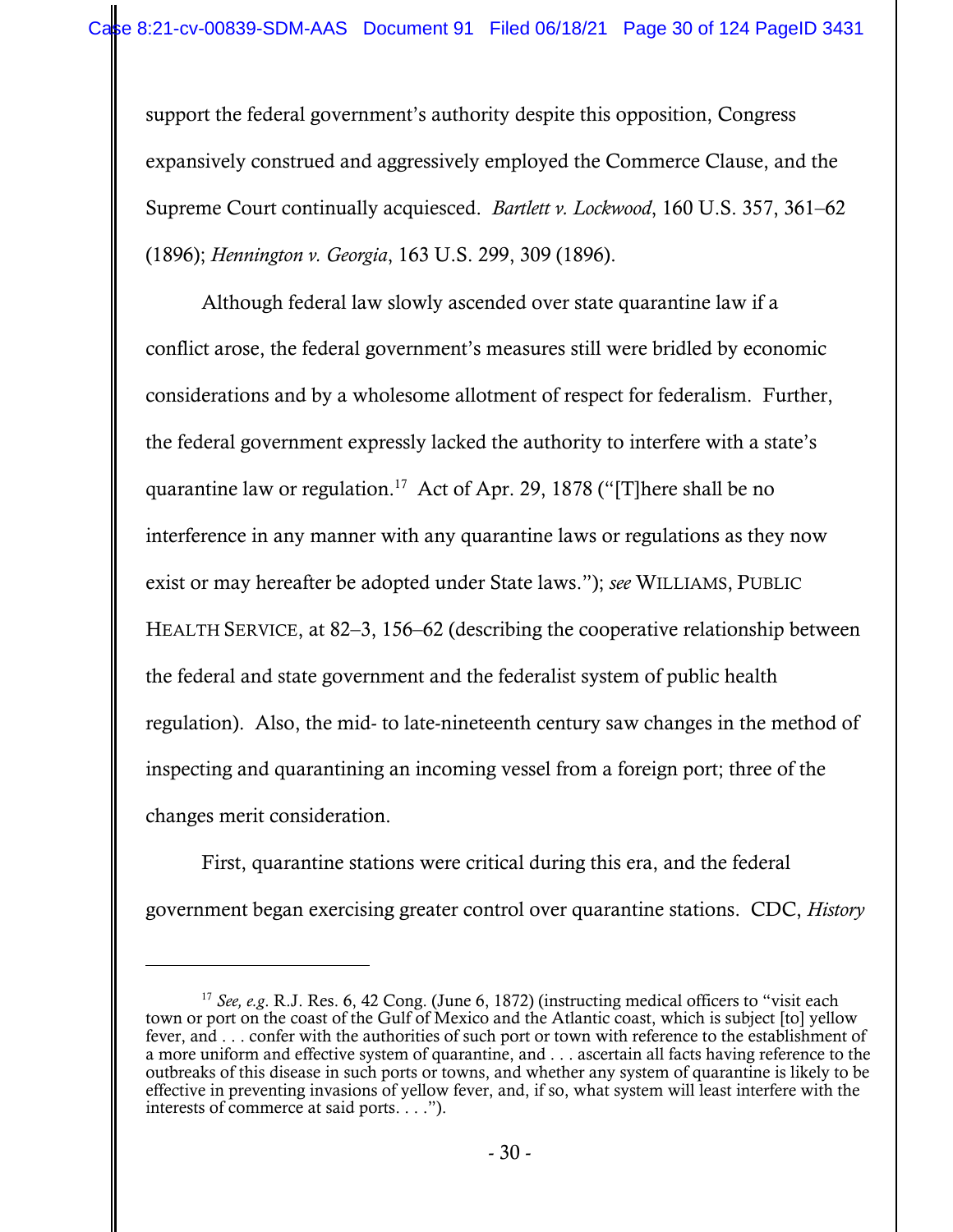*of Quarantine*. Situated outside a port, a quarantine station housed medical officers whose duty was to determine a vessel's previous travel and to examine travelers and cargo for signs of communicable disease. WILLIAMS, PUBLIC HEALTH SERVICE, at 80–1. An arriving vessel was required to anchor at a port's quarantine station and to receive an officer aboard for these inspections. And if a vessel had arrived from a port with an extensive outbreak of a disease or if a traveler exhibited symptoms, a more exacting inspection occurred and temporary detention might result. WILLIAMS, PUBLIC HEALTH SERVICE, at 80. But detention of a vessel was disfavored and almost invariably lasted only for the duration of the disease's incubation period (typically from five to twenty days).<sup>18</sup> WILLIAMS, PUBLIC HEALTH SERVICE, at 73–83. The federal government gradually began acquiring and establishing quarantine stations, and New York transferred the last quarantine station to the federal government in 1921. WILLIAMS, PUBLIC HEALTH SERVICE, at 80; CDC, *History of Quarantine*.

Second, if the quarantine officer declared the vessel disease-free, the officer issued to the vessel a "pratique" or "provisional pratique." WILLIAMS, PUBLIC HEALTH SERVICE, at 80. A pratique permitted a vessel to enter and operate in a port. By contrast, a provisional pratique permitted a vessel to enter the port only

 $18$  In fact, Surgeon General Woodworth, the chief pioneer for establishing a national health service and re-invigorating the federal government's role in quarantine, "considered the detention of a vessel from an infected port, whether sickness existed aboard or not, as unjustifiable beyond the known period of incubation of the disease for which quarantine was to be enforced." WILLIAMS, PUBLIC HEALTH SERVICE, at 73. *See also id*. at 80 ("[The vessel] might be detained for the full incubation period."); *accord id*. at 83 (permitting detention of "suspects . . . only long enough to demonstrate that they were not infected.").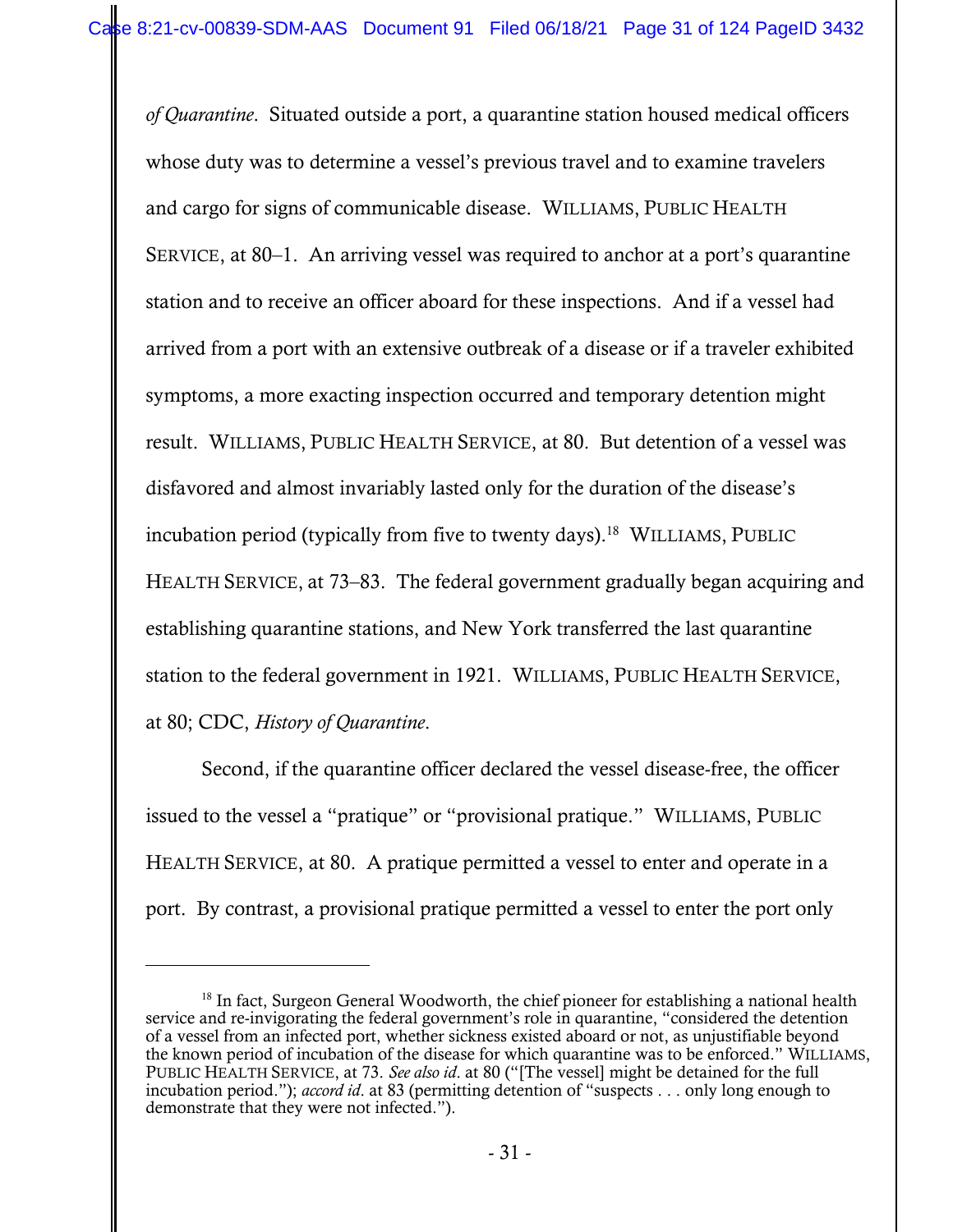after completing some narrow and discrete task, typically fumigation of cargo or the like.

Third, Congress further federalized the quarantine power by adopting a "bill of health" system. In 1893, Congress enacted the "last significant quarantine legislation before the [ ] enactment of the Public Health Service Act in 1944," WEN SHEN, SCOPE OF CDC AUTHORITY UNDER SECTION 361 OF THE PUBLIC HEALTH SERVICE ACT, at 8 (Congressional Research Service, 2021), which conscripted the Marine Hospital Service to, among other things, obtain a "bill of health" from a vessel arriving from abroad.<sup>19</sup> Act of Feb. 15, 1893, 52 Cong., Ch. 114. The bill of health, obtained from a U.S. "consular officer . . . at the port of departure," was required to "set[ ] forth the sanitary history and condition of [a] vessel" and to affirm the vessel's compliance with sanitation rules and regulations. Upon arrival at a U.S. quarantine station, a vessel would display the bill of health to a quarantine officer. *See* ALEX CHASE-LEVENSON, THE YELLOW FLAG: QUARANTINE AND THE BRITISH MEDITERRANEAN WORLD, 1780-1860, at 13–16 (Cambridge Univ. Press, 2020) (discussing the development of these practices). Although later abandoned and replaced by casual "radio pratique" practices in 1985, 42 C.F.R. § 71.11, the bill of health served as an important quarantine tool during this period.

 $19$  Also noteworthy, the law limited the Secretary's exercise of authority by first requiring a determination that local and state quarantine laws were insufficient before implementing interstate quarantine measures. Act of Feb. 15, 1893, 52 Cong., Ch. 114.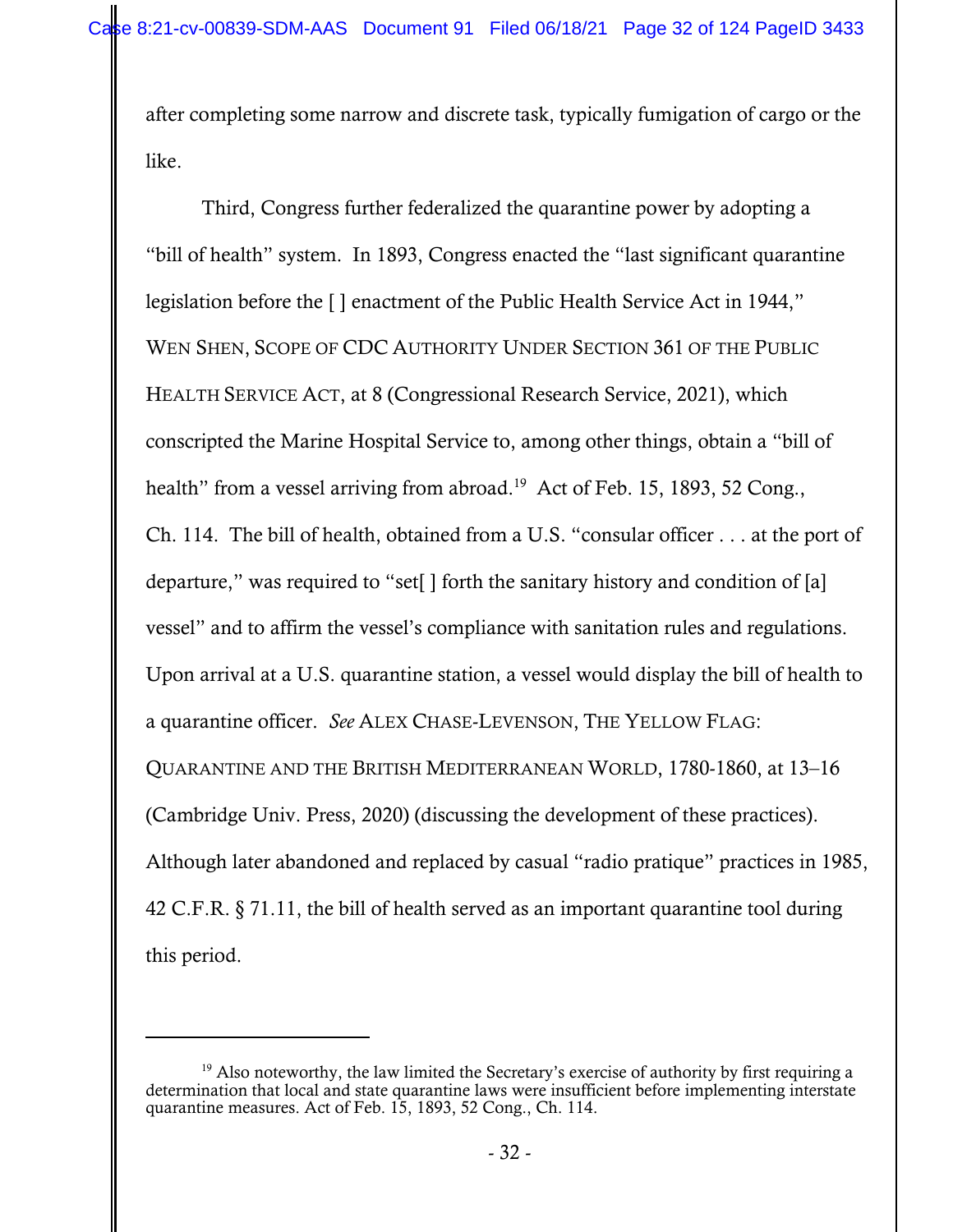Among the more "extreme" regulatory conduct initiated in the late nineteenth century, the Surgeon General (1) issued a circular temporarily forbidding "[v]essels from cholera-infected districts" from entering a port without a "certificate of disinfection"; $^{20}$  (2) banned temporarily the importation of discrete items, such as "rags, furs, skins, hair, feathers, boxed or baled clothing or bedding, or any similar article," unless the vessel operator furnished a certificate of disinfection; $^{21}$  and (3) declared "under the laws of the several States" a twenty-day quarantine of all ships "from any foreign port carrying immigrants."22 *See* VICTORIA BENNETT, MEDICAL EXAMINATION OF ALIENS: A POLICY WITH AILMENTS OF ITS OWN?, 12 U. ARK. LITT. ROCK L.J. 739, 741–42 (1989) (discussing the three policies mentioned above). However, more common measures included rapid inspection and sanitation. For instance, when a rag, bag, or other item was suspected of infection, the item was "subjected to a process of disinfection," typically either steaming or fumigation. Treasury Dep't, Circular on Vessels from Cholera-Infected Districts, Vol. 7, No. 29 (July 15, 1892).

<sup>&</sup>lt;sup>20</sup> Treasury Dep't, Circular on Vessels from Cholera-Infected Districts, Vol. 7, No. 29 (July 15, 1892).

 $^{21}$  *Id.* 

<sup>&</sup>lt;sup>22</sup> Treasury Dep't, Circular on Quarantine Restrictions Upon Immigration to Aid in the Prevention of the Introduction of Cholera, No. 150 (Sept. 1, 1892). *See* HOWARD MARKEL, QUARANTINE!: EAST EUROPEAN JEWISH IMMIGRANTS AND THE NEW YORK CITY EPIDEMICS OF 1892, 96–7 (Johns Hopkins Univ. Press, 1997) (detailing the attendant circumstances of the twentyday quarantine).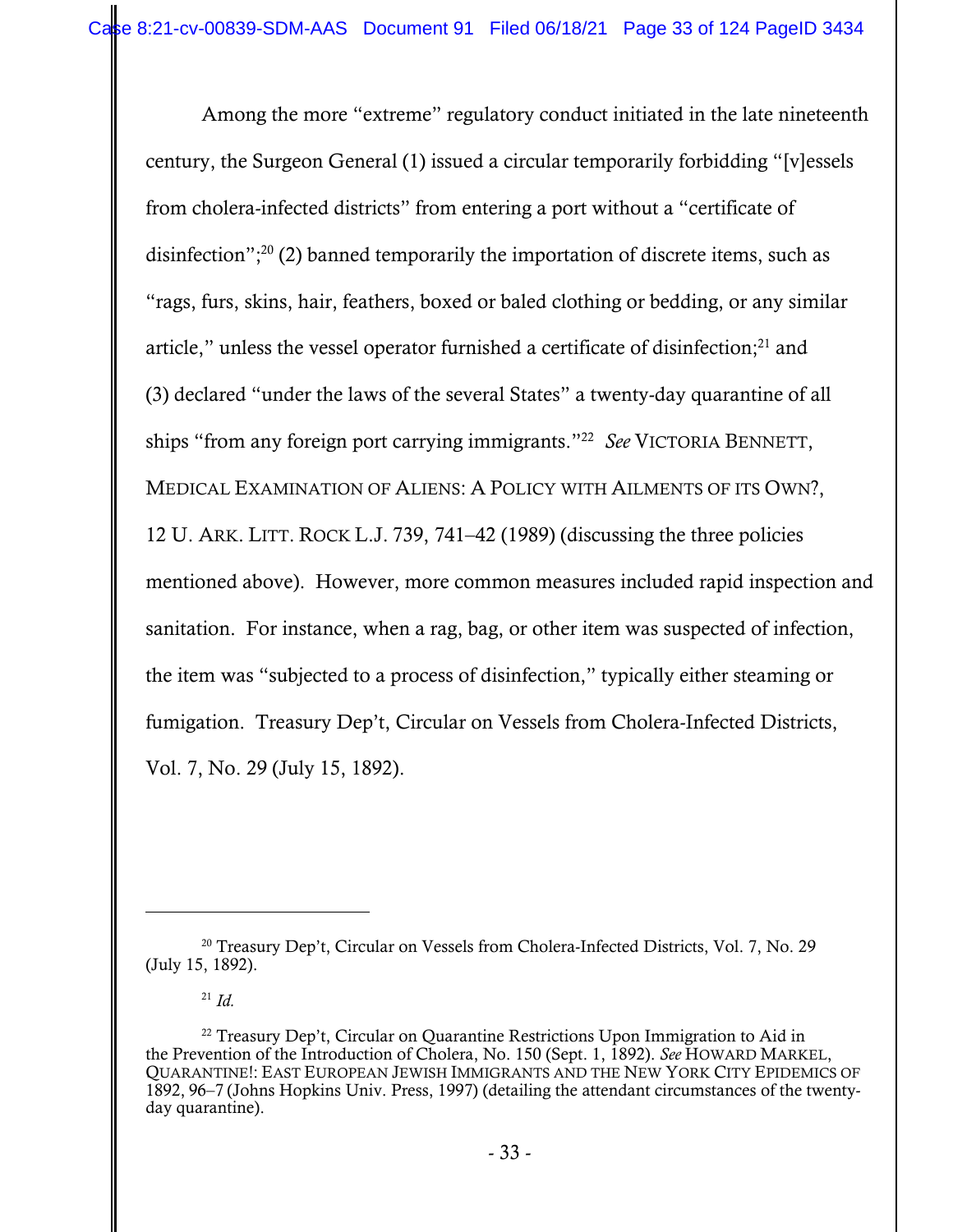After the turn of the century, as states and courts persisted in regarding quarantine authority as firmly within the domain of the states,  $23$  World War I severely depleted the Public Health Service's<sup>24</sup> resources and forced the Public Health Service to streamline quarantine practice. For example, in 1937, the Public Health Service began to permit "radio pratique," which authorized quarantine stations to issue a pratique without first inspecting a vessel if the vessel's operator declared in advance the health of the vessel. WILLIAMS, PUBLIC HEALTH SERVICE, at 99. Nevertheless, despite strained resources in the early twentieth century, the federal government's quarantines continued "by a process of accretion and erosion." Sidney Edelman, *International Travel and Our National Quarantine System*, 37 TEMP. L. Q. 28, 35 (1963).

Amid disquiet about the spread of malaria, Congress in 1944 passed the Public Health Service Act, the statute central to this action. Rather than conferring new duties, the Public Health Service Act largely organized, consolidated, and clarified

 $24$  The Marine Hospital Service's name was changed to the Public Health Service in 1912.

<sup>23</sup> *See, e.g.*, *Ex parte Co.*, 106 Ohio St. 50, 57 (1922) ("The power to so quarantine in proper case and reasonable way is not open to question. It is exercised by the state and the subdivisions of the state daily."); *Ex parte Johnston*, 40 Cal. App. 242, 244 (Cal. Ct. App. 1919) ("The adoption of measures for . . . the public health is universally conceded to be a valid exercise of the police power of the state, as to which the Legislature is necessarily vested with large discretion . . . in determining what are contagious and infectious diseases [and] in adopting means for preventing the spread[.]"); *Jacobson v. Commonwealth of Massachusetts*, 197 U.S. 11, 25 (1905) (upholding a vaccine mandate and reasoning that the Supreme Court "has distinctly recognized the authority of a state to enact quarantine laws and 'health laws of every description;' . . . According to settled principles, the police power of a state must be held to embrace, at least, such reasonable regulations established directly by legislative enactment as will protect the public health[.]"); *Simpson v. Shepard (U.S. Reps. Title: Minnesota Rate Cases)*, 230 U.S. 352, 406 (1913) (affirming the states' authority to adopt quarantine regulations that do not conflict with federal law and observing that "Congress from the beginning has been content to leave the matter for the most part, notwithstanding its vast importance, to the states, and has repeatedly acquiesced in the enforcement of state laws.").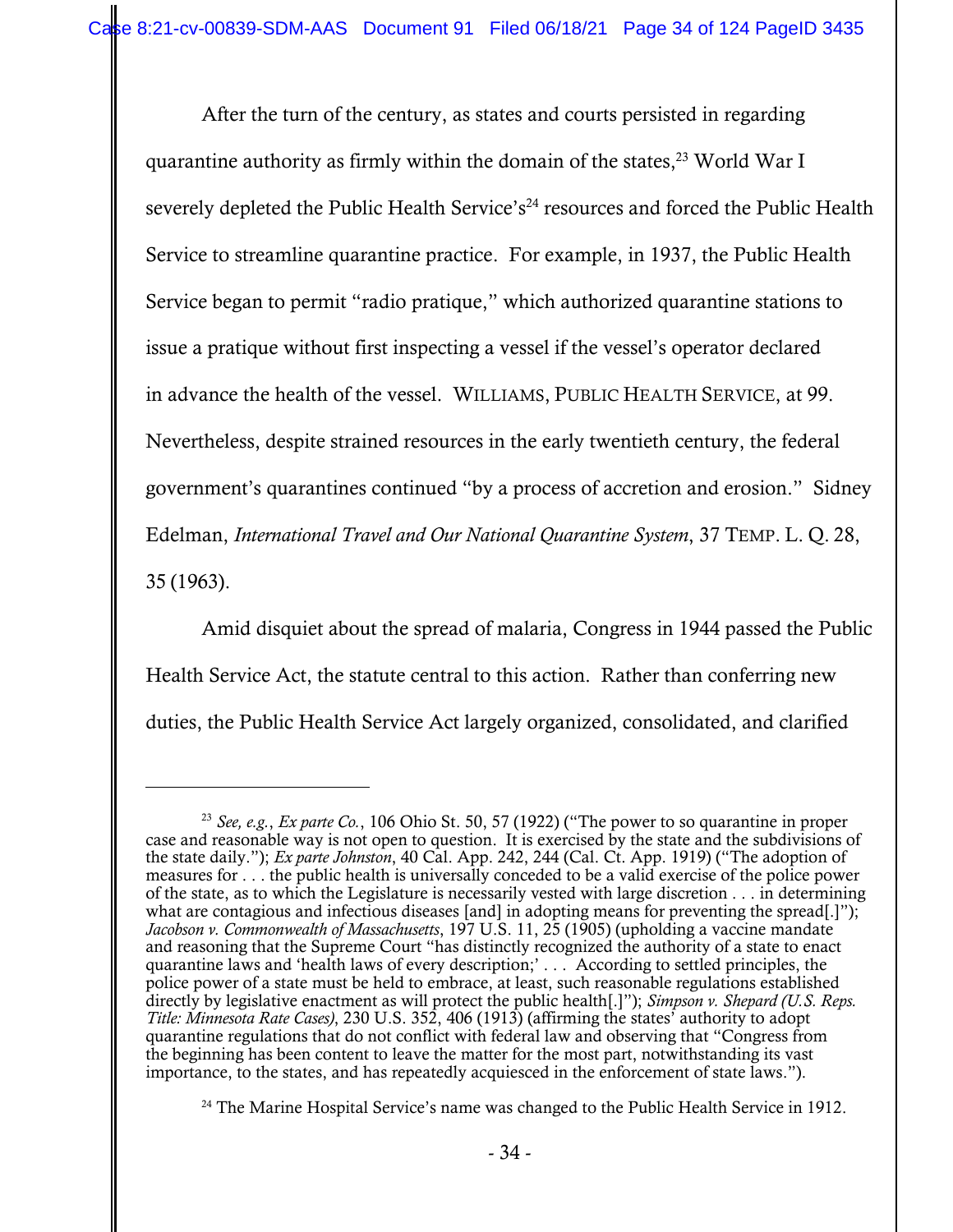the federal government's existing legal authority, as CDC observes.<sup>25</sup> (Doc. 31) at 5) Also, the Public Health Service Act maintained the Public Health Service's management of quarantine stations, confirmed a vessel operator's duty to furnish a bill of health if required, formalized the cooperative dynamic between health officials of the federal and state governments, and codified other powers.26 Yet the measures — inspection, fumigation, disinfection, sanitation, pest extermination, and similar measures — introduced by the Public Health Service Act accorded comfortably with historical precedent.

Although the enactment of the Public Health Service Act represented a crest for the federal government's quarantine power, quarantine regulation looked virtually the same as the regulation at the turn of the century, and the decades following the Public Health Service Act witnessed a distinct and unmistakable lull in federal quarantine regulation. Shen, *Scope of CDC Authority Under Section 361*, at 11 (discussing the "more limited exercise of agencies' Section 361 authority" in light of medical advances, such as vaccines). For instance, routine inspections waned, and

 $25$  This is not to say that Congress enabled no new authority or duty. For example, Section 361 of the act, codified as 42 U.S.C. § 264, added to the federal government's quarantine powers the authority to destroy "animals or articles found to be so infected." *Consolidation and Revision of Laws Relating to the Public Health Service*, by Mr. Bulwinkle, from the Committee on Interstate and Foreign Commerce, 78th Congress, 2d Session, House of Representatives, Report No. 1364, pp. 3-4 (April 20, 1944) ("Destruction of infected animals or contaminated articles would be permitted as a part of interstate or foreign quarantine procedures, where such animals or articles are likely to infect human beings with a dangerous disease and no disposition other than destruction can safely be made.").

 $26$  For instance, the Act confers special power to the Surgeon General during war, empowers the federal government to conduct medical examinations and to exclude the introduction of people, and extends the quarantine power to aircraft.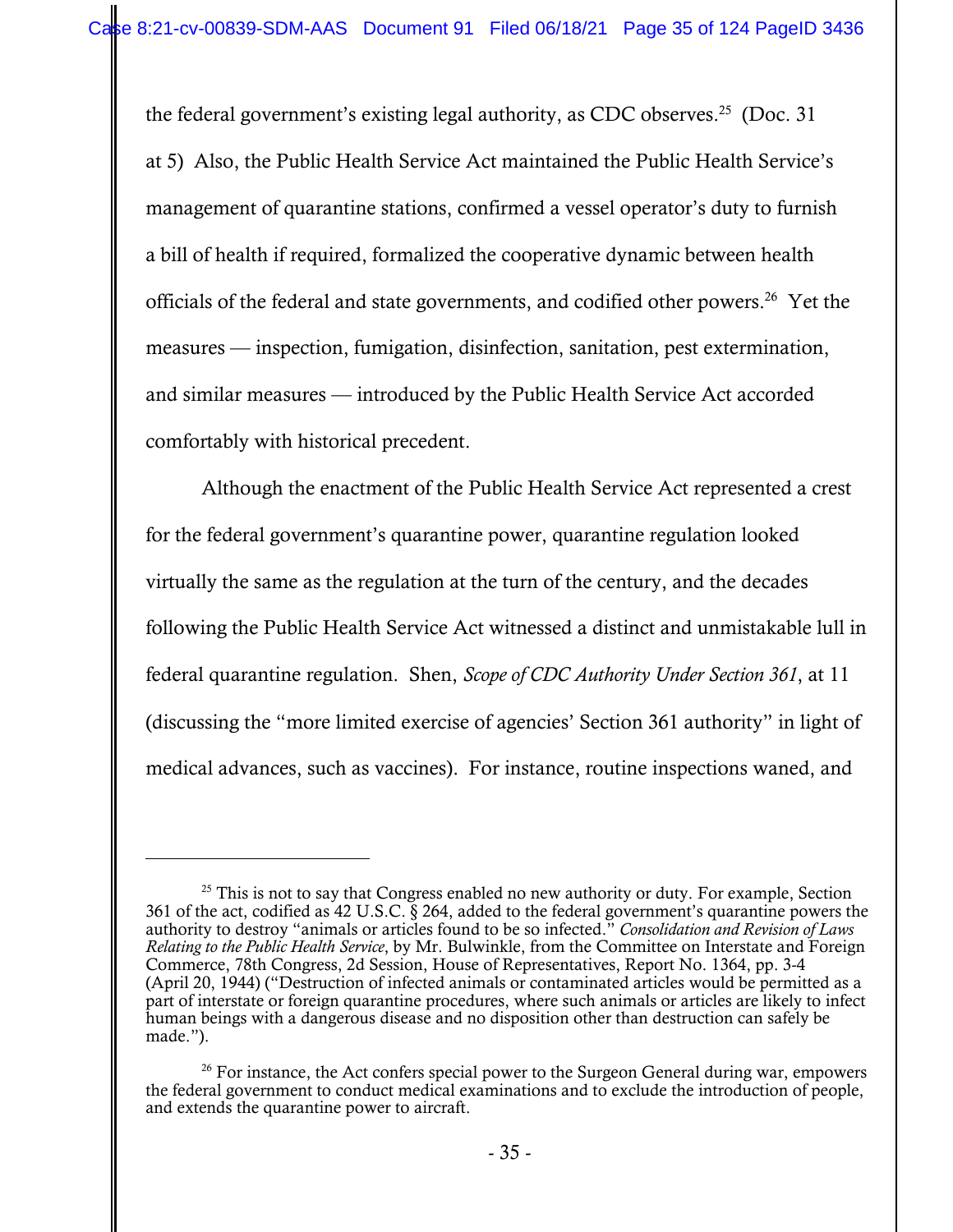vessels and cargo became exempt from inspection unless infection was found first. 38 Fed. Reg. 16,861 (1973). Also, the role of quarantine stations decreased. CDC, *History of Quarantine*. When in 1967 an organizational restructuring caused CDC to share control over federal quarantine power, CDC controlled fifty-five quarantine stations dispersed throughout the major points of entry into the United States. In the 1970s, CDC pruned the quarantine program to shift focus from inspections to surveillance and program management. CDC, *History of Quarantine*. Consequently, only seven quarantine stations remained by 1995. This regulatory relaxation culminated in the regulations discussed in this order.

Although re-organizing the quarantine-station system and expanding to twenty quarantine stations after the 2003 epidemic of SARS (severe acute respiratory syndrome), CDC's quarantine regulation during the past fifty years was largely episodic and limited to an *ad hoc* response to an acute circumstance. For example, in 1975 after gastrointestinal illness became more widespread on cruise ships, CDC's quarantine division launched the Vessel Sanitation Program under Section 264. Yet the voluntary Vessel Sanitation Program was a "cooperative activity between the cruise ship industry and the CDC," the program was financed by a fee charged to each cruise vessel, and the program's enforcement mechanism was slight and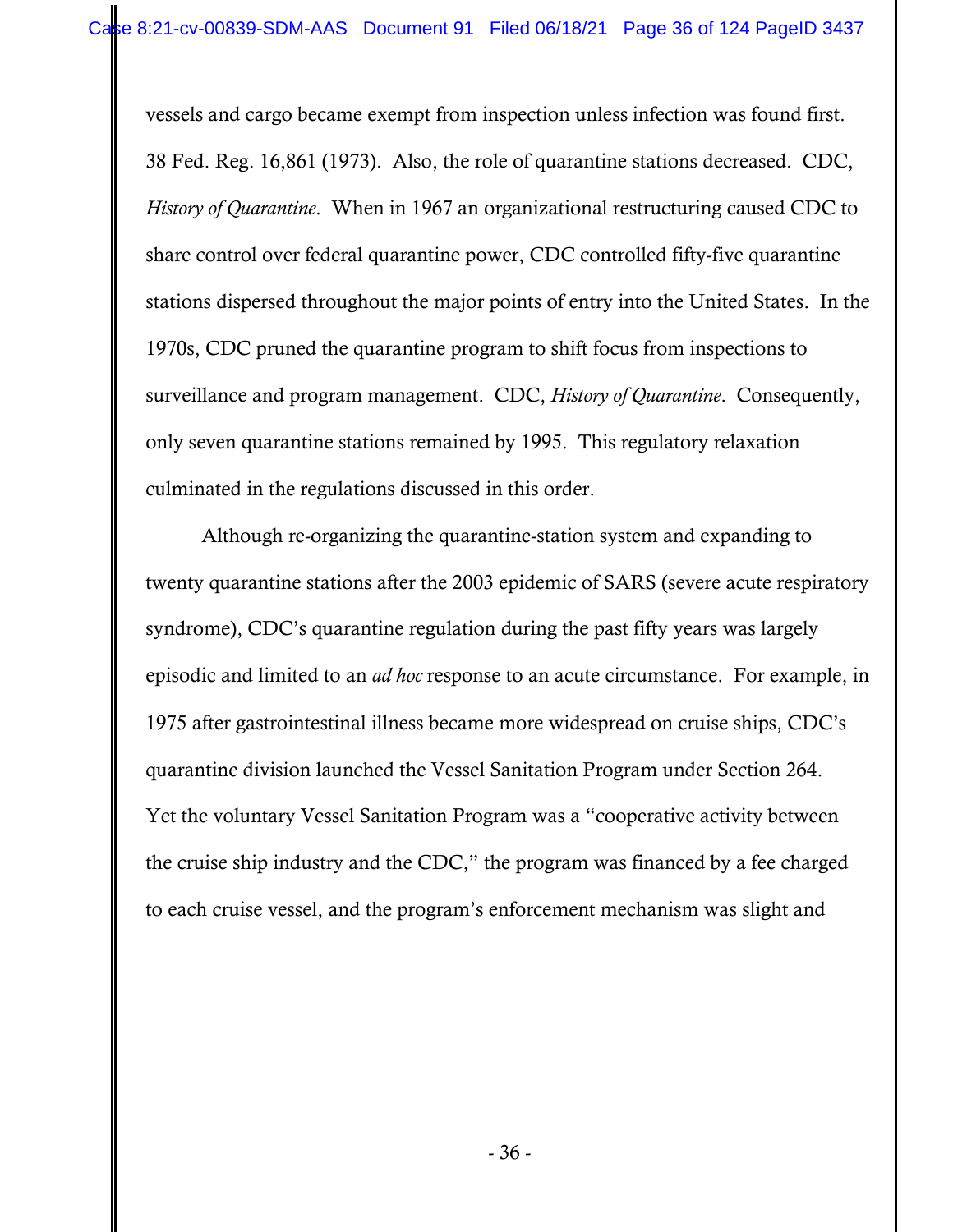largely impelled by insurance incentives.<sup>27</sup> CENTERS FOR DISEASE CONTROL  $\&$ PREVENTION, *Vessel Sanitation Program Operations Manual*, at ii (2018). The Vessel Sanitation Program exhibits the attributes of the more recent employment of the quarantine power, which is markedly more limited in scope than the power exercised at the beginning of the twentieth century.

 In sum, the history of federal involvement in quarantine regulation confirms that the power peaked in the late-nineteenth and early twentieth century amid the threat of yellow fever, cholera, malaria, and the like, but the power receded during the past fifty years (at least, until quite recently). The history shows (1) that the public health power, including the power to quarantine, was traditionally understood — and still is understood — as a function of state police power; (2) that the federal quarantine power has both expanded and contracted; (3) that historically the federal quarantine power was limited to a discrete action, such as inspection and sanitation at a port of entry, as well as detention for the duration of a disease's incubation period; (4) that although the federal government has detained vessels, conditioned pratique, and banned a discrete item, federal deployment of these measures has been distinctly limited in time, scope, and subject matter; and (5) that

<sup>&</sup>lt;sup>27</sup> If a cruise vessel failed a Vessel Sanitation Program inspection, the vessel was re-inspected within a month or two. If the vessel still failed to conform to sanitation standards, the inspector could recommend against the cruise vessel's departure or detain the vessel. But penalties of this sort have been extremely rare and, typically, a cruise ship must simply pay the cost of a re-inspection as a penalty. CENTERS FOR DISEASE CONTROL & PREVENTION, *Vessel Sanitation Program Operations Manual*, at §§ 11.6–10 (Aug. 2005).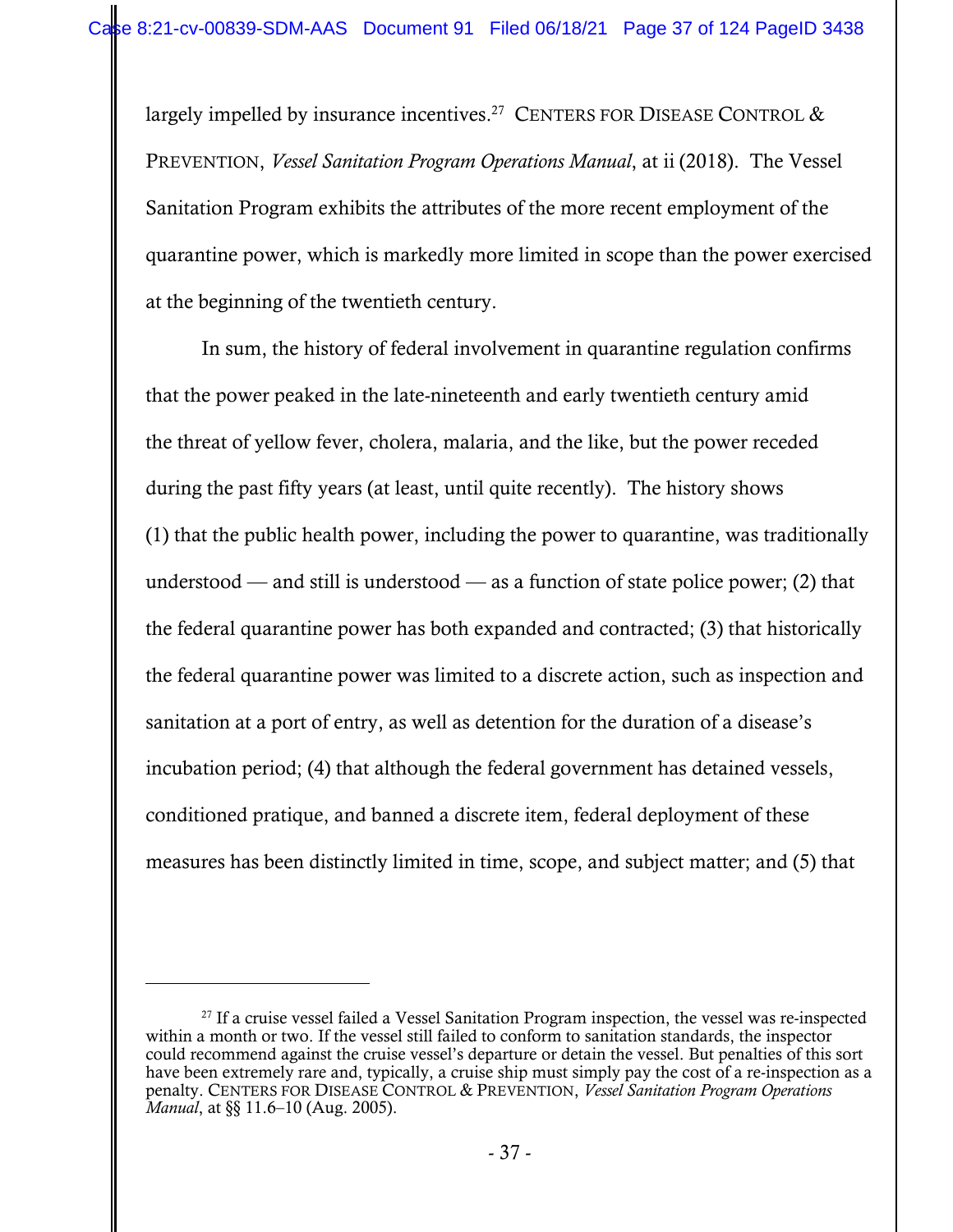the Public Health Service Act of 1944 codifies the limited regulatory power typical of preventing diseases caused by a discrete item or a person at a major port of entry.

Never has CDC (or a predecessor) detained a vessel for more than fifteen months; never has CDC implemented a widespread or industry-wide detention of a fleet of vessels in American waters; never has CDC conditioned pratique as extensively and burdensomely as the conditional sailing order; and never has CDC imposed restrictions that have summarily dismissed the effectiveness of state regulation and halted for an extended time an entire multi-billion dollar industry nationwide. In a word, never has CDC implemented measures as extensive, disabling, and exclusive as those under review in this action.

However, in this action CDC claims a startlingly magnified power. But as CDC concedes, the Public Health Service Act "consolidates and codifies" the federal quarantine practices applied during the previous century (Doc. 31 at 5), and "over the 20th and into the 21st century, the legislative framing for quarantine has remained relatively constant." Donohue, *Biodefense and Constitutional Constraints*, at 156. Thus, viewed with the benefit of history, CDC's assertion of a formidable and unprecedented authority warrants a healthy dose of skepticism. *Util. Air Regul. Grp. v. EPA*, 573 U.S. 302, 324 (2014) ("When an agency claims to discover in a long-extant statute an unheralded power to regulate 'a significant portion of the American economy,' we typically greet its announcement with a measure of skepticism.") (quoting *Food & Drug Admin. v. Brown & Williamson Tobacco Corp*., 529 U.S. 120, 121 (2000)).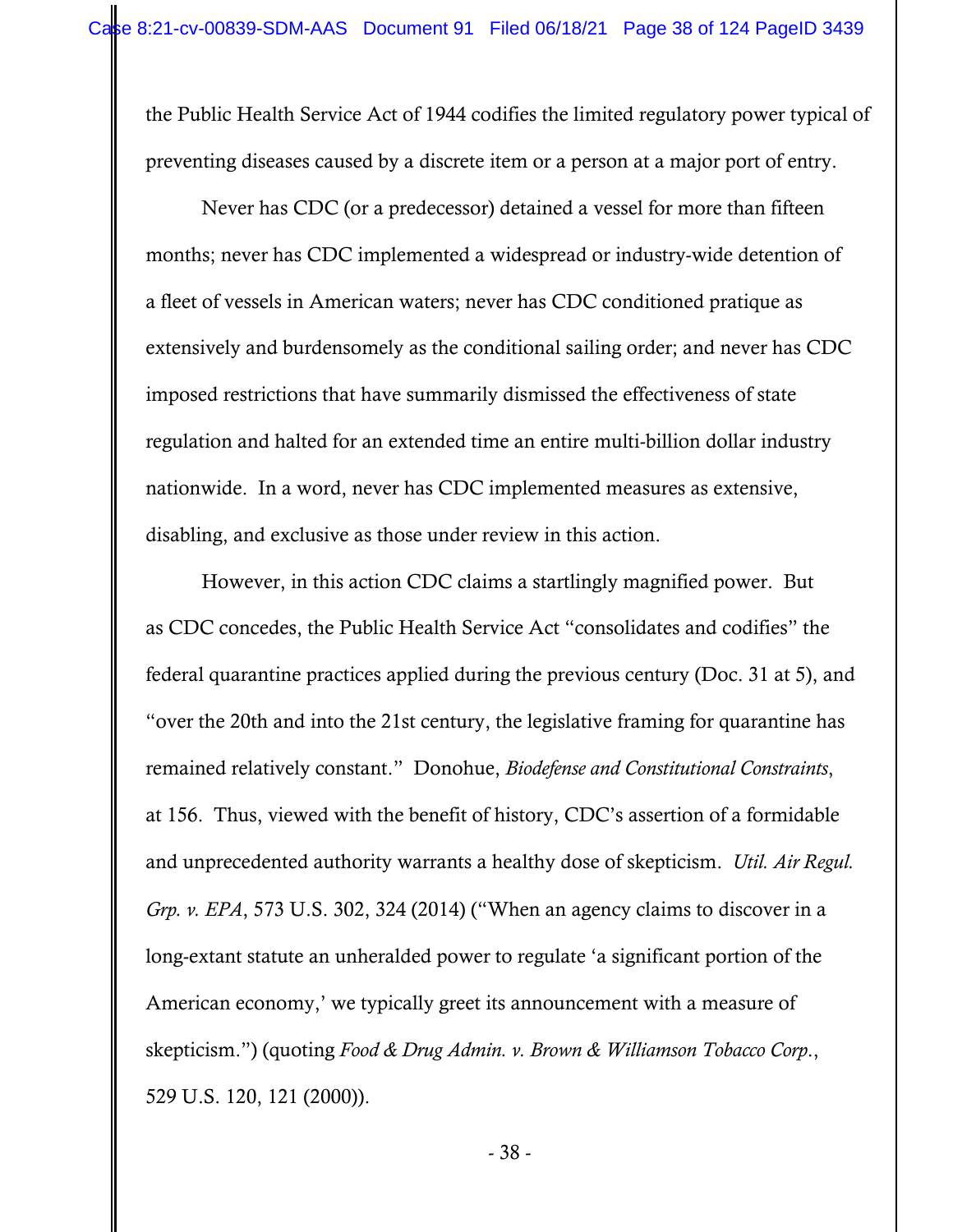# 2. 42 U.S.C. § 264

The text of the Public Health Service Act lends support to a narrower quarantine power for CDC. The provision of the Public Health Service Act that most directly addresses quarantine and inspection is 42 U.S.C. § 264(a). Congress enacted Section 264(a) to delineate the contours of the authority intended for the Secretary of Health and Human Services and, consequently, for CDC:

> The Surgeon General,<sup>28</sup> with the approval of the Secretary, is authorized to make and enforce such regulations as in his judgment are necessary to prevent the introduction, transmission, or spread of communicable diseases from foreign countries into the States or possessions, or from one State or possession into any other State or possession. For purposes of carrying out and enforcing such regulations, the Surgeon General may provide for such inspection, fumigation, disinfection, sanitation, pest extermination, destruction of animals or articles found to be so infected or contaminated as to be sources of dangerous infection to human beings, and other measures, as in his judgment may be necessary.

Section 264(a) is best understood by displaying the second sentence as the sentence's

grammatical structure dictates:

For purposes of carrying out and enforcing such regulations, the Surgeon General may provide for such

- (1) inspection,
- (2) fumigation,
- (3) disinfection,
- (4) sanitation,
- (5) pest extermination,

 $28$  The statute refers to the Surgeon General, but for reasons not relevant here, administrative reorganizations transfer to the Secretary of HHS the authority conferred to the Surgeon General. 31 Fed. Reg. 8855, 80 Stat. 1610 (1966).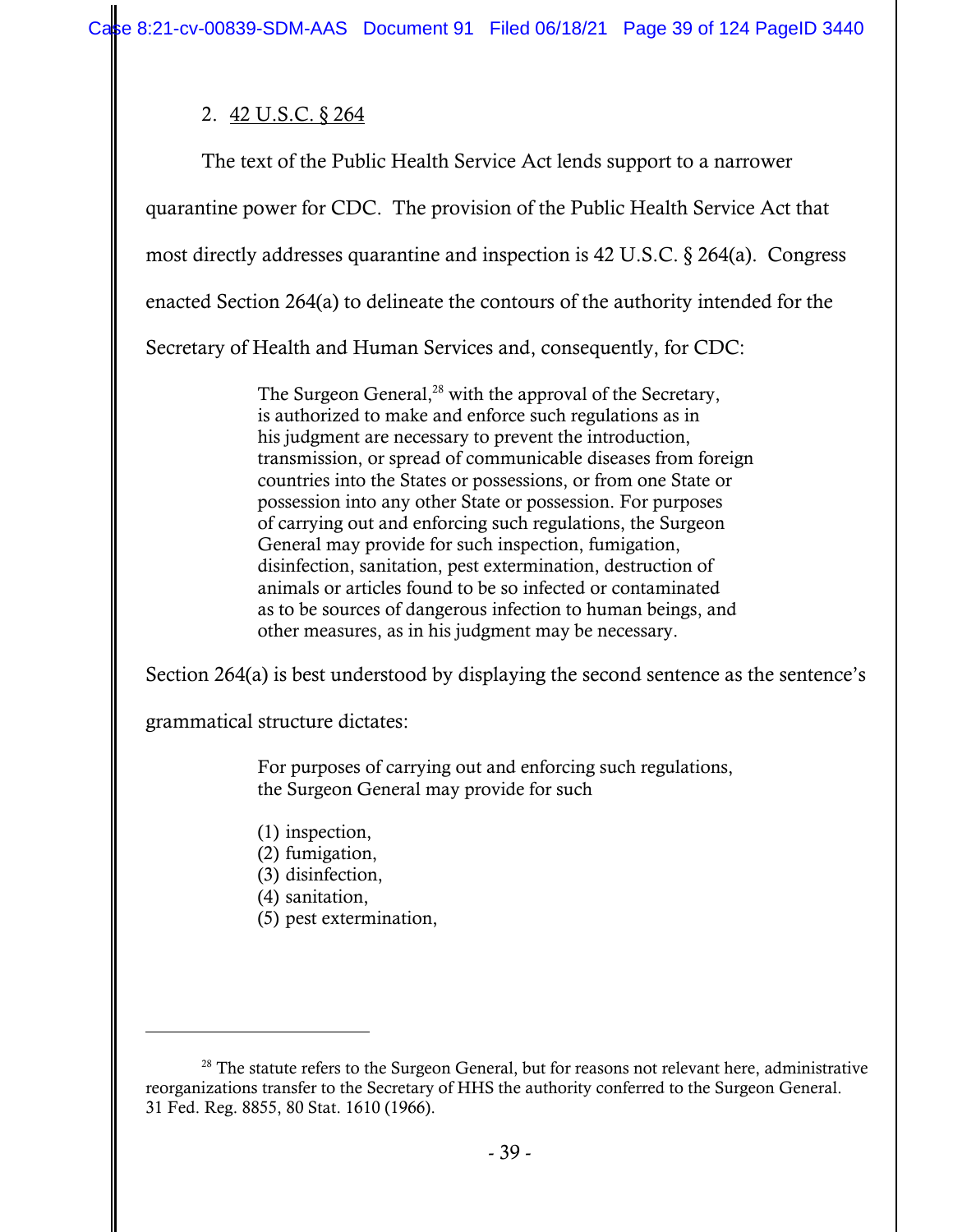- (6) destruction of animals or articles found to be so infected or contaminated as to be sources of dangerous infection to human beings, and
- (7) other measures,

as in his judgment may be necessary.

 A perhaps important observation is that items (1) through (7) form a grammatical series succinctly expressed as "1, 2, 3, 4, 5, 6, and 'other measures.'" If an "and" were to appear between (5) and (6), the sentence becomes "1, 2, 3, 4, 5, and 6, and other measures." (The comma after 6, which appears in the statute, is grammatically superfluous in this hypothetical version.) The two versions deliver different results. The principal difference is that in the former version (the real version) the words "of animals or articles found to be so infected or contaminated as to be sources of dangerous infection to human beings" apply only to "destruction" and not to inspection, fumigation, disinfection, sanitation, or pest extermination, none of which requires a preliminary "finding" of "dangerous infection," as "destruction" requires. Also, the word "article" (which CDC construes to include a cruise line vessel and any other object) pertains only to "destruction" but not to "inspection" and the other terms in the series.

 CDC interprets the provision to confer almost boundless authority; Florida interprets this provision more narrowly. The parties' dispute presents a controlling question of statutory interpretation.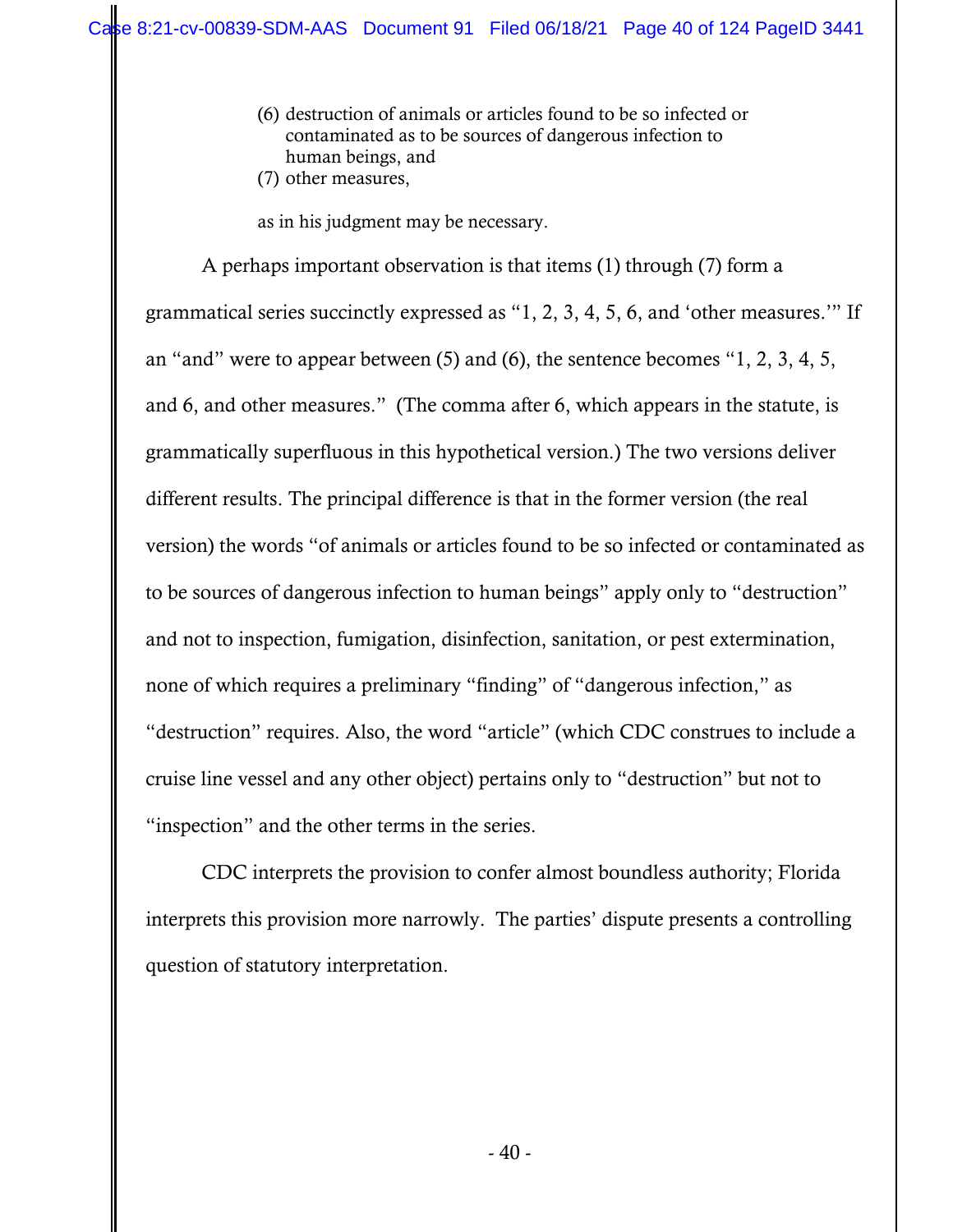## i. The Parties' Interpretations

 Florida argues that CDC's conditional sailing order exceeds the authority granted by the statute. Relying on several canons of construction, especially *ejusdem generis*, *noscitur a sociis*, and the canon of constitutional avoidance, Florida argues that Section 264(a)'s "second sentence clarifies the narrow nature of the CDC's authority." (Doc. 9 at 9) Thus, on Florida's reading, Section 264(a) confines CDC's actions to those that resemble or have scope and attributes similar to "inspection, fumigation, disinfection, sanitation, or pest extermination," and CDC may pursue one or more of those discrete actions or a similar discrete action. In other words, the second sentence exemplifies the action Congress authorized in the first sentence. That is, the second sentence provides examples that delimit the action contemplated by Congress in the first sentence. And given the practically unlimited authority asserted by CDC, Florida argues that CDC fails to identify a clear statement from Congress granting the broader authority. (Doc. 9 at 10)

 CDC argues that the "other measures" clause in Section 264(a) confers on CDC "broad authority" to enact and enforce regulations and pursue remedies, limited only to the director's determination that the measure is "necessary" to prevent transmission of a communicable disease. (Doc. 31 at 23) According to CDC, because Section 264(a)'s plain language exhibits "a legislative determination to defer to the 'judgment' of public health authorities" (Doc. 31 at 23), resort to canons of statutory interpretation is unnecessary, and that ends the matter. (Doc. 31 at 29 n. 20)

- 41 -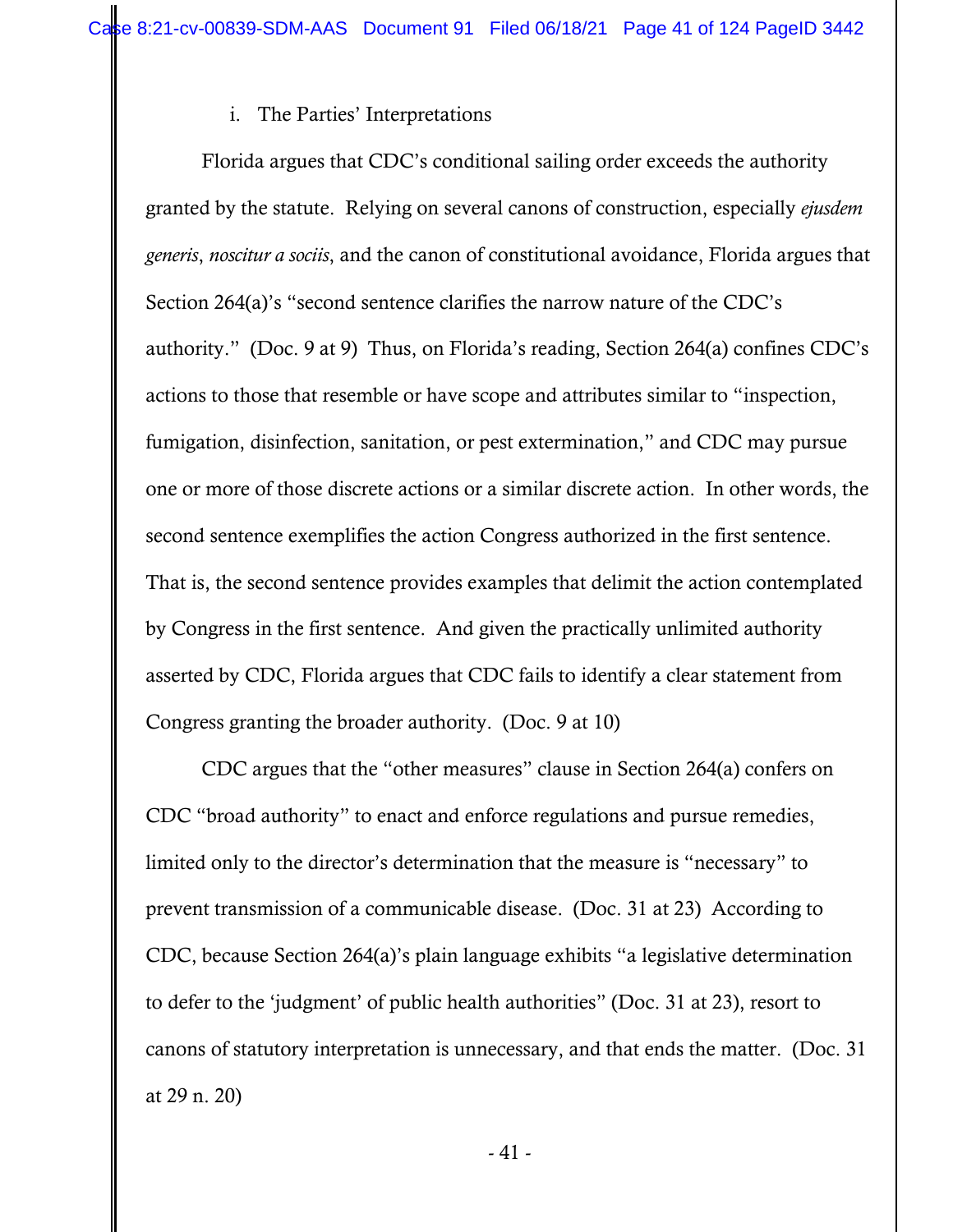According to CDC, examining the other subsections, Section 264(b) through (d), reveals CDC's expansive "breadth of  $\lceil \cdot \rceil$  authority . . . , [which] include[s] the 'detention' of individuals . . . and even the 'destruction' of property." (Doc. 31 at 23, 29) CDC argues that these subsections "make plain that the broad grant of authority in the first sentence of  $\S 264(a)$  is not confined to the specific intrusions on private property described in the second sentence." (Doc. 31 at 29) In light of this perceived "breadth," CDC maintains that "the agency's regulations reflect the commonsense notion that, to avert the spread of communicable diseases, ships entering U.S. ports may be detained, inspected, and permitted to disembark only under specified circumstances." (Doc. 31 at 23)

 Next, even if the second sentence of Section 264(a) narrows the first sentence, as Florida suggests, CDC argues that the conditional sailing order "is still squarely within the agency's statutory authority" because the conditional sailing order imposes on the cruise industry a set of conditions similar to "inspection, disinfection, destruction of property, and 'other measures.'" (Doc. 31 at 30) CDC regards the conditional sailing order not as a "detention" of the cruise ships — moored already for fifteen months — but as a phased approach to conditioning "free pratique," defined as "permission for a carrier to enter a U.S. port, disembark, and begin operation under certain stipulated conditions." 42 C.F.R. § 71.1(b); (Doc. 1-3 at 22) (characterizing the conditional sailing order "as a condition of obtaining or retaining controlled free pratique for operating a cruise ship in U.S. waters").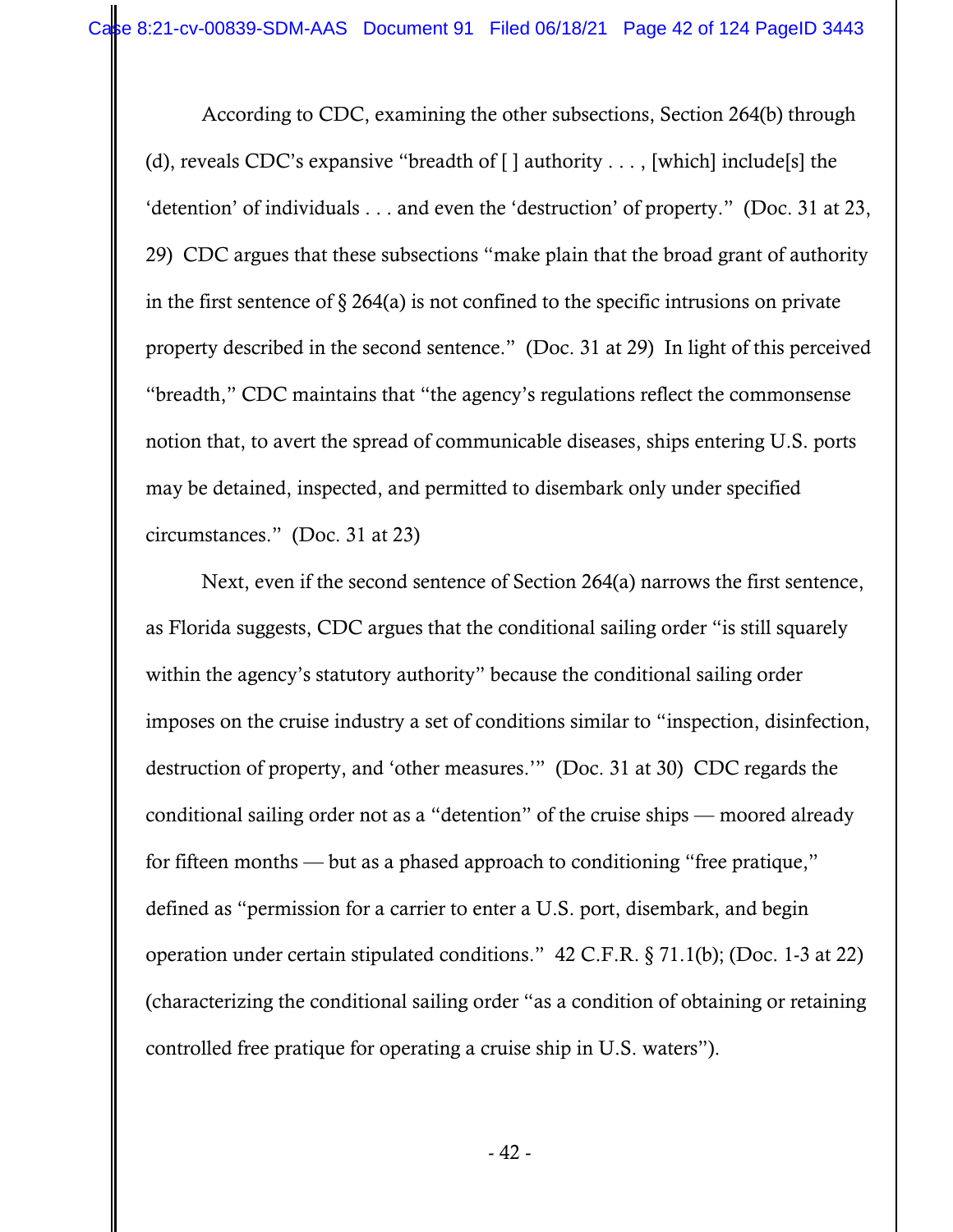And according to CDC, the regulation of free pratique is a direct outflow of the "measures" contemplated by Section 264(a), which "are not different in kind than the other types of inspection, hygiene, and safety protocols listed in the statute." (Doc. 31 at 30) On CDC's reading, the "articles" described in Section 264(a), that is, the objects of the specifically enumerated measures, encompass a cruise ship. *See*  First Preliminary Injunction Hearing Transcript at 94–8 (arguing that "article" includes a cruise ship); (Doc. 31 at 30). Thus, in CDC's view, the conditional sailing order is "less intrusive" than the enumerated measures because the conditional sailing order requires no "detention" or "destruction" of property; the conditional sailing order merely regulates the pratique of a cruise ship. (Doc. 31 at 30)

In sum, CDC argues that the statute authorizes the Secretary to freely employ his "judgment" about restrictions "necessary" to prevent the transmission of communicable disease. (Doc. 31 at 27) Under CDC's characterization, the statute "exudes flexibility and deference to the judgment of the public health experts" and this broad discretion comports with the "commonplace" legislative determination to defer to a specialized agency in an area of "scientific uncertainty." (Doc. 31 at 28, 32–33) Included in this discretion is the authority to impose conditions for operating a conveyance in international and interstate travel during a pandemic. (Doc. 31 at 28) And included in this discretion is the legal authority to implement measures necessary to "get[ ] transmission to zero." Second Preliminary Injunction Hearing Transcript, at 109 (Jun. 10, 2021). Thus, CDC argues explicitly that the second sentence of Section 264(a) places virtually no restraint on the director, who is free to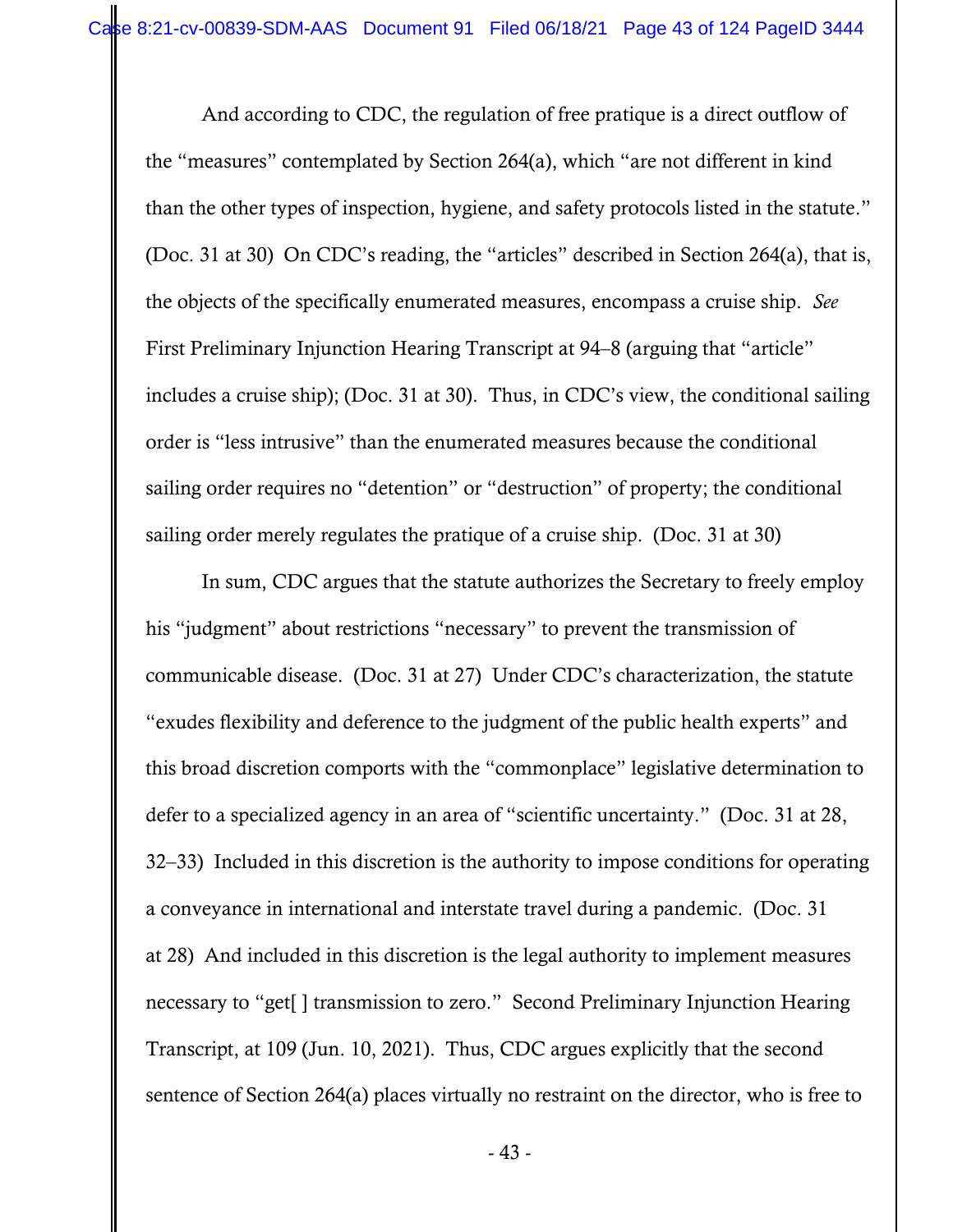regulate the nation as a whole, including any form of industry, enterprise, and activity, subject only to the director's finding a measure "necessary" to prevent the interstate or international transmission of a communicable disease — and "transmission" to CDC means a single human-to-human infection.

### ii. Precedent Interpreting Section 264

Just as the parties disagree about the meaning of Section 264(a), recent cases interpreting Section 264(a) disagree — in the context of a rent moratorium imposed by CDC — about the scope of authority that Section 264(a) confers on CDC. *Compare Tiger Lily, LLC v. United States Dep't of Hous. & Urb. Dev.*, 992 F.3d 518, 523 (6th Cir. 2021) (analyzing Section 361 and holding that the rent moratorium "falls outside the scope of the statute"); and *Skyworks, Ltd. v. Centers for Disease Control & Prevention*, 2021 WL 911720, at \*11 (N.D. Ohio 2021) (discussing *Brown* and *Chambless* and observing that those "decisions have the feel of adopting strained or forced readings of the statute, stretching to rationalize the governmental policy at issue"); *Alabama Ass'n of Realtors v. United States Dep't of Health & Hum. Servs.*, 2021 WL 1779282, at \*6 (D.D.C. 2021) (enjoining CDC's rent moratorium because "[t]he Department's interpretation goes too far"); *with Brown v. Azar*, 2020 WL 6364310, at \*7 (N.D. Ga. 2020), *appeal docketed*, No. 20-14210 (11th Cir.); *and Chambless Enters., LLC v. Redfield*, 2020 WL 7588849, at \*5 (W.D. La. 2020) (reasoning that the specific enumerations in the second sentence "underscore the breadth of [CDC's] authority, showing that it may infringe on personal liberties or property rights where appropriate to protect the public health"), *appeal docketed*, No. 21-30037 (5th Cir.).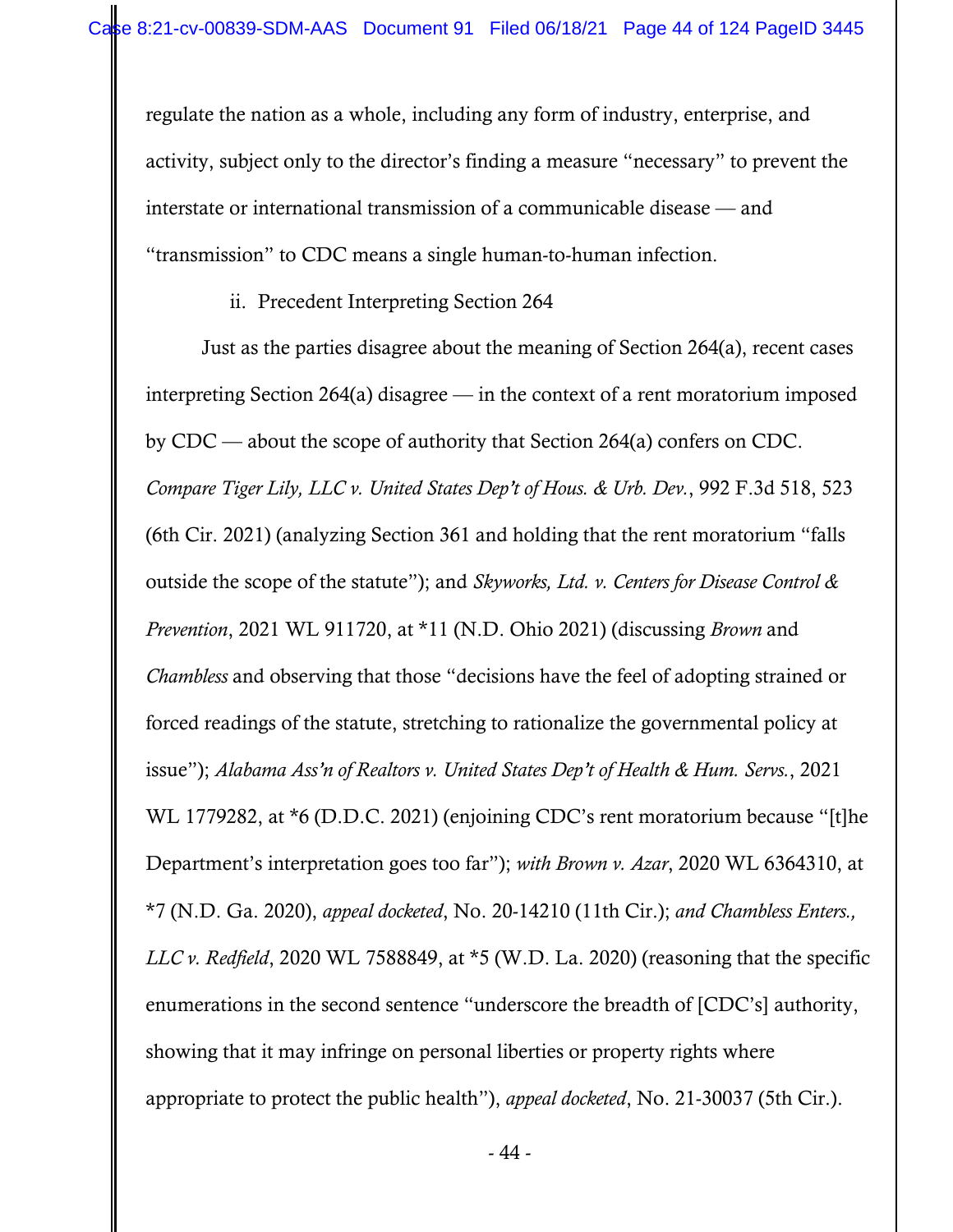Some courts read sentence one of Section 264(a) in light of sentence two and hold that the statute empowers a narrower array of regulatory activity. *See, e.g.*, *Tiger Lily*, 992 F.3d at 523 ("Plainly, government intrusion on property to sanitize and dispose of infected matter is different in nature from a moratorium on evictions."). For example, *Alabama Association of Realtors* explains that the "rulemaking authority in the first sentence of § 264(a) is tethered to — and narrowed by — the second sentence." 2021 WL 1779282, at \*5 (D.D.C. 2021). This conclusion hinges on the canon against surplusage, which aims to acknowledge and effect each provision of a statute; the constitutional avoidance canon, which favors an interpretation that forbears raising nettlesome constitutional issues; and the major questions doctrine, which assumes that Congress provides a clear delegation of authority for an agency charged with the most salient and consequential issues.

By contrast, *Chambless* "finds that the plain text of the statute is unambiguous and evinces a legislative determination to defer to the 'judgment' of public health authorities about what measures they deem 'necessary' to prevent contagion." 2020 WL at  $*5.^{29}$  Relying on an opinion addressing an FDA ban on small turtles,  $30$ *Chambless* reasons that Congress frequently grants broad flexibility to an agency implementing public health measures and that the list of enumerated items reinforces

 $29$  On appeal, the D.C. circuit likewise relied on "expert public-health judgments" to affirm the district court's stay. *Alabama Ass'n of Realtors v. United States Dep't of Health & Hum. Servs*., 2021 WL 2221646, at \*1 (D.C. Cir. 2021).

<sup>30</sup> *Indep. Turtle Farmers of Louisiana, Inc. v. United States*, 703 F. Supp. 2d 604 (W.D. La. 2010).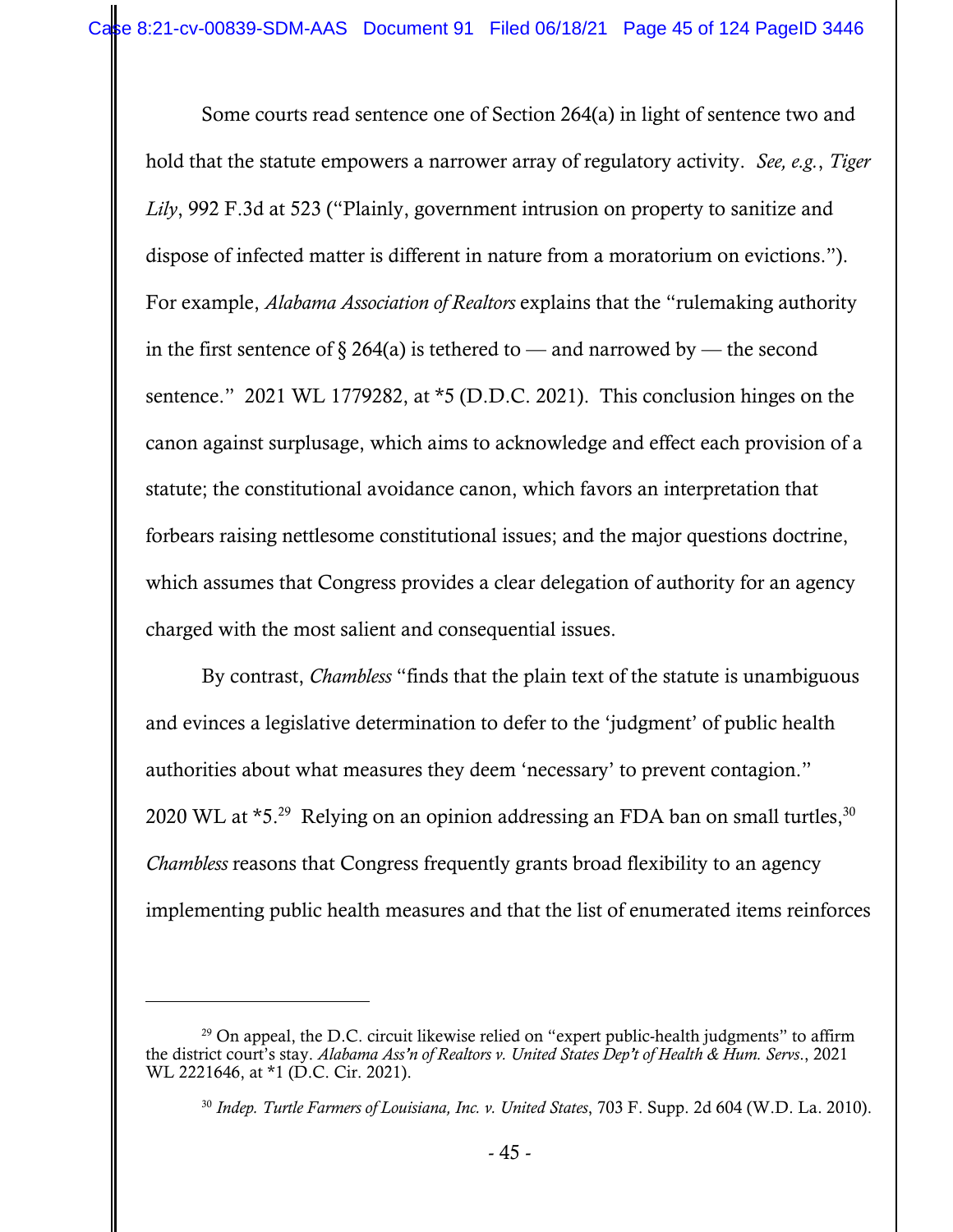(rather than limits) CDC's authority. 2020 WL at \*6. Further, *Chambless*, like CDC, reasons that subsections (b) through (d) demonstrate that "the list contained in the first subsection is not an exhaustive list of the permissible measures available." 2020 WL at \*6.31

Although the former interpretation (the district court's interpretation in *Alabama Association of Realtors*) offers a much clearer and more intuitive rendering of the statute, each of these decisions interprets Section 264(a) in the context of a rent moratorium, and none of these cases addresses CDC's authority in the context of regulating the transmission of a disease aboard a ship, an airplane, or another common carrier. To determine the scope of CDC's authority, Section 264(a) requires consideration of both the history and the accompanying statutory text.

iii. Analysis of Section 264(a)

The first sentence of Section 264(a) appears to provide the Secretary with broad authority to implement regulations that "in his judgment" prevent contagion. However, the next sentence explains that, to "carry out and enforc[e]" these regulations, the Secretary "may provide for such inspection, fumigation, disinfection, sanitation, pest extermination, destruction of animals or articles found to be so infected . . . , and other measures." CDC focuses on the more expansive words in the second sentence of subsection  $(a)$  — empowering "other measures, as in his judgment may be necessary" (Doc. 31 at 29–30) — and Florida focuses on the

<sup>31</sup> *See also Alabama Ass'n of Realtors v. United States Dep't of Health & Hum. Servs.*, 2021 WL 2221646, at \*2 (D.C. Cir. 2021) (same).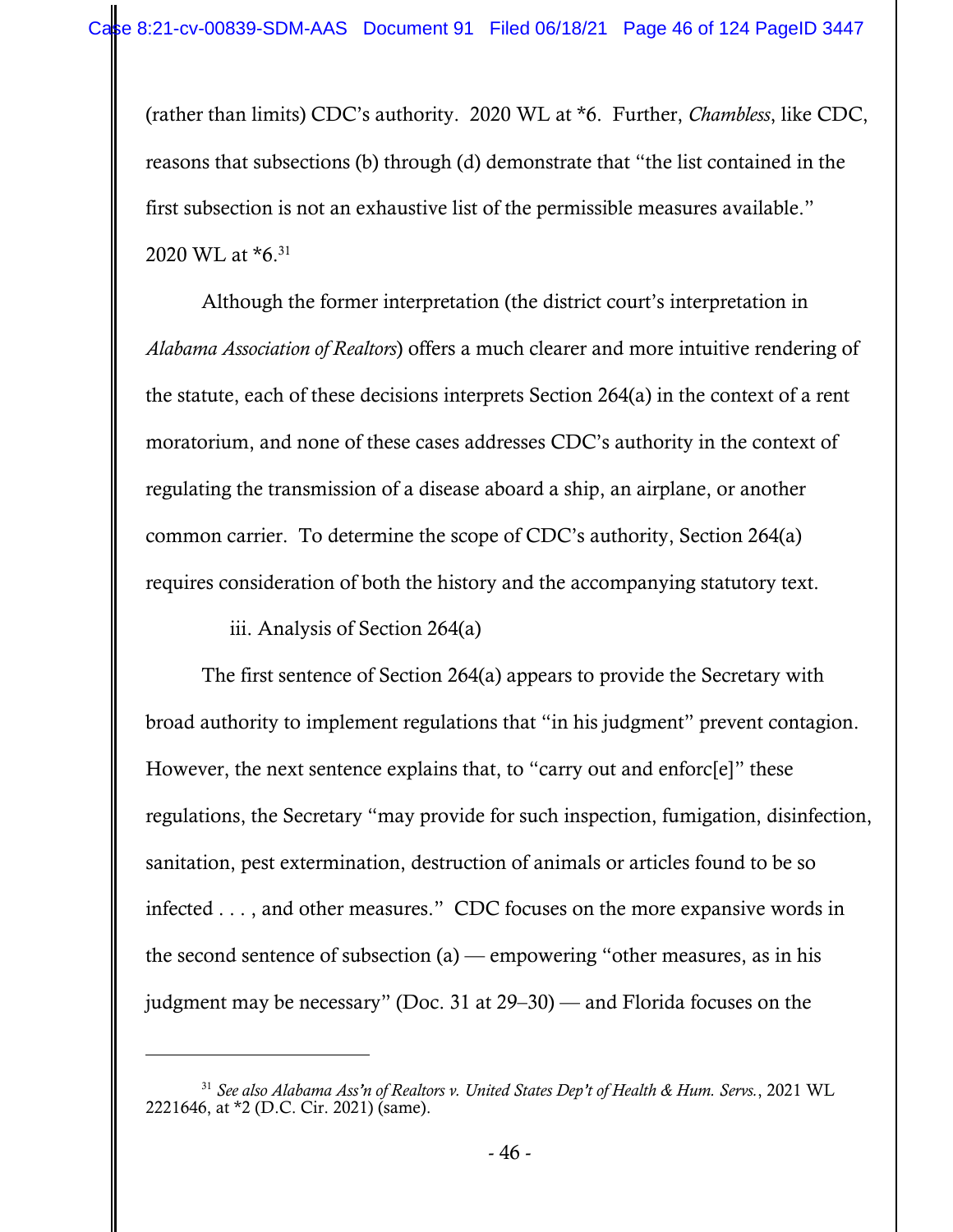narrower language that authorizes "inspection, fumigation, disinfection, sanitation, pest extermination, [and the] destruction of animals or articles found to be so infected." (Doc. 9 at 9–10)

But Florida correctly observes that the second sentence operates to limit CDC's enforcement and implementation authority to only those actions resembling "inspection, fumigation, disinfection, . . . [and] pest extermination." As explained in *Alabama Ass'n of Realtors v. United States Dep't of Health & Hum. Servs.*, 2021 WL 1779282, at  $*5$  (D.D.C. 2021), "the first sentence of § 264(a) is tethered to — and narrowed by — the second sentence." The second sentence of Section 264(a) discloses, illustrates, exemplifies, and limits to measures similar in scope and character the measures contemplated and authorized by Congress when enacting the statute. *Yates v. United States*, 574 U.S. 528, 546 (2015) (applying specific statutory terms to cabin the meaning of a broad statutory term). Needless to say, the statute includes nothing in scope or character similar to, for example, governing landlord and tenant law nationwide or halting commerce by a fifteen-month closure of one or more industries or halting other public movement and activity nationwide.

Thus, if CDC promulgates regulations the director finds "necessary to prevent" the interstate or international transmission of a disease, the enforcement measures must resemble or remain akin to "inspection, fumigation, disinfection, sanitation, pest extermination, [or the] destruction of infected animals or articles." Any other reading of the statute renders "inspection, fumigation, disinfection" renders the entire second sentence — superfluous. *Yates v. United States*, 574 U.S.

- 47 -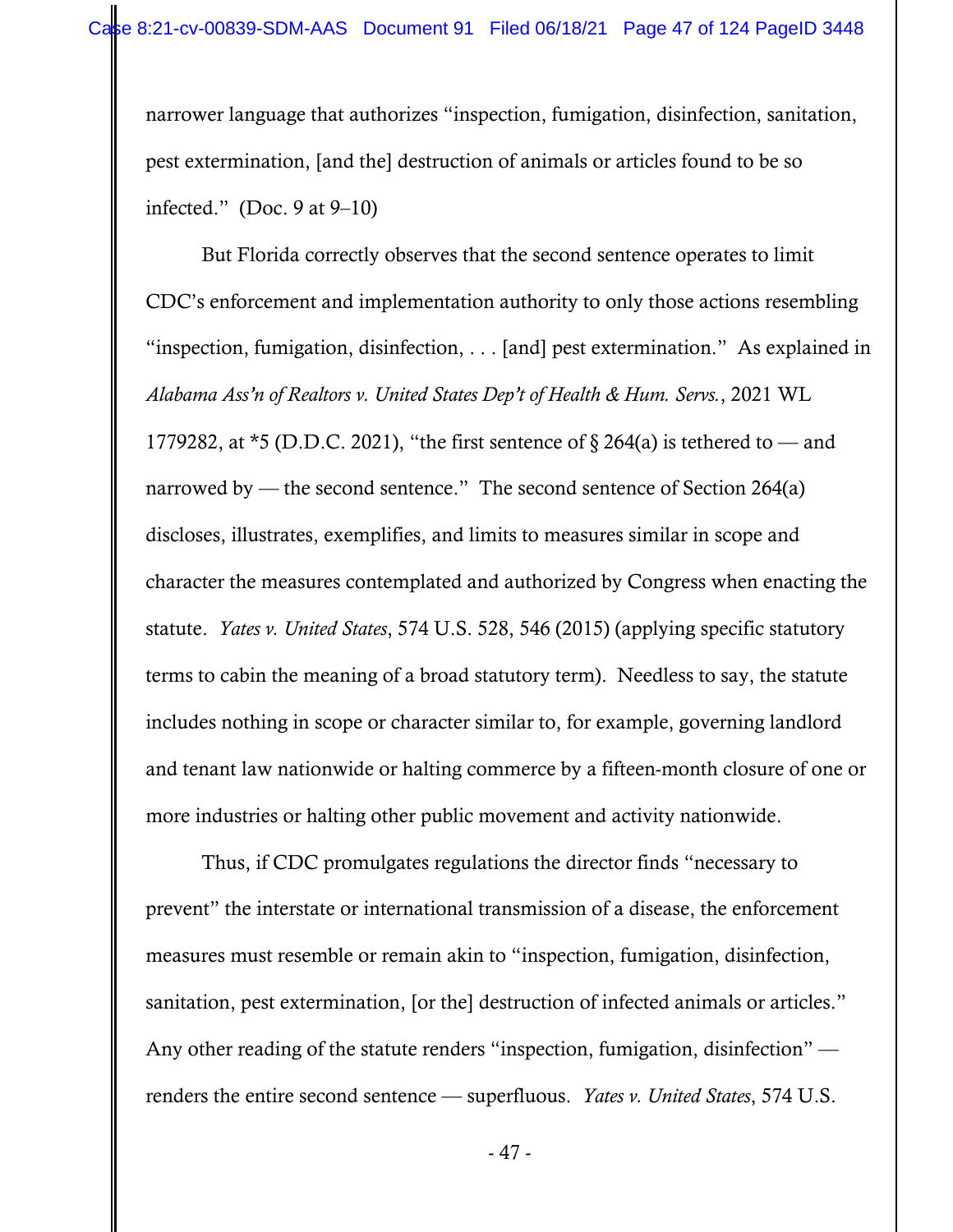528, 546 (2015) ("The Government's unbounded reading of 'tangible object' would render [the more specific] words misleading surplusage."); *Williams v. Taylor*, 529 U.S. 362, 364 (2000) ("[C]ourts must give effect, if possible, to every clause and word of a statute.").

Nor does the residual "and other measures" broaden Section 264(a)'s scope. As explained in *Tiger Lily, LLC v. United States Dep't of Hous. & Urb. Dev.*, "[t]he residual phrase in § 264(a) is 'controlled and defined by reference to the enumerated categories . . . before it.'" 992 F.3d 518, 522–23 (6th Cir. 2021) (quoting *Cir. City Stores, Inc. v. Adams*, 532 U.S. 105, 106 (2001)). The *ejusdem generis* canon counsels that Section 264(a)'s residual phrase fails to expand CDC's authority beyond the authority suggested by the enumerated terms. And this is confirmed by the historical employment of these measures, which resemble the enumerated categories but lacks any resemblance to the conditional sailing order's mandates.

Likewise, the *noscitur a sociis* canon relies on the assumption that the reader can determine the meaning of a word according to the company the word keeps. *Bilski v. Kappos*, 561 U.S. 593, 604 (2010) ("Under this canon, 'an ambiguous term may be given more precise content by the neighboring words with which it is associated.'") (quoting *United States v. Stevens*, 559 U.S. 460, 474 (2010)). In other words, "[a]ssociated words bear on one another's meaning." ANTONIN SCALIA & BRYAN A. GARNER, READING LAW: THE INTERPRETATION OF LEGAL TEXTS 195 (2012).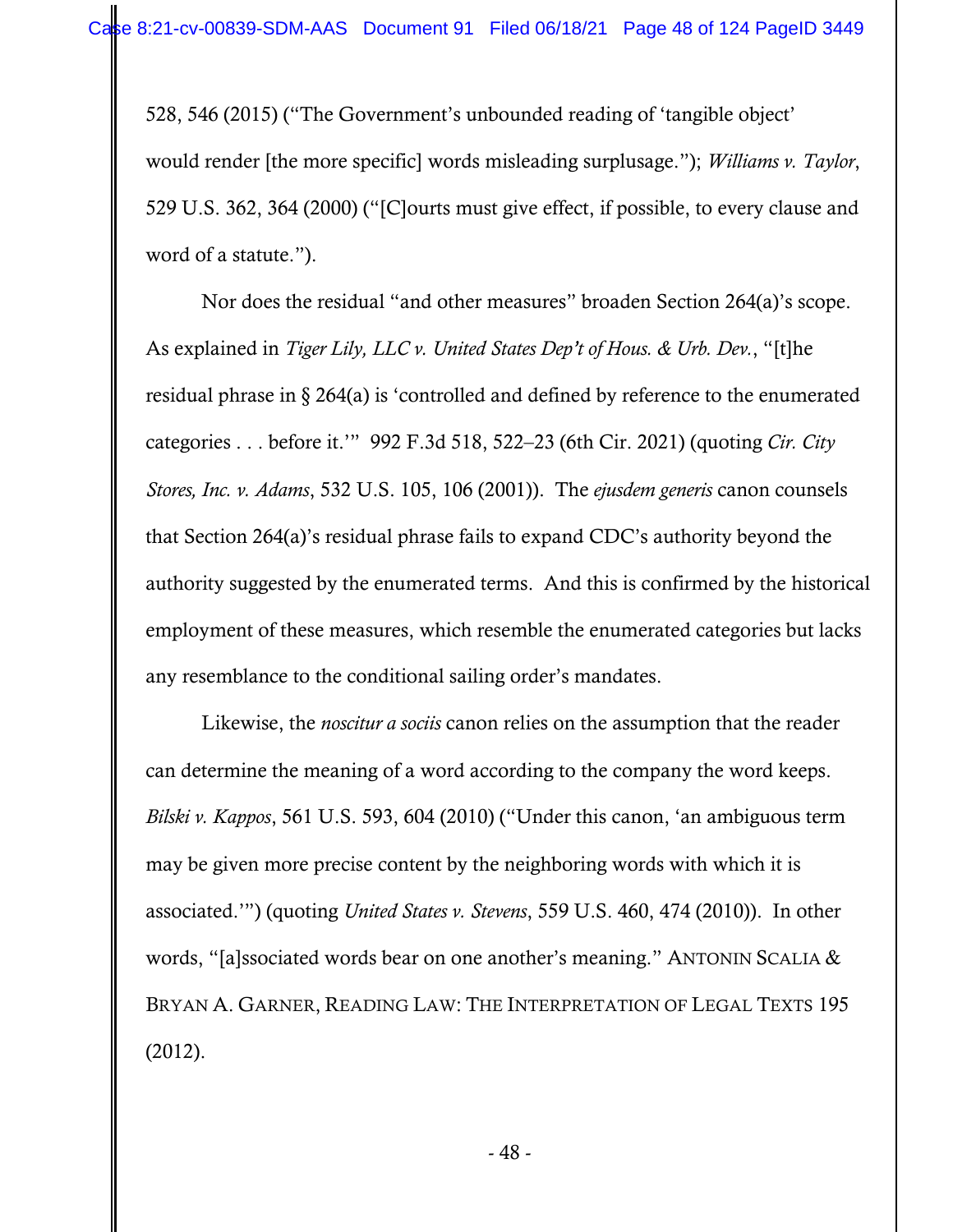Further, CDC argues that the only limitation on the director's authority is whatever the director finds "necessary." Preliminary Injunction Hearing Transcript at 80–85. This practically unbounded interpretation causes separation-of-powers problems, discussed in greater depth below, and naturally stirs suspicion about the constitutionality of Section 264(a). But as Justice Holmes explains, "A statute must be construed, if fairly possible, so as to avoid not only the conclusion that it is unconstitutional, but also grave doubts upon that score." *United States v. Jin Fuey Moy*, 241 U.S. 394, 401 (1916).

Similarly, CDC's permissive reading fails to acknowledge the "major questions doctrine," which assumes that Congress speaks clearly if aiming to assign "to an agency decisions of vast economic and political significance."32 *Util. Air Regul. Grp. v. EPA*, 573 U.S. 302, 324 (2014) (reasoning that the agency's "interpretation is also unreasonable because it would bring about an enormous and transformative expansion in [the agency's] regulatory authority without clear congressional authorization") (internal citation and quotation omitted). In *FDA v. Brown & Williamson Tobacco Corp.*, 529 U.S. 120 (2000), the FDA attempted to regulate tobacco under a strained reading of 21 U.S.C. § 301. Citing tobacco regulation's "unique place in American history," citing the FDA's attempt "to regulate an industry constituting a significant portion of the American economy,"

<sup>&</sup>lt;sup>32</sup> Whatever the future application of the "major questions doctrine" may include, the doctrine at minimum serves as a "statutory interpretation doctrine." *Paul v. United States*, 140 S. Ct. 342 (2019) (Kavanaugh, J.).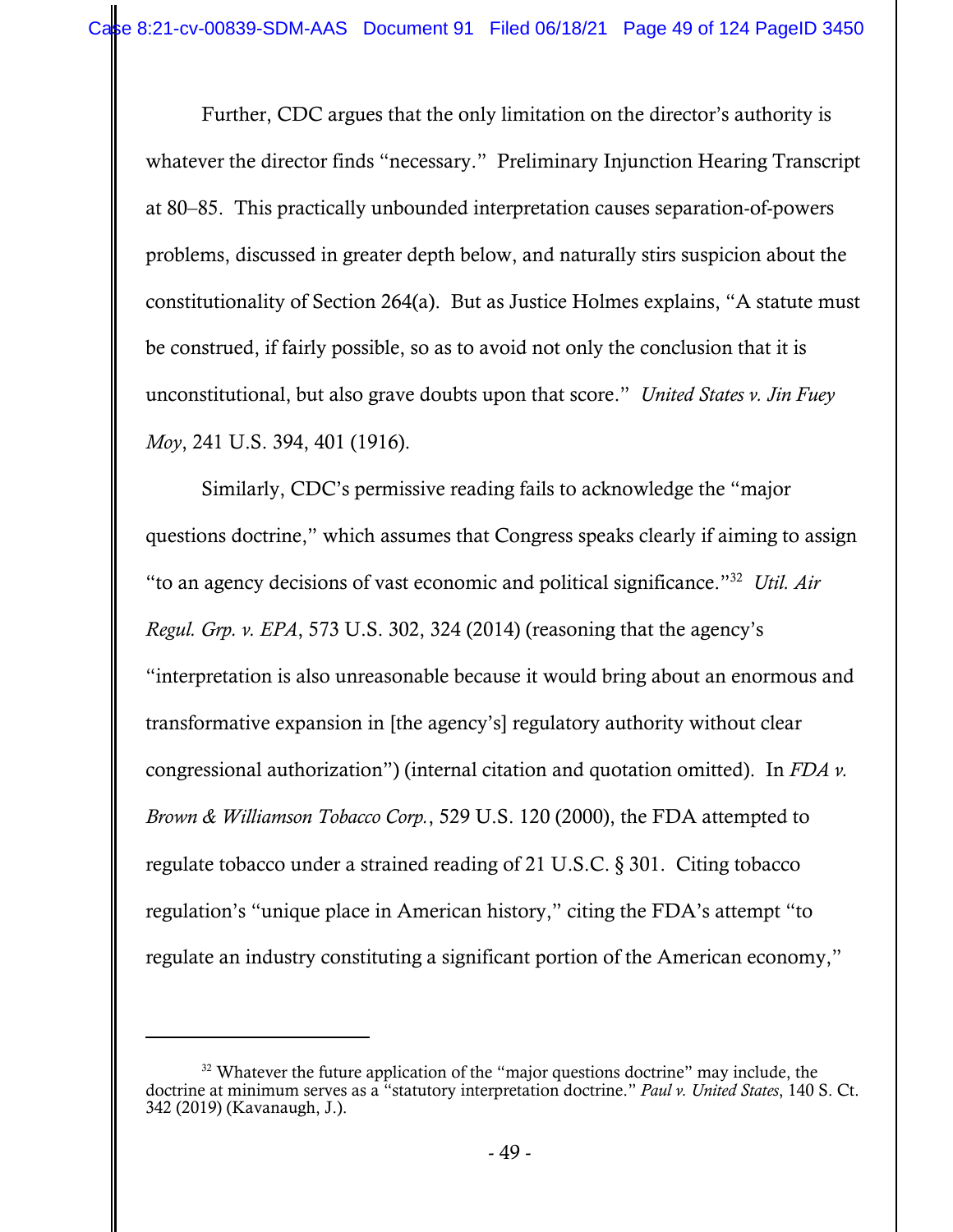and citing the unprecedented "breadth of authority that the FDA [ ] asserted," *FDA v. Brown* holds that the FDA exceeded its statutory authority by regulating tobacco without clear congressional blessing. 529 U.S. at 159–61. As exemplified in *FDA v. Brown*, the federal government's role in quarantine regulation throughout American history — addressed above — confirms CDC's historically limited application of inspection, sanitation, and isolation. In contrast, the expansive breadth of authority asserted by the conditional sailing order to microscopically regulate a multi-billiondollar industry is breathtaking.

CDC acknowledges that, if considered a rule, the conditional sailing order constitutes a "major rule" under 5 U.S.C. § 804(2) (meaning the order is likely to affect the economy by more than \$100,000,000 or is likely to increase costs for individual industries or state governments). In light of CDC's unprecedented assertion of power and the conditional sailing order's broader economic implications, a predominant doubt remains that Congress would convey such formidable authority by the vague terms of Section 264(a).

In short, several canons of statutory interpretation — such as *ejusdem generis*, *noscitur a sociis*, the canon against surplusage, the constitutional avoidance canon, and the major questions doctrine — gravitate against CDC's broad interpretation.

Next, the statute, according to Florida, permits CDC to destroy "animals or articles" if "found to be so infected." *See Alabama Ass'n of Realtors v. United States Dep't of Health & Hum. Servs.*, 2021 WL 1779282, at \*5 (D.D.C. 2021). This view comports with the historical antecedents of the enforcement methods specified in the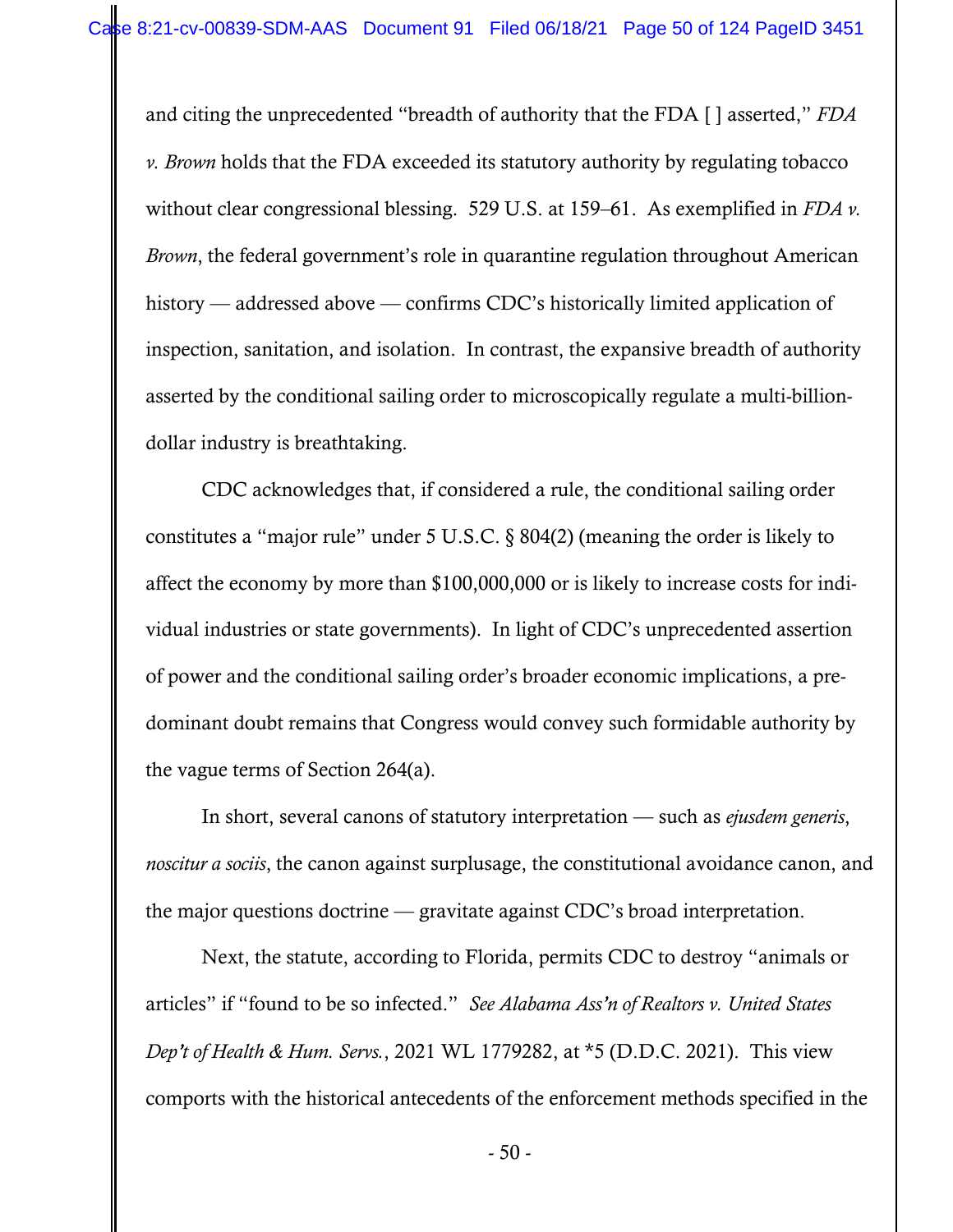statute. *See, e.g.*, Treasury Dep't, Circular on Vessels from Cholera-Infected Districts, Vol. 7, No. 29 (July 15, 1892) (banning "rags, furs, skins, hair, feathers, boxed or baled clothing or bedding, or any similar *article*"). CDC resorts to a hermeneutical stretch to conclude that, "article" includes a cruise vessel. Only a severely strained interpretation of the statute permits an "article" to include a cruise ship, much less an entire fleet of cruise ships. *See Skyworks, Ltd. v. Centers for Disease Control & Prevention*, 2021 WL 911720, at \*10 (N.D. Ohio 2021) (discussing the meaning of "articles" within the context of the statute). Common sense and common usage (and any English dictionary) dictate that the definition of "article" excludes a fleet of 40,000 ton, thousand-plus-passenger vessels. For example, *The American Heritage Dictionary* (5th ed. 2020) defines article as "a particular object or item"). The more natural interpretation is additionally confirmed by CDC's regulation addressing the disinfection of imports: "When the cargo manifest of a carrier lists articles which may require disinfection . . . , the Director shall disinfect them on board or request . . . to keep the articles separated from the other cargo pending appropriate disposition." 42 C.F.R. § 71.42. And other sanitation regulations understand "article" to mean a discrete item found "on board" a ship, not the ship itself. *See, e.g.*, 42 C.F.R. § 71.32(b) (allowing quarantine measures "[w]henever the Director has reason to believe that any arriving carrier or article or thing on board the carrier is or may be infected"). In accord with a disinterested reading of the statute, a cruise ship falls outside the definition of an "article."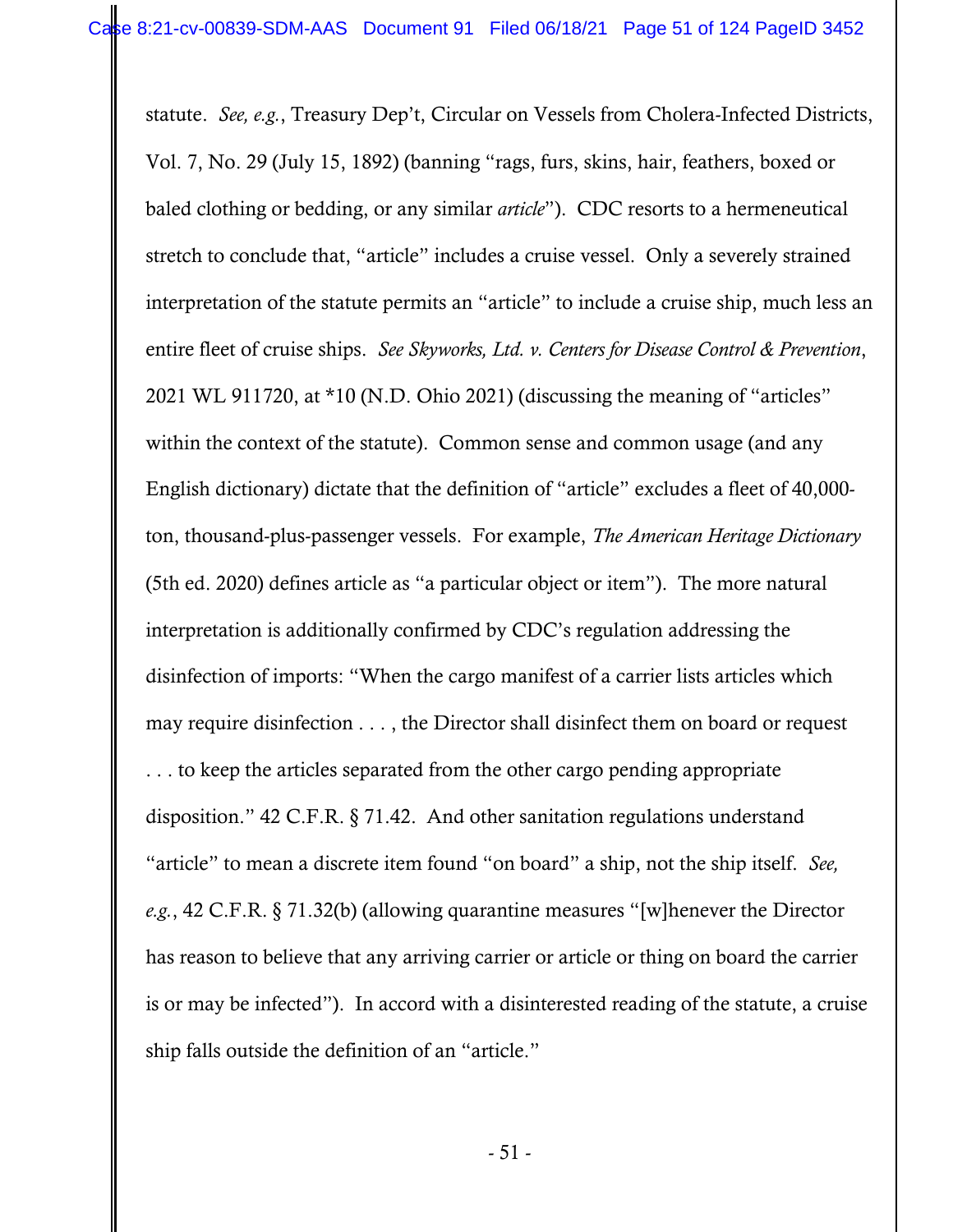Moreover, the "found to be so infected or contaminated" clause further limits the statute by suggesting that an animal or article must present more than a possibility or a remote risk of infection due to an instance of infection in another animal or article. *Skyworks*, 2021 WL at \*9 ("Congress directs the agency to act on specific animals or articles which are themselves infected[.]"). In other words, Section 264(a) allows the regulation of only an infected or infecting item. *Alabama Ass'n of Realtors v. United States Dep't of Health & Hum. Servs.*, 2021 WL 1779282, at \*5 (D.D.C. 2021) ("[A]ny regulations enacted pursuant to § 264(a) must be directed toward specific targets '*found*' to be sources of infection.") (quoting *Skyworks*, 2021 WL at \*9) (internal quotations omitted and emphasis added)).

iv. Other Provisions

CDC alludes to other provisions in Section 264 to "underscore the breadth of [] authority" under the statute. (Doc. 31 at 23) According to CDC, because subsections (b) through (d), the quarantine provisions, authorize the "detention" of an "individual," these subsections show that "other measures" include measures far beyond fumigation, extermination, and the like. (Doc. 31 at 23)

Additionally, rather than significantly expanding the scope of CDC's quarantine powers, subsections (b) through (d) provide a limitation on the quarantine of a person. In example, 42 U.S.C. § 264(c) provides that "regulations prescribed under this section . . . shall be applicable only to individuals coming into a State or possession from a foreign country." This provision shows, among other things, that CDC's quarantine powers recede if CDC regulates a person who is not arriving at a

- 52 -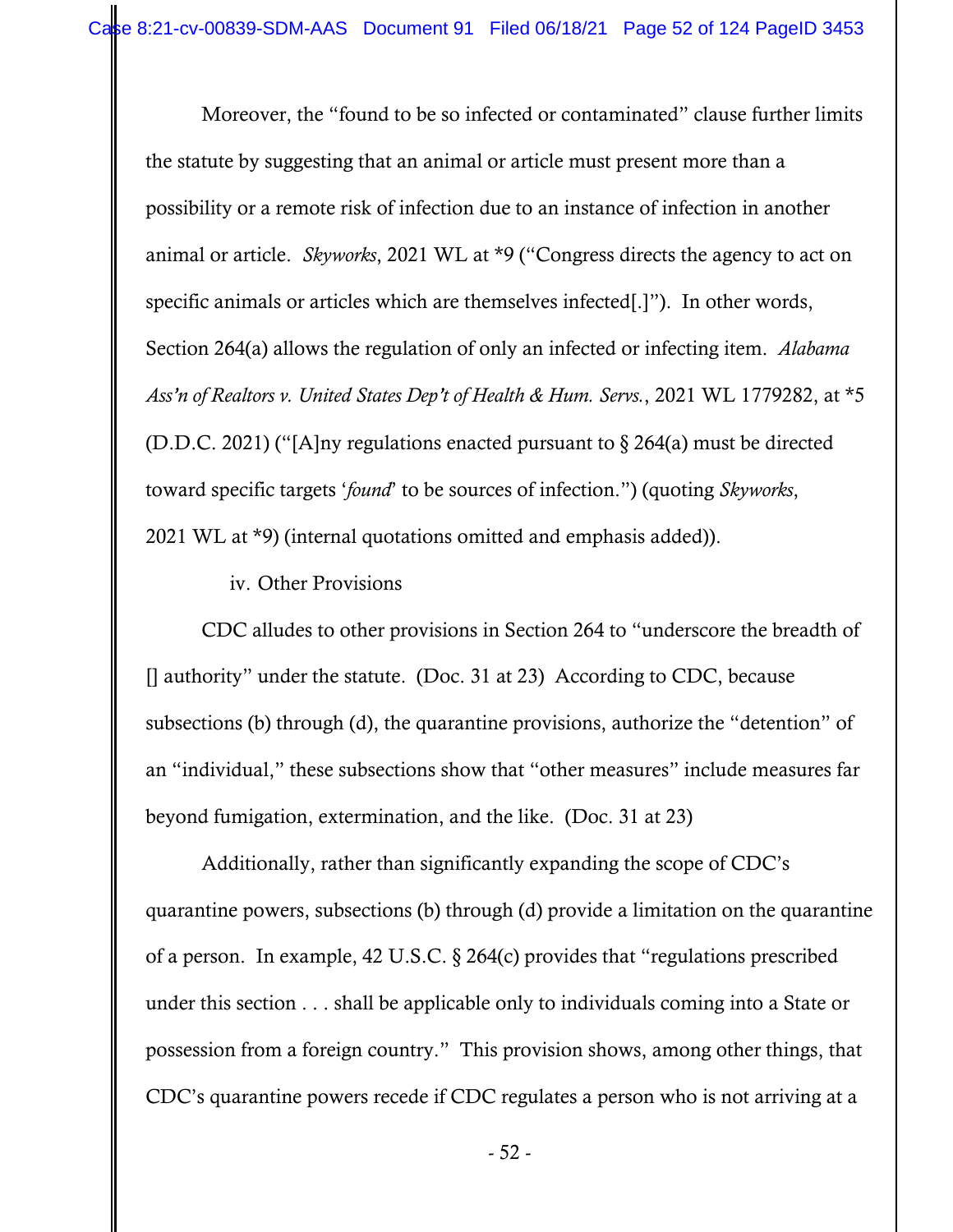U.S. port from abroad.<sup>33</sup> And this limited quarantine of a person comports with the historical practices implemented by the federal government to temporarily inspect and detain a foreign person arriving to a U.S. port. WILLIAMS, PUBLIC HEALTH SERVICE, at 102–07 (detailing the Marine Hospital Service's role in temporarily inspecting and detaining immigrants). Hence, even though these subsections, if read in isolation, expand the authority suggested by subsection (a) beyond fumigation and the like, "the additional subsections do not supplant the reach of the first or create other grounds justifying the orders at issue." *Skyworks, Ltd. v. Centers for Disease Control & Prevention*, 2021 WL 911720, at \*10 (N.D. Ohio 2021).

Next, the conditional sailing order invokes Sections 264 and 268 of the Public Health Service Act. Although neither party delves into the broader statutory regime, other provisions in the Public Health Service Act complement and clarify the powers and duties described in Section 264 and, consequently, inform the most natural reading of Section 264(a). *Hueso v. Barnhart*, 948 F.3d 324, 333 (6th Cir. 2020) (describing a district court's obligation to "consider the entire text, in view of its structure and of the physical and logical relation of its many parts") (quoting ANTONIN SCALIA & BRYAN A. GARNER, READING LAW: THE INTERPRETATION OF LEGAL TEXTS 167 (2012)); *see also Sorenson v. Secretary of Treasury*, 475 U.S. 851, 860 (1986) (discussing the importance of examining different parts of the same act to help

<sup>33</sup> *Cf.* 42 U.S.C. § 264(d) (allowing interstate apprehension of an individual "infected with a communicable disease *in a qualifying stage*" and requiring the individual "to be moving or about to move from a State to another State" or "to be a probable source of infection to individuals who . . . will be moving from a State to another State").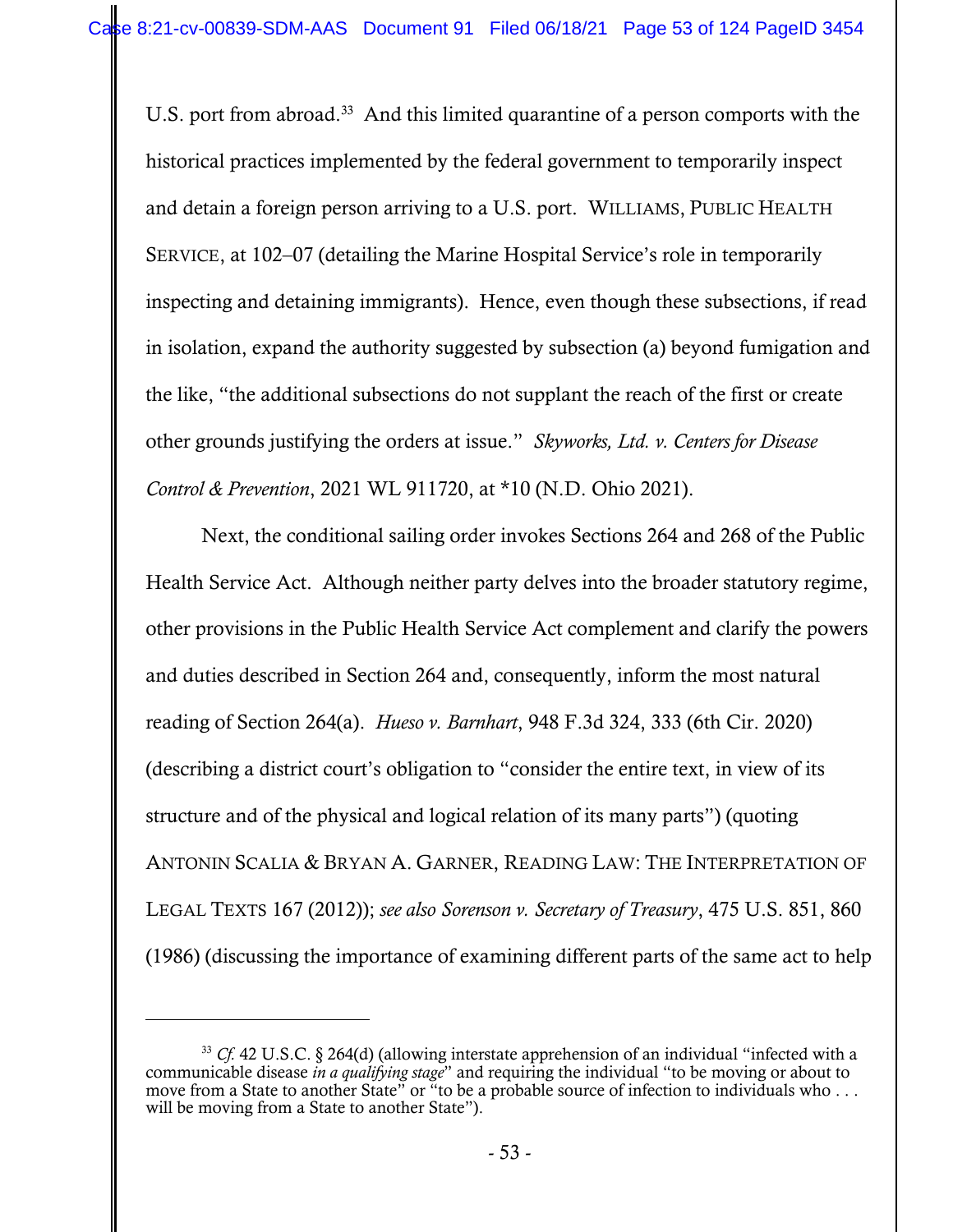construe a statute). The pertinent sections appear in Part G (Quarantine and Inspection), within which Section 264(a) appears.

Sections 264 through 272 authorize the Secretary, among other things, (1) "to prohibit . . . the introduction of persons and property from [foreign] countries" with regulations approved by the president (Section 265); (2) to "apprehen[d] and examin[e], in time of war, [ ] any individual reasonably believed" to have an infection or risking contagion to members of the armed forces" (Section 266); (3) to create and manage quarantine stations (Section 267); (4) to utilize customs and Coast Guard officers to enforce the quarantine regulations (Section 268); and (5) to require a "bill of health" from any vessel headed to the United States from any foreign port not "near the frontiers of the United States," which bill "shall set forth the sanitary history and condition of said vessel" (Section 269).

These statutes contemplate a regime in which the Secretary maintains the authority to inspect an incoming vessel at a quarantine station, to quarantine an infected person arriving from abroad (or, in a very limited circumstance, "any individual"), to require a bill of health as a condition of entering a U.S. port from abroad, and to detain an arriving carrier for the time necessary to sanitize or treat an animal or an article on board "found to be [ ] infected or contaminated." These sections authorize measures that resemble Section 264(a)'s enumerated provisions and that accord with the federal government's quarantine activity throughout American history. Thus, the broader statutory context confirms that CDC's authority lies perfectly within the enumerated provisions in Section 264.

- 54 -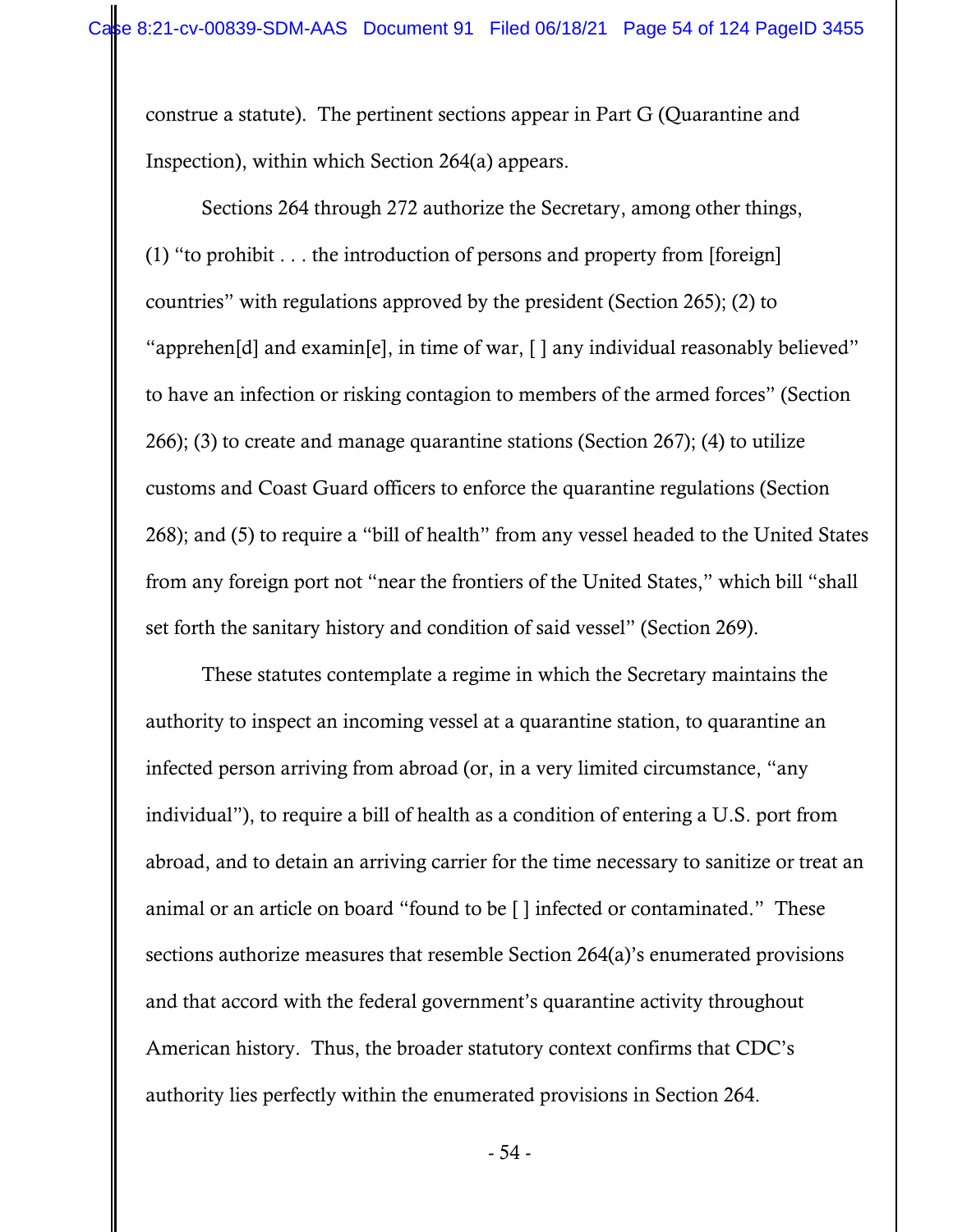A reasonable interpretation of the statutes (in conjunction with the animating history) reveals that the conditional sailing order exceeds the powers described in the statutes, including Section 264. The conditional sailing order includes a few requirements that resemble CDC's statutory authority, such as reporting requirements about a vessel's "ill" passengers and requirements to sanitize certain areas of a vessel. However, the conditional sailing order also requires a vessel operator, among other unauthorized measures, to (1) build an onboard laboratory, (2) revamp a ship's ventilation system, (3) remain detained until complying with long-delayed and ever-shifting requirements, and (4) ensure the vaccination of 98% of crew and 95% of the passengers to bypass a costly and burdensome simulated voyage requirement. Even if granting CDC's tortured explanation that the conditional sailing order merely conditions free pratique, the conditional sailing order imposes an indiscriminate and burdensome conditioning of free pratique that amounts to an unprecedented detention of an entire fleet of recreational cruising vessels. With this statutory context in mind, the regulations implementing the statutes require brief examination.

### 3. The Regulatory Landscape

Despite the lack of authority explicitly appearing in Section 264(a), the conditional sailing order invokes 42 C.F.R. §§ 70.2, 71.31(b), 71.32(b), and 71.1 as well. Florida disagrees with CDC's invocation of these regulations and asserts that CDC's failure to investigate and reasonably articulate the inadequacy of state health measures forces CDC's conduct outside 42 C.F.R. § 70.2. Further, Florida argues

- 55 -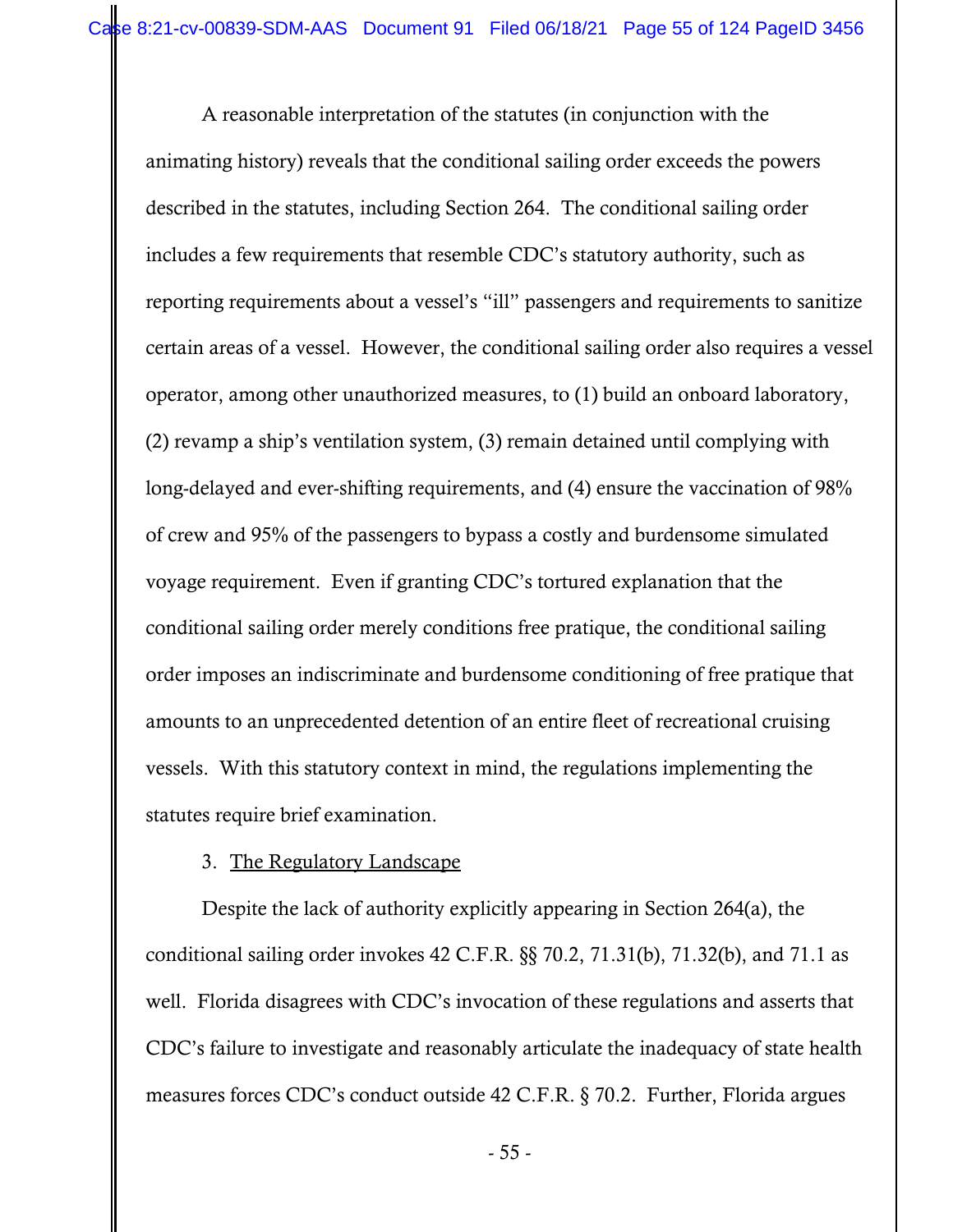that the inspection and detention of vessels authorized by Section 71.31 is limited to brief, "non-invasive" measures so "CDC cannot detain cruise ships indefinitely." (Doc. 9 at 13) Thus, Florida understands the regulations to constitute a limited "outflow of  $\S 264$ ." (Doc. 9 at 13)

CDC reads the implementing regulations more broadly and again focuses on the language permitting CDC director to "take such measures to prevent such spread of the diseases as he/she deems reasonably necessary." (Doc. 31 at 7) CDC observes that 42 C.F.R. §§ 71.32(b) and 71.31(b) explicitly authorize the detention of "an arriving carrier" to stop the "introduction or spread of a communicable disease." And CDC observes that under 42 C.F.R. § 71.31(b) CDC may condition a carrier's movement by issuing a controlled free pratique. (Doc. 31 at 6, 23–24)

CDC relies principally on the free pratique provision to justify the conditional sailing order and argues that a cruise ship is an "arriving carrier" within the meaning of § 71.32(b). (Doc. 31 at 24) According to CDC, "nothing in the statute forbids the agency from withholding controlled free pratique to any ship — or many ships, even for an extended period of time — until it is safe for them to resume operations." (Doc. 31 at 27) CDC asserts that under the presumably broad authority granted to CDC, including the authority to condition free pratique, "[t]he conditional sailing order falls squarely within these regulations." (Doc. 31 at 24)

Charging CDC with the authority granted to CDC under Section 264(a), 42 C.F.R. §§ 70 through 71 include regulations to contain communicable disease. But Part 70 differs importantly from Part 71. Part 70 applies only to a vessel in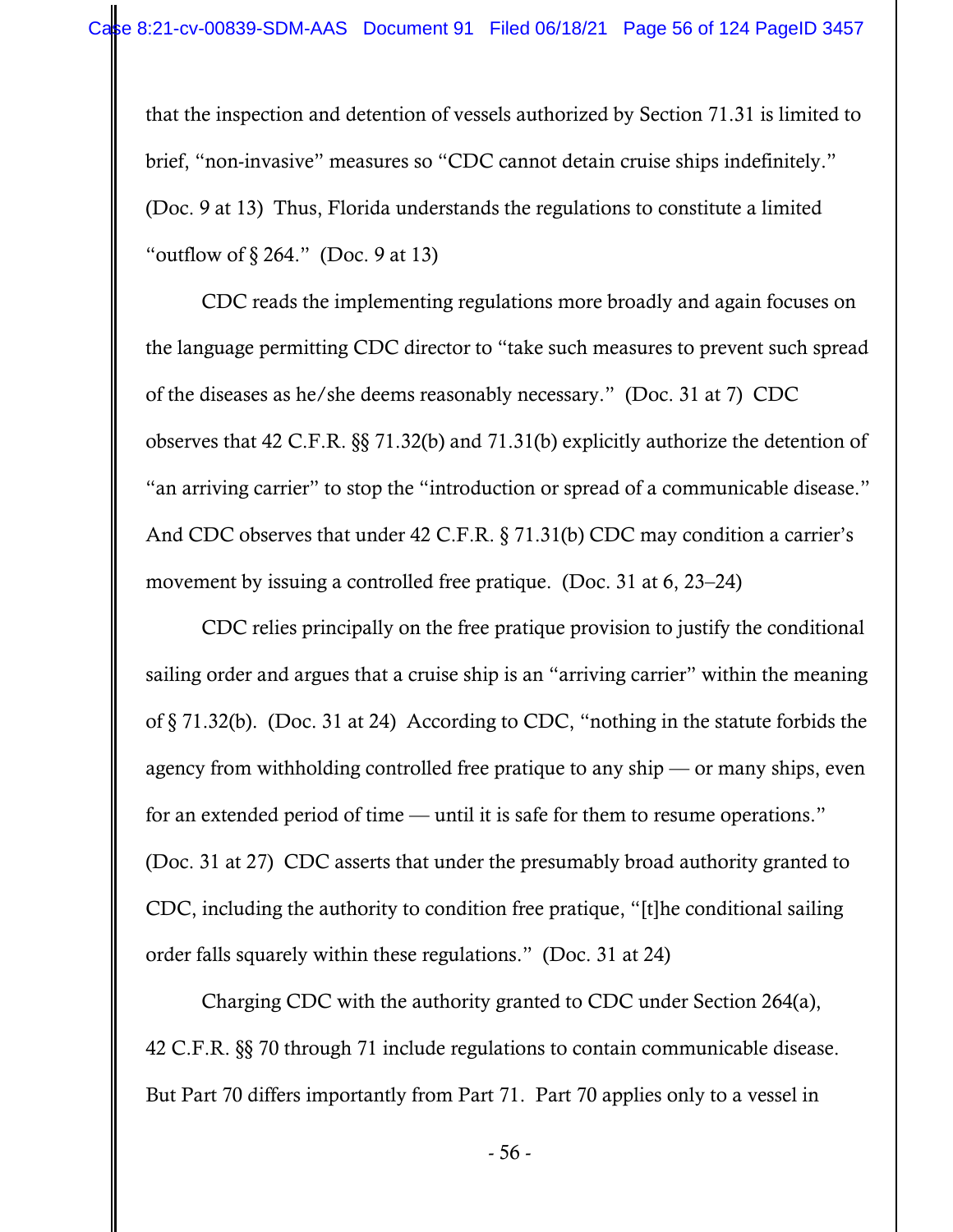interstate transit. Part 71 applies only to a vessel in international transit, that is, to "regulations to prevent the introduction . . . of a communicable disease from foreign countries." 42 C.F.R. § 71.1.

# i. Part 70 and Interstate Quarantine Powers

The only provision from Part 70 cited by CDC is 42 C.F.R. § 70.2, which resembles Section 264(a) by authorizing the director of CDC to "take such measures to prevent such spread of the diseases as he/she deems reasonably necessary, including inspection, fumigation, disinfection, sanitation, pest extermination, and destruction of animals or articles believed to be sources of infection." However, Section 70.2 adds to Section 264(a) that the director may "take such measures" only after "determin[ing] that the measures taken by health authorities of any State or possession . . . are insufficient to prevent" disease from spreading. Otherwise, the analysis of Section 70.2 is in all respects similar to that of Section 264. Consequently, Section 70.2 fails to suggest any broader authority.

The other regulations governing the interstate quarantine power confirm this conclusion. Within Part 70, "vessel" is mentioned only once. Specifically, Section 70.4 obligates the "master of any vessel . . . in interstate traffic" to report to a local health authority at the next port of call if a case of a communicable disease occurs on board. Part 70 instead describes the extensive limitations on the federal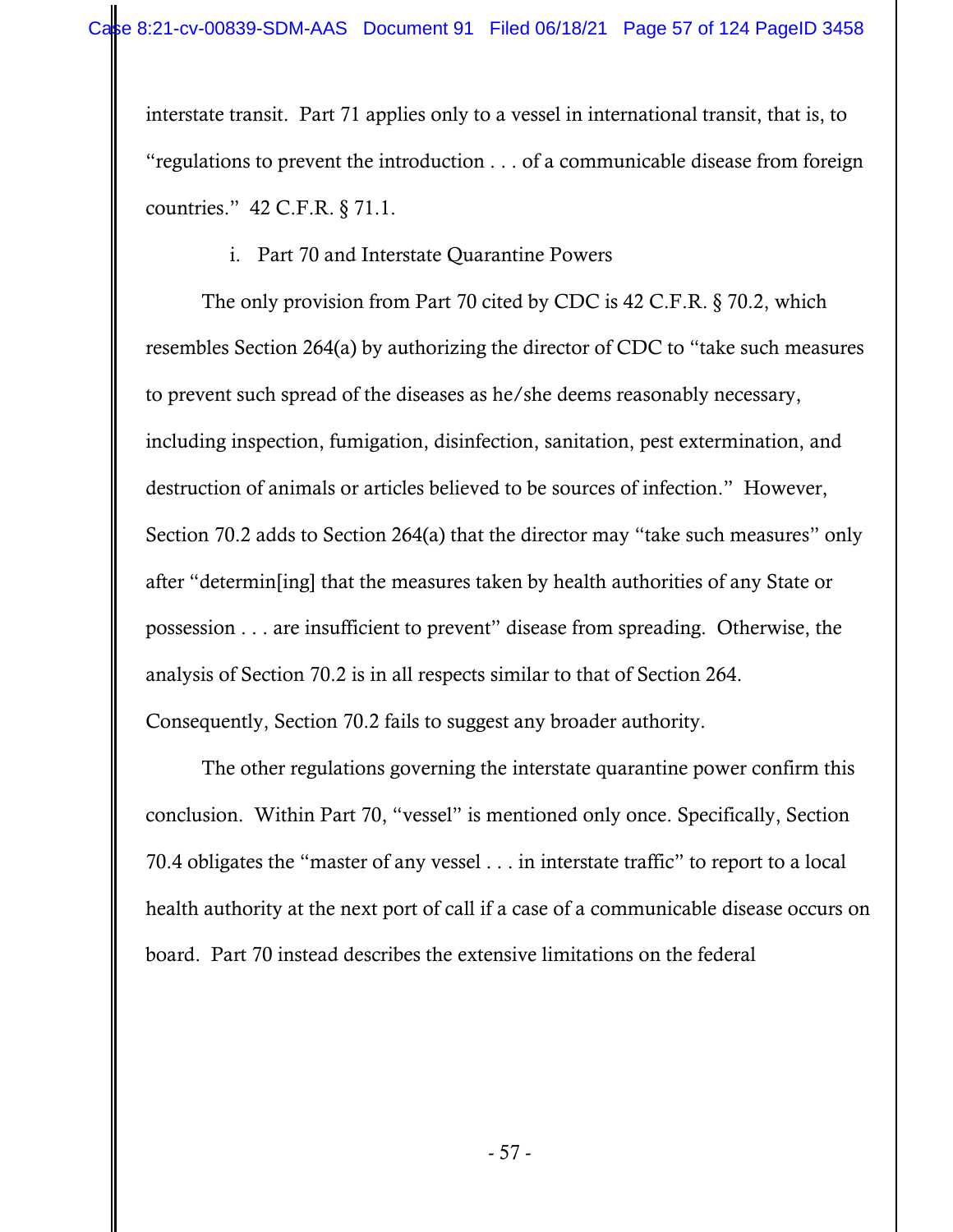government's power to impose a domestic quarantine on a person. 34 Because Part 70 says nothing meaningful about the regulation of a vessel and because Section 70.2 imposes an additional requirement before triggering the quarantine measures (which only duplicate those in Section 264(a)), Section 70.2 fails to expand the scope of CDC's authority. In fact, the only thing Part 70 clarifies is the federal government's much more modest authority if regulating interstate activity or vessels — a point already acknowledged by CDC at the preliminary injunction hearing. Second Preliminary Injunction Hearing Transcript, at 116–17 (Jun. 10, 2021) ("CDC has claimed more authority over arriving international vessels . . . because they're arriving from outside U.S. borders and should be subject to additional inspection[.]"). Therefore, Section 70.2 not only fails to provide further support for CDC's authority to impose the conditional sailing order, Section 70.2 presents an additional hurdle to that authority.

ii. Part 71 and Foreign Quarantine Powers

In contrast, Part 71 includes regulations to prevent contagion "from foreign countries into the States," and the regulations permit an array of tools to accomplish

 $34$  For example, Section 70.10 permits the director to assess a person's health by "noninvasive procedures" and Section 70.15 authorizes the quarantine of an "individual" but requires the director to reassess within seventy-two hours "whether less restrictive means would adequately serve to protect the public health."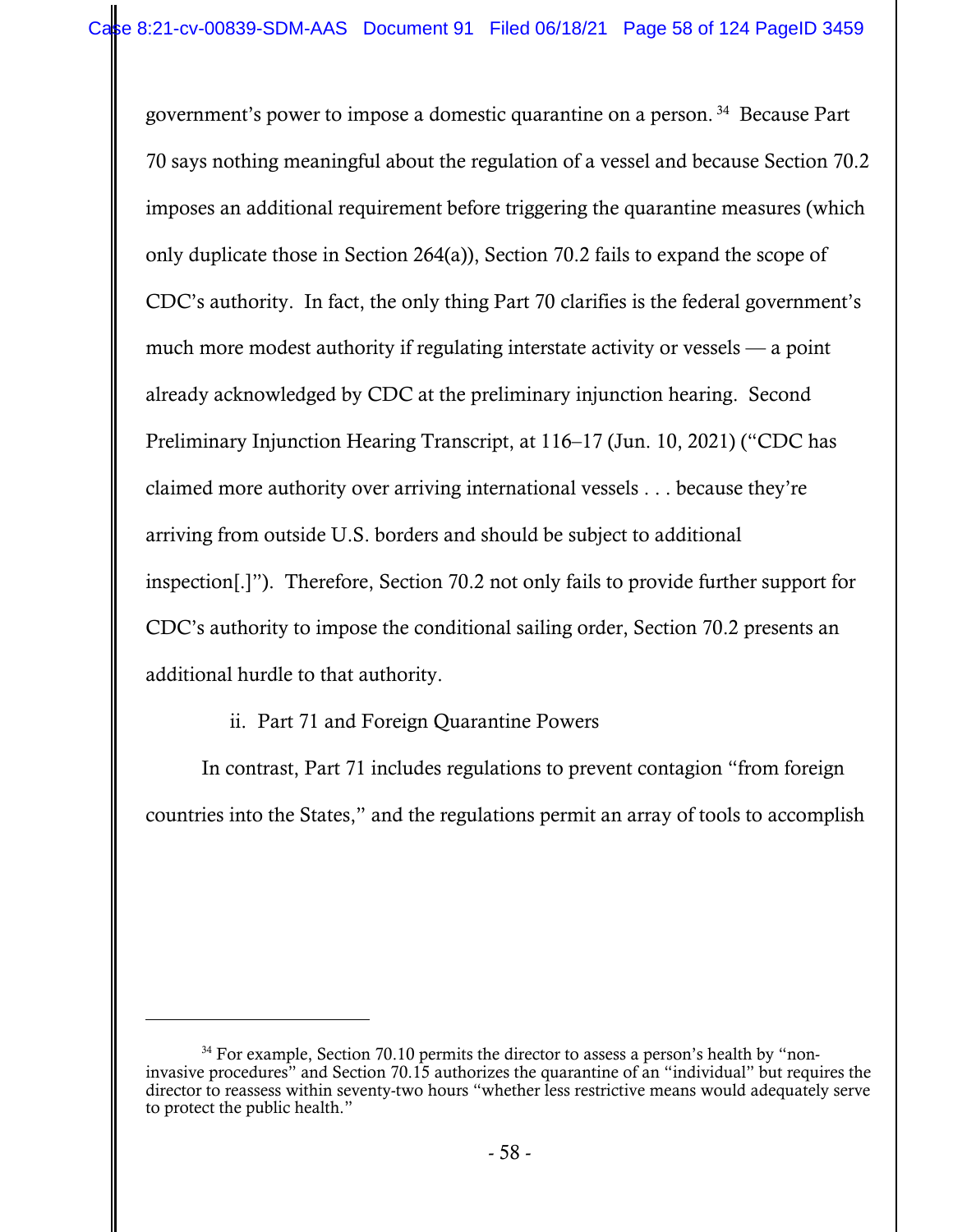the director's international quarantine objectives. 42 C.F.R.  $\S 71.1(a)$ . 35

Structurally, Part 71 defines terms and next describes measures (1) for vessels at foreign ports (Subpart B), (2) for vessels in transit to an American port (Subpart C), (3) for health measures at an American port (Subpart D), and (4) for inspection upon arrival from a foreign port (Subpart E). The primary foreign-quarantine regulations invoked by the conditional sailing order appear in Sections 71.29 through 71.40, Subpart D. These provisions warrant closer review.

CDC prominently features 42 C.F.R. § 71.31 in defending the agency's claim to greater authority. (Doc. 32 at 24–5) Section 71.31(a) exempts an arriving carrier from inspection "unless the Director determines that a failure to inspect will present a threat of introduction of communicable diseases into the United States." (This exemplifies CDC's more recent regulatory relaxation for an incoming vessel.)

On the other hand, Section 71.31(b) contains two sentences that enable CDC to enforce the rest of Part 71 governing foreign quarantine powers. The first sentence permits the director to "require detention of a carrier until the completion of the measures outlined in this part," and the second sentence permits "[t]he Director [to] issue a controlled free pratique to the carrier stipulating what measures are to be met[.]" In both instances, however, detention and controlled pratique are limited by

<sup>&</sup>lt;sup>35</sup> For instance, the director can compel contact information from a person who presents a risk of transmitting disease (Sections 71.5 and 71.20(b)); require a report for "any death or any ill person" travelling on a ship destined for an American port (Section 71.21); and suspend the introduction of a person into the United States from abroad (although only for "such period of time that the Director deems necessary to avert [ ] serious danger" of introducing a communicable disease) (Section 71.40).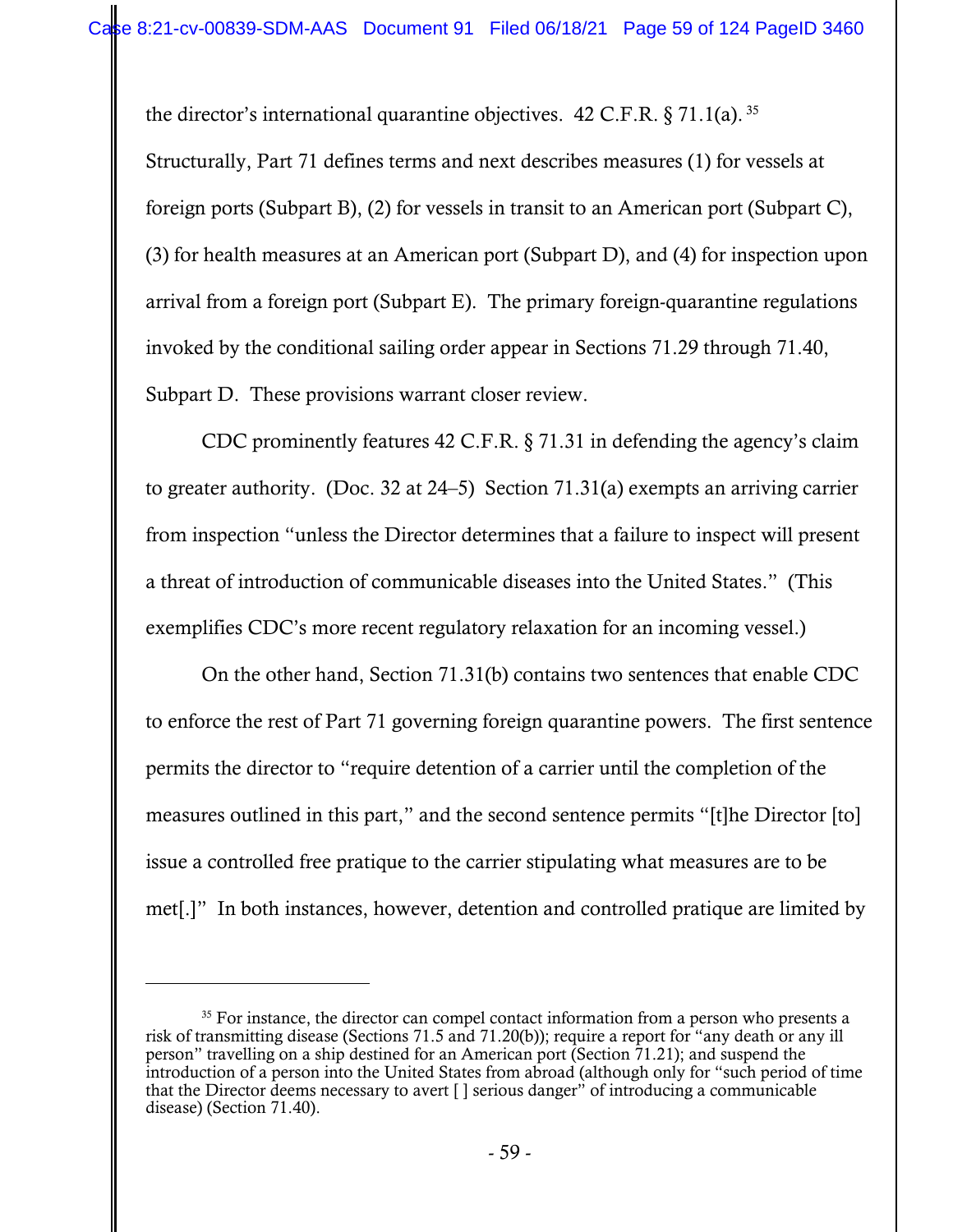the temporal component of subsection (b): "until the completion of the measures outlined in [ ] part [71]." And in both instances, the detention and the controlled free pratique are ancillary powers that enable and serve the implementation of other measures in Part 71.36 In other words, to implement any of the foreign quarantine measures included in Part 71, CDC may detain a vessel and issue a controlled free pratique to that vessel until the measures from Part 71 are completed.

 For instance, if CDC intends to disinfect a vessel's cargo under Section 71.42 or require "disinfestation" of vermin under Section 71.41, "[t]he Director may require detention" of the vessel until completion of either the disinfection or the disinfestation, the director may issue a controlled free pratique until completion of either the disinfection or the disinfestation, or the director may do both until completion of the measures. In any of these instances, the detention and the conditioned free pratique serve as temporary tools directed to a specific vessel to accomplish the other measures appearing in Part 71.

Yet, the conditional sailing order requires several "measures" not outlined in Part 71. The conditional sailing order serves as a long-term detention unless and until CDC issues further "measures," which are subject to change and which fail to appear in Part 71. The record shows that this detention has lasted several months far longer than any pertinent incubation period and far longer than required by any

 $36$  In these adjoining sentences, the transition from the broad article, "a," to the more specific article, "the," preceding "carrier" strongly implies that the section contemplates the same vessel and the same "measures outlined in this part."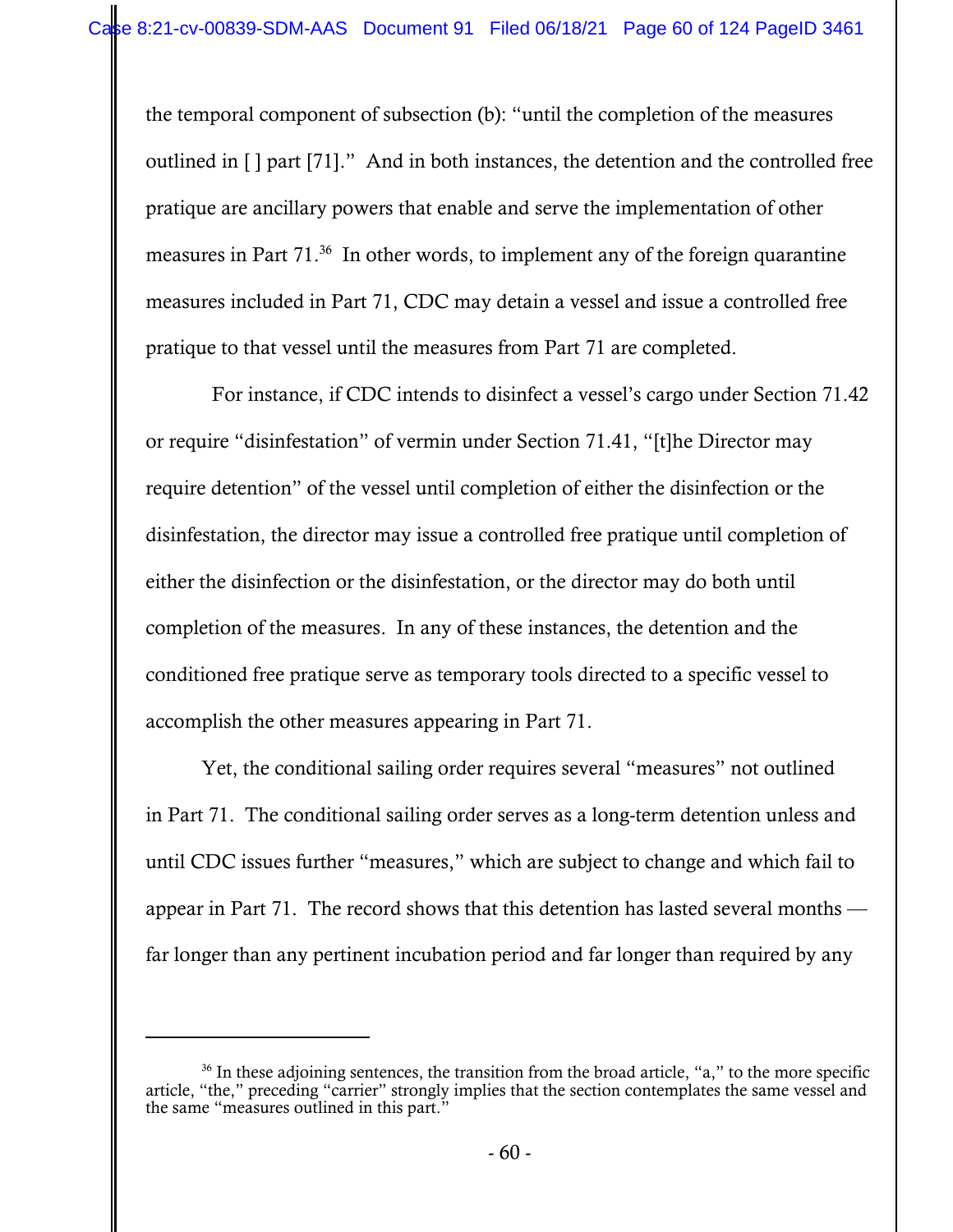"measure" from Part 71. The conditional sailing order prescribes excruciating and extra-regulatory "measures," such as the requirement to build laboratories on board; the requirement to contract with customers as well as several public and private entities at ports-of-call; the requirement for pervasive daily testing and reporting; the requirement to conduct self-funded, expensive simulated voyages (or to vaccinate 95% of passengers, including children too young to qualify for vaccination at this time); and the requirement to limit operations after obtaining a conditional sailing certificate. Whether a detention or a conditioned pratique, the conditional sailing order is unprecedented in duration and scope, and CDC exceeded its regulatory authority under the provision on which CDC stakes the conditional sailing order — Section 71.31.

Next, the conditional sailing order cites 42 C.F.R. § 71.32(b) to substantiate CDC's authority. Subsection (b) empowers the director to "require detention, disinfection, disinfestation, fumigation, or other related measures respecting [an arriving] carrier or article or thing as he/she considers necessary to prevent the introduction, transmission, or spread of communicable diseases."37 Although this section, like Section 70.2, hardly clarifies CDC's authority (given the provision's similarity to Section 264(a)), two features of Section 71.32(b) are noteworthy. First, the "other related measures" clause suggests that the other catch-all provisions include only measures "related" to the enumerated measures — for example,

<sup>&</sup>lt;sup>37</sup> This authority attaches only if the director "has a reason to believe" the carrier or item is infected.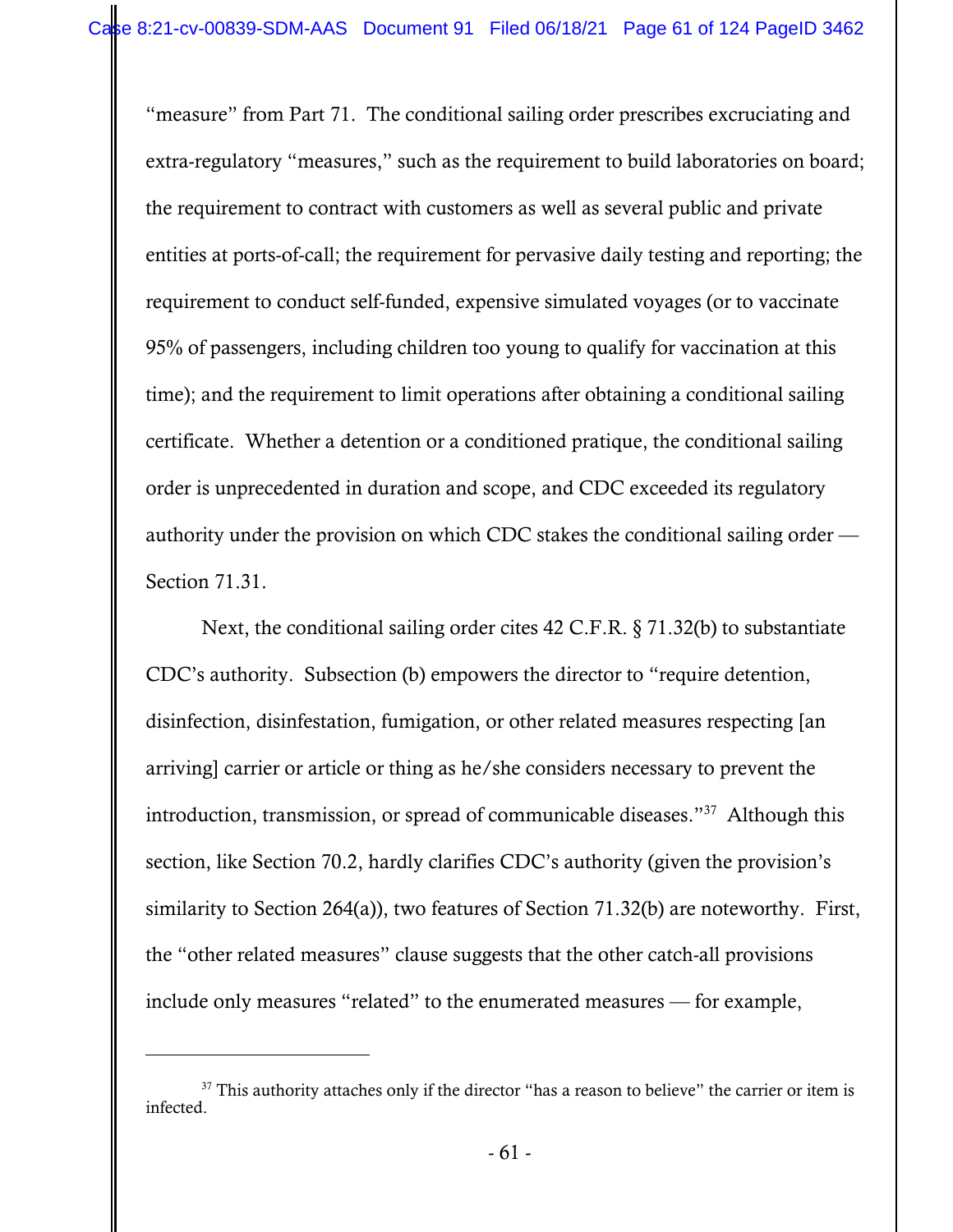"detention, disinfection, disinfestation, [and] fumigation." This again commends a narrower reading of the similar provisions appearing in Section 264(a) and Section 70.2.

Second, subsection (b) targets an "arriving carrier." In fact, both Sections 71.31 and 71.32 apply only to an "arriving carrier," as conceded by CDC. Preliminary Injunction Hearing Transcript, at 122 (May 12, 2021). Thus, whatever interpretation of Section 71.31 and 71.32 is contrived, CDC can implement the measures from neither Section 71.31 nor 71.32 unless a vessel is inbound. But the conditional sailing order forces regulation on vessels that have been moored in U.S. ports for more than fifteen months. This presents a formidable interpretive hurdle for CDC.

To begin with, the plain meaning of "arriving" suggests that a fleet of vessels moored in a U.S. port — that is, a fleet of vessels that is decidedly not arriving cannot constitute an "arriving carrier" to trigger application of the measures in 71.31 and 71.32. Attempting to overcome this hurdle, CDC interprets an "arriving carrier" to include the locally moored cruise vessels under the theory that the vessels might arrive after an earlier departure. (Doc. 31 at 24; Doc. 47 at 122); Yet the conditional sailing order imposes restrictions (coupled with penalties) on a vessel's ability to embark in the first instance, and, consequently, prevents the conditions required for a vessel to acquire status as "arriving." Even CDC defines "controlled free pratique" as "permission for a carrier to enter a U.S. port, disembark" passengers, and conduct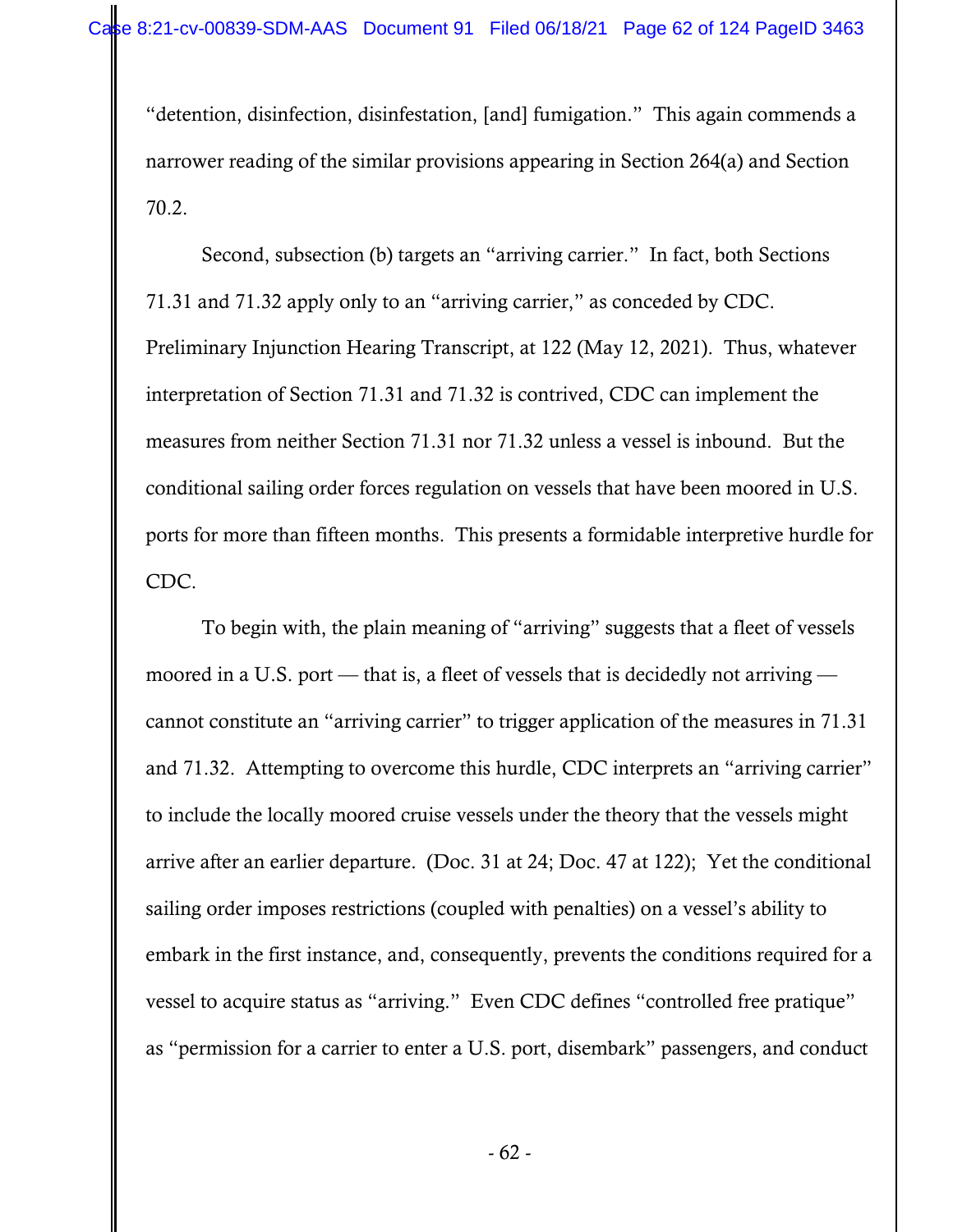other operations at the port. In other words, CDC's circular pretext precludes the conditions required to trigger application of the "arriving vessel" regulation.

CDC attempts to "fill this gap" by arguing that Section 70.2 otherwise authorizes the conditional sailing order if the cruise vessels fail to constitute an "arriving carrier." First Preliminary Injunction Hearing Transcript, at 86 ("[I]f there were any gaps in the CDC's regulatory authority here with respect to arriving carriers, . . . it's amply filling in by Part 70.2[.]"). But as discussed above, CDC's authority to regulate interstate voyages in accord with the conditional sailing order is unmistakably lacking in Part 70.

In any event, assuming the provisions invoked by CDC arguably include cruise ships as an "arriving carrier," CDC's authority to issue the conditional sailing order remains suspect. "Controlled free pratique," although vague in the regulation, has historically included limited measures required to resolve a specific infection or the like reported during an inbound voyage or encountered during an inspection. And history shows controlled free pratique was designed to lessen and to replace<sup>38</sup> the bill-of-health requirement, not to impose even more burdensome and comprehensive industry-wide requirements that detain a fleet in port indefinitely.

In short, none of the regulations invoked by CDC justifies the conditional sailing order. Even if ignoring Sections 71.31 and 71.32's application to only an

<sup>38 42</sup> C.F.R. § 71.11 abolishes the bill-of-health requirement prescribed by Section 269. This replacement was coupled with the requirement that "the master of a ship destined for a U.S. port . . . report immediately to the quarantine station . . . the occurrence, on board, of any death or any ill person among passengers or crew." 42 C.F.R. 71.21.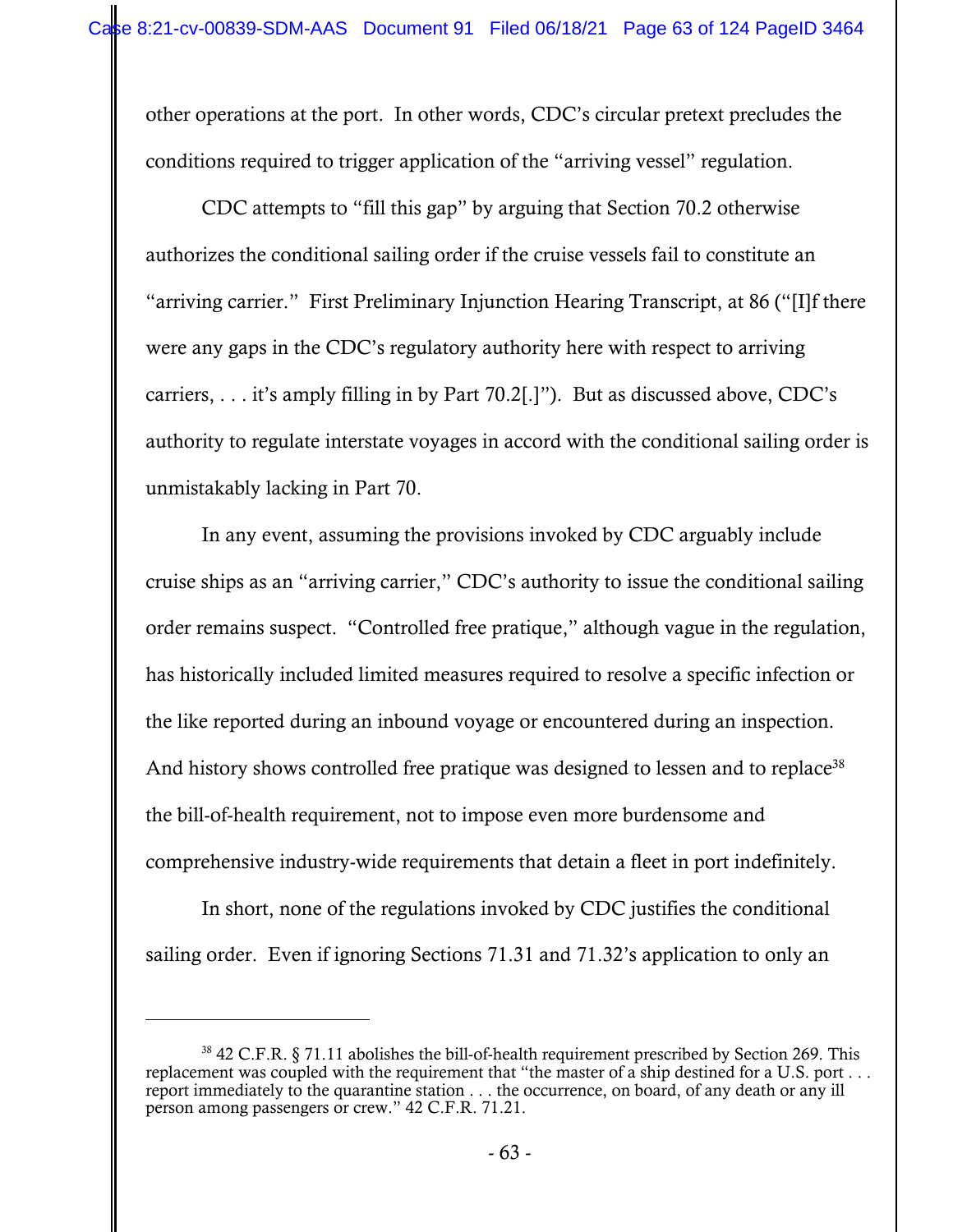"arriving carrier," the measures appearing in both regulations and the history of conditioning pratique demonstrate CDC's authority to implement pointed, discrete, and temporary measures. CDC cites no historical precedent in which the federal government detained a fleet of vessels for more than a year and imposed comprehensive and impossibly detailed "technical guidelines" before again permitting a vessel to sail. That is, CDC cites no historical precedent for, in effect, closing an entire industry. The closest historical antecedent CDC identifies (perhaps in jest) is a former ban on baby turtles with a shell less than four inches wide. First Preliminary Injunction Hearing, at 60–61. Thus, although CDC enjoys the authority to temporarily detain a vessel and to condition pratique, that authority is not boundless. The authority extends to and serves other measures, which look a lot like those specified in Section 264(a): "inspection, fumigation, disinfection, sanitation, pest extermination, [and] destruction of animals or articles."

Both text and history confirm that the conditional sailing order exceeds the authority granted to CDC by Section 264(a). And if Section 264 fails to confer the statutory authority for the conditional sailing order, the regulations implementing Section 264 can grant no additional authority. *See Nat'l Petroleum Refiners Ass'n v. F.T.C*., 482 F.2d 672, 674 (D.C. Cir. 1973) ("The extent of [the Federal Trade Commission's] powers can be decided only by considering the powers Congress specifically granted it in the light of the statutory language and background."); *Civ. Aeronautics Bd. v. Delta Air Lines, Inc*., 367 U.S. 316, 322 (1961) ("[T]he determinative question is not what the Board thinks it should do but what Congress has said it can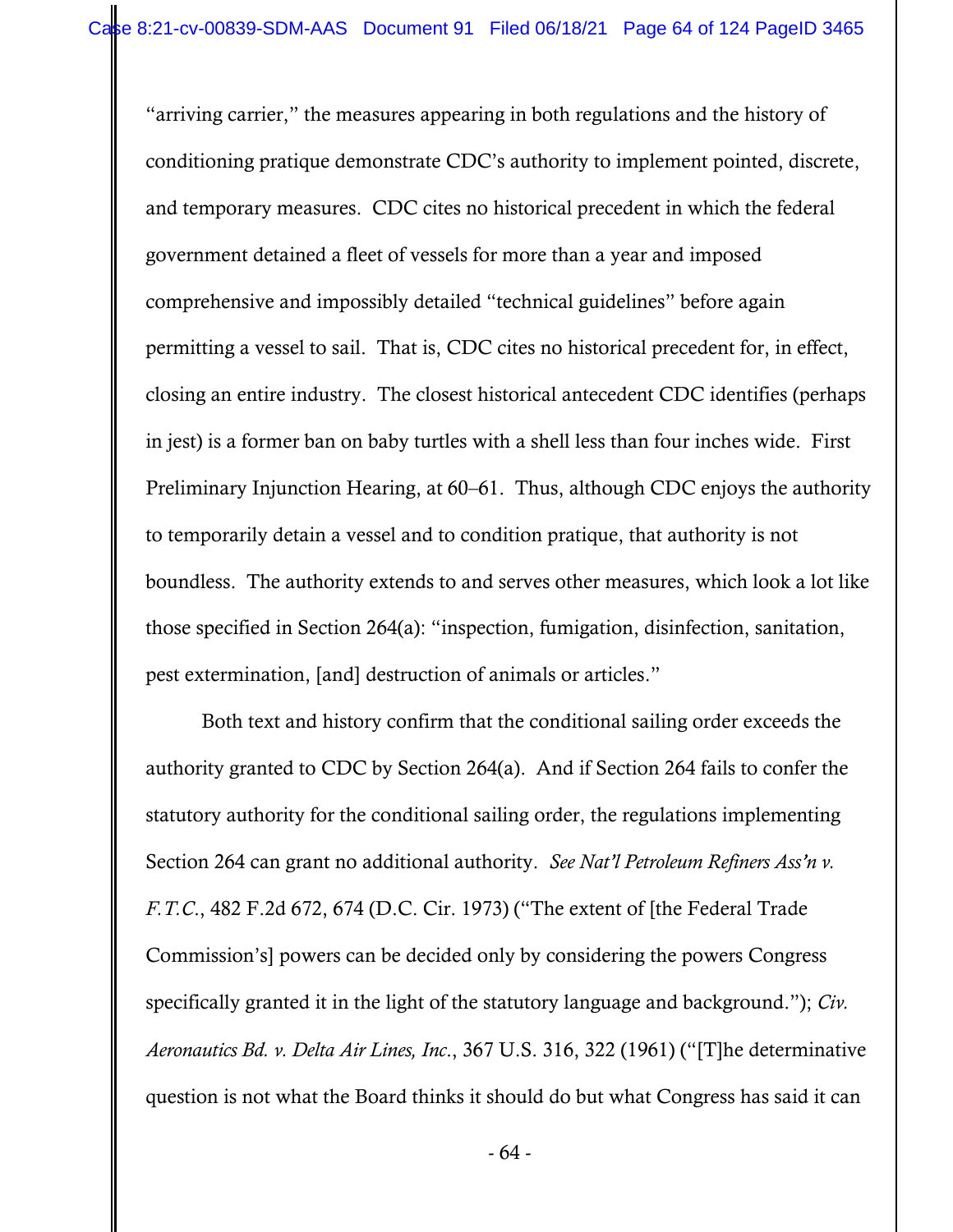do."). Even if the statutes and regulations did somehow grant the expansive authority claimed by CDC, such a broad grant of authority would present a slew of other legal issues.

### 4. Ratification

In a supplemental memorandum (filed after the first hearing), CDC argues (Doc. 72) that Congress ratified the conditional sailing order by passing the Alaska Tourism Restoration Act, Pub. L. No. 117-14, 117th Cong. (May 24, 2021), which removes a restriction imposed by the Passenger Vessel Services Act, 46 U.S.C. § 55103, prohibiting a foreign-flagged cruise ship (that includes most cruise ships) from sailing from a U.S. port to another U.S. port unless the cruise ship stops in transit at a foreign port. 50 Fed. Reg. 26,961, 26,982 (July 1, 1985). Because Canada currently bars a foreign-flagged cruise ship's entering a Canadian port, a foreign-flagged cruise ship intending to sail between Alaska and Washington cannot comply with the Passenger Vessel Services Act. (Doc. 46-11) The Alaska Tourism Restoration Act creates a temporary and narrow exception allowing a foreign-flagged cruise ship to sail between Alaska and Washington without violating the Passenger Vessel Services Act. The Alaska Tourism Restoration Act defines as a "covered cruise ship" a foreign-flagged cruise ship that "has been issued, operates in accordance with, and retains a COVID-19 Conditional Sailing Certificate of the Centers for Disease Control and Prevention."

 Arguing that — by mentioning the conditional sailing certificate in the Alaska Tourism Restoration Act — Congress has confirmed that CDC has the statutory

- 65 -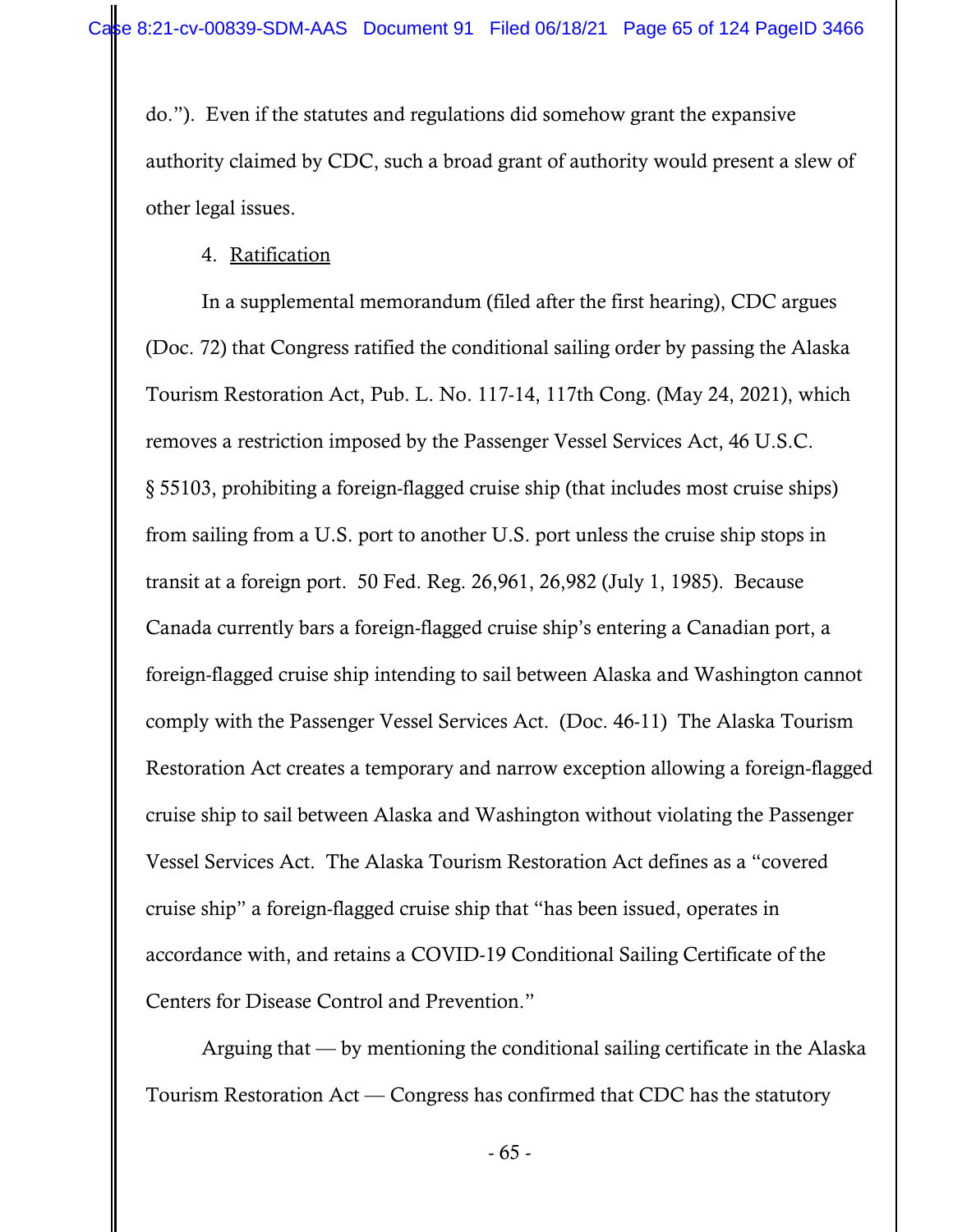authority to issue a COVID-19 conditional sailing certificate, CDC correctly contends that "Congress 'has the power to ratify the acts which it might have authorized' in the first place, *Thomas v. Network Sols., Inc*., 176 F.3d 500, 506 (D.C. Cir. 1999) (quoting *United States v. Heinszen & Co*., 206 U.S. 370, 384 (1907)), "and give the force of law to official action unauthorized when taken," *Swayne & Hoyt v. United States*, 300 U.S. 297, 301–02 (1937). But Congress must speak clearly to expressly ratify agency action. *Heinszen*, 206 U.S. at 390.

 Here, Congress has not expressly ratified CDC's "interpretation of its own authority" to issue a COVID-19 conditional sailing order. (Doc. 72 at 4) Rather, the Alaska Tourism Restoration Act identifies the category or class of ships exempt temporarily from the Passenger Vessel Services Act. Identifying the class of ships to which a statute grants a benefit is far different from — and much less than expressly ratifying an agency's authority to issue a certificate, the holders of which constitute the affected category or class. If Congress intended to ratify an interpretation of Section 264 that authorizes CDC to impose the restrictions governing a COVID-19 conditional sailing certificate, Congress "would have explicitly so declared." *Heinszen,* 206 U.S. at 390; *Hannah v. Larche*, 363 U.S. 420, 439 (1960) (finding that "mere acquiescence" cannot substantiate express congressional ratification); *Network Sols., Inc*., 176 F.3d at 507 (D.C. Cir. 1999).

 "Congressional acquiescence to administrative interpretations of a statute" is "[r]ecognized with extreme care." *Solid Waste Agency of N. Cook Cty. v. U.S. Army Corps of Engineers*, 531 U.S. 159, 160 (2001); *Alabama Ass'n of Realtors v. United States*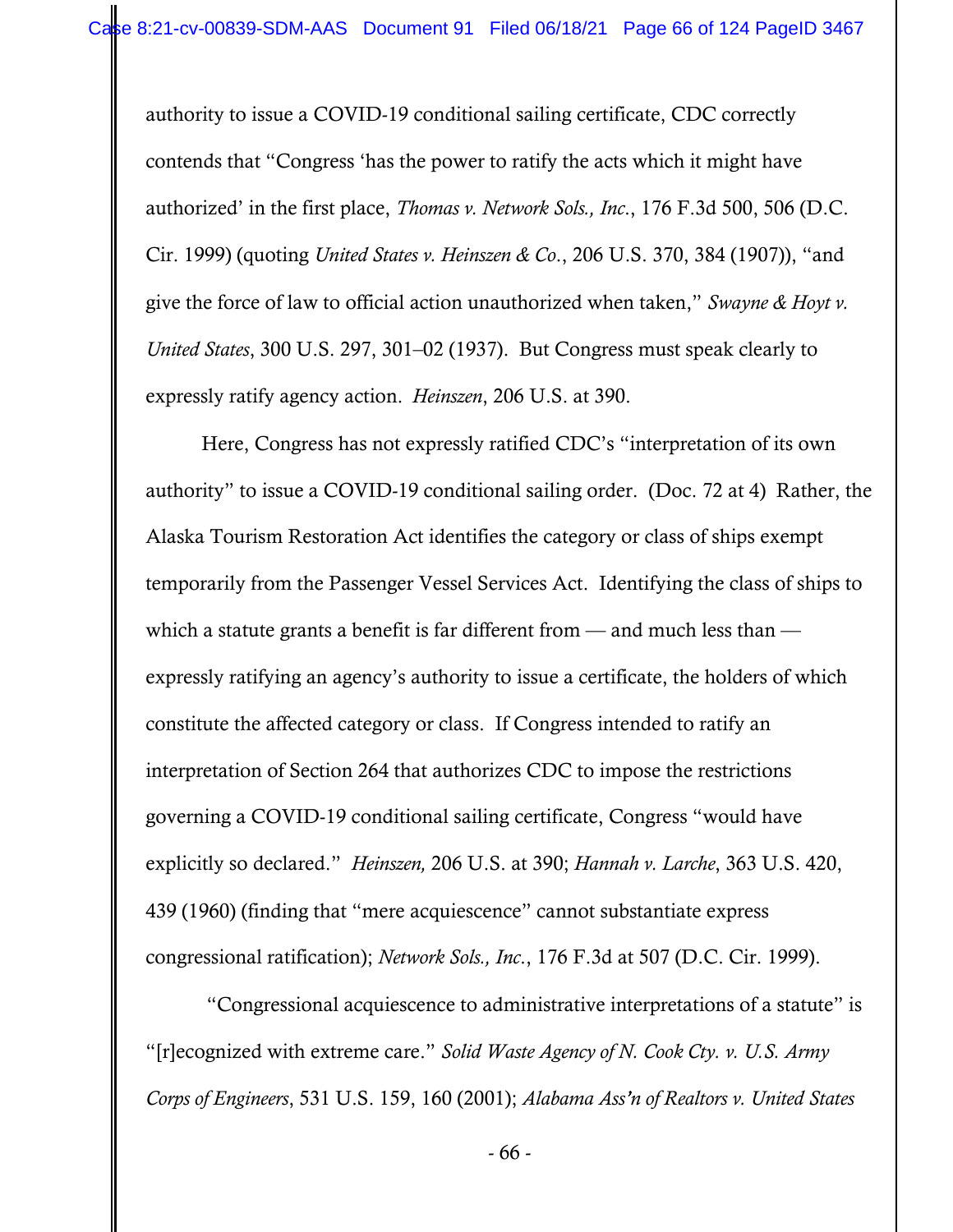*Dep't of Health & Hum. Servs.*, 2021 WL 1779282, at \*9 (D.D.C. 2021). Congress must show its "extensive awareness of the interpretation to which it had allegedly acquiesced." *Schism v. United States*, 316 F.3d 1259, 1289, 1295–96 (Fed. Cir. 2002) (citing cases). The Alaska Tourism Restoration Act — spanning about three pages — offers little, if anything, to demonstrate that Congress understood CDC's broad interpretation of Section 264, the conditional sailing order, or the series of implementing orders. (Doc. 72 at 3) The Alaska Tourism Restoration Act provides that the exemption to the Passenger Vessel Services Act "shall not apply to a roundtrip voyage" if the CDC directors issued "an order under [42 U.S.C. §§ 264 and 268] that requires covered cruise ships to suspend vessel operations," in other words, if a ship is unauthorized to transit between U.S. ports. A mention of a conditional sailing certificate or whether a ship is unauthorized to sail  $-$  as a convenient means of identifying the targeted class of ships — falls well short of ratifying the conditional sailing order or endorsing CDC's expansive interpretation of Section 264. More to the point, the Alaska Tourism Restoration Act aims to permits ships to sail without unintended impediment. *Cf*. *Bob Jones Univ. v. United States*, 461 U.S. 574, 595, 600– 01 (1983) (finding implied ratification because Congress "had held hearings on this precise issue."); *North Haven Bd. of Educ. v. Bell*, 456 U.S. 512, 535 (1982); *Dames & Moore v. Regan*, 453 U.S. 654, 686, (1981).

Further, Congress cannot ratify an interpretation of a statute that violates the Constitution, including an unconstitutional delegation of legislative authority, which Florida alleges (Count V). *Heinszen*, 206 U.S. at 384; *E.E.O.C. v. CBS, Inc*., 743 F.2d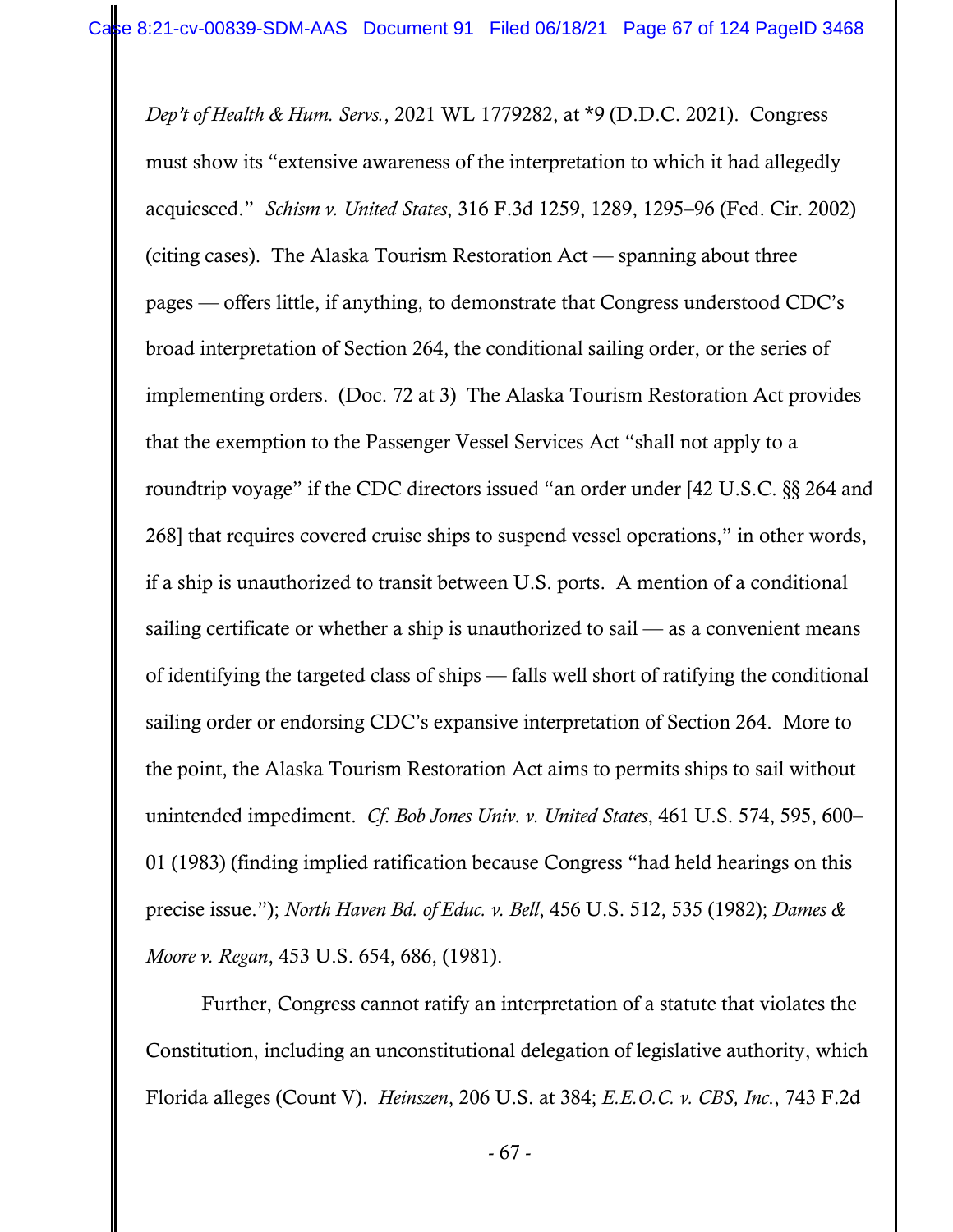969, 974 (2d Cir. 1984) (requiring Congress to ratify by "explicit action, especially in areas of doubtful constitutionality."). For these reasons and for many of the reasons stated by Florida, the Alaska Tourism Restoration Act falls short of ratifying CDC's interpretation of Section 264(a).

## 5. Non-Delegation Doctrine

Again, the enabling statute at the core of the present dispute, 42 U.S.C.

§ 264(a) states:

### (a) Promulgation and enforcement by Surgeon General

The Surgeon General, with the approval of the Secretary, is authorized to make and enforce such regulations as in his judgment are necessary to prevent the introduction, transmission, or spread of communicable diseases from foreign countries into the States or possessions, or from one State or possession into any other State or possession. For purposes of carrying out and enforcing such regulations, the Surgeon General may provide for such inspection, fumigation, disinfection, sanitation, pest extermination, destruction of animals or articles found to be so infected or contaminated as to be sources of dangerous infection to human beings, and other measures, as in his judgment may be necessary.

The first sentence grants to CDC authority to "make and enforce such

regulations as in his judgment are necessary" to combat "the spread of

communicable diseases." The first sentence says nothing about the means of

enforcement. The second sentence of Section 264 grants authority for "carrying out

and enforcing such regulations."

 Although this order decides otherwise for the purpose of the pending motion, this portion of the order assumes that the "other measures" term is not cabined by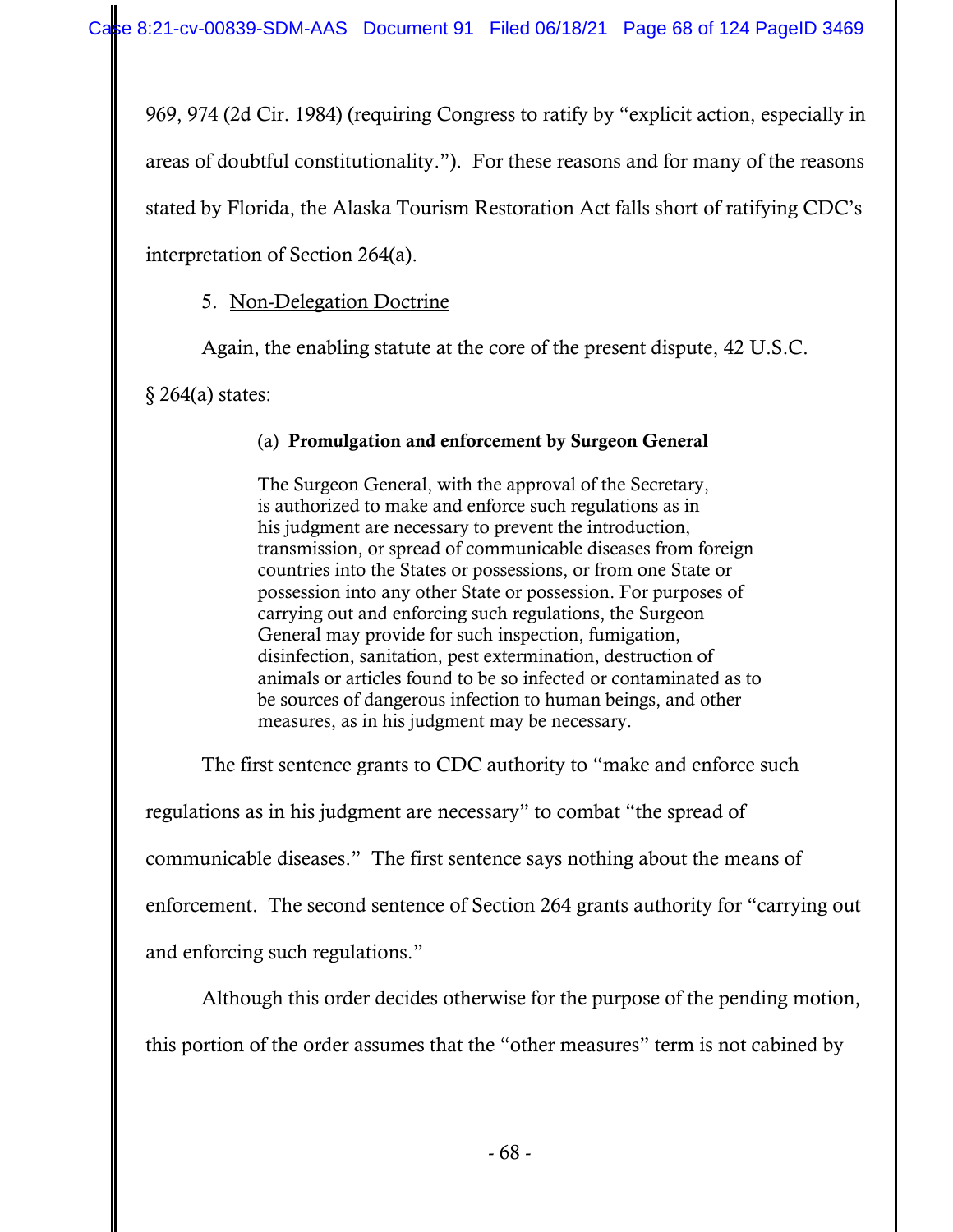the balance of the listed remedies and that "other measures" means whatever the CDC director's discretion finds "necessary," the interpretation advanced by CDC.

 CDC characterizes the statute as containing "capacious" terms that are "especially broad," "exud[ing] flexibility and deference to the judgment of the public health experts at the CDC." (Doc. 31 at 27–28) More specifically, CDC insists that "the broad grant of authority in the first sentence of  $\S 264$  is not confined to the specific intrusions on private property described in the second sentence." CDC concludes in the single paragraph of the response addressing non-delegation, "Plaintiff's non-delegation challenge here easily fails." (Doc. 31 at 43)

 At the first hearing on the preliminary injunction, counsel for CDC was asked to identify the outer boundary on CDC's authority under Section 264(a). Although the exchange consumes several pages of the transcript and wanders a bit (Doc. 47 at 81–87), counsel for CDC was either unable or unwilling to specify any remedial or preventative measure that was beyond the authority of CDC, assuming only two findings by CDC:

Q: Is there some bound to . . . your authority?

A: Yes. At a bare minimum, the CDC needs to be making a finding that there is a risk of the interstate or international transmission of the disease at issue. So that's one very important bound, and they have to find that the measures are necessary to control it.

(Doc. 47 at 81–82) But that response from CDC's counsel answered the question only to the extent of identifying the conditions precedent to CDC's exercise of authority and omitted the more revealing answer that might explain the outer bound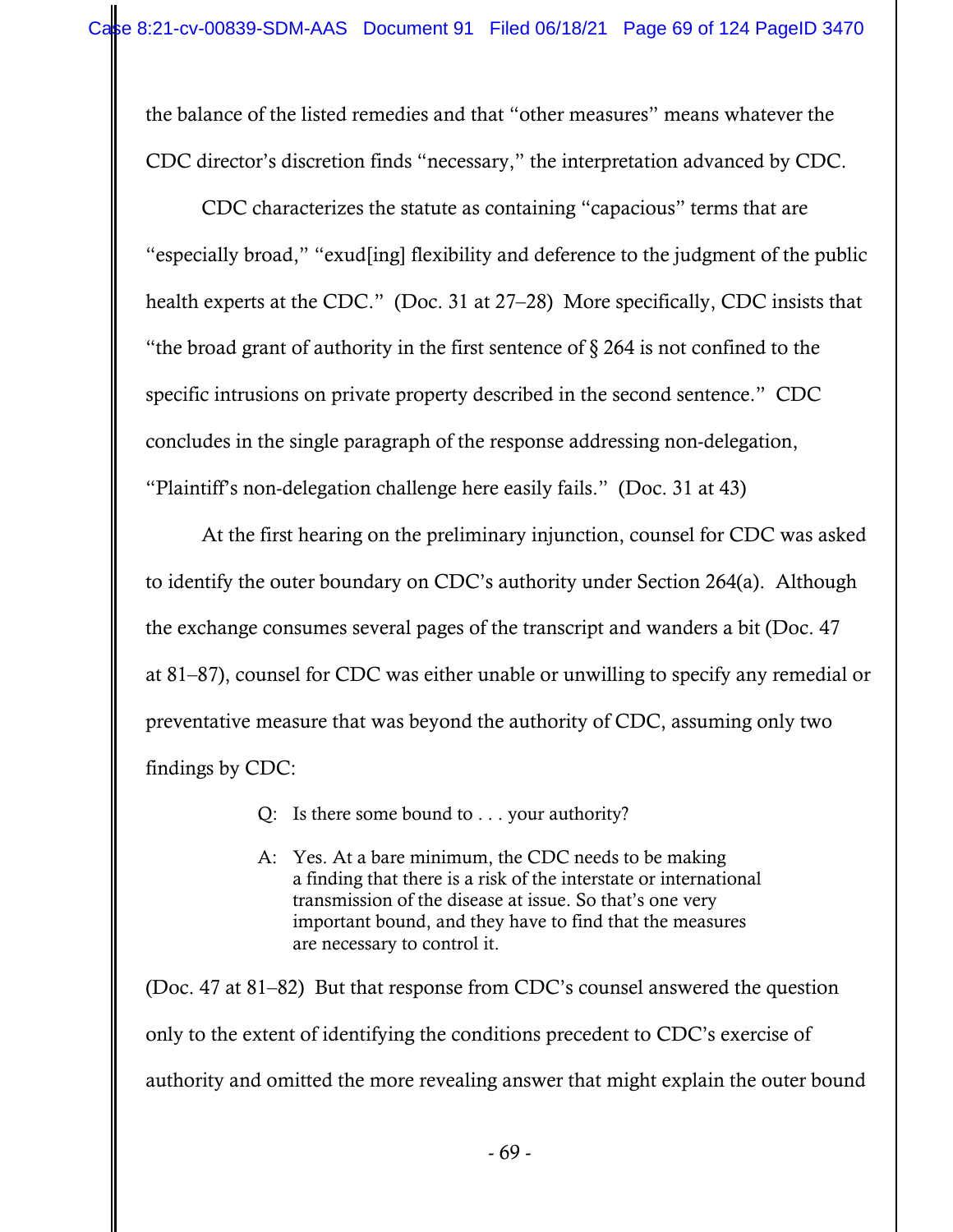of the enforcement measures CDC can impose consequent on the two identified findings by CDC.

 During further questioning, counsel for CDC maintained that CDC could indefinitely shut down an industry, such as the airline industry and other "conveyances of interstate and international travel during an emergency in which those specific conveyances as a category were found to pose a risk of transmission." (Doc. 47 at 82–83) (Note the term "a risk of " transmission and not the term, for example, "a history of" or "an outbreak of" transmission.) CDC simultaneously claimed that CDC, subject to the two "findings," could issue an order to "shut down transportation in general" in the United States, subject only to a challenge in court based on a claim that the order was "arbitrary and capricious." But CDC in that prospective litigation would remain shielded by the persistent administrative claim to "deference," which the judiciary manufactured and in which the judiciary persists.

 Another question was this: If the president hadn't restricted air travel in early 2020 ("very prominent people in government said the president shouldn't have done it") and "had come out and said 'I won't do it,'" can the director of CDC announce the next day, 'Well, I'm going to do it.'" CDC's counsel (I say this respectfully) tiptoed a bit around the question and this was the result:

> Q: . . . [I]f the President of the United States said, I refuse to stop airline flights back and forth from – where was it – Europe and China and maybe some other places and the CDC director could come out or HSS secretary could come out the next day and say, Well, I'm going to do it under this authority.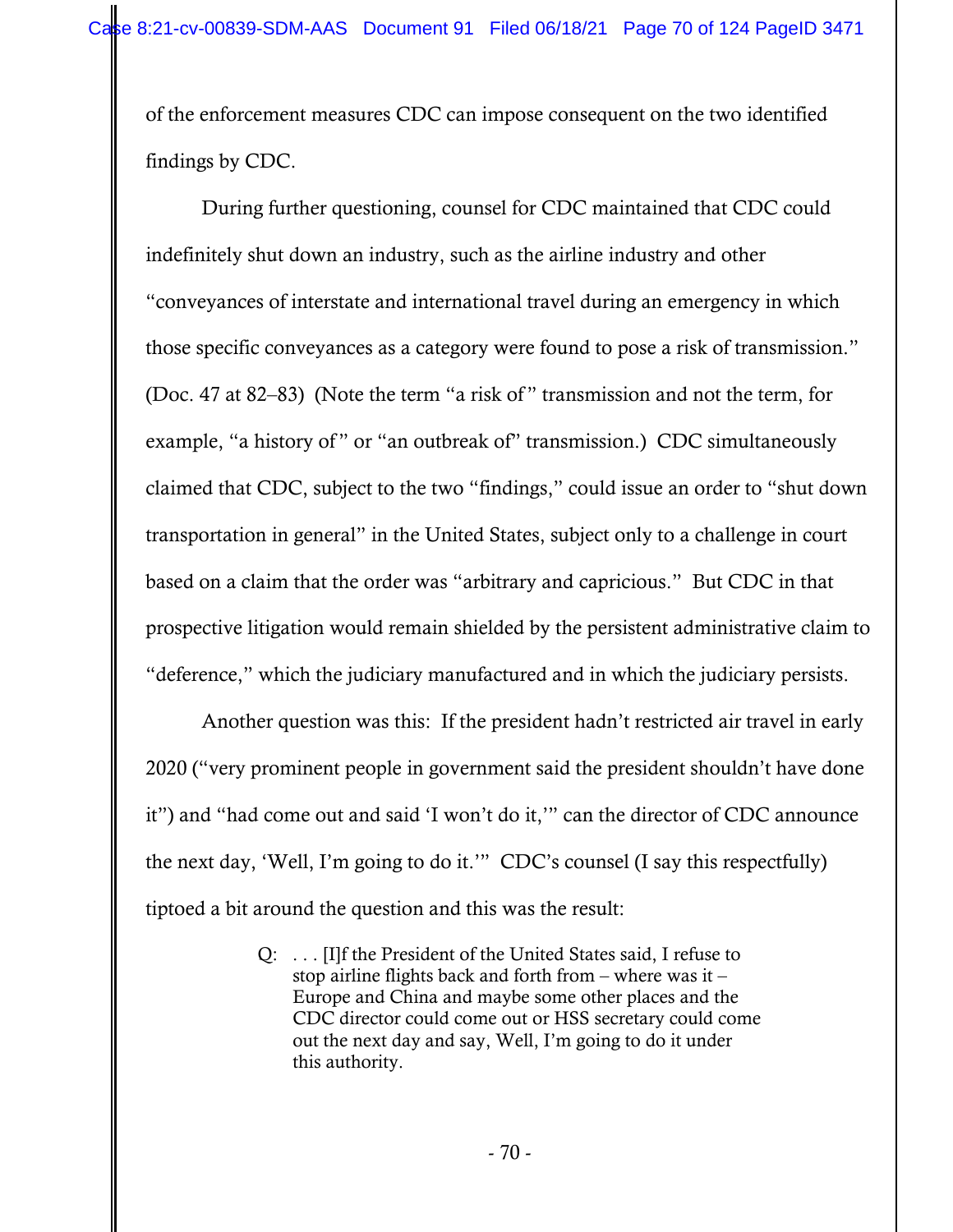- A: [They] just might have some compelling arbitrary [and] capricious arguments in that case.
- Q: And they would be they would be subject to litigation.
- A: But again, all of that goes to sort of the outer limits of what the CDC can do. What the CSO does –
- Q: Well, I'm trying to get to the point of what the outer limit is, and you just say it's just what they find necessary.
- A: Yes, I think that's correct. There are –
- Q: Which means it's not identifiable.
- A: Well, it means that it's flexible based on discretion intentionally conferred upon the Secretary with these specific kinds of findings, right? It is intended to be flexible language. Congress knows how to legislate broadly and how to do so narrowly. They legislated broadly here.

(Doc. 47 at 86–87)

. . . .

 At the second hearing on the preliminary injunction, additional questions were asked to CDC about the bounds of CDC's authority. An ever-broader interpretation emerged. The questions, assuming an irreducible minimum of risk exists in every aspect of human life, were directed to identifying the level of risk for the transmission of disease that CDC would permit if the cruise industry achieved that level and resumed "safe" sailing (understanding "safe" to mean sailing at or below the "acceptable" risk as defined by CDC).

> Q: What intelligible principle was conveyed to the CDC by the statute to guide the CDC in determining the level of risk or the degree of transmission that was acceptable before constraining interstate and international travel by a common carrier?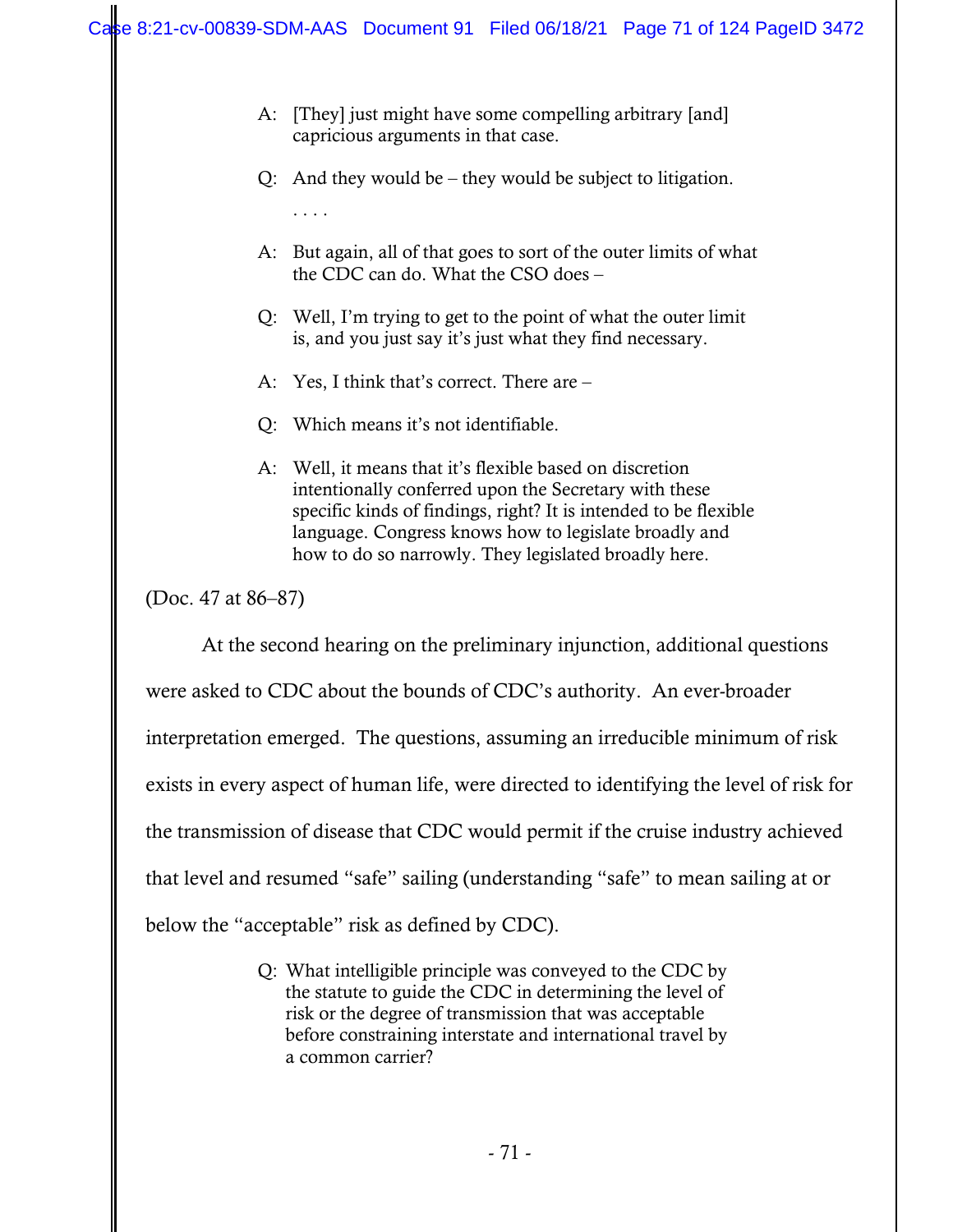A: The – the interstate and international transmission, the requirement of necessity in the secretary's judgment, those are meaningful limits, those are intelligible principles on how the CDC can set the risk level.

And they're judicially reviewable to as a matter of  $-$  of, uh, under – under the APA courts can consider that. But whether or not the risk that is reasonable and consistent with the evidence, that is not, uh, the statute –

- Q: You think necessary is an intelligible principle?
- A. It combined with the other language in the statute, yes.
- . . . .
- Q: The point here is you've agreed with me two or three times that in  $-$  in practicality we can't guarantee a zero. Uh, this is a virus that's loose in the world, and there are other viruses loose in the world and you've spent a good deal of time pointing out that there may be variations and mutations of this virus loose in the world about which we don't know yet.

 And we've all agreed throughout the day that we have some risk always in whatever we do. And the question that I'm asking, which I think is implicit at least in one major component of this case is, has Congress conveyed an intelligible principle to guide the CDC in determining when and under what circumstances to intervene in . . . what [Justice] Kavanaugh might call a major policy decision?

- A: I think that listening to you explain the point, I think I would probably say that CDC has the authority given by Congress to legislate up to eliminating the risk. It's not an option here, it's a factual matter. But their legal authority extends that far, and where they draw the line is a question of how they find the facts and –
- Q: It's up to them, right?
- A: It well, their legal authority goes all the way to getting transmission to zero. Right? Ha. Just because that's not factually an option doesn't mean that they don't have the legal authority to try.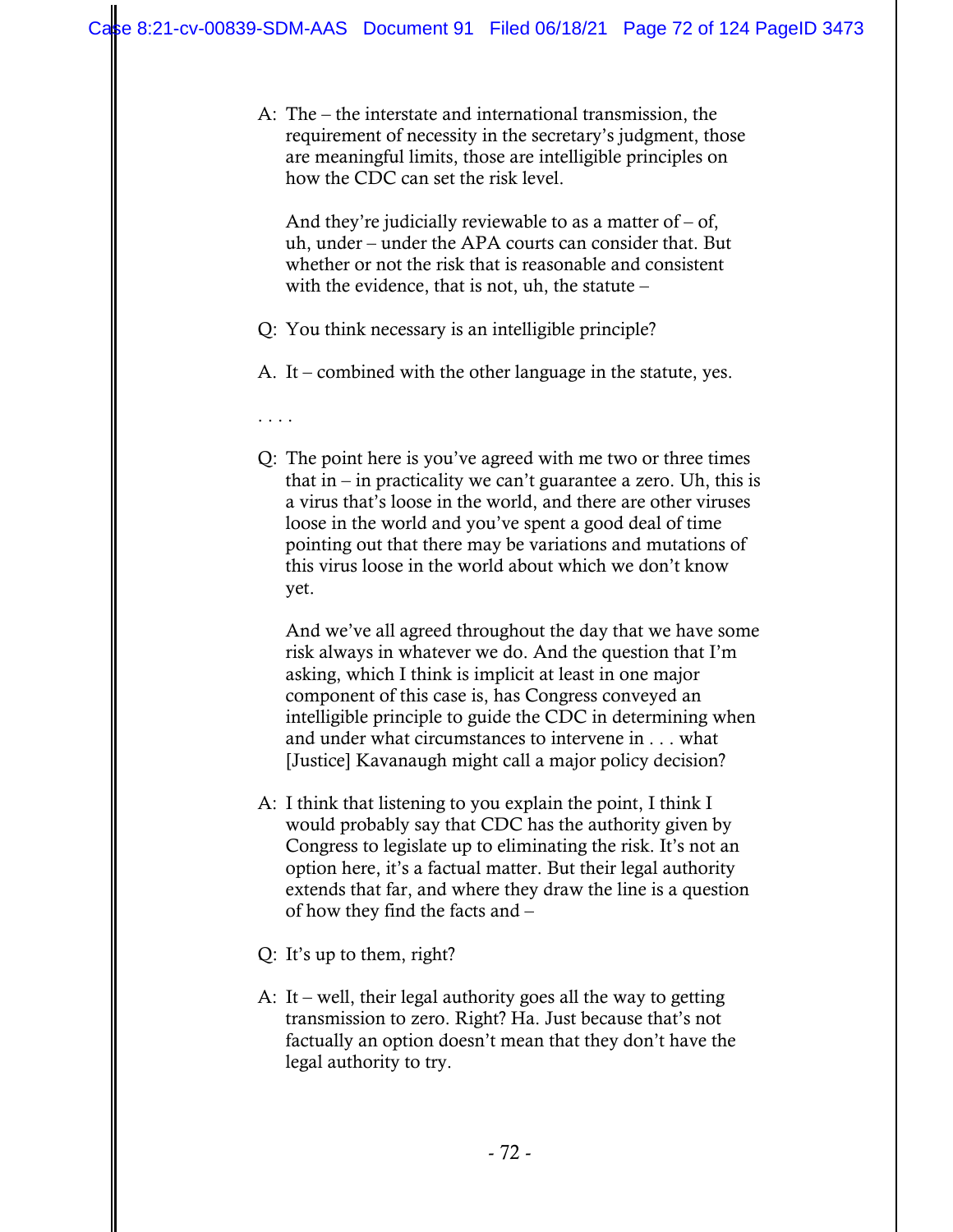(This exchange extended over several minutes (Doc. 89 at 104–110), and this segment is an edited — a fairly edited — compaction.)

 In sum, defining "transmission" as a single human-to-human infection, CDC claims authority to impose nationwide any measure, unrestrained by the second sentence of Section 264(a), to reduce to "zero" the risk of transmission of a disease — all based only on the director's discretionary finding of "necessity." That is a breathtaking, unprecedented, and acutely and singularly authoritarian claim.

 One is left to wonder, given the persistent risk of transmission of a communicable disease and, in fact, the frequent, debilitating, and sometimes deadly history of transmission of a communicable disease, whether the director of CDC could have — or, perhaps, should have — generally shut down sexual intercourse in the United States or, at the very least, imposed in accord with Section 264(a) strict requirements for inspection, disinfection, sanitation, and "other measures, as in his judgment may be necessary" to reduce to "zero," for example, the human-to-human transmission of AIDS or syphilis or herpes. Political prudence (and difficulty of enforcement) might counsel CDC against this particular prohibition, but the statute, as understood by CDC, certainly erects no barrier.

 Also, one is left to wonder whether Congress could rid itself of the burdensome income tax issue by enacting a law commanding the Commissioner of the Internal Revenue Service in his discretion to "collect tax at a fair rate as the commissioner finds necessary" and stating that the rate "must be no more or less than required to pay for necessary and beneficial public programs especially for the

- 73 -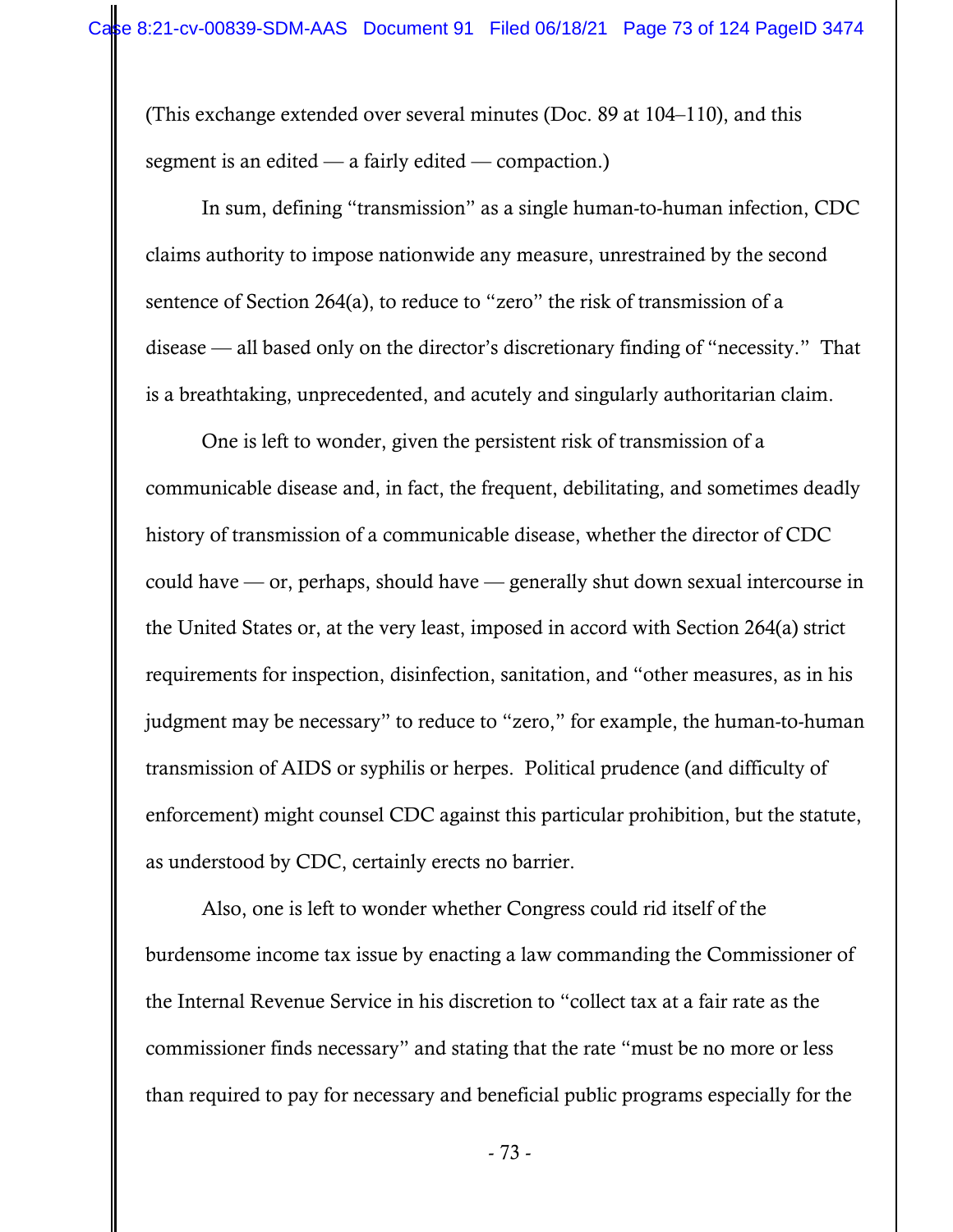poor, the disabled, those with special needs, and others needful of public support; must be disproportionally or unfairly burdensome to neither the poor nor the rich but reach all those able to pay; must not be so great as to depress productive and publicly desirable economic activity or to deter individual initiative but must touch each aspect of gainful economic activity; and must be calculated to enhance economic growth and technological advancement without favorable treatment for the rich or powerful." This hypothetical directive to the IRS says, in so many words "You do it, but do it right!" This hypothetical revenue code neither prescribes or prohibits any particular tax or tax rate on anyone or any entity and, although containing some happy aspirational words, contains no effective "intelligible principle" for establishing a regime of taxation, although this hypothetical revenue code contains much more than Section 264(a), as understood by CDC.

 CDC claims a remarkable and generally unbounded power of the director of CDC to act athwart the president; to close industries; to restrict the movement of citizens in an out of their country, their state, their county, and city, and their home. And recent history demonstrates that the power of the director of CDC, unless and until corrected by the judiciary, can oust the ability of a state to exercise the police power — all without formal notice and comment from the public and continuing from year-to-year.

 Florida argues in Section 1(b) of the motion for preliminary injunction that "[i]f the Conditional Sailing Order does not exceed the authority under § 264 and the relevant regulations, then § 264 and those regulations constitute an unconstitutional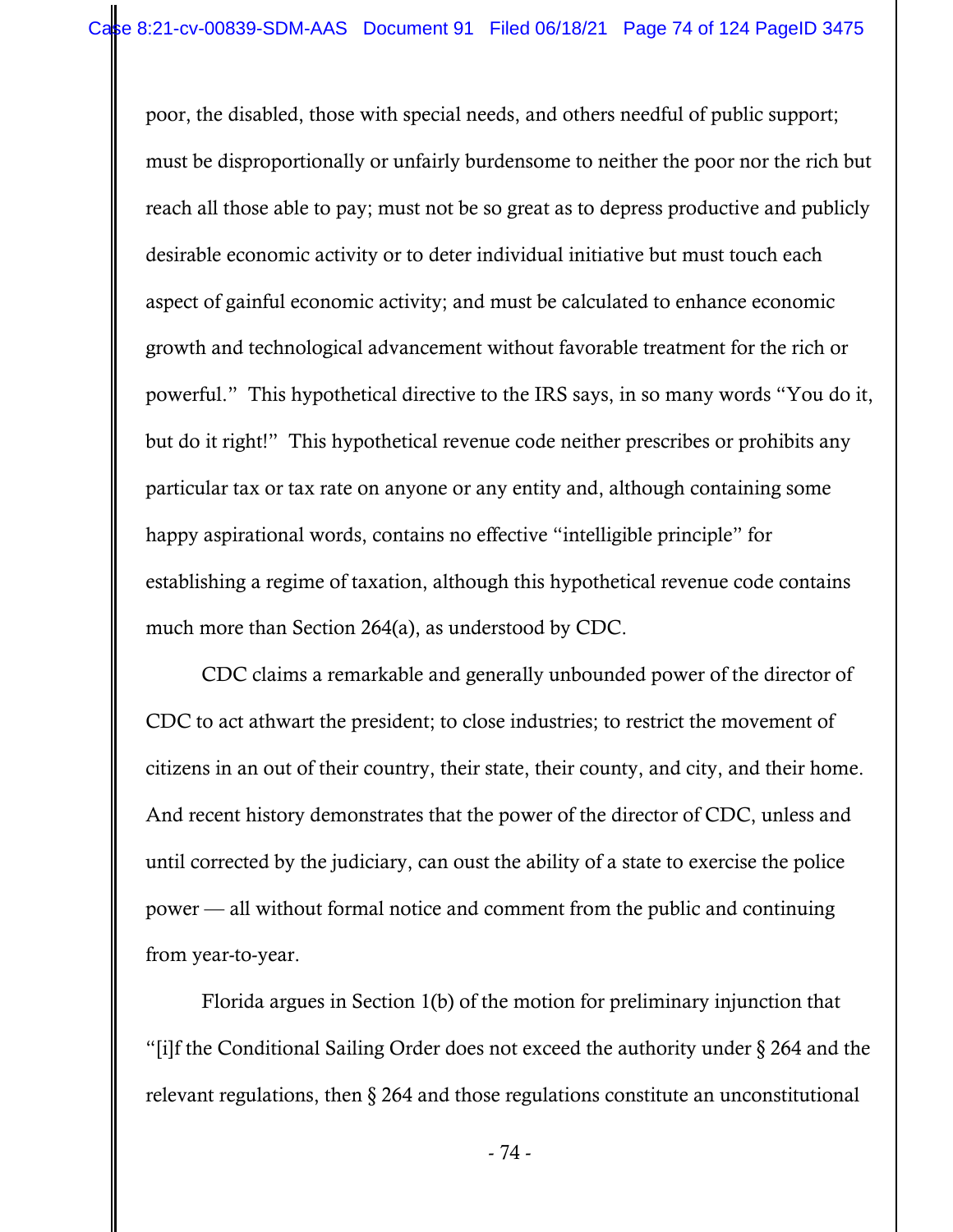exercise of lawmaking by the executive branch." (Doc. 9 at 20) Florida cites in support only *Tiger Lily, LLC v. United States Dep't of Health and Human Services*, 992 F.3d 518 (6th Cir. 2021), which notes in passing that the "broad construction" of Section 264 "raises not only concerns about federalism, but also concerns about the delegation of legislative power to the executive branch." Of course, *Tiger Lily* rejects the "broad construction" and, as a result, the court's comment about "delegation of legislative power to the executive" remains merely an interesting and mildly provocative aside.

 This order earlier rejects the "broad construction" but, especially in consideration of the somewhat conflicting opinions on the proper construction of the statute, this order must determine alternatively Florida's likelihood of success in the non-delegation challenge if CDC's "broad construction" of Section 264(a) prevails. Although accounts of the non-delegation doctrine — the constitutional prohibition against congressional delegation of legislative power to an executive agency — are many and familiar, a brief summary of the most conspicuous precedents, incomplete but illustrative, might clarify.

 Except for a quick and ambiguous dispute in *The Brig Aurora*, 11 U.S. 382 (1813), and a few similar cases, the Supreme Court spoke only rarely about legislative delegation until the early twentieth century when the administrative state began to surge and cases appeared such as *Buttfield v. Stranahan*, 24 S. Ct. 349 (1904), in which Congress authorized the Secretary of the Treasury to promulgate regulations to exclude importation into the United States of "the lowest grades of

- 75 -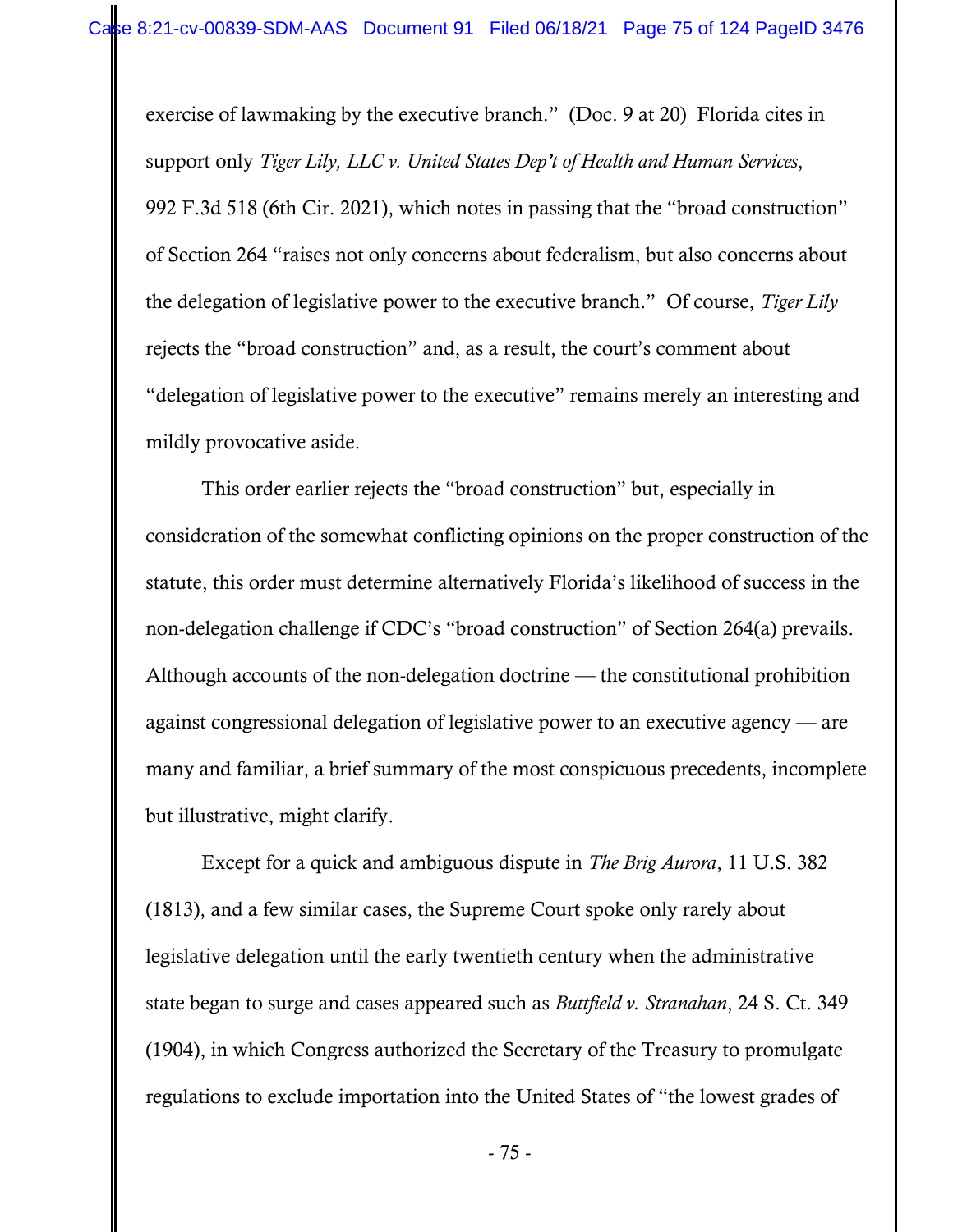tea." The Secretary, of course, promptly created a "board of tea experts" to "prepare and submit to him standard samples of tea" so that he could "fix and establish uniform standards." 24 S. Ct. at 354. An unfortunate importer of tea challenged the Secretary and claimed that "such power is legislative and cannot constitutionally be delegated by Congress to administrative officers . . . ." 24 S. Ct. 353. Rejecting that argument, Chief Justice White wrote:

> [T]he statute, when properly construed, as said by the circuit court of appeals, but expresses the purpose to exclude the lowest grades of tea, whether demonstrably of inferior purity, or unfit for consumption, or presumably so because of their inferior quality. This, in effect, was the fixing of a primary standard, and devolved upon the Secretary of the Treasury the mere executive duty to effectuate the legislative policy declared in the statute.

24 S. Ct. 355. Relying on Congress's "fixing of a primary standard," *Buttfield* vindicates the constitutionality of the congressional delegation of authority. *Buttfield*  echoes *The Brig Aurora*'s discussion of Congress's ability to delegate to the president the power to forfeit cargo if he declared the existence of certain congressionally stated facts that were a *sine qua non* of his authority.

 A similar result appears in *United States v. Grimaud*, 31 S. Ct. 480 (1911), which finds that "it was impracticable for Congress to provide general regulations for these various and varying details of [forest] management" and which permits an agency "the power to fill up the details," including criminal penalties. Searching for some boundary to delegation, *Grimaud* remarks that agencies must "confin[e] themselves within the field covered by the statute," which in *Grimaud* was eliminating from navigation "unreasonable obstructions arising from bridges of insufficient height,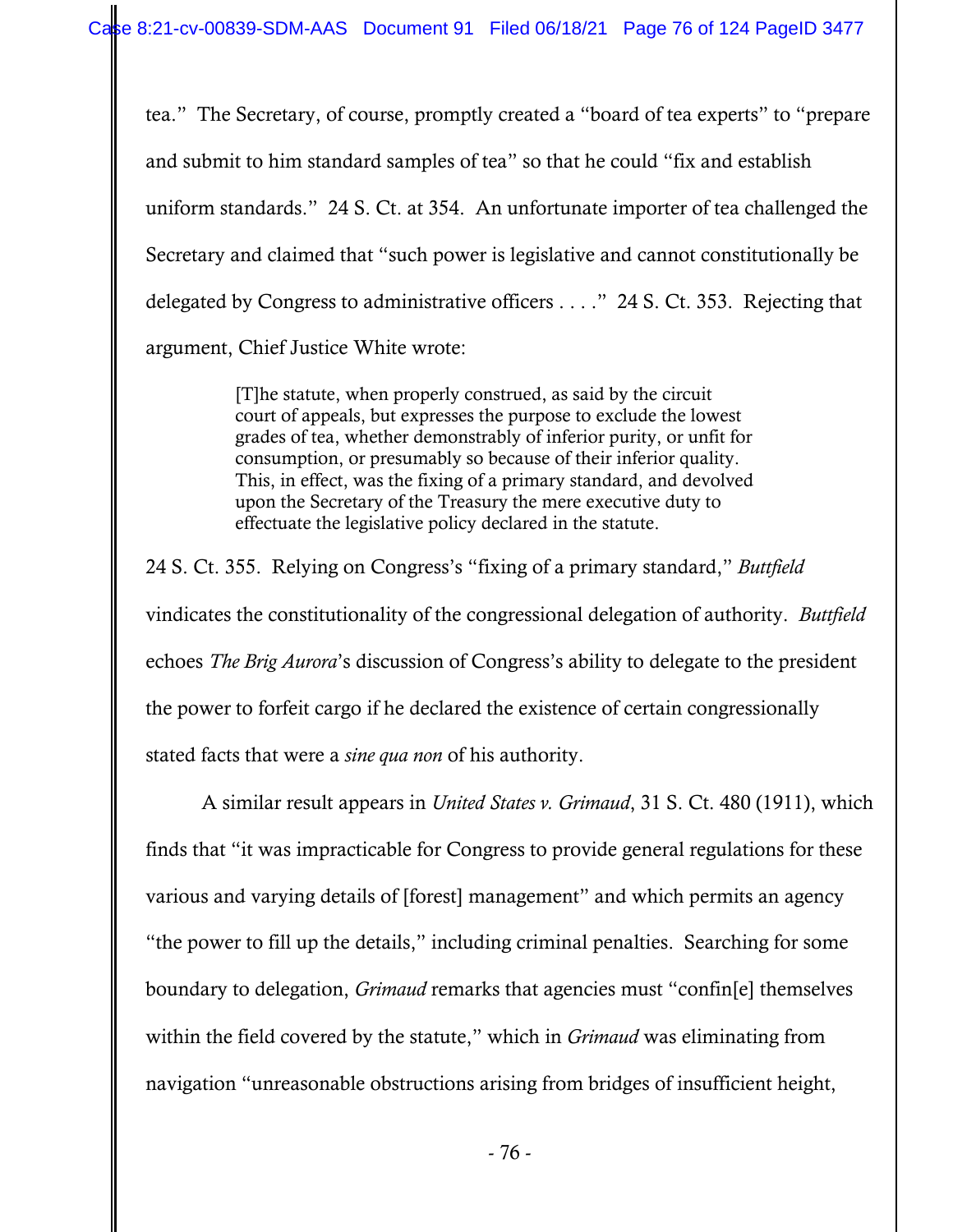width of spur, or other defects." Citing *Marshall Field & Co. v. Clark*, 12 S. Ct. 495 (1892), *Grimaud* suggests that, although the principle that "Congress cannot delegate legislative power is a principle universally recognized," Congress:

> can make a law to delegate a power to determine some fact or state of things upon which the law makes or intends to make its own action depend. To deny this would be to stop the wheels of government. There are many things upon which wise and useful legislation must depend which cannot be known to the lawmaking power, and must therefore be a subject of inquiry and determination outside of the halls of legislation.

Based on the "impracticality" of Congress's managing particulars, *Grimaud* seems to authorize Congress to empower an agency to implement a congressional policy by "determin[ing] some fact or some state of things upon which the law makes or intends to make its own action depend," a formulation that again echoes *The Brig Aurora* and *Buttfield*.

*Mahler v. Eby*, 44 S. Ct. 283 (1924), discusses a delegation by Congress to the Secretary of Labor to determine the categories of persons subject to deportation as "undesirable residents of the country," that is, persons who were not "of good character, attached to the principles of the Constitution of the United States, and well disposed to the good order and happiness of the same." *Mahler* next announces a premise that jolts a reader in 2021 but that served as the convenient mechanism used at the time to evade the law of legislative non-delegation:

> Our history has created a common understanding of the words "undesirable residents" which gives them the quality of a recognized standard.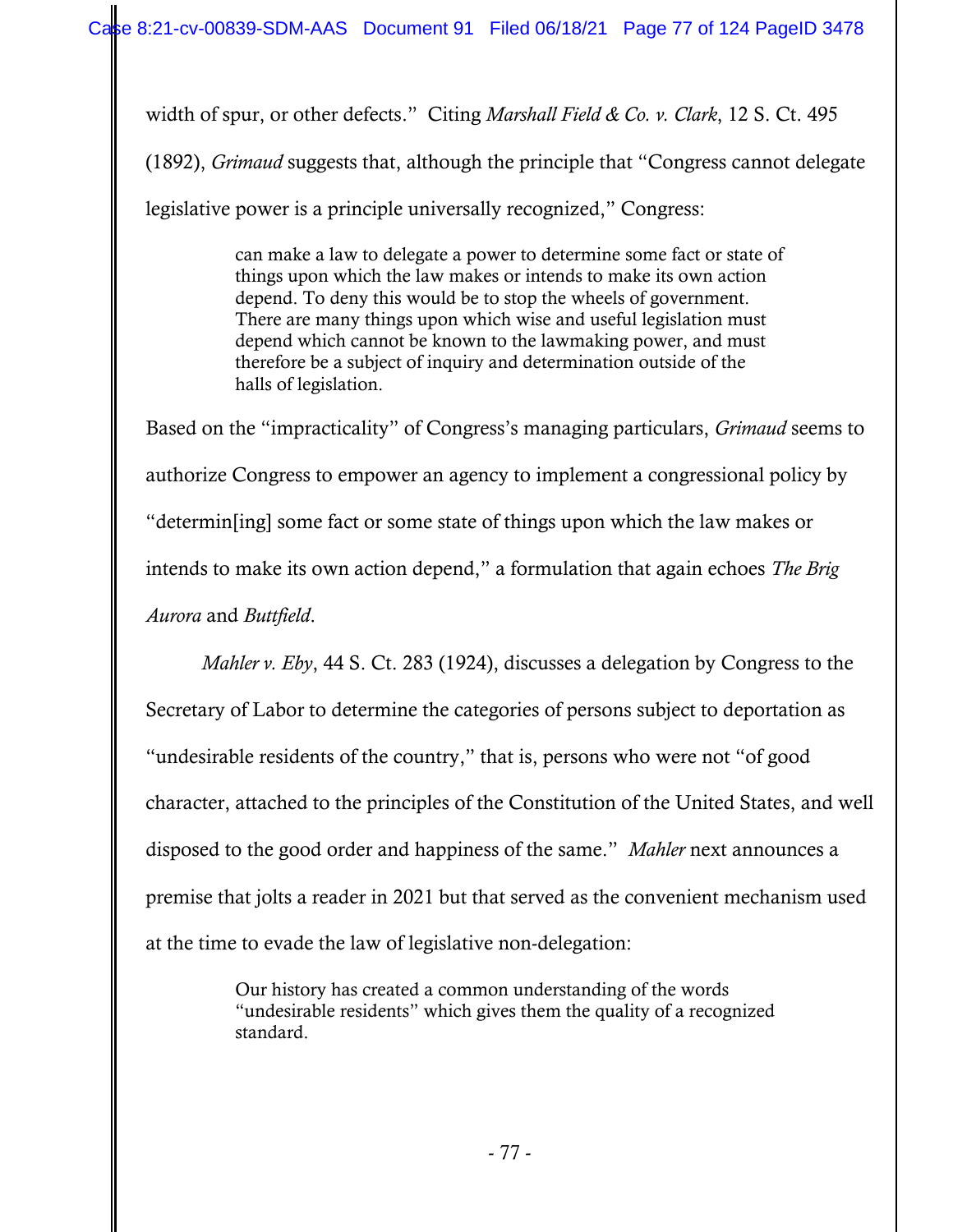In other words, Congress ordered the deportation of "undesirable residents" and the Secretary of the Treasury complied, putatively informed by the historical and "common understanding" of who exactly is an "undesirable." (Surely a reasonable person ought to experience discomfort if considering whether a grant of power over people's lives based on a presumed "common understanding" of who is an "undesirable" — or perhaps, more recently, a "subversive" or a "radical" or a "deplorable" — is too great a license in a constitutional republic.)

 Not long after *Grimaud* and *Mahler* and amid the turbulence of The Great Depression and the accompanying and aggressive implementation of the New Deal, the so-called "non-delegation doctrine" reached a zenith in *Panama Refining Co. v. Ryan*, 55 S. Ct. 241 (1935) (invalidating a delegation of power to "eliminate unfair competitive prices" and "to conserve natural resources"), and *A.L.A. Schechter Poultry Corp. v. United States*, 55 S. Ct. 837 (1935) (invalidating a delegation of power "to eliminate unfair competitive prices, to promote the fullest possible utilization of the present productive capacity of industries, and otherwise to rehabilitate industry"). Several legal scholars and historians and the Supreme Court confirm that *Panama Refining* and *Schechter Poultry* are the only two instances of a federal statute's invalidation based on an unconstitutional delegation of legislative authority.

 But sentiment abruptly pivoted on the Supreme Court after *Panama Refining* and *Schechter Poultry*. Legal and other historians still debate why the pivot occurred. But for the present purpose, no more is necessary than to note, for example, that *National Broadcasting Co. v. United States*, 63 S. Ct. 997 (1943), upholds a delegation to

- 78 -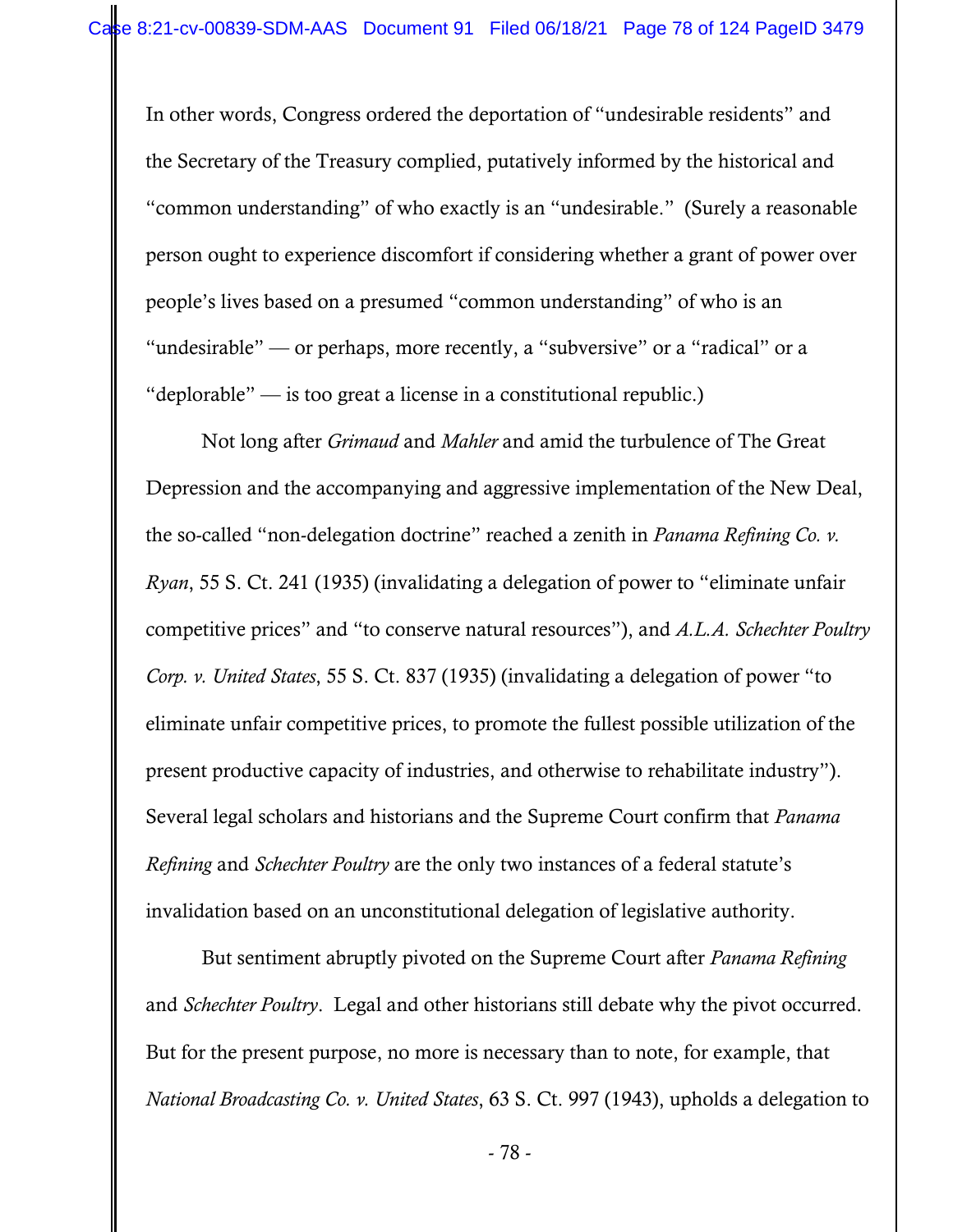the Federal Communications Commission to regulate broadcasting to further the "public interest, convenience, or necessity." In eight years, the non-delegation doctrine transformed from "universally recognized" and governing constitutional law to a ritual, meek recitation.

 Concurring in *Industrial Union Dept. v. American Petroleum Institute*, 100 S. Ct. 2844 (1980), and dissenting with Chief Justice Burger in *American Textile Manufacturers Institute v. Donovan*, 101 S. Ct. 2478 (1981), Justice Rehnquist attempted to stimulate interest in a renewal of limits on delegation, but the effort came to nothing. The non-delegation doctrine was decidedly inert after *Whitman v. American Trucking Associations, Inc.*, 121 S. Ct. 903 (2001); *Loving v. United States*, 116 S. Ct. 1737 (1996); *Touby v. United States*, 111 S. Ct. 1752 (1991); *Skinner v. Mid-America Pipeline Company*, 109 S. Ct. 1726 (1989); and similar decisions.

 From the earliest days of the United States the federal courts have affirmed the existence of the non-delegation doctrine but neither formally abandoned nor fully (or even earnestly) formulated and enforced non-delegation in practice. Apparently the present requirement, if any, for Congress to avoid an unconstitutional delegation the best available summary phrase, which echoes *J.W. Hampton, Jr., & Company v. United States*, 276 U.S. 394, 409 (1928) — is that no unlawful delegation of legislative authority occurs if Congress statutorily states an "intelligible principle" on which to judge the conformity of agency action to the congressional grant of power. However, a reasonable and telling question is whether the simple phrase "intelligible principle" effectively conveys any intelligible principle by which to judge a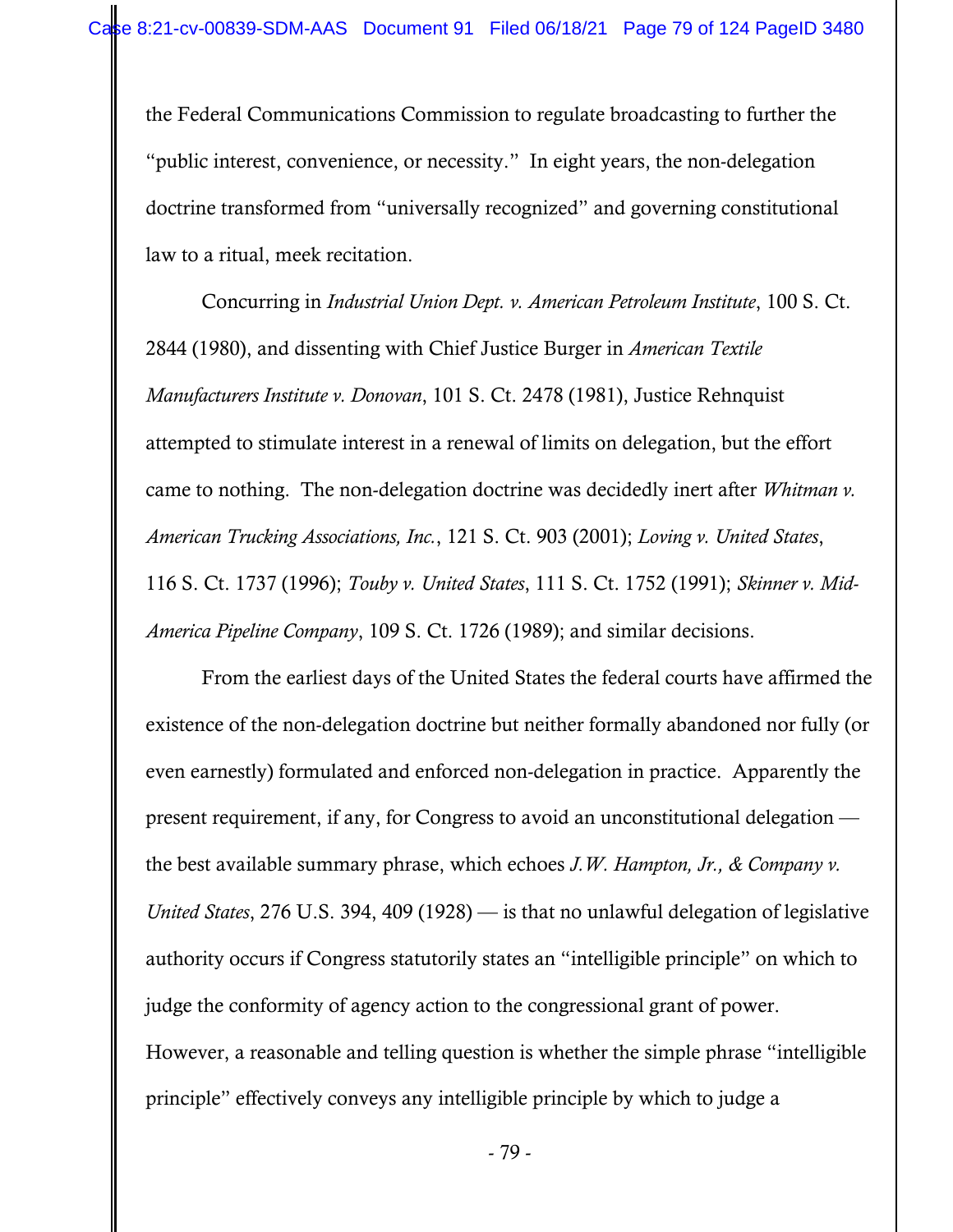delegation. Both "be fair" and "do right" convey, at least abstractly, an "intelligible principle" but neither conveys substance (other than "don't be unfair" and "don't do wrong") because to use ethereal terms such as "fair" and "right" is merely to re-state succinctly the governing conundrum: What is fair? What is right? What is needed to accomplish either or both?

 More recently, *Gundy v. United States*, 139 S. Ct. 2116 (2019), considers whether the Sex Offender Registration and Notification Act's grant of authority to the Attorney General exceeds the bounds permitted by the Constitution, as expressed in the non-delegation doctrine, a constitutional imperative given the content of Article I of the Constitution. With only eight justices participating, the Supreme Court sustained the statute but in an atypical manner. Four justices endorsed the statute; two justices joined Justice Gorsuch in dissent. Justice Alito, in a brief concurrence "in the judgment" but not in the plurality opinion, found that the plurality opinion must govern, based on existing precedent and absent a full court able to revisit authoritatively and modify or reverse existing precedent. In sum, Justice Alito signals in *Gundy* his agreement in whole or in part with the dissenters on the merits but remained bound by his view of the force of precedent to vote consistent with that precedent until overturned.

 Justice Kavanaugh took no part in the consideration or decision of *Gundy*, although in a dissent from a denial of certiorari in *Paul v. United States*, 140 S. Ct. 342 (2019), Justice Kavanaugh signals at least a need to re-visit the Supreme Court's precedent on non-delegation and apparently signals agreement in whole or in part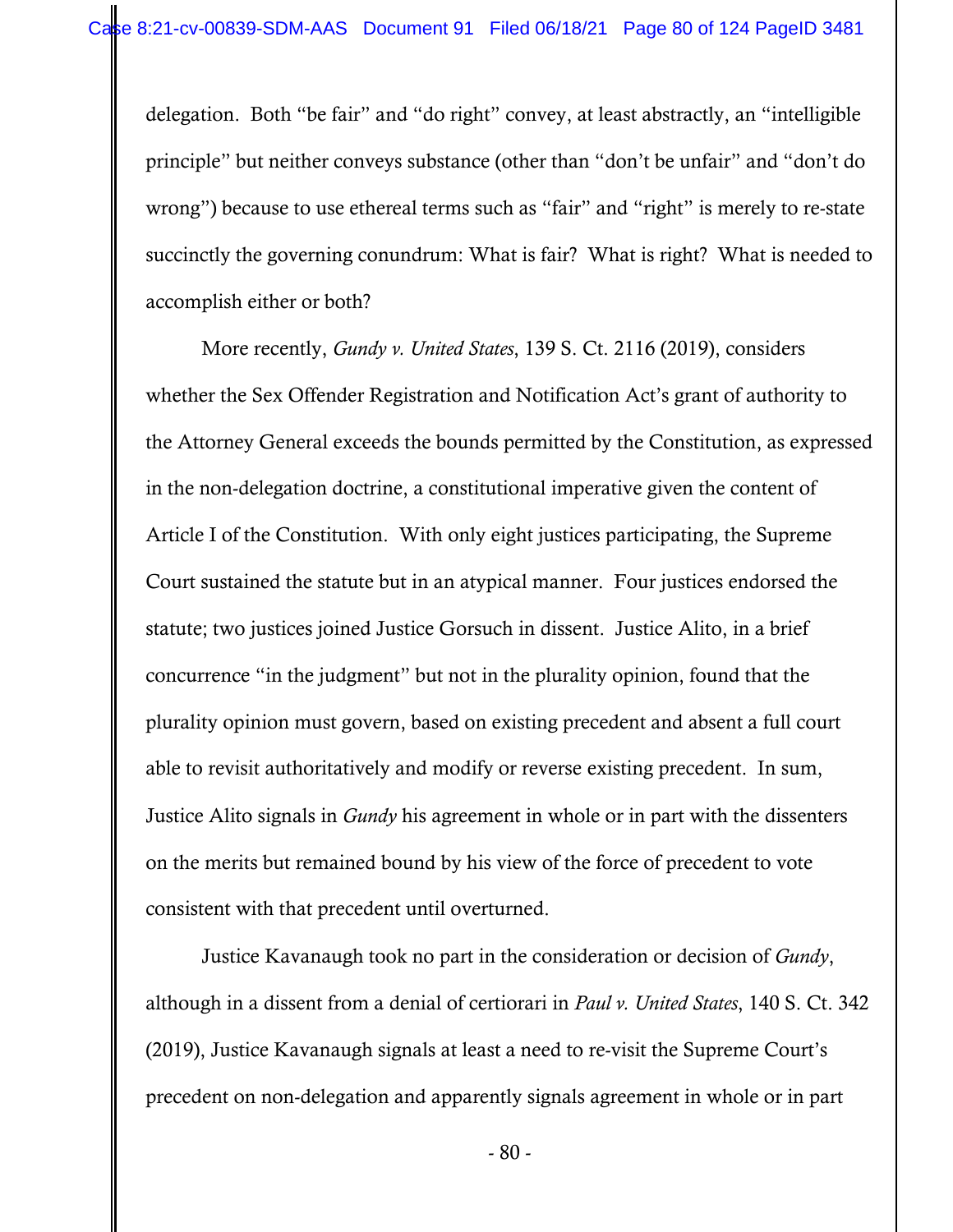with Justice Gorsuch's dissent and Justice Rehnquist's earlier dissents. Of course, in the interim, Justice Barrett has replaced Justice Ginsburg, a member of the plurality in *Gundy*.

 Justice Gorsuch's dissent re-states that "[t]he Constitution promises that only the people's elected representatives may adopt new federal laws restricting liberty." 139 S. Ct. 2131. Part II of Justice Gorsuch's opinion begins with a recapitulation of the constitutional design and purpose of the branches of government, expounds the court's precedent on non-delegation (more fully and ably than the summary in this order), responds to some popular objections to non-delegation, and concludes by marshalling the salient features of a sound rule of non-delegation.

 Justice Gorsuch emphasizes that "laws" promulgated by executive and administrative actors are not "few in number," not "the product of widespread social consensus," not "likely to protect minority interests," and not "apt to provide stability and fair notice." 139 S. Ct. at 2135. Further, Justice Gorsuch emphasizes the political accountability that is a signal attribute of a constitutional republic:

> And if laws could be simply declared by a single person . . . [l]egislators might seek to take credit for addressing a pressing social problem by sending it to the executive for resolution, while at the same time blaming the executive for the problems that attend whatever measures he chooses to pursue. In turn, the executive might point to Congress as the source of the problem. These opportunities for finger-pointing might prove temptingly advantageous for the politicians involved, but they would also threaten to " 'disguise ... responsibility for ... the decisions.' "

139 S. Ct. at 2135.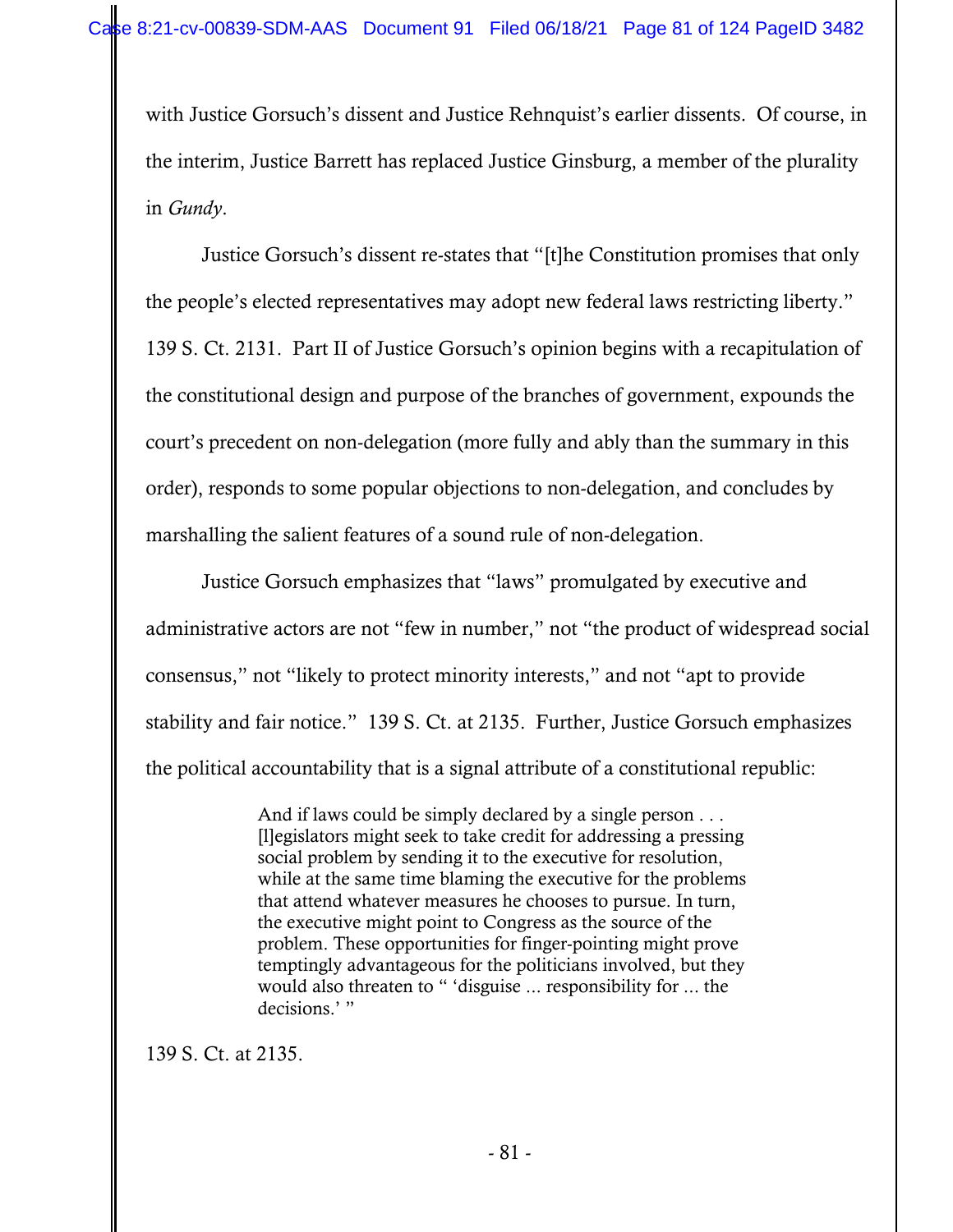Further, Justice Gorsuch wisely and strongly insists on the irreplaceable role

of each Article III judge to enforce diligently the distinction between the executive

branch and the legislative branch, a distinction on which the maintenance of a

constitutional republic depends:

The framers knew, too, that the job of keeping the legislative power confined to the legislative branch couldn't be trusted to self-policing by Congress; often enough, legislators will face rational incentives to pass problems to the executive branch. Besides, enforcing the separation of powers isn't about protecting institutional prerogatives or governmental turf. It's about respecting the people's sovereign choice to vest the legislative power in Congress alone. And it's about safeguarding a structure designed to protect their liberties, minority rights, fair notice, and the rule of law. So when a case or controversy comes within the judicial competence, the Constitution does not permit judges to look the other way; we must call foul when the constitutional lines are crossed. Indeed, the framers afforded us independence from the political branches in large part to encourage exactly this kind of "fortitude ... to do [our] duty as faithful guardians of the Constitution."

139 S. Ct. at 2135.

 Along with the Chief Justice and Justices Thomas, Alito, and Kavanaugh, Justice Gorsuch is manifestly dissatisfied with "the intelligible principle misadventure" or, at least, "this mutated version of the 'intelligible principle'" doctrine, with which only three justices seem content. That bodes ill for the "intelligible principle misadventure." Accordingly, Justice Gorsuch proposed some components, in the form of questions, that describe a better and more effective device to preserve the constitutional arrangement and the correspondent protections identified by Justice Gorsuch: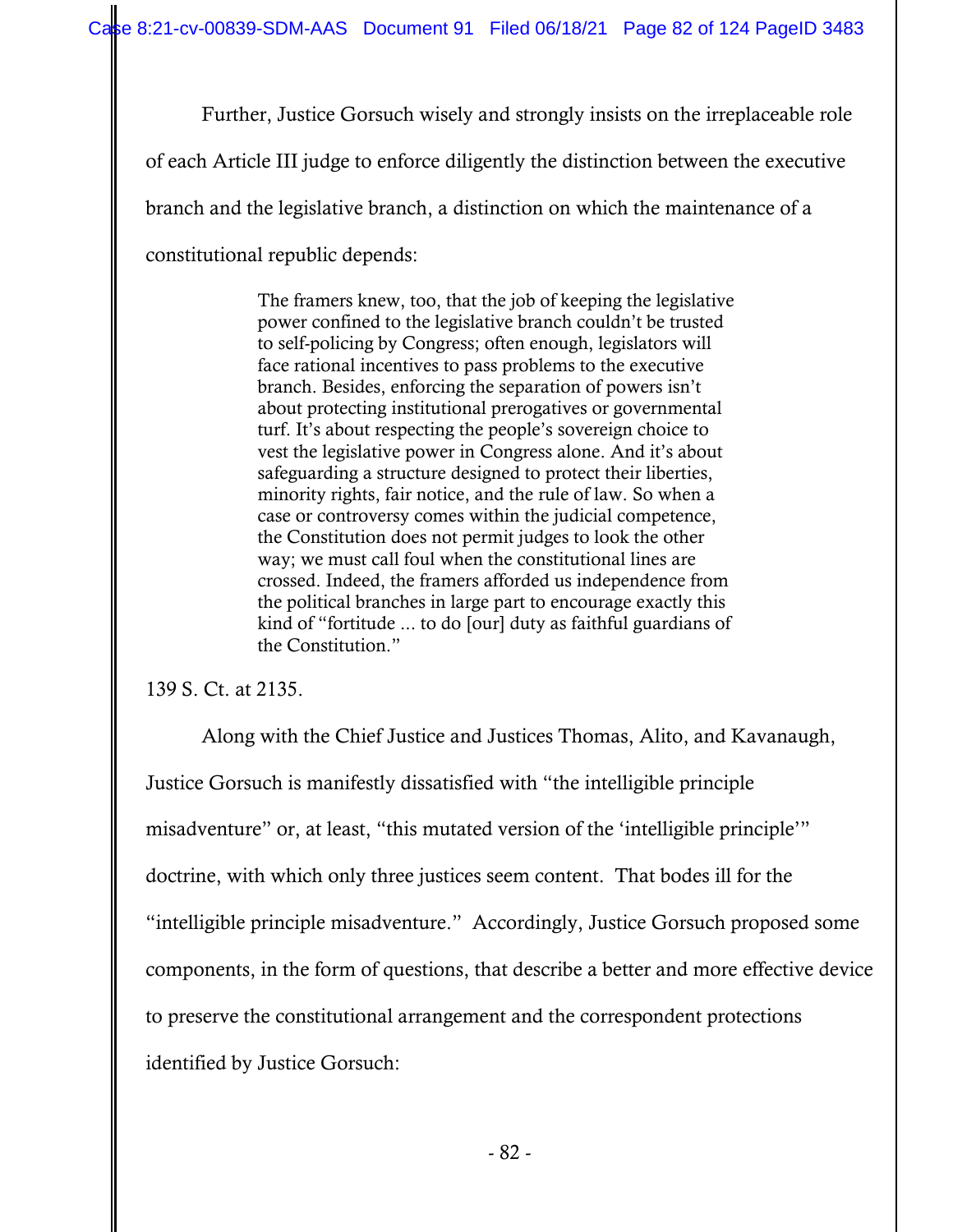To determine whether a statute provides an intelligible principle, we must ask: Does the statute assign to the executive only the responsibility to make factual findings? Does it set forth the facts that the executive must consider and the criteria against which to measure them? And most importantly, did Congress, and not the Executive Branch, make the policy judgments? Only then can we fairly say that a statute contains the kind of intelligible principle the Constitution demands.

139 S. Ct. at 2141.

 Justice Gorsuch's opinion raises constitutional principle above agency selfinterest, political expediency, congressional inconvenience, and unwarranted and risky deference to a select cohort of agency "experts." (Anyone familiar with the "dueling experts" of litigation, with conflict among experts during debates in other public forums, or with history, especially recent history, must regard with skepticism the consistency, reliability, and independence of experts.)

 Justice Gorsuch prefers to rely on the constitutional framework, informed and advised by both experts and others, to resolve the main lines of public policy and the overall management of the nation, which presents issues that require balancing both expert opinion and other irreplaceable components, including public opinion, public risk, public cost and public benefit, constitutional norms, and other national values over which an expert or an administrator or an agency staff has no greater power to decide correctly than the informed opinion of the people's elected representatives, including the president, who is one of only two officeholders (along with the vicepresident) elected by the nation as a whole.

 The intractable confusion resulting from phrases such as "common understanding," "intelligible principle," and the others, is such that capable and

- 83 -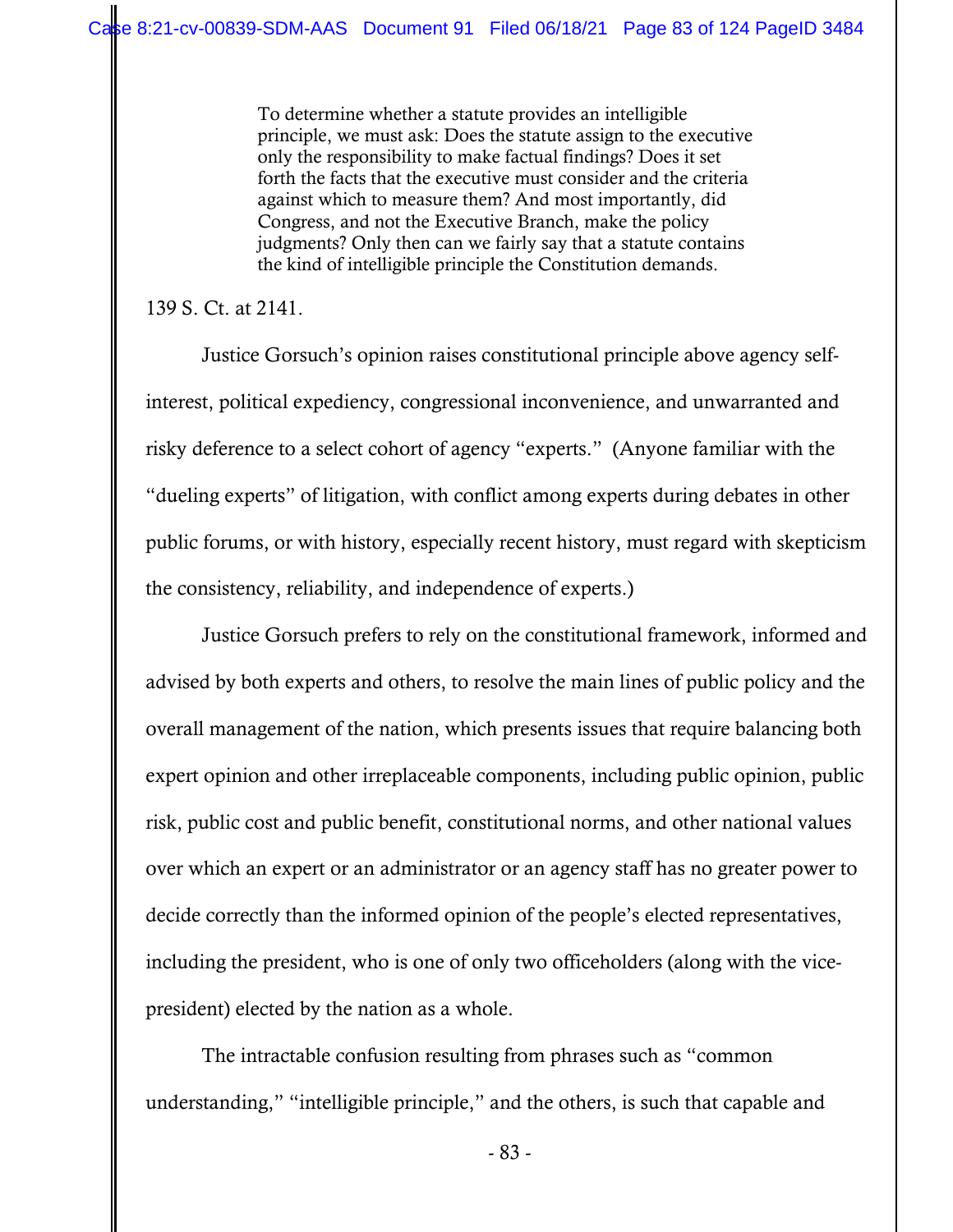reputable modern scholars can maintain simultaneously that the "non-delegation doctrine" is unjustified by, and unknown to, the Constitution, *see, e.g.,* Eric A. Posner and Adrian Vermeule, *Interring the Non-Delegation Doctrine*, 61 U. CHI. L. REV. 1721 (2002), while others maintain equally staunchly that the whole of legislative delegation and the resulting administrative state is ahistorical and unconstitutional, *see, e.g.*, PHILIP HAMBURGER, IS ADMINISTRATIVE LAW UNLAWFUL? (Univ. of Chicago Press, 2014).

 But more specifically, in the few years between *Butterfield* and the present, the law of the United States on non-delegation has changed — by a series of small increments justified by increasingly attenuated inferences — from a lively argument about whether Congress can bestow on an executive agent the power, for example, to forfeit, as a prohibited cargo, low "cup quality" teas, such as "Country green teas," to an argument in the present about whether Congress, based on an ambiguous sentence or two in a statute, can bestow on an executive agent the power indefinitely to halt the operation of, and perhaps destroy, an entire industry or several industries or perhaps the industries of the entire nation, destroy businesses and lives dependent on industry, halt the movement of citizens within the nation, halt anyone's entering or exiting the nation or entering or exiting any or all of the states, halt public gatherings, including religious services, regardless of purpose, or otherwise alter the course, history, prosperity, and health of the nation and the balance of governmental authority — legislative and executive, federal and state, state and local — throughout the nation.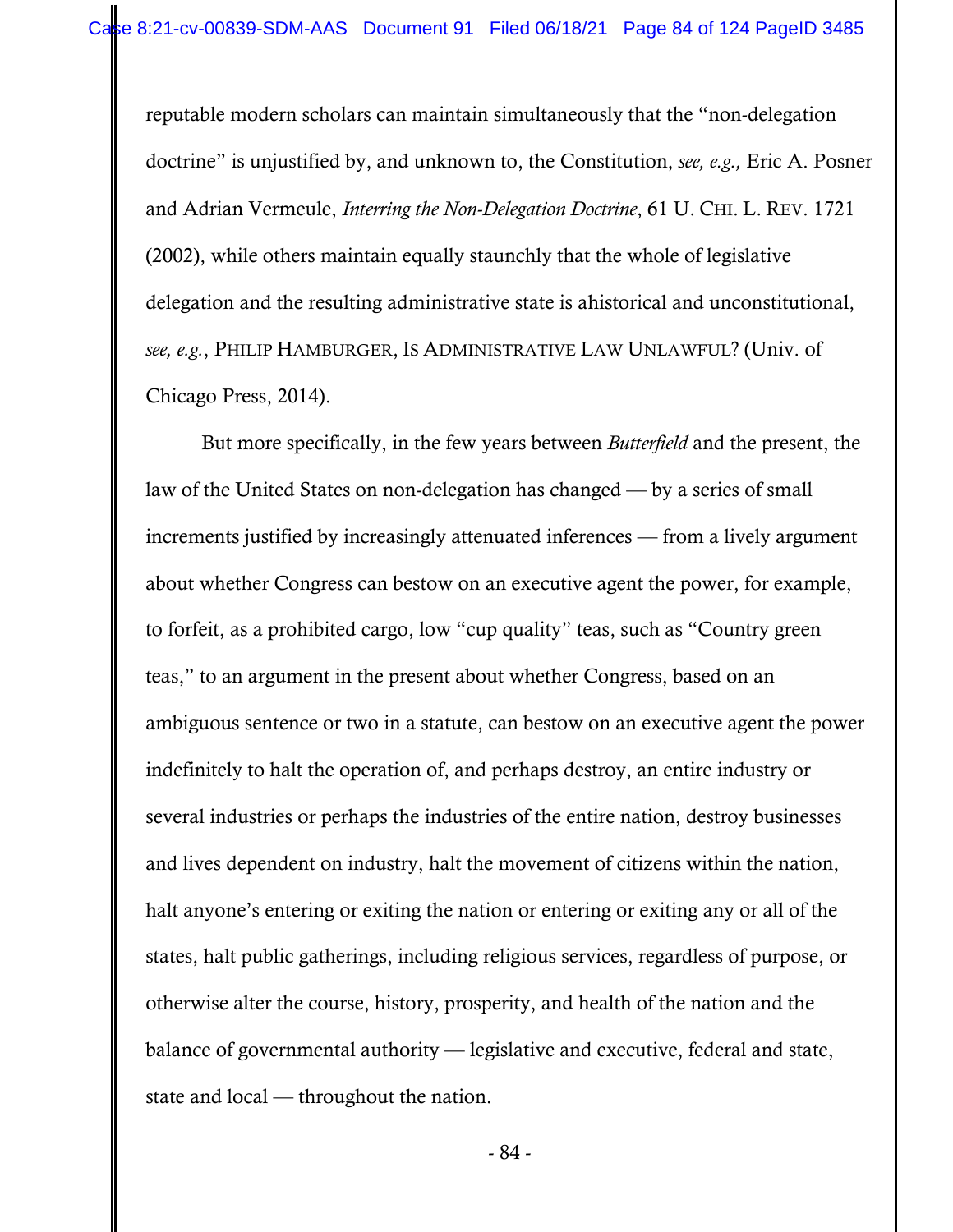During the scores of years of litigation about non-delegation, the Constitution, that is, the organic grant of power from the sovereign people and the sovereign states to the federal government, has changed in no manner pertinent to non-delegation, but the rulings of the Supreme Court and the lower federal courts, themselves components of the federal government and immediately dependent on Congress for support and continuity, have changed relentlessly and have allowed a more encompassing and increasingly amorphous delegation to the administrative state of the power to command and coerce the citizenry. Courts have allowed an increasing hegemony to the unelected, electorally unaccountable, and largely anonymous executive agents, comfortably housed in one of many formidable edifices in Washington, D.C., or in a regional office, and doing who knows what, for who knows what reason, and at who knows whose instigation — but always answering to no one (at least, no one that the citizenry can perceive) and always reliably defended in their pronouncements by a legion of lawyers, staff, consultants, experts, and others, as well as litigious special interest entities.

 From *The Brig Aurora* to now, no court has failed to affirm the apparently selfevident proposition that Congress cannot delegate the power to legislate, but at the same time no court, excepting for a moment in the 1930s, has detected the forbidden but always elusive unconstitutional delegation of legislative authority, regardless of the ambiguity or expanse of the grant of authority. As a result, the power of the executive agencies has expanded exponentially. The federal courts have stood by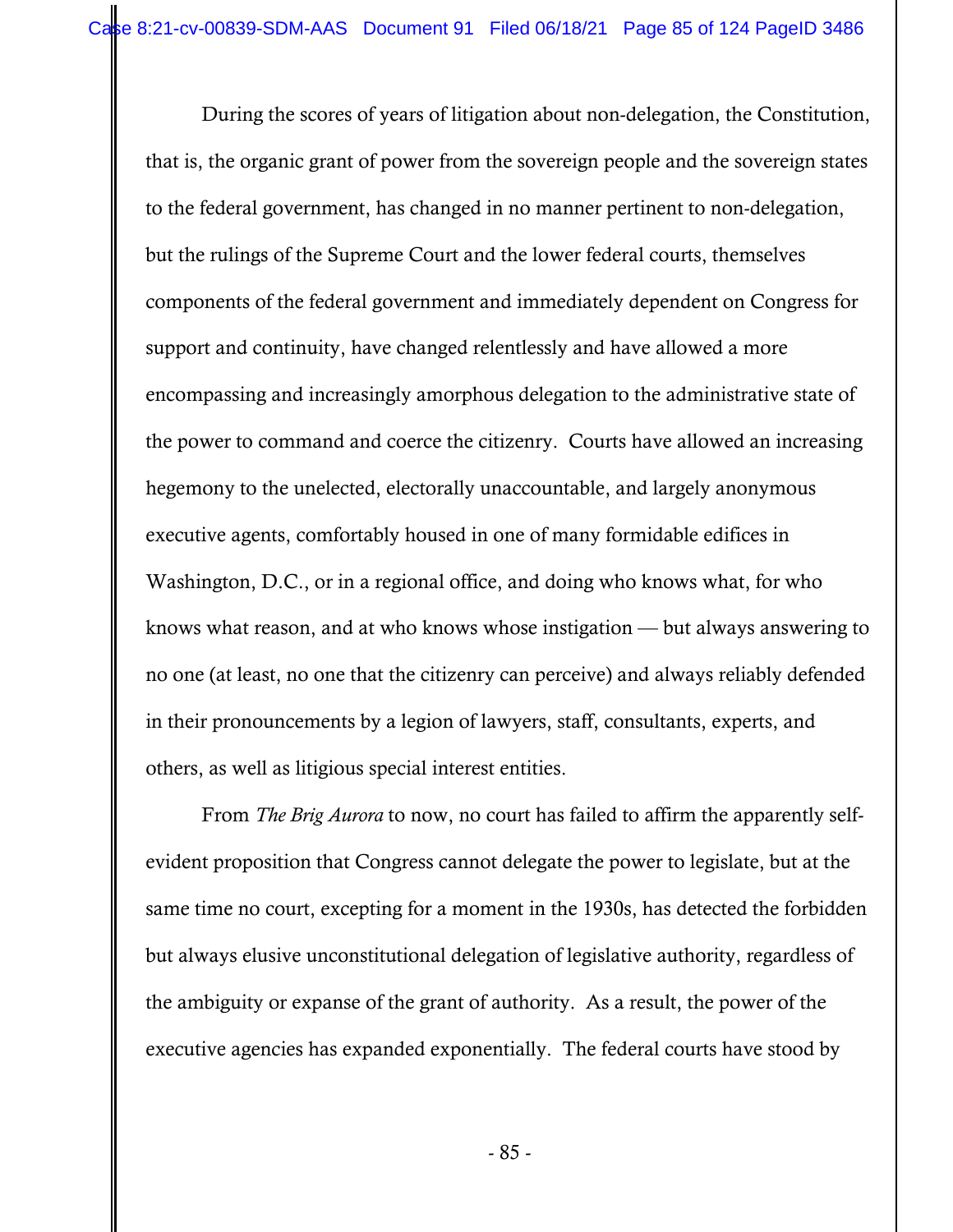quiescently as the structure and theory of government that is explicit in the Constitution has mutated and deformed.

In a letter to Nathaniel Macon on October 20, 1821, Thomas Jefferson wrote:

Our government is now taking so steady a course as to show by what road it will pass to destruction, to wit, by consolidation first; and then corruption, it's necessary consequence. The engine of consolidation will be the Federal judiciary; the two other branches the corrupting and corrupted instruments.

Jefferson is not yet proven wrong.

 The question remains as to the best means to determine whether legislation has exceeded the permissible boundary of delegation. Perhaps a few elemental questions, in concert with those identified by Justice Gorsuch, point toward an answer. For example, can Congress, the president, and the court ascertain from the statute at the time of enactment (1) the scope of the regulatory power granted to the agency, including the range of activity subject to regulation; (2) the circumstances in which an activity becomes subject to regulation and for how long; (3) the extent to which and the duration for which the agency — without congressional approval can constrain liberty and alter human conduct and industry; and (4) the extent of any remedial authority, including the power to suspend, terminate, prohibit, enjoin, or compel an activity or to fine, imprison, or otherwise coerce any person? Also, can the Congress, the president, and a court ascertain whether any stated activity or person is definitely outside the statute and beyond the scope of the grant of regulatory power to the agency, that is, whether a stated activity or actor is not subject to regulation, remedy, and punishment by the agency?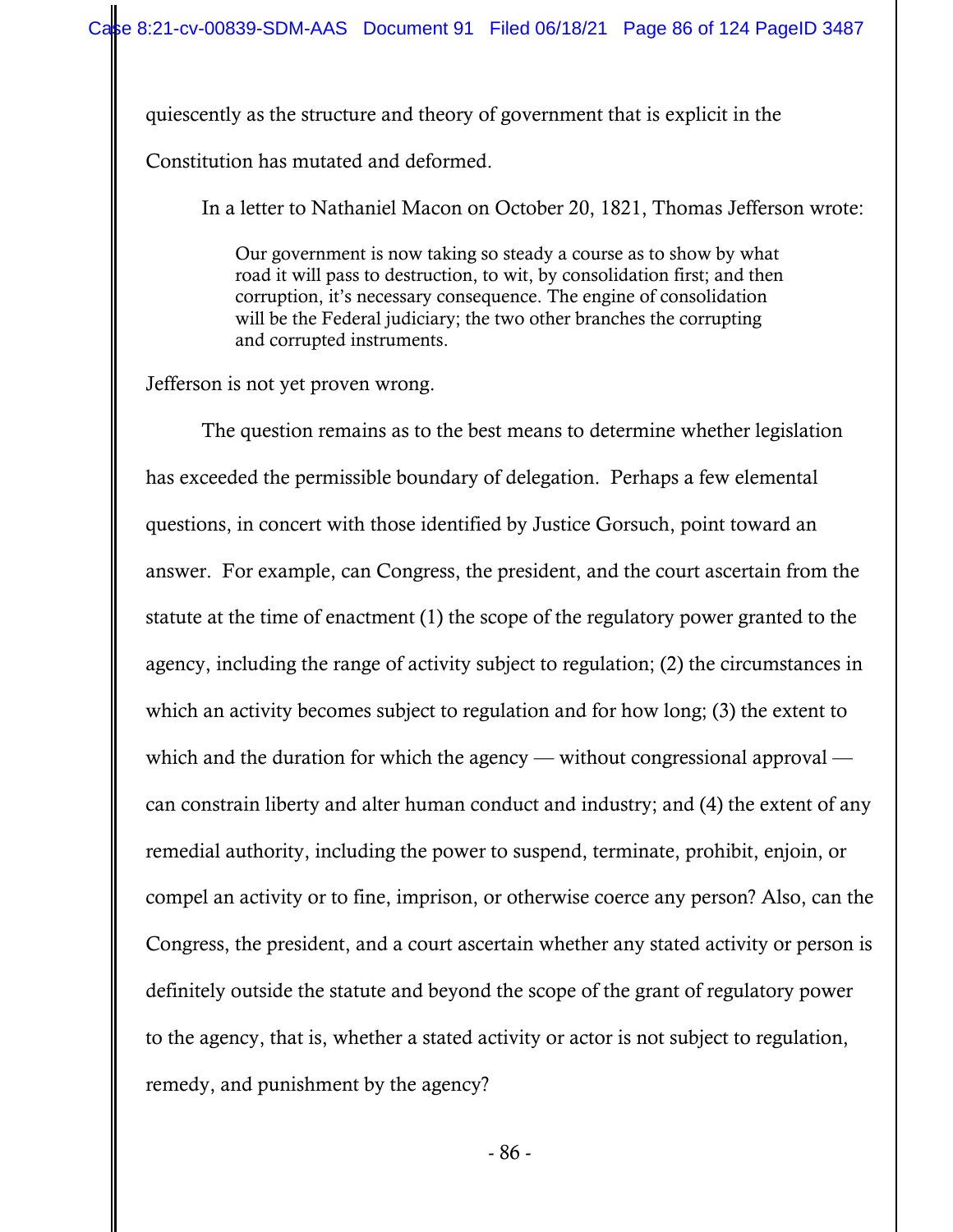These questions are essential because, in practice, law is force, a legitimate and formalized means of command and coercion, both of which are organically and structurally bounded in a constitutional republic. If Congress cannot specify what force — what power to command and coerce — is invested in an agency by a statute, Congress perforce has bestowed on an agency the power to decide for itself, unbound by legislative directive, the nature and scope of the agency's power to deploy force, that is, to command and coerce. Forbidding that sort of delegation seems the least that is required by, and the least that is unmistakably implicit in, the Constitution's bestowing the entire legislative power on the legislative branch. Again, the legislative power is the government's power to command and coerce; the party, however denominated or arrayed, who determines the scope and extent of the power to command and coerce is the party who exercises the legislative power.

 Without the elemental distinctions, including the separation of powers, prescribed in the Constitution, what remains is neither constitutional nor a republic. The administrative state is nowhere expressed or adumbrated in the Constitution, which grants the entire legislative power to elected representatives, whom the Constitution contemplates will govern in fact and for their governing remain electorally accountable to those who selected and empowered them. Unaccountable administrative law, unbounded by ascertainable directives from the legislative branch, is not the product of an ascendant and robust constitutional republic.

 John Hart Ely in *Democracy and Distrust* (Harvard University Press 1980), discussed overly broad delegations to the executive:

- 87 -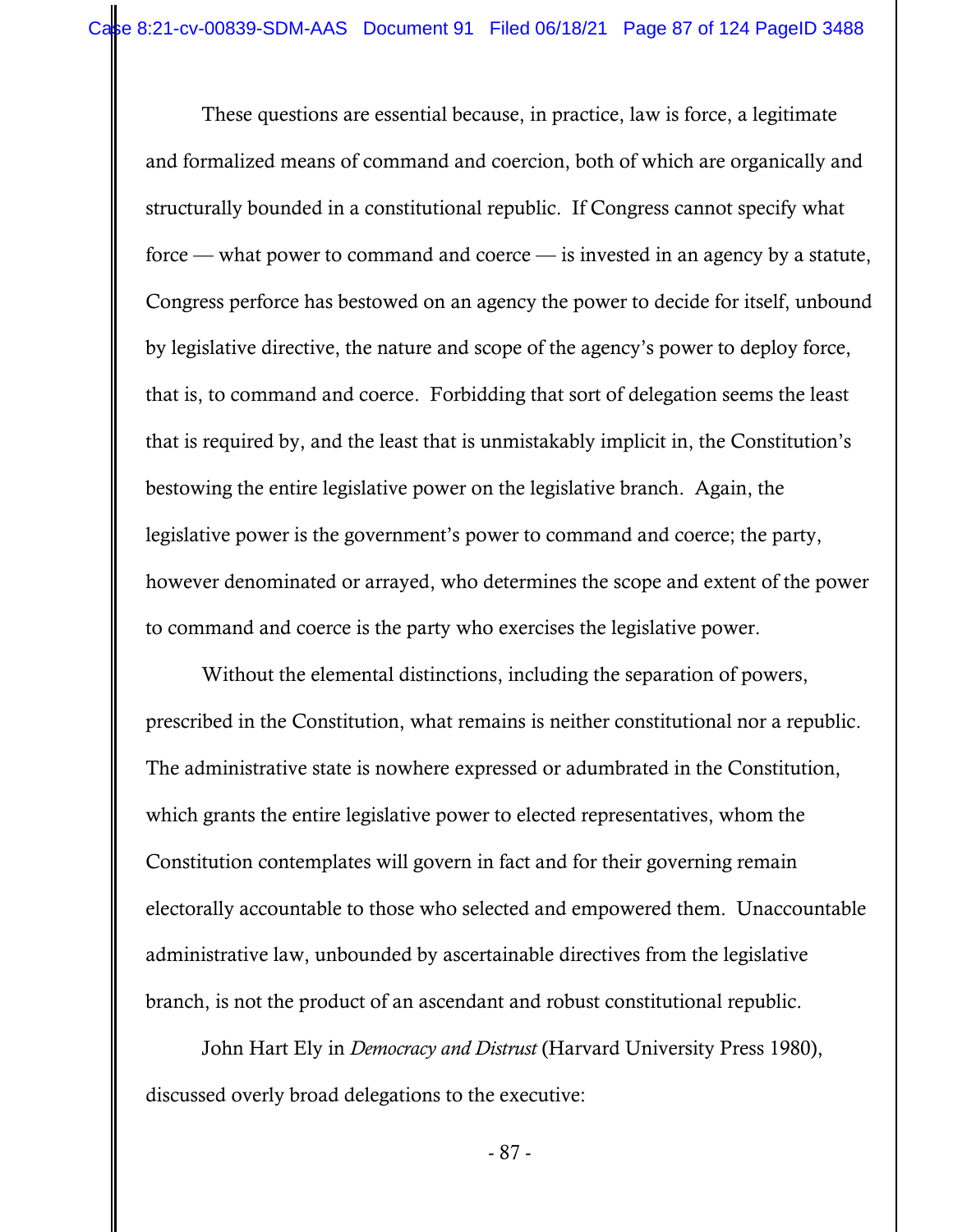Now this is wrong, not because it isn't "the way it was meant to be" — in some circumstances there may be little objection to institutions trading jobs — but rather because it is undemocratic, in the quite obvious sense that by refusing to legislate, our legislators are escaping the sort of accountability that is crucial to the intelligible functioning of a democratic republic.

. . . .

There can be little point in worrying about the distribution of the franchise and other personal political rights unless the important policy choices are being made by elected officials. Courts thus should ensure not only that administrators follow those legislative policy directions that do exist — on that proposition there is little disagreement — but also that such directions are given.

 Ely explained succinctly the nature of unbounded administrative lawmaking and the danger of elected legislators avoiding focused work on policy (to focus on spending) and avoiding accountability by diverting responsibility to the administrative agencies. Ely dismissed the transparent excuse that regulatory subjects are too varied, technical, and complex to permit "detailed legislative instructions." Ely's answer is the obvious fact that Congress can summon the same or more resources than an agency, including the agency's staff, experts, and the like. Of course, many arrangements are available other than the false and insidious dichotomy of (1) no administrative agencies or (2) unbounded delegation to an administrative agency. As Ely states, "Policy direction is all that was ever required, and policy direction is what is lacking in much contemporary legislation."

 If Section 264(a) conveys to the director of CDC the authority that CDC claims in this action to support the conditional sailing order and the implementing requirements, Section 264(a) fails the "intelligible principle" test and unconstitu-

- 88 -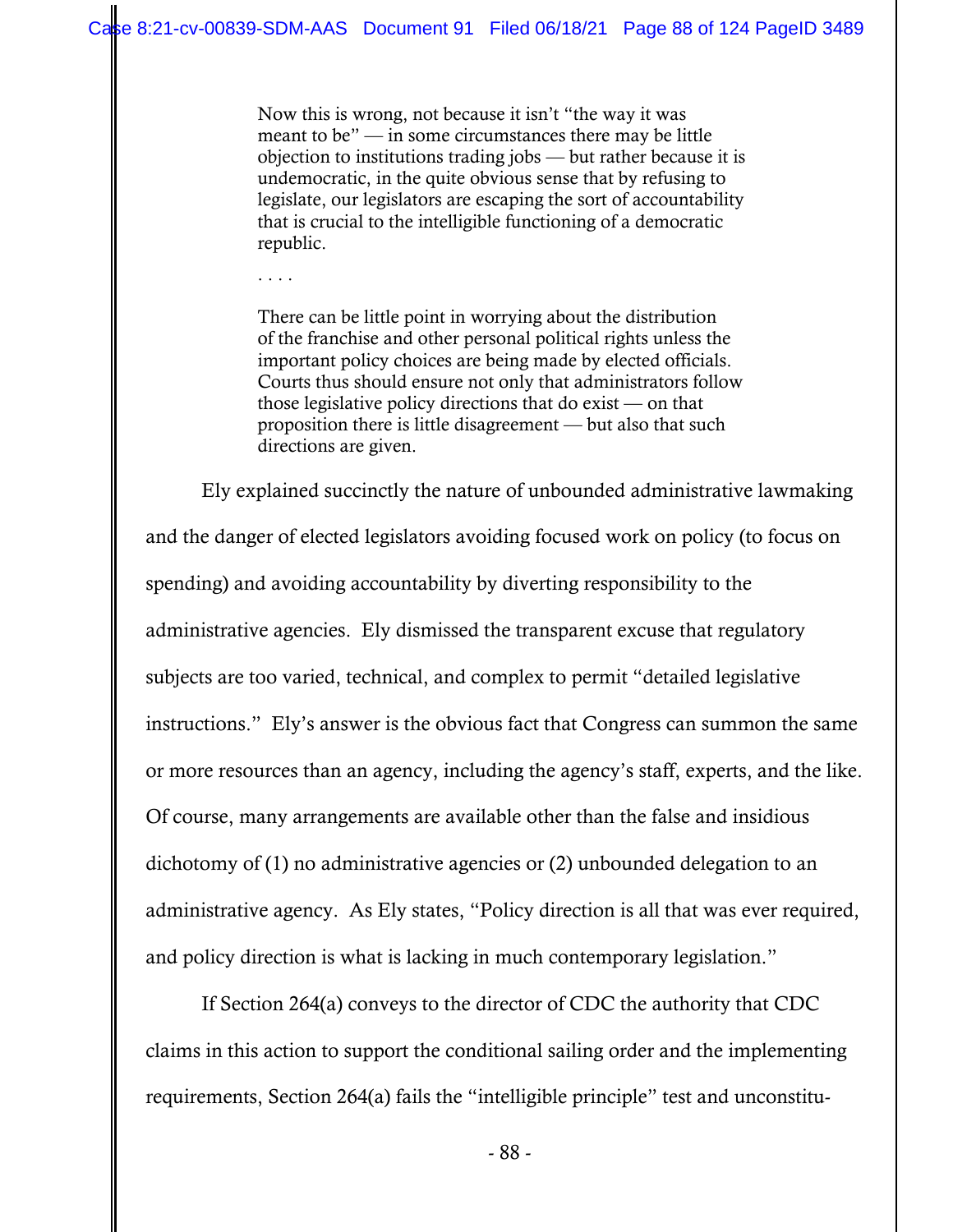tionally delegates legislative authority to the director of CDC. The better interpretation is the narrow interpretation advanced by Florida; failing that, the statute goes too far.

## B. Count II and Count III

 Florida argues that the conditional sailing order is arbitrary and capricious and that CDC failed to provide notice and comment.39 CDC insists that the conditional sailing order exhibits "reasoned decisionmaking" that reflects "public health judgments made in the midst of a deadly global pandemic." (Doc. 31 at 32) Also, CDC insists that CDC was "not required to conduct notice-and-comment rulemaking to condition a license or enter an order under existing regulations during the pendency of a global public health emergency." (Doc. 31 at 4) Resolution of these issues requires a preliminary characterization of the conditional sailing order.

## 1. Whether the Conditional Sailing Order Qualifies as a Rule

CDC maintains that "the challenged agency action is an order, not a rule," and the conditional sailing order disclaims status as "a rule within the meaning of the APA." (Doc. 31 at 40; Doc. 1-3 at 19) Instead, CDC identifies the conditional sailing order as "a declaratory order conditioning free pratique, which is a license." By contrast, Florida argues that the conditional sailing order "is a legislative rule because it creates new legal duties." (Doc. 56 at 13)

<sup>&</sup>lt;sup>39</sup> Because this order holds that the conditional sailing order exceeds CDC's authority, Florida's other APA arguments will receive abbreviated treatment.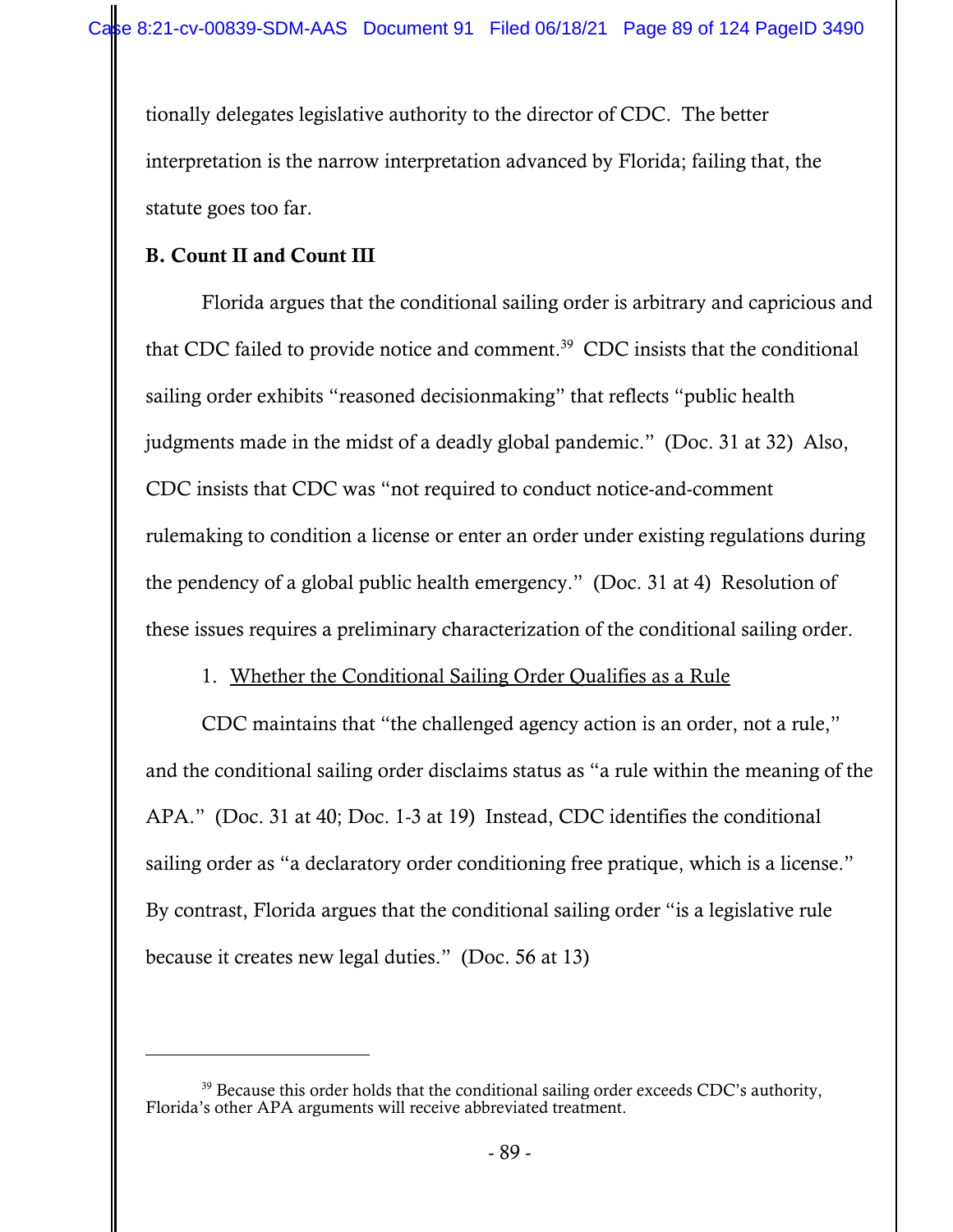"Rule" is defined in 5 U.S.C.  $\S$  551(4) as "the whole or a part of an agency statement of general or particular applicability and future effect designed to implement, interpret, or prescribe law." Decisional authority lends clarity to the statutory definition. To constitute a final rule, an agency's action "must mark the consummation of the agency's decisionmaking process" and the action must either determine "rights or obligations" or constitute action from which "legal consequences will flow." *Bennett v. Spear*, 520 U.S. 154, 177–78 (1997) (quoting *Port of Bos. Marine Terminal Ass'n v. Rederiaktiebolaget Transatlantic*, 400 U.S. 62, 71 (1970)).

*Franklin v. Massachusetts*, 505 U.S. 788, 798 (1992), for example, finds no agency action when the Secretary of Commerce presents a report to the President because the report both imposes "no direct consequences" and functions "more like a tentative recommendation." By contrast, in *Nat'l Ass'n of Home Builders v. U.S. Army Corps of Engineers*, 417 F.3d 1272 (D.C. Cir. 2005), several trade associations contested the Army Corps of Engineers' issuance of nationwide permits. The Corps attempted to disclaim the disputed permit as rulemaking action "because it fit[ ] the APA's definition of adjudication as the formulation of an 'order,'" which "includes a 'licensing' disposition." 417 F.3d at 1284. Nonetheless, the permits constituted final agency rules subject to judicial review because the permits "carr[ied] easilyidentifiable legal consequences" and because the permits "create[d] legal rights and impose[d] binding obligations." 417 F.3d at 1279.

 Here, the conditional sailing order "creates new law, rights, or duties," *Warshauer v. Solis*, 577 F.3d 1330, 1337 (11th Cir. 2009), including the duty to build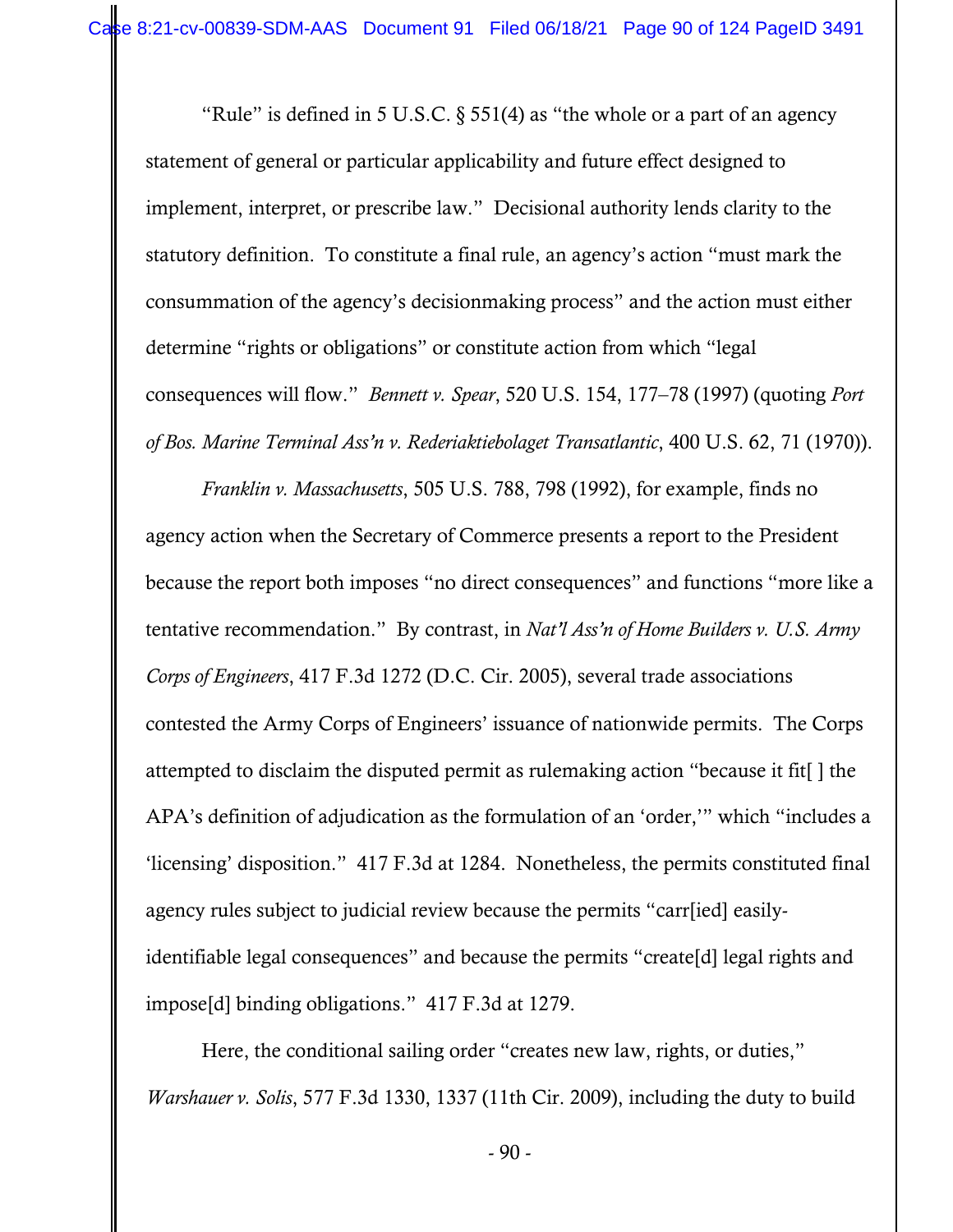on-board laboratories for testing; the duty to comply with frequent reporting requirements; the duty to test crew and passengers; the duty to enter into agreements with ports, housing facilities, and medical care facilities; the duty either to complete a simulated voyage under extensive regulation or to mandate near-total vaccination of crew and passengers; the duty to implement testing and outbreak protocols; and the duty to apply for, and maintain, a conditional sailing certificate. (Doc. 31 at 30) A vessel operator must satisfy each of these requirements as a prerequisite to restricted sailing,<sup>40</sup> and if a vessel operator fails to satisfy the conditional sailing order's obligations or violates — even unintentionally — a mandate of the conditional sailing order, the conditional sailing order carries identifiable legal consequences, such as the prospect of criminal penalties, substantial fines, and suspension of sailing. (Doc. 1-3 at 20) The conditional sailing order serves as neither a tentative recommendation nor a suggested guideline nor a declaratory "final disposition"; the conditional sailing order carries the force of law and bears all of the qualities of a legislative rule.

Further, the conditional sailing order causes a "future effect" rather than a "retroactive effect," *Safari Club Int'l v. Zinke*, 878 F.3d 316, 333 (D.C. Cir. 2017), and the conditional sailing order generally applies to cruise vessels as a class rather than to an individual vessel only. *Heckler v. Ringer*, 466 U.S. 602, 614 (1984) (emphasizing that the respondents "challenge [the Secretary's] decision to issue a generally

<sup>40</sup> In this sense, the conditional sailing order "gives rise to legal rights." *Manufactured Hous. Inst. v. U.S. Env't Prot. Agency*, 467 F.3d 391, 398 (4th Cir. 2006).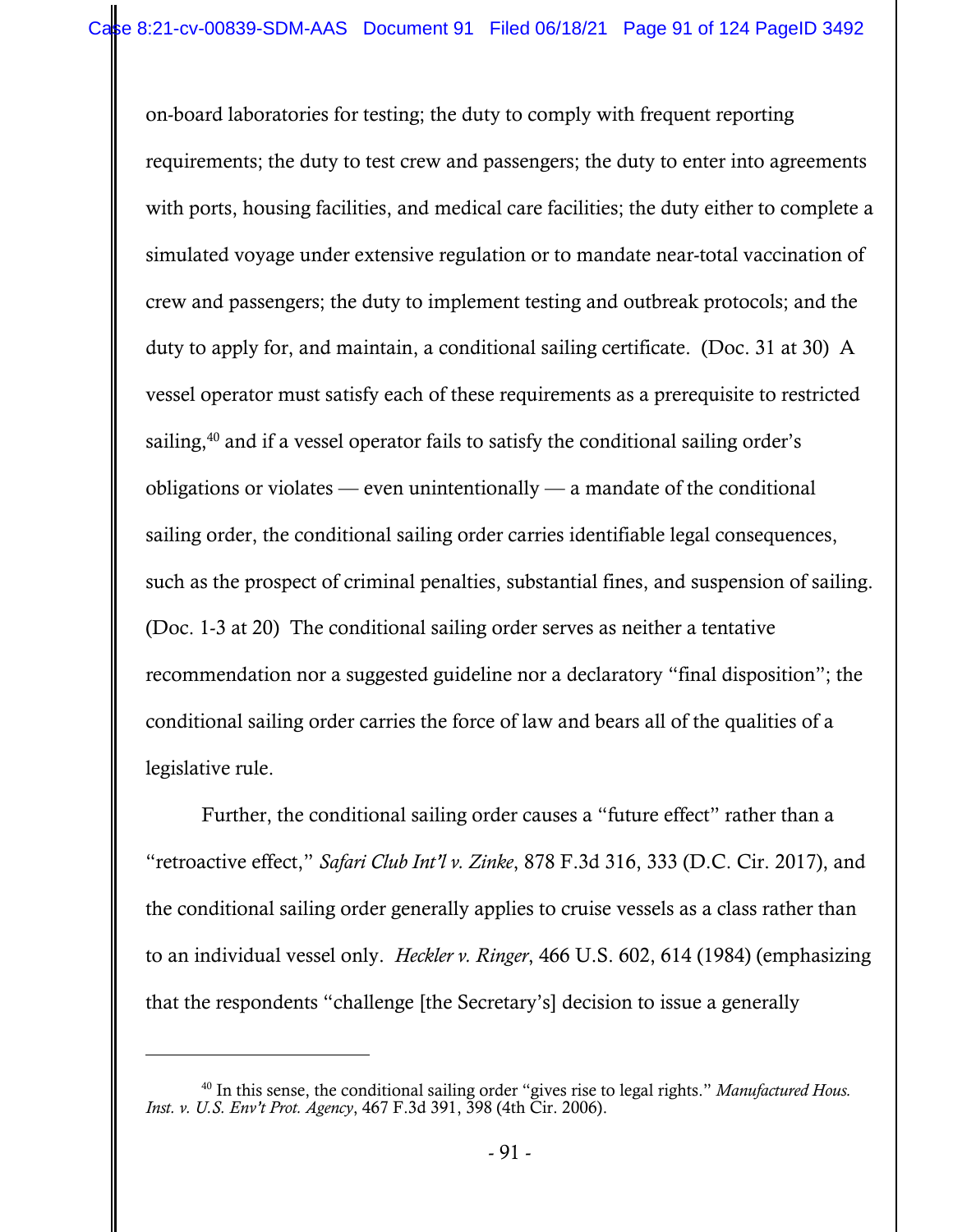applicable rule rather than to allow individual adjudication[.]"); *United States v. Fla. E. Coast Ry. Co.*, 410 U.S. 224, 246 (1973) (highlighting that the challenged portions of a tentative order "were applicable across the board to all of the common carriers[.]"); *Bowen v. Georgetown Univ. Hosp.*, 488 U.S. 204, 219 (1988) (Scalia, J., concurring) (observing that the Attorney General interprets a rule to contain "future effect" and "general applicability"). Accordingly, the conditional sailing order's prospective, generalized application invites the conclusion that the order is a "rule."

Finally, CDC's conduct demonstrates that CDC recognized that the conditional sailing order is a rule. CDC published in the federal register a proposal to issue a regulatory framework, invited and (ostensibly) considered comments, promulgated the conditional sailing order with some explanation of CDC's decision, and noted the category of rule — a major rule — under which the conditional sailing order would fall if the conditional sailing order qualified as a rule. Each of these actions, taken together, suggests that CDC "set out with a lawmaking pretense." *United States v. Mead Corp*., 533 U.S. 218, 233 (2001).

In plain words, if it reads like a rule, is filed like a rule, is treated like a rule, and imposes the consequences of a rule, it's probably a rule. *N. Carolina Growers' Ass'n, Inc. v. United Farm Workers*, 702 F.3d 755, 765 (4th Cir. 2012) (finding an agency's action to constitute rulemaking because "[s]imilar attempts by an agency 'to comply with APA notice-and-comment procedures suggest that the agency believed them to be applicable,' and support the conclusion that 'those procedures were applicable.'") (quoting *Manufactured Housing Inst. v. EPA*, 467 F.3d 391, 399 (4th Cir.

- 92 -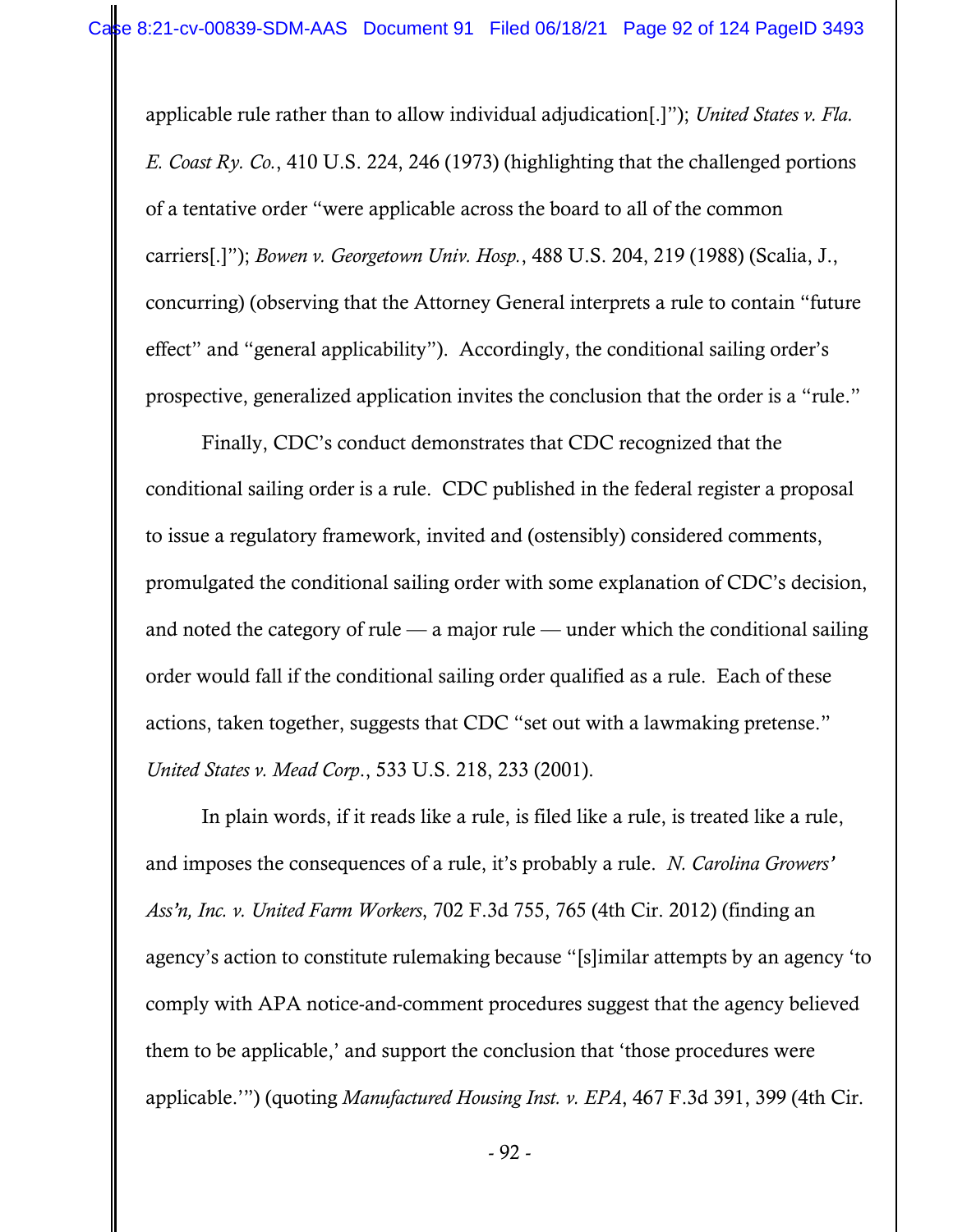2006)). Because the conditional sailing order is a rule, CDC was obligated to follow the procedures applying to the promulgation of a rule (unless an exception applied), and the standards guiding review of the conditional sailing order derive from the reservoir of authority addressing legislative rules.

## 2. Whether the Conditional Sailing Order is Arbitrary and Capricious

Florida asserts that the conditional sailing order is arbitrary and capricious. (Doc. 9 at 14) To this end, Florida argues that CDC "ignored important aspects of the problem," including development of vaccines and the success of foreign cruise companies, and Florida argues that CDC has provided no realistic opportunity for the cruising fleet to timely complete the four-phase "framework" described in the order. (Doc. 9 at 14–15)

CDC responds that no vaccines had received FDA approval when CDC issued the conditional sailing order, and in any event, CDC "has considered the availability of vaccines in devising and issuing its technical instructions and guidance to implement the [conditional sailing order.]" (Doc. 31 at 33–4) Further, CDC argues that, despite Florida's grievances about actions "post-dating the conditional sailing order, they cannot be considered in evaluating the reasonableness of the [conditional sailing order]." (Doc. 31 at 34)

The APA empowers a district court to "hold unlawful and set aside agency action, findings, and conclusions found to be arbitrary, capricious, an abuse of discretion, or otherwise not in accordance with law." 5 U.S.C. § 706(2)(A). Although an agency's action receives deference and a district judge enjoys no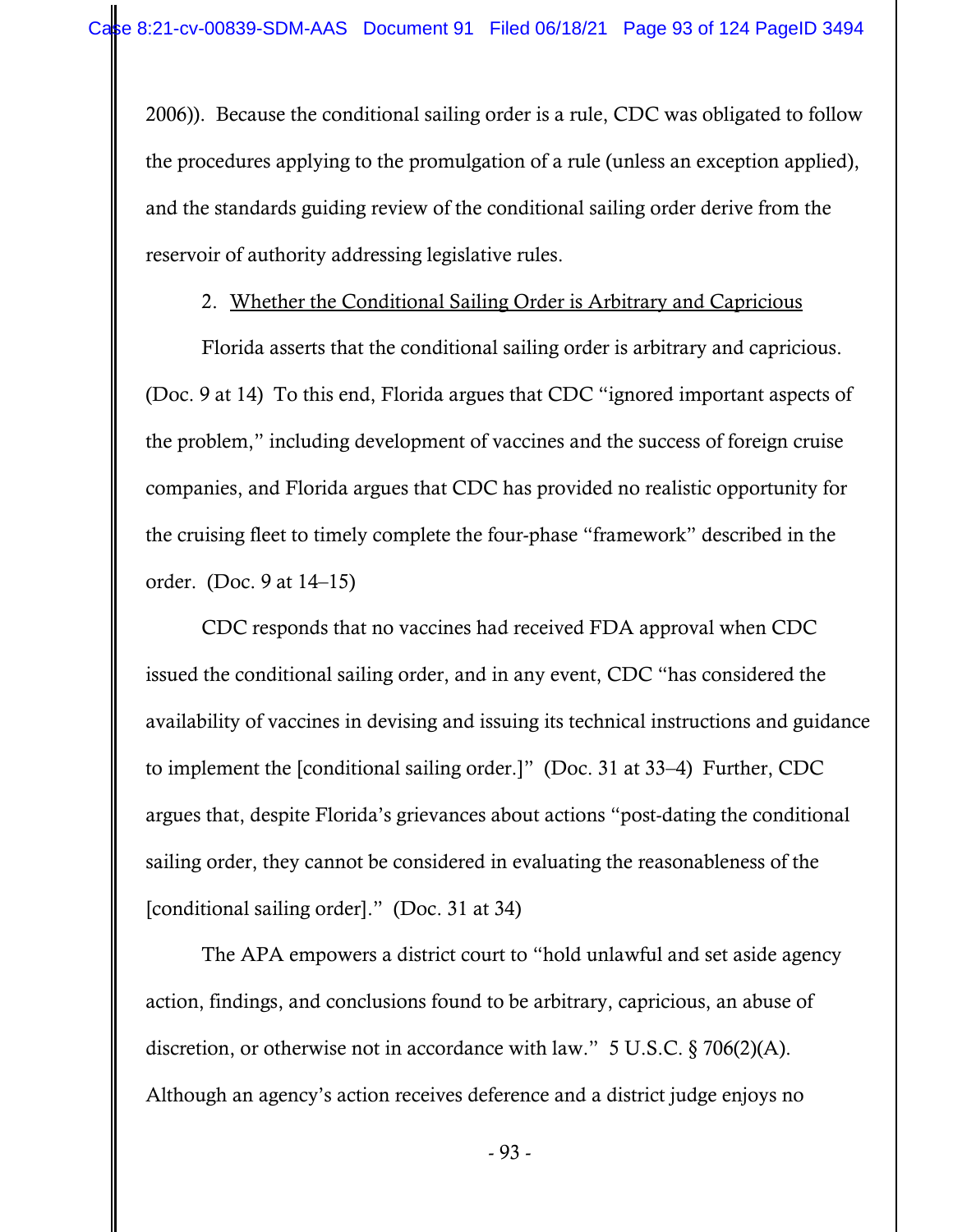authority to "substitute its judgment for that of the agency," an agency's action is characterized as "arbitrary and capricious if the agency . . . entirely failed to consider an important aspect of the problem, offered an explanation for its decision that runs counter to the evidence before the agency, or is so implausible that it could not be ascribed to a difference in view or the product of agency expertise." *Motor Vehicle Mfrs. Ass'n of U.S., Inc. v. State Farm Mut. Auto. Ins. Co.*, 463 U.S. 29, 43 (1983).

Both Florida and CDC attempt to cite post-conditional-sailing-order developments to undermine or support the validity of the conditional sailing order. But, as both parties acknowledge (Docs. 31 at 34; 56 at 3), "[i]t is a 'foundational principle of administrative law' that judicial review of agency action is limited to 'the grounds that the agency invoked when it took the action.'" *Dep't of Homeland Sec. v. Regents of the Univ. of California*, 140 S. Ct. 1891, 1907 (2020) (quoting *Michigan v. E.P.A.*, 576 U.S. 743, 758 (2015)). Thus, a proper review of the conditional sailing order's "reasonableness" must disregard a change in circumstances occurring after the conditional sailing order's announcement.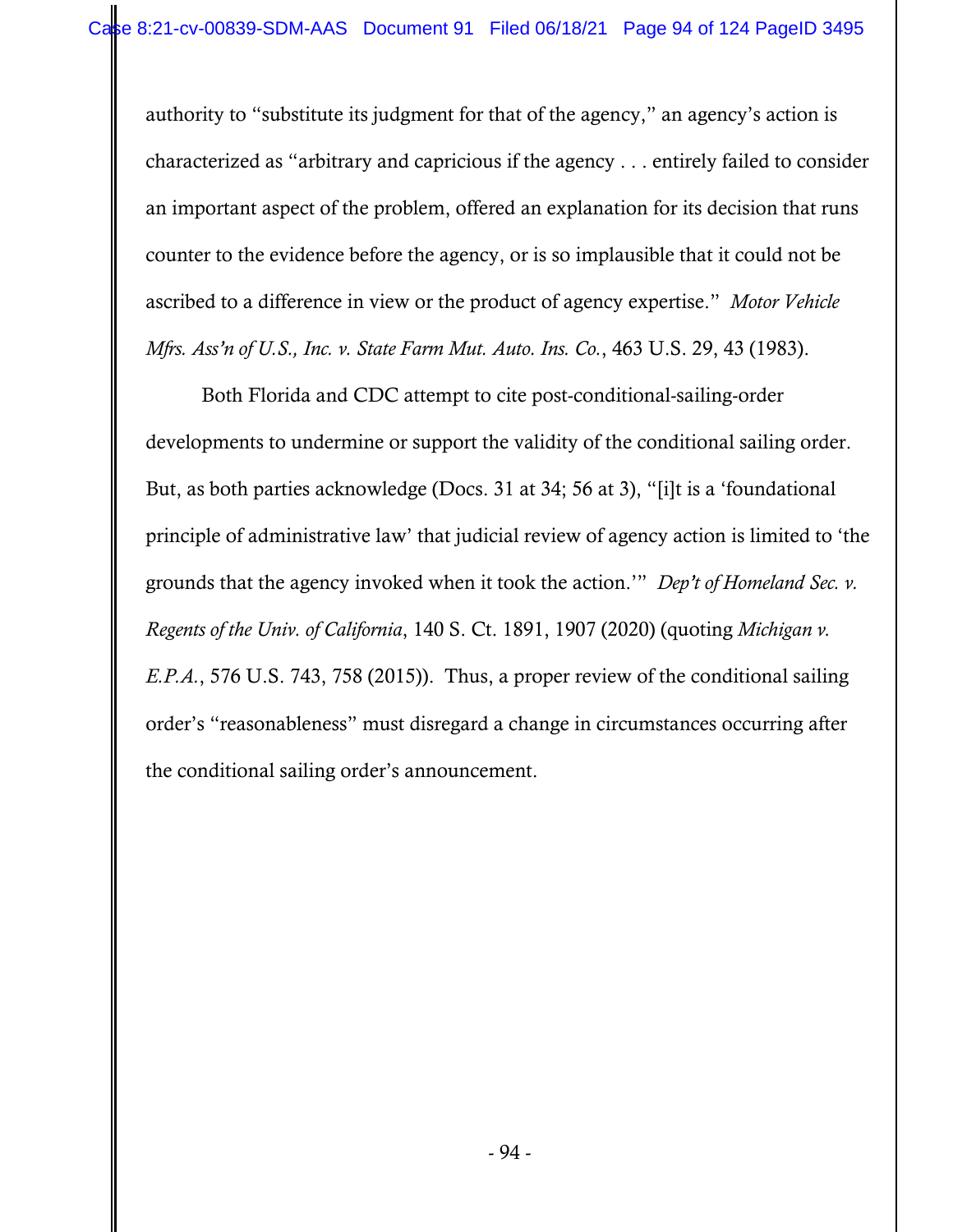On this record (and disregarding later developments), Florida's likelihood of

success on the merits of Counts II and III remains unclear.<sup>41</sup> However, two features

of the conditional sailing order suggest that the order is arbitrary and capricious.

Florida appears to face other temporal obstacles. For instance, Florida argues that CDC's "continuing to lock down the industry" fails to rationally comport with the conditional sailing order's finding that the "benefits of opening the cruise industry outweigh the costs of not allowing cruise ships to sail." (Doc. 25 at 15) (internal quotation marks omitted). Further, Florida argues that the conditional sailing order employs an "all-or-nothing approach." (Doc. 25 at 16) But again, attention to the timing of the conditional sailing order's promulgation is instructive. The conditional sailing order purports to provide a "framework" comprising four phases to resume sailing. The soundness of the reasoning in the conditional sailing order is unaffected by CDC's later delay or omission. At most, Florida appears to complain about CDC's months of inaction after issuance of the conditional sailing order; based on this, Florida can advance at most an unreasonable delay claim but not an "arbitrary and capricious" claim.

Finally, Florida's argument that CDC "rel[ies] on stale information from the beginning of the pandemic" is more persuasive. (Doc. 25 at 14–15) But the conditional sailing order incorporates by reference findings and evidence from the initial no-sail order, and the conditional sailing order cites research and data not appearing in the orders. For example, the conditional sailing order (continued…)

 $41$  For example, CDC's allowance of foreign travel and cruising, although a seemingly inconsistent oversight, fails to render the conditional sailing order arbitrary and capricious. *Mobil Oil Expl. & Producing Se. Inc. v. United Distribution Companies*, 498 U.S. 211, 214 (1991) ("[A]n agency need not solve every problem before it in the same proceeding."); *Heckler v. Chaney*, 470 U.S. 821, 831–32 (1985). Further, the availability of vaccines is an example of a post-conditional-sailing-order development that appears to lack effect on the reasonableness of the conditional sailing order. The astounding and unprecedented rapidity with which vaccines were researched, developed, approved, and administered during 2020 has affected agency action afterward. But, when CDC issued the conditional sailing order on October 30, 2020, the U.S. Food and Drug Administration had yet to authorize a vaccine. (Doc. 1-3 at 8) Citing a September 2020 quote from then-CDC Director Robert Redfield, which acknowledges that vaccines were expected to receive approval by the end of the year, Florida argues that CDC failed to "consider the fact that vaccines would be available long before the Order expires in November 2021." (Doc. 25 at 14) But the authorization and efficacy of vaccines remained uncertain when CDC issued the conditional sailing order, and the FDA did not authorize for emergency use any vaccine until December 11, 2020. 86 Fed Reg. 5200 (Jan. 19, 2021). Although CDC responded remarkably slowly to the availability and prevalence of vaccines, that tardiness is immaterial to the reasonableness of the conditional sailing order when issued. *Baltimore Gas & Elec. Co. v. Nat. Res. Def. Council, Inc.*, 462 U.S. 87, 103 (1983) (finding that when an agency makes "predictions, within its area of special expertise, at the frontiers of science . . . a reviewing court must generally be at its most deferential."). Therefore, the conditional sailing order appears to be neither arbitrary nor capricious for failing to consider the presumably forthcoming availability of vaccines. *Auer v. Robbins*, 519 U.S. 452, 459 (1997).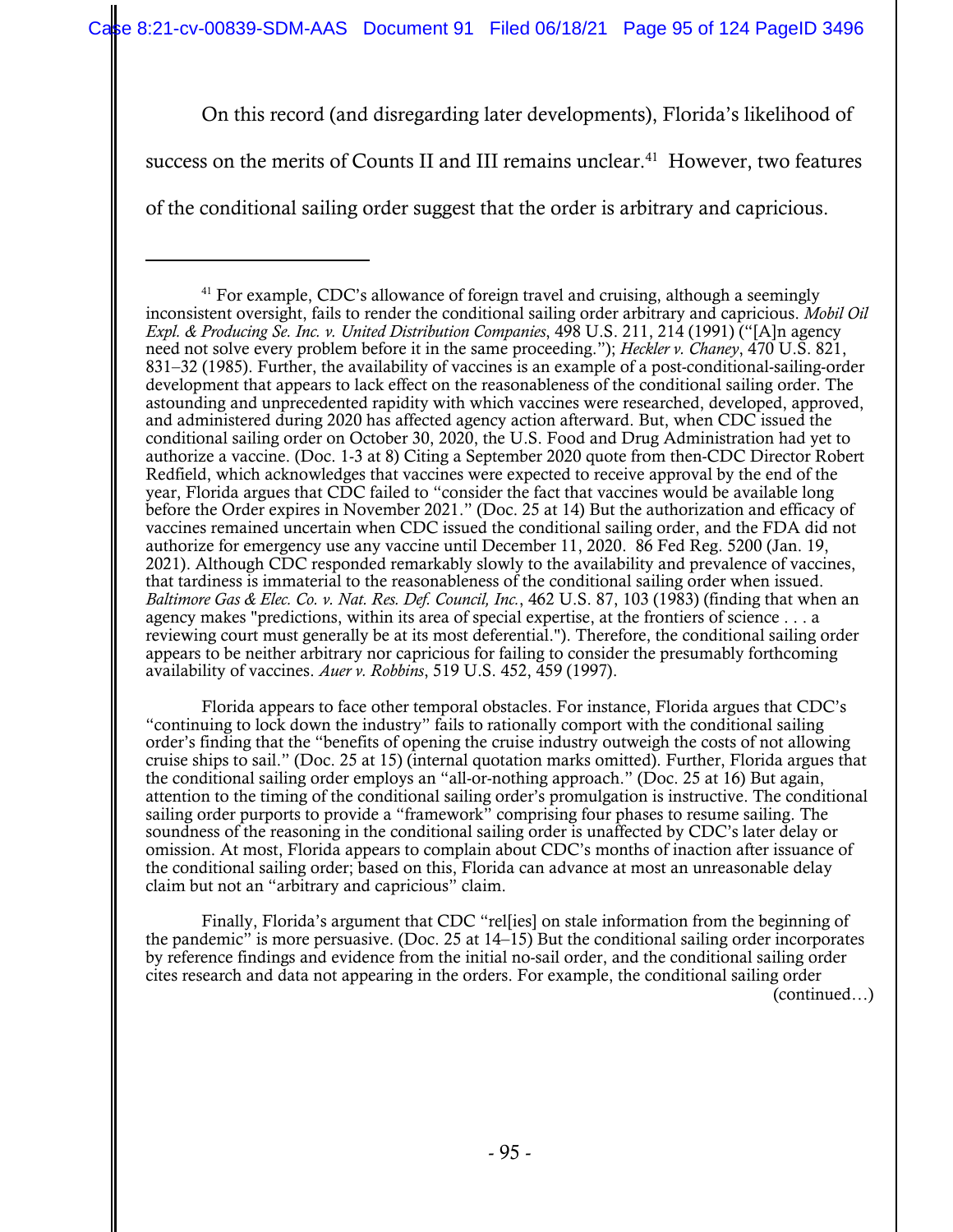First, the conditional sailing order imposes vague and indefinite rules subject to change. Throughout the conditional sailing order, CDC reserves the authority to "enforce any of the provisions of this framework through additional orders . . . and [to] issue additional technical instructions as needed," which CDC regularly creates. (Doc. 1-3 at 21, 23, 25, 35; Doc. 72-1 at 3–4) Several of CDC's subsequent "technical instructions" have "imposed new duties" and have "had 'palpable effects' upon the regulated industry and the public in general," and, consequently, carry the force of law. *Council of S. Mountains, Inc. v. Donovan*, 653 F.2d 573, 580 (D.C. Cir. 1981) (quoting *National Helium Corp. v. Federal Energy Administration*, 569 F.2d 1137, 1146 (Temp. Em. App. 1977)). Imposing on the cruise industry exhaustive, indeterminate, inconsistent, and unclear requirements (each of which threatens substantial penalty), the conditional sailing order likely is by definition capricious. *FCC v. Fox Television Stations, Inc.,* 556 U.S. 502, 541 (2009) (Stevens, J., dissenting) (remarking about "the FCC's shifting and impermissibly vague indecency policy"); *Arizona Cattle Growers' Ass'n v. U.S. Fish & Wildlife, Bureau of Land Mgmt.*, 273 F.3d 1229, 1233 (9th Cir. 2001) (holding that "it was arbitrary and capricious for the Fish and Wildlife Service to issue terms and conditions so vague as to preclude compliance therewith").

observes that EDC reports "[a]s of October 30, 2020," confirm (1) that 4% of polymerase chain reaction COVID-19 tests were positive, (2) that twenty-four people had been hospitalized, and (3) that fifteen medical evacuations had occurred. (Doc. 1-3 at 11) Moreover, the conditional sailing order discusses relatively recent academic literature. (Doc. 1-3 at 12–13); *see Miccosukee Tribe of Indians v. United States*, 566 F.3d 1257, 1265 (11th Cir. 2009) ("The general view is that the agency decides which data and studies are the 'best available' because that decision is itself a scientific determination."). Thus, Florida's likelihood of success on the merits of these arguments remains unclear.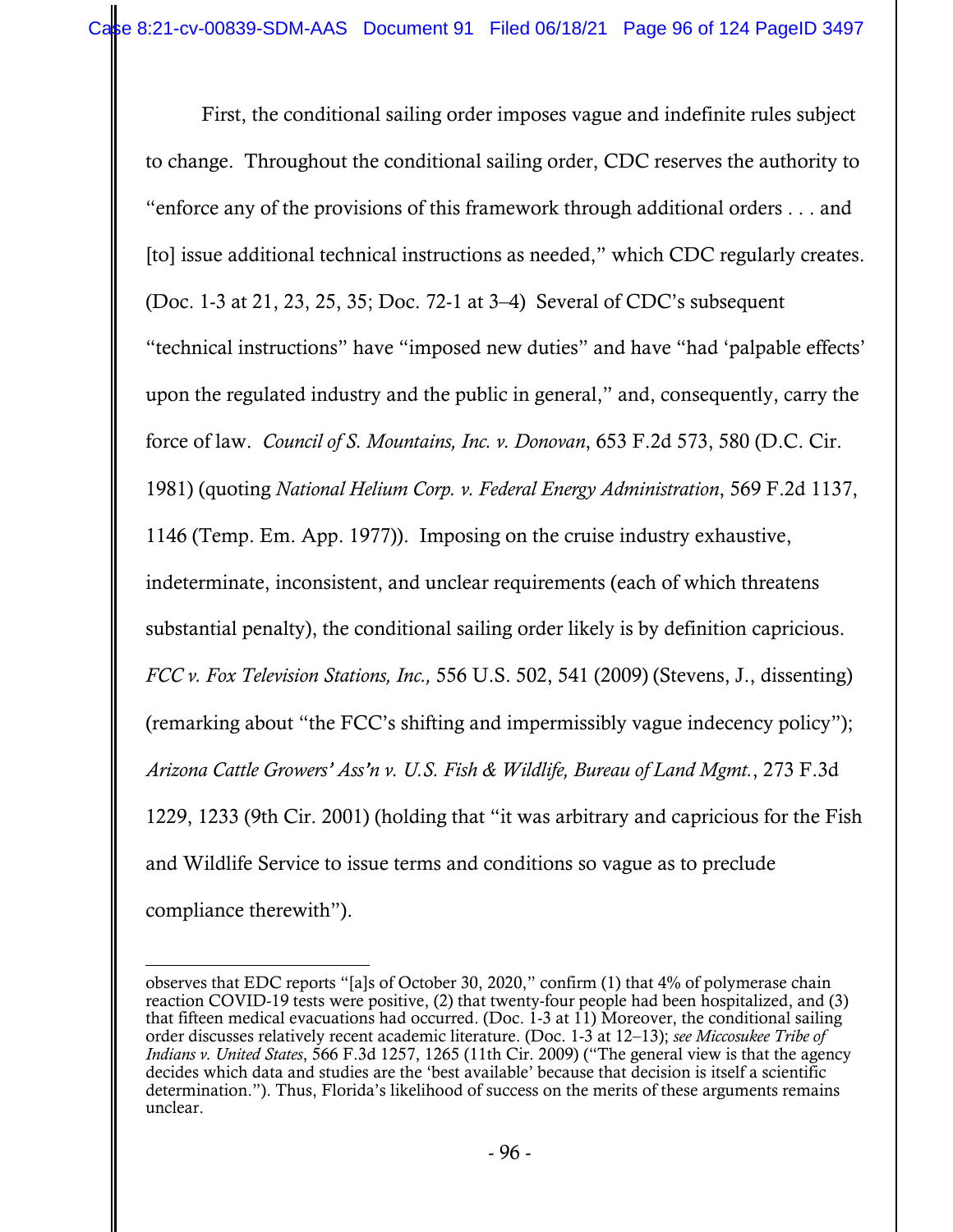Second, the parties dispute whether CDC's alleged failure to consider the adequacy of measures by state and local governments was arbitrary and capricious. According to Florida, the order relies on a generic, global generalization that all nonfederal measures are inherently inadequate to ensure public health and safety in the cruise industry, a conclusion reached without investigation into the measures adopted by the states, the local governments, or the cruise industry. (Doc. 9 at 16)

In response, CDC insists that "CDC reasonably found that state and local governments cannot adequately regulate a ship whose operations are international and interstate in nature." (Doc. 31 at 35) CDC further observes that the conditional sailing order explicitly addresses and implements some of the measures proposed by the cruise industry's Healthy Sail Panel. (Doc. 31 at 35) And according to CDC, Florida identifies no regime adopted by the state or by the cruise industry that adequately protects public health and safety in the cruise industry. (Doc. 31 at 36)

"[A]n agency's exercise of discretion must be both reasonable and reasonably explained." *Multicultural Media, Telecom & Internet Council v. Fed. Commc'ns Comm'n*, 873 F.3d 932, 937 (D.C. Cir. 2017). In other words, an agency must provide some reasoned basis — not agency doctrine — to explain and sustain an action. *See Int'l Union, United Auto, Aerospace & Agr. Implement Workers of Am., UAW v. Pendergrass*, 878 F.2d 389, 392 (D.C. Cir. 1989) ("While our deference to the agency is at a peak for its choices among scientific predictions, we must still look for some articulation of reasons for those choices.").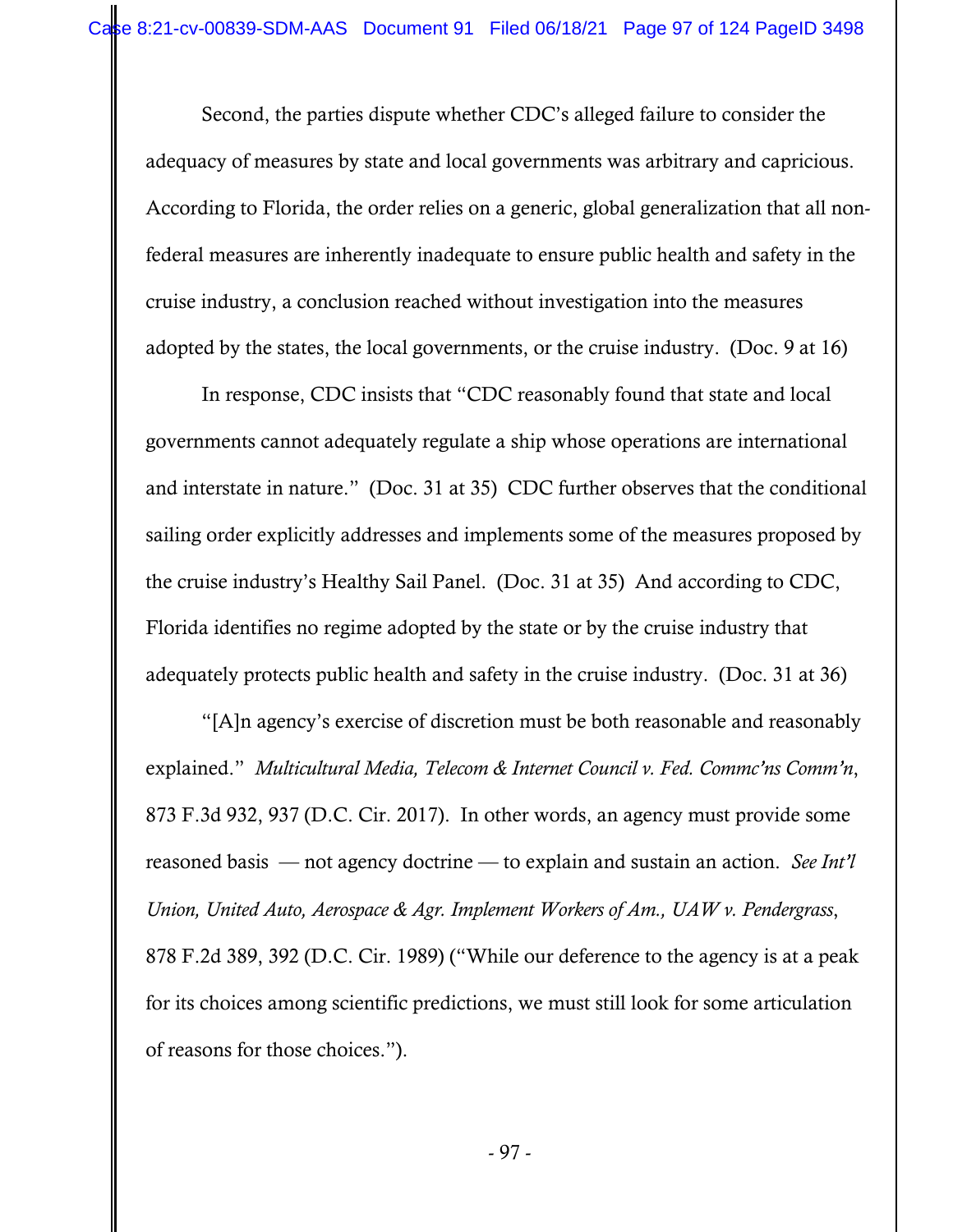Because CDC enjoys heightened authority if regulating vessels arriving from abroad, as discussed above, Section 70.2 obligates the director to make a determination "that the measures taken by health authorities of any State . . . are insufficient to prevent the spread of any of the communicable diseases[.]" Section 70.2, which emphasizes local health authorities, is intended to bridle the federal government and to encourage federalism.

The conditional sailing order discusses cruise operators' "steps to improve their public health response to COVID-19," but the conditional sailing order finds that "transmission has not been controlled sufficiently by the cruise ship industry." (Doc. 1-3 at 13, 17–18) Further, the conditional sailing order explains that under Section 70.2 the director determines that state and local measures are "inadequate" because "cruise ships by their very nature travel interstate and internationally and can move beyond the jurisdictional boundaries of any single state or local health authority." (Doc. 1-3 at 19)

But the conditional sailing order's global dismissal of state and local health measures fails to offer the type of reasoned finding required by Section 70.2. The conditional sailing order says absolutely nothing evaluative about any "measure taken by health authorities of any State." Instead, the conditional sailing order determines that all non-federal measures are inherently "inadequate" because cruise ships travel interstate and internationally, a determination that falls far short of conducting a reasoned finding that the measures "taken by health authorities of any State" are insufficient to prevent contagion. *Pendergrass*, 878 F.2d at 392. In fact,

- 98 -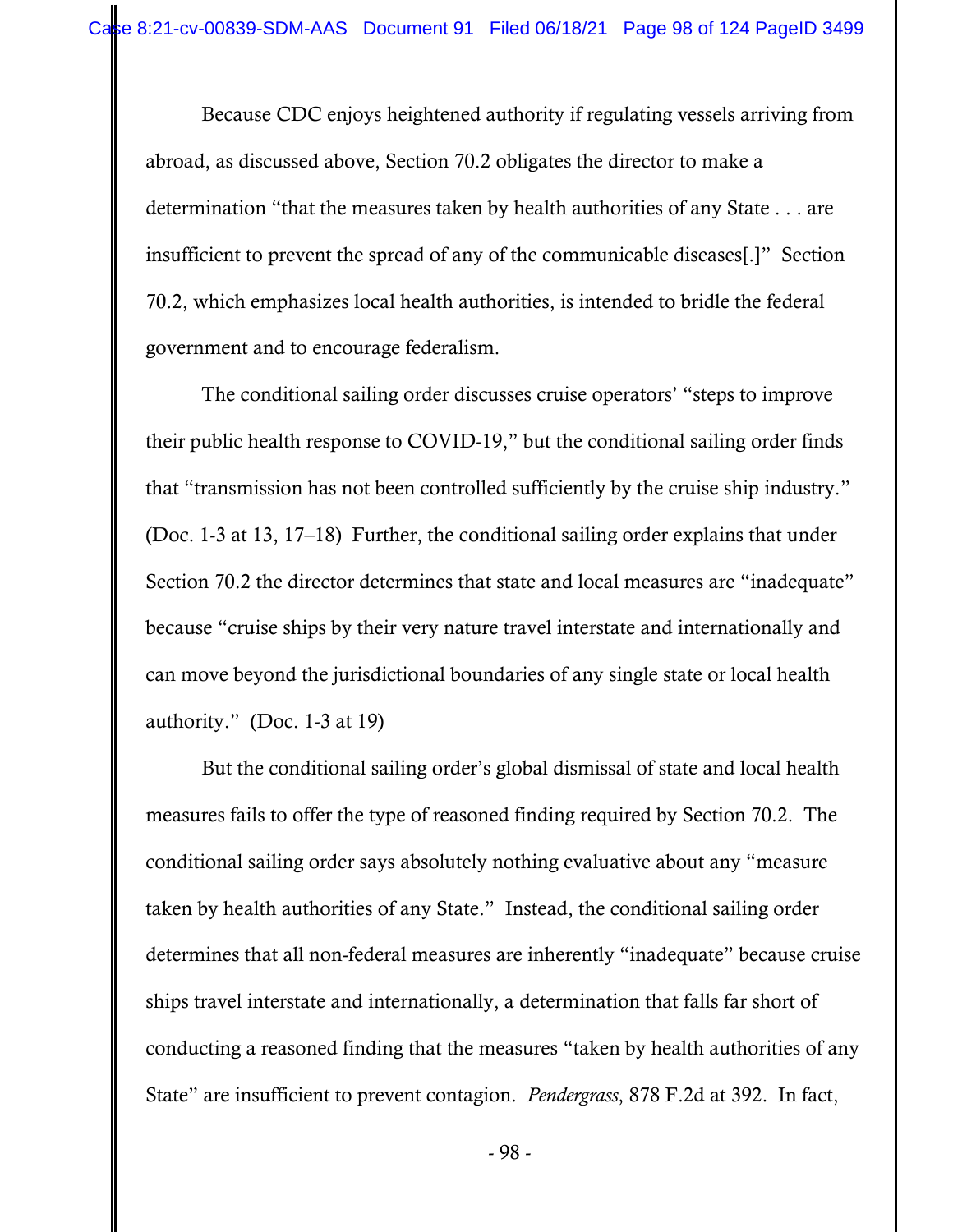under CDC's rationale, if a state implemented measures more severe and extensive than those of CDC in the conditional sailing order, CDC could still invoke the finding necessary under Section 70.2.

The APA imposes an obligation to "overturn agency actions which do not scrupulously follow the regulations and procedures promulgated by the agency itself." *Simmons v. Block*, 782 F.2d 1545, 1550 (11th Cir. 1986). CDC's attempt not at all a scrupulous attempt and, apparently, no attempt at all in this instance to follow regulations relies on only a conclusory and dubious but self-serving generalization that non-federal measures are inherently insufficient to protect public health and safety. *Am. Fed'n of Lab. & Cong. of Indus. Organizations v. Occupational Safety & Health Admin., U.S. Dep't of Lab.*, 965 F.2d 962, 976 (11th Cir. 1992) ("Mere conclusory statements, such as those made throughout the Air Contaminants Standard, are simply inadequate to support a finding of significant risk of material health impairment.").

Because CDC neither evaluates nor even mentions measures undertaken or planned by the local health authorities of any state but, nevertheless, finds the measures inherently and inescapably insufficient, the conditional sailing order lacks a reasoned explanation of the insufficiency of those measures. *See Am. Fed'n of Lab.*, 965 F.2d at 977 (holding that "[i]t is not unreasonable to require that the agency explain how it arrived at [a] determination" if the agency is legally obligated to do so). In a word, the conditional sailing order's global and peremptory dismissal of state and local health measures is arbitrary and capricious. *Sierra Club v. U.S. Army*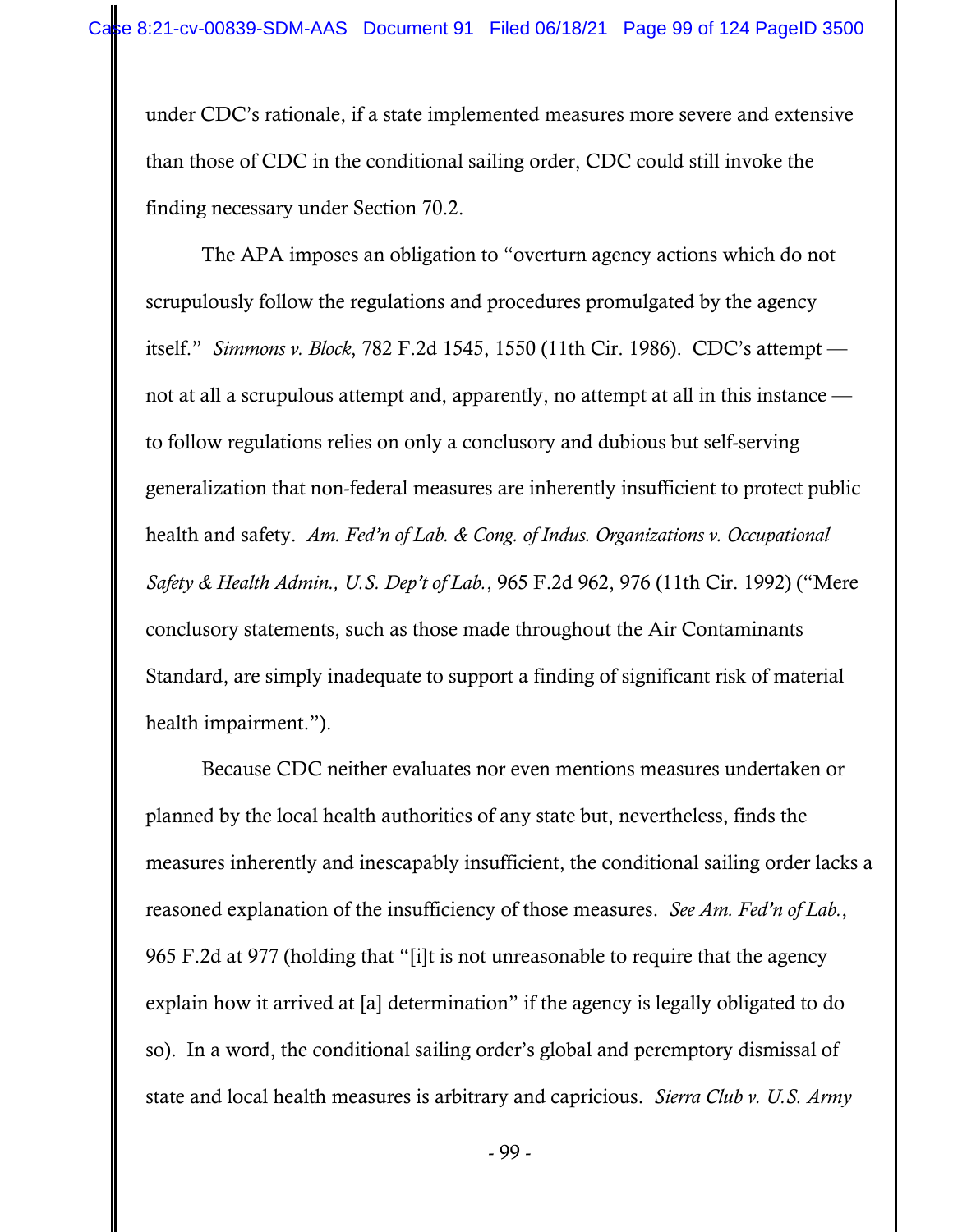*Corps of Engineers*, 464 F. Supp. 2d 1171, 1183 (M.D. Fla. 2006), *aff'd*, 508 F.3d 1332 (11th Cir. 2007) ("An agency decision issued without adherence to its own regulations must be overturned as arbitrary and capricious.").<sup>42</sup>

To recapitulate, although several of Florida's arguments remain unpersuasive on this record, the conditional sailing order is arbitrary and capricious because the order imposes vague and shifting (but binding) legal requirements and because the order fails to offer any reasoned explanation about the inadequacy of local measures.

## C. Count IV

Florida's next challenges pertain to CDC's alleged procedural failures under

the APA. According to Florida, the conditional sailing order (1) encumbers

individual rights and obligations, (2) constitutes a "major rule with at least a \$100

million dollar impact," (3) fails to provide notice and comment, and (4) improperly

employs the "good cause" exception. CDC denies any need to provide notice and

comment because the conditional sailing order "is an order, not a rule"; because the

 $42$  In this circumstance, "due account" of the rule of prejudicial error might suggest that CDC's mistake "ha[d] no bearing on the ultimate decision." *Sierra Club v. Slater*, 120 F.3d 623, 637 (6th Cir. 1997). That is, CDC's failure to furnish a reasoned explanation was arguably immaterial and might have been unlikely to alter the agency's decision. Although addressed below, this finding is not required to resolve the motion for preliminary injunction in light of CDC's employment of a measure exceeding its authority. Thus, no further analysis of this issue is merited here.

Similarly immaterial is Florida's "unreasonable delay" argument, which Florida advances in only a few lines of the preliminary injunction motion and only as an alternative argument. (Doc. 25 at 17) Although CDC's advancement from phase one to phase two was glacial given the conditional sailing order's incremental timeline and although an agency's own "regulations that have the force of law" can impose the obligation for a "discrete agency action," *Norton v. S. Utah Wilderness All.*, 542 U.S. 55, 65 (2004), this order's holding that the conditional sailing order exceeds CDC's authority and is capricious precludes any need to thoroughly analyze Florida's alternative "unreasonable delay" argument.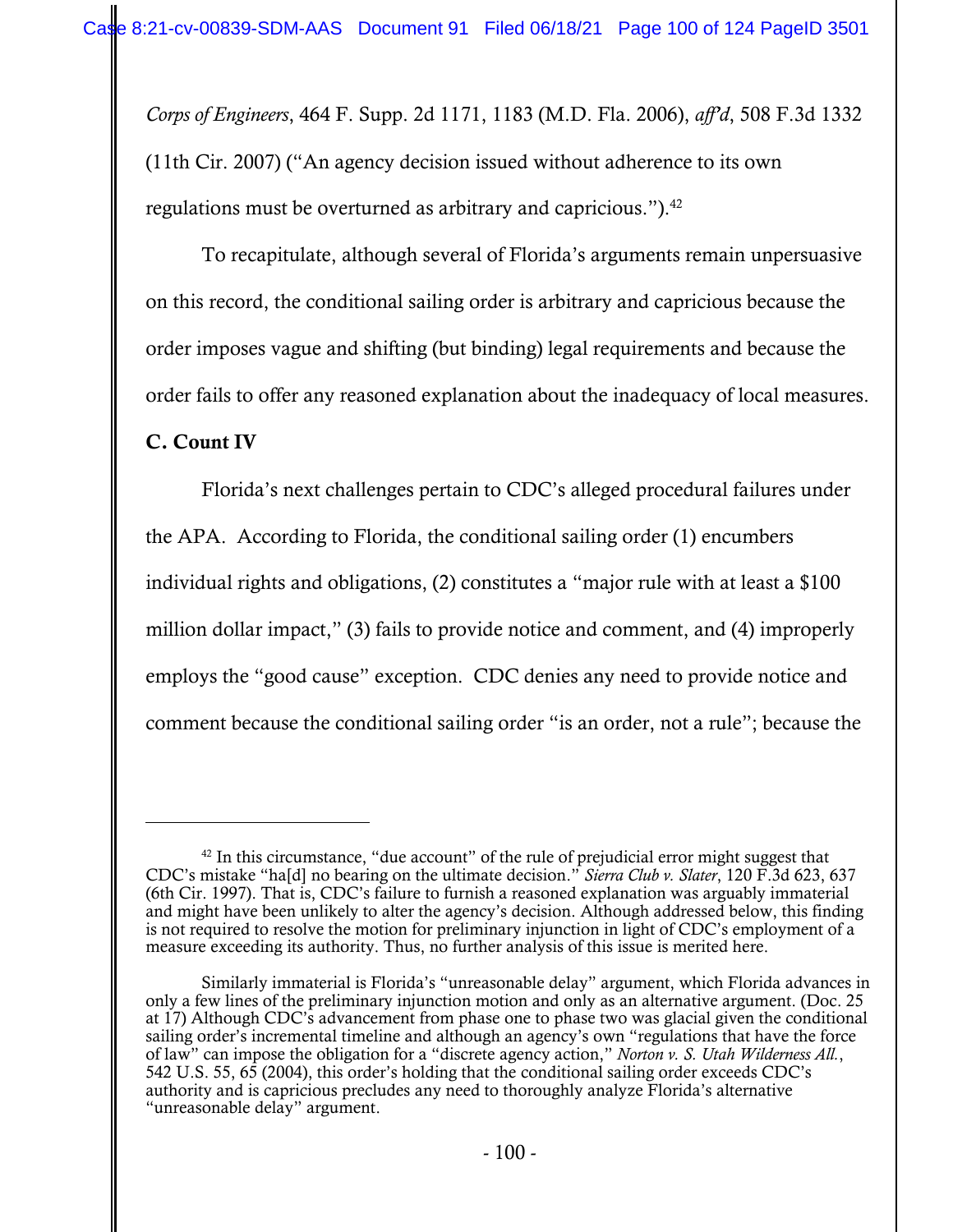conditional sailing order meets the "good cause" standard; and because Florida suffered no prejudicial error. (Doc. 31 at 40–41)

Although CDC attempts to frame the conditional sailing order as the "conditioning of a license," the conditional sailing order imposes in the first instance a license requirement (among a litany of other requirements), which attaches to a cruise vessel before leaving a U.S. port. Violation of the conditional sailing order triggers a serious consequence, as discussed earlier. The conditional sailing order is a rule and, moreover, the conditional sailing order acknowledges that, if the conditional sailing order is a rule, "it would be a major rule." (Doc. 1-3 at 19) The APA therefore obligates CDC to treat the conditional sailing order as a rule and to provide notice and comment. 5 U.S.C. § 553(b).

CDC published the request for information on July 20, 2020, and received 13,000 comments. 85 Fed. Reg. 44083. The conditional sailing order mentions the subject of some comments and states that CDC "carefully considered these comments in drafting" the conditional sailing order. (Doc. 1-3 at 15) Yet the conditional sailing order fails to address which measures CDC "carefully considered," the conditional sailing order fails to evaluate and respond to any comment, and the conditional sailing order pronounces that the "CDC bases its public health determinations on the best available science and not on public opinion." (Doc. 1-3 at 15) Attempting to justify CDC's omission, the conditional sailing order insists that notice and comment "are not required because CDC has already obtained public comment and good cause exists." (Doc. 1-3 at 19) And the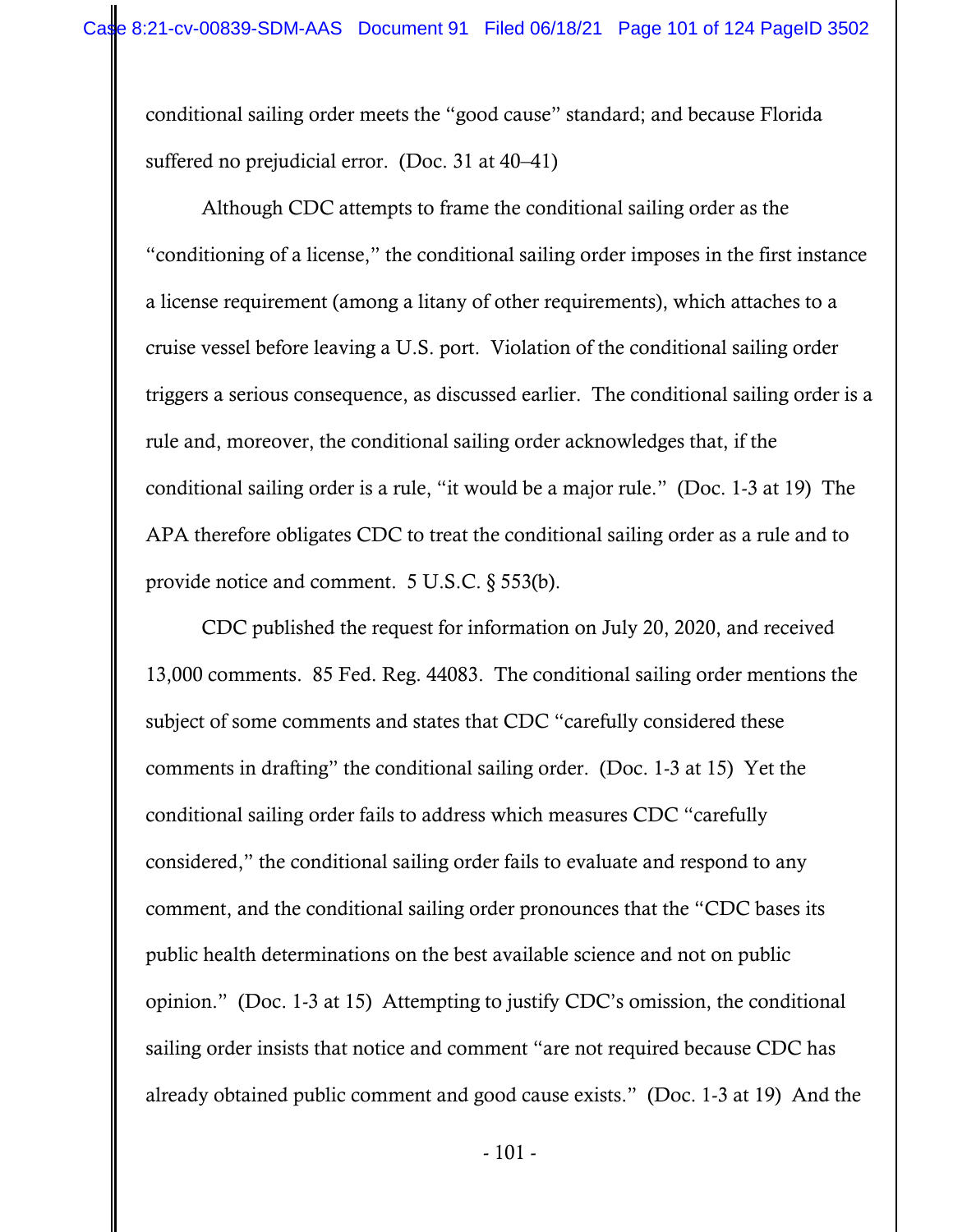conditional sailing order cites "the public health emergency caused by COVID-19" as supplying the "good cause" to forgo notice and comment. Also, in support of the "good cause" exception, the conditional sailing order explains that "it would be impracticable and contrary to the public's health" to follow notice and comment procedures. (Doc. 1-3 at 19)

To satisfy its notice-and-comment obligations under the APA, "an agency

must consider and respond to significant comments received during the period for

public comment." *Perez v. Mortg. Bankers Ass'n*, 575 U.S. 92, 96 (2015). Therefore,

the conditional sailing order violates the APA unless an exception applies.<sup>43</sup>

5 U.S.C. § 553(b)(3)(B).

The "good cause" exception, "narrowly construed and only reluctantly countenanced,"44 *Mack Trucks, Inc. v. EPA*, 682 F.3d 87, 93 (D.C. Cir. 2012) (quoting

<sup>43</sup> Additionally, although the APA imposes no duty to entitle a document "notice of proposed rulemaking," *Little Sisters of the Poor Saints Peter & Paul Home v. Pennsylvania*, 140 S. Ct. 2367, 2385 (2020), sufficient notice requires publishing in the Federal Register "the terms or substance of the proposed rule or a description of the subjects . . . [such that] the affected party 'should have anticipated' the agency's final course in light of the initial notice.'" *Nat'l Lifeline Ass'n v. Fed. Commc'ns Comm'n*, 921 F.3d 1102, 1115 (D.C. Cir. 2019). Further, sufficient notice requires "the notice of proposed rulemaking contain 'reference to the legal authority under which the rule is proposed.'" *Little Sisters of the Poor*, 140 S. Ct. at 2384. CDC's July 21, 2020 request for information observes that the requested information "may be used to inform future public health guidance and preventative measures relating to travel on cruise ships." 85 Fed. Reg. 44083. But the request makes no "reference to legal authority" and is insufficient to apprise an affected party of the extensive regulatory framework appearing in both the conditional sailing order and the technical instructions. That is, the request for information provides notice of the subject matter (the resumption of sailing); but CDC only tentatively and vaguely notes that the request "may be used to inform public health guidance." The conditional sailing order otherwise fails to provide notice of the burdensome regulatory framework.

<sup>&</sup>lt;sup>44</sup> Precedent demonstrates how infrequently the exception should receive acceptance. *See, e.g.*, *Am. Fed'n of Gov't Emp., AFL-CIO v. Block*, 655 F.2d 1153, 1158 (D.C. Cir. 1981) ("[A]dministrative agencies should remain conscious that such emergency situations are indeed rare."); *N. Carolina Growers' Ass'n, Inc. v. United Farm Workers*, 702 F.3d 755, 767 (4th Cir. 2012) (explaining that the circumstances permitting reliance on the "good cause" exception are exceedingly "rare").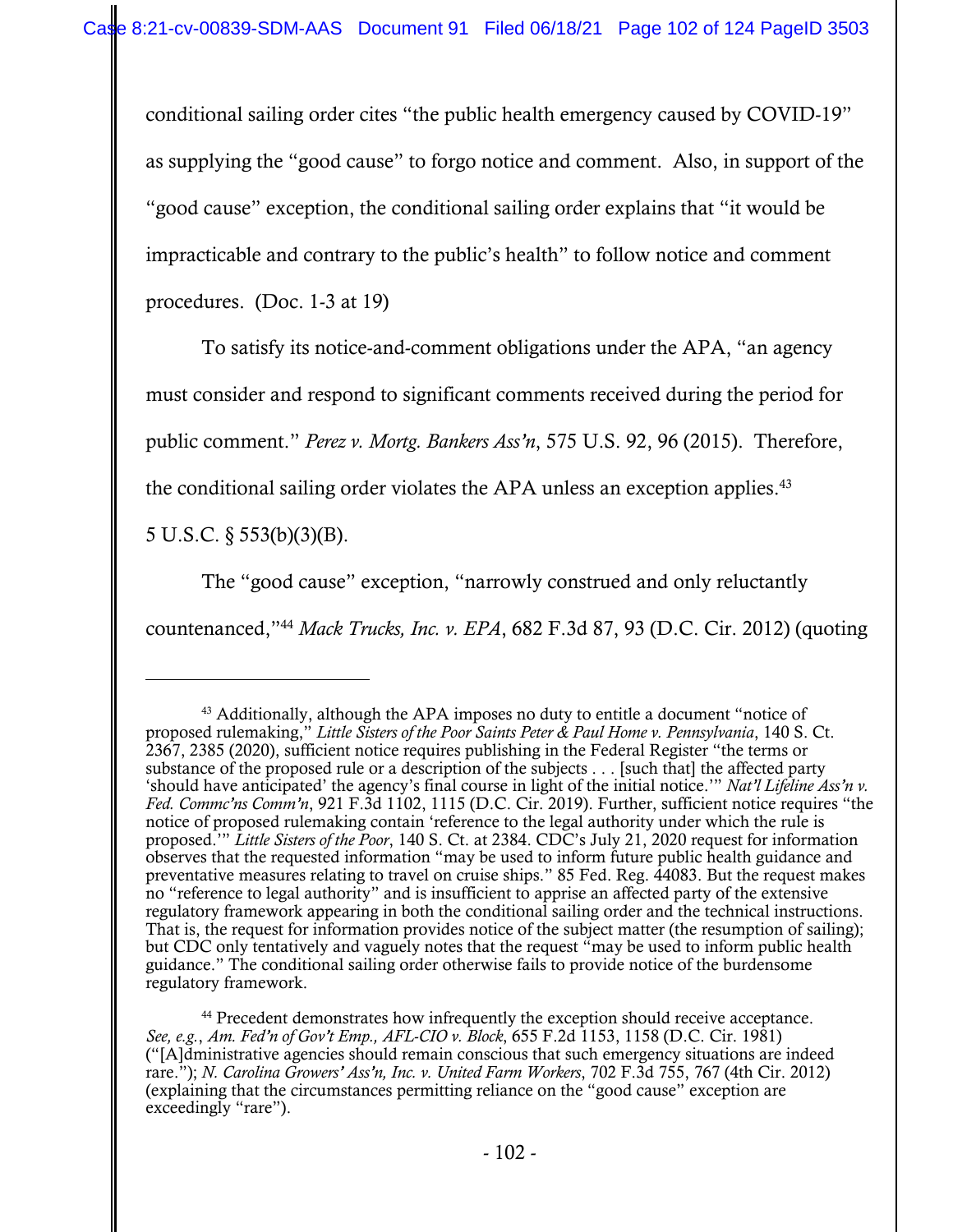*Util. Solid Waste Activities Grp. v. EPA*, 236 F.3d 749, 754 (D.C. Cir. 2001)), excuses the APA's notice-and-comment procedures in an "emergency situation." *Jifry v. FAA*, 370 F.3d 1174, 1179 (D.C. Cir. 2004). For example, if the "impracticability" of notice and comment poses "a possible imminent hazard to aircraft, persons, and property within the United States," *Jifry*, 370 F.3d at 1179, or if a rule is of "lifesaving importance" to an industry, an agency might lawfully bypass notice and comment for "good cause." *See, e.g.*, *Council of the S. Mountains, Inc. v. Donovan,* 653 F.2d 573, 581 (D.C. Cir. 1981) (applying the exception to prevent deaths in the mining industry); *Hawaii Helicopter Operators Ass'n v. FAA*, 51 F.3d 212, 214 (9th Cir. 1995) (permitting the exception in the wake of several helicopter fatalities); *see Util. Solid Waste Activities Grp. v. EPA*, 236 F.3d 749, 754–55 (D.C. Cir. 2001) (discussing the standards for "good cause" but ultimately rejecting the agency's invocation of the exception).

Also, an agency may employ the "good cause" exception "when the agency for good cause finds . . . that notice and public procedure thereon are . . . contrary to the public interest." 5 U.S.C.  $\S 553(b)(B)$ .<sup>45</sup> But this exception typically applies to financial regulations effectively thwarted by notice and comment,<sup>46</sup> and CDC's

 $45$  Other exceptions not relevant here also apply — for example, "good cause" might exist if notice and comment are entirely "unnecessary" because the rule is ministerial or perfunctory. 5 U.S.C. § 553(b)(B).

<sup>46</sup> *See, e.g.*, *Mobil Oil Corp. v. Dep't of Energy*, 728 F.2d 1477, 1492–93 (Temp. Em. Ct. App. 1983) (finding good cause because the drastic economic harm of price discrimination and market dislocation which a price control rule sought to prevent was likely to result if notice of price controls were given in advance).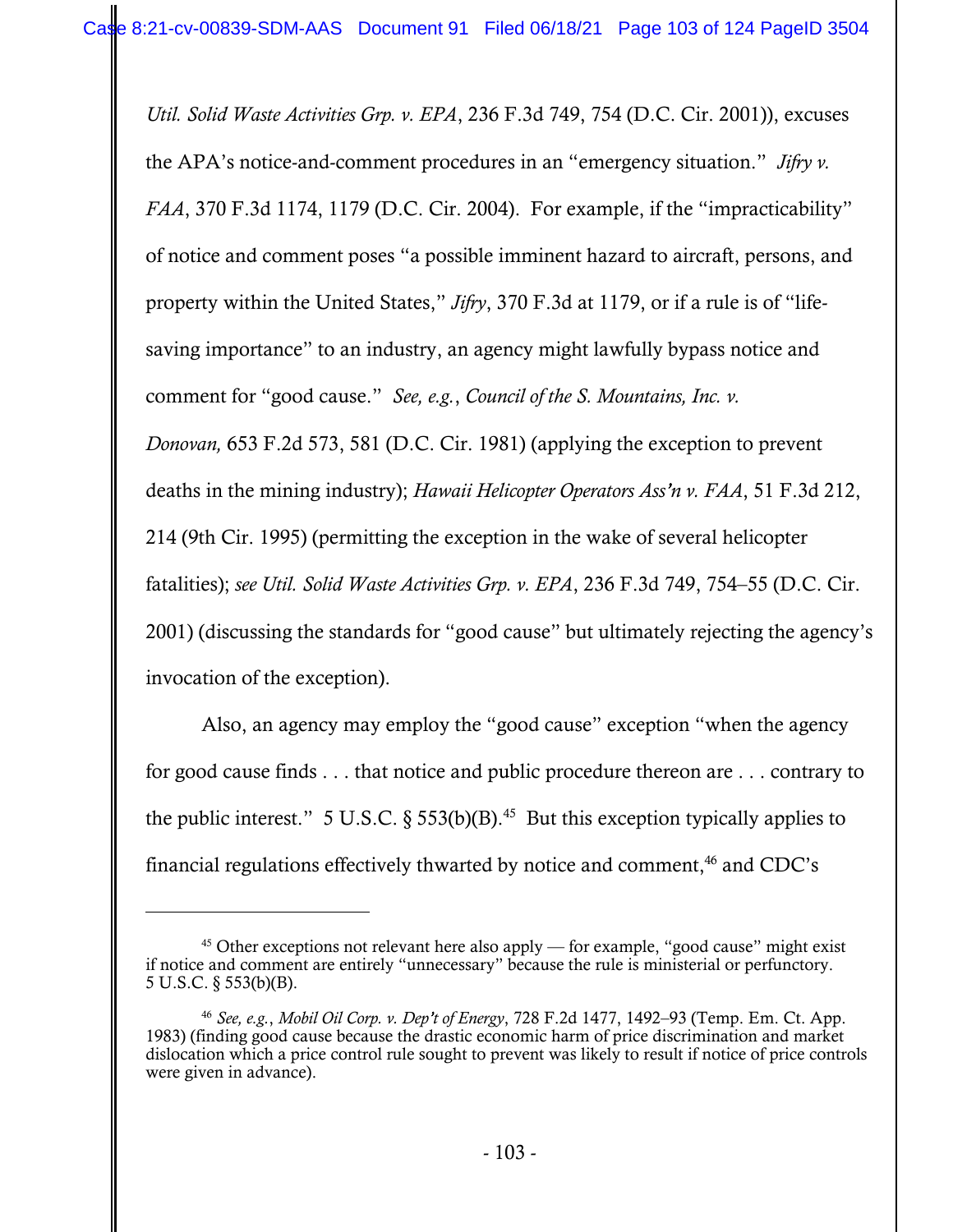burden in issuing CDC's findings of good cause is to "demonstrate why notice and comment would be *detrimental* to the public interest." *Ass'n of Cmty. Cancer Centers v. Azar*, 2020 WL 7640818, at \*7 (D. Md. Dec. 23, 2020).

Typically, the facts and context of each instance dictate whether "good cause" existed during enactment. *See Mid–Tex Elec. Coop. v. FERC*, 822 F.2d 1123, 1132 (D.C. Cir. 1987) (describing the "good cause" inquiry as "inevitably fact- or contextdependent"). For instance, "good cause" exists to bypass notice and comment amid an imminent threat of "terrorist acts involving aircraft in the aftermath of September 11, 2001," *Jifry*, 370 F.3d at 1179, and "good cause" exists in cases attempting to avert financial manipulation or market distortions. *DeRieux v. Five Smiths, Inc.*, 499 F.2d 1321 (Temp. Emer. Ct. App. 1974), *cert. denied*, 419 U.S. 896 (1974). But no "good cause" exists if the agency's "emergency" action does nothing to "stave off an[ ] imminent threat to the environment or safety or national security" or otherwise remedy the emergency allegedly justifying the action. *Mack Trucks*, 682 F.3d at 93. Nor does "good cause" exist if the agency's own delay caused the alleged "emergency" situation. *Nat. Res. Def. Council v. Nat'l Highway Traffic Safety Admin.*, 894 F.3d 95, 114 (2d Cir. 2018) ("Good cause cannot arise as a result of the agency's own delay.").

CDC lacked "good cause" to evade the statutory duty of notice and comment. First, almost no one doubts that COVID-19 presents a legitimate health concern, and almost no one doubts that the uncertainty was much greater in October 2020. HHS declared COVID-19 a public health emergency early in 2020 and suspended cruises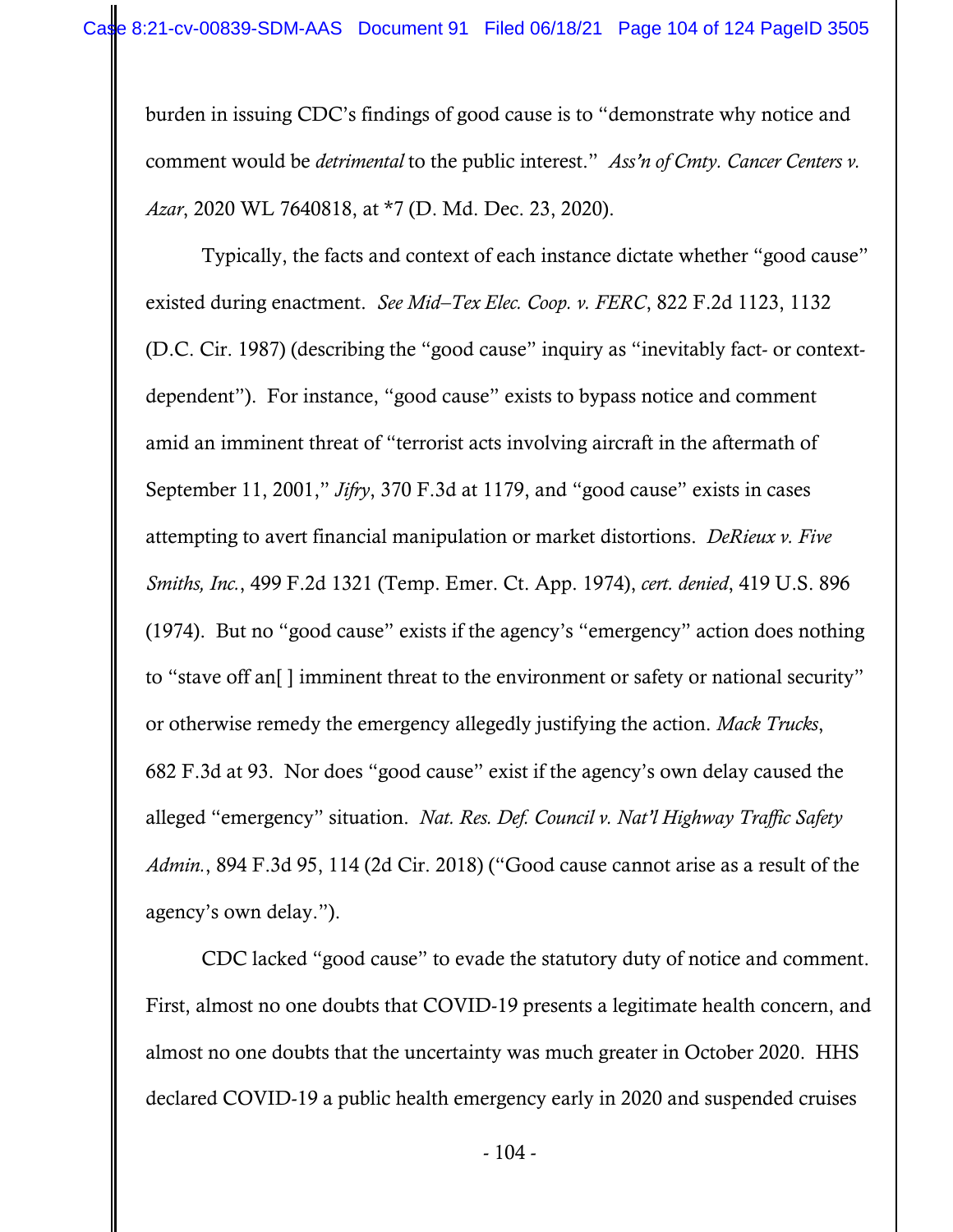beginning in March 2020 through October 2020 under a series of no-sail orders. And even the Cruise Line International Association, the cruise industry's leading trade group, which includes ninety-five percent of cruise vessels, voluntarily suspended U.S. operations from April 2020 until October 31, 2020.<sup>47</sup> Press Release, CLIA, *Cruise Lines Int'l Ass'n, CLIA and Its Ocean-Going Cruise Line Members Announce Third Voluntary Suspension of U.S. Operations* (Aug. 5, 2020). Therefore, COVID-19 might have constituted an acute health threat in October 2020, but the no-longer-new COVID-19 pandemic is insufficient for "good cause" in October 2020, two-hundredand-thirty-two days after cruising ceased. *Regeneron Pharms., Inc. v. United States Dep't of Health & Hum. Servs.*, 2020 WL 7778037, at \*13 (S.D.N.Y. 2020). If the existence of a communicable disease alone permitted CDC to find "good cause," CDC would seldom, if ever, need to comply with the statutory requirement for "good cause" to dispense with notice and comment.

Exhibiting the same pattern of evasion, CDC published the request for information more than three months before issuing the conditional sailing order. 85 Fed. Reg. 44083 (Jul. 2020). By September 21, 2020, CDC received roughly 13,000 comments. During that time, CDC had ample time to effect notice and comment. *Regeneron Pharms.*, 2020 WL at \*12 ("CMS could have announced a NPRM in April, when these effects were at their worst. It could have done the same

 $47$  The Cruise Line International Association voluntarily extended the suspension further until December 31, 2020. Press Release, CLIA, *Cruise Lines Int'l Ass'n, Reaffirming Commitment to Stringent Protocols - Voluntarily Extend Suspension of U.S. Operations* (Nov. 3, 2020).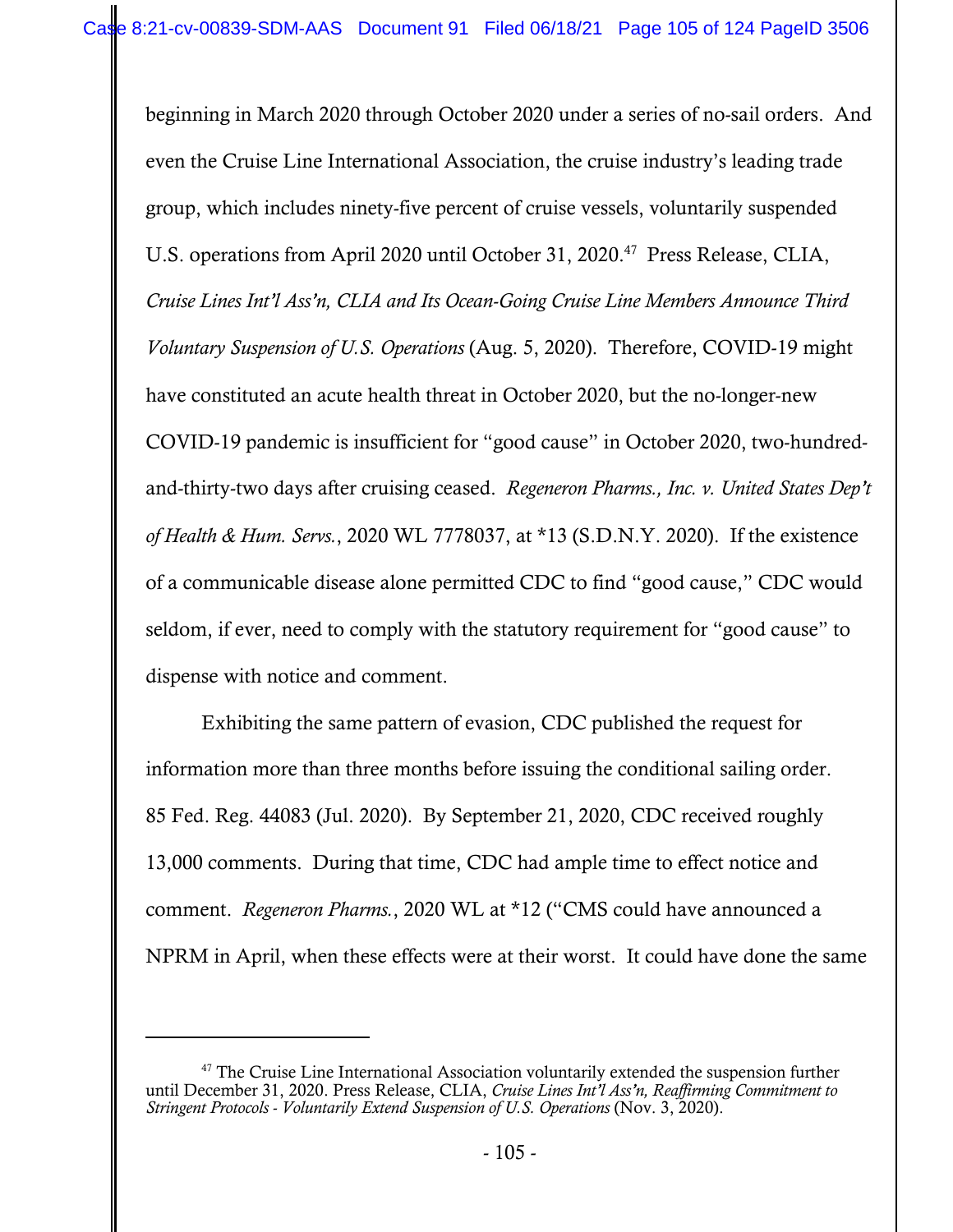in July 2020, when . . . COVID cases increased . . . . Delays after the MFN Order suggest a lack of urgency, including the two months between the executive order being announced and publicly issued[.]"). CDC might have justifiably attempted to invoke the "good cause" exception in the original no-sail order (and perhaps even in an extension), but by October 2020, after the cruise industry had been shut down for seven months, a claim of "good cause" to avoid notice and comment must fail. *Nat. Res. Def. Council*, 894 F.3d at 114 (holding that an agency cannot justify "good cause" if the agency's delay caused the putative emergency); *United States v. Gavrilovic*, 551 F.2d 1099, 1105 (8th Cir. 1977) (holding that the agency's "finding of good cause was not based on an acute and immediate threat to public health . . . , but rather on the specific threat posed by defendants' operation.").

Next, the stated purpose of the conditional sailing order undermines CDC's suspension of notice and comment under "the [COVID-19] public health emergency." (Doc. 1-3 at 19) The conditional sailing order purports to establish a "framework" to re-open sailing because "[t]he benefits of this framework outweigh the costs of not allowing cruise ships to sail." (Doc. 1-3 at 16) But unlike the no-sail orders, the conditional sailing order contemplates a trade-off that invites more risk than the no-sail orders, which contemplated a zero-risk — no sailing. Accordingly, CDC cannot justify the "good cause" exception by citing an emergency that the conditional sailing order is not directly tailored to "remedy." *Mack Trucks, Inc. v. EPA*, 682 F.3d 87, 93 (D.C. Cir. 2012) (finding no good cause because the regulation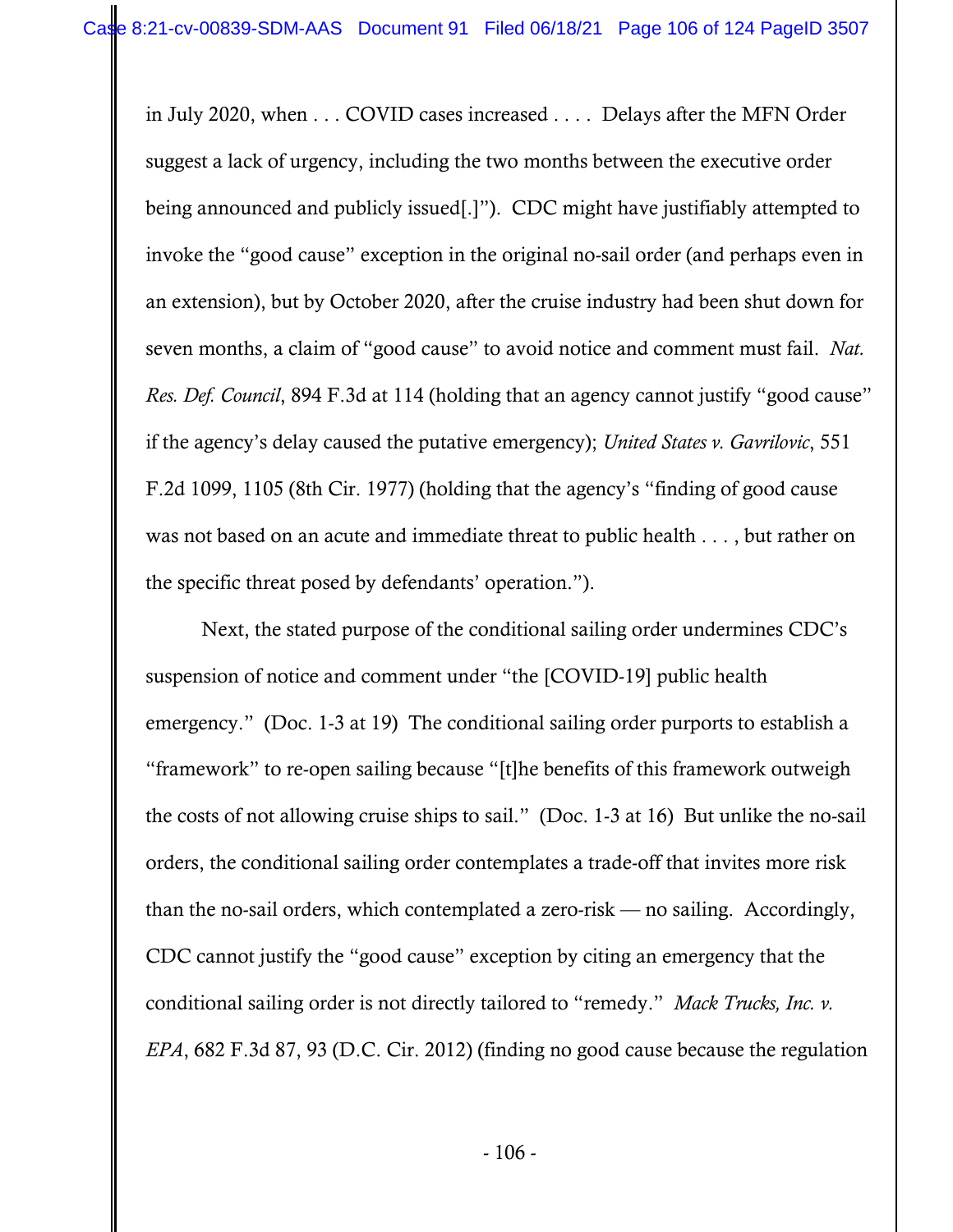that was issued without notice and comment failed to directly address the alleged "imminent threat").

Finally, rulemaking is the business of trade-offs, and public health is one among many considerations that should contribute to balancing competing interests. Eliminating notice and comment from an agency's rulemaking "invariably detracts from the fairness, wisdom, and political legitimacy of a rule." HICKMAN & PIERCE, ADMINISTRATIVE LAW TREATISE § 5.10 (6th ed. 2020). "The more expansive the regulatory reach of these rules, of course, the greater the necessity for public comment."48 *Am. Fed'n of Gov't Emp., AFL-CIO v. Block*, 655 F.2d 1153, 1156 (D.C. Cir. 1981). This is especially true if an agency imposes criminal penalties for violation of its rule. *See United States v. Gavrilovic*, 551 F.2d 1099, 1105 (8th Cir.1977) ("When the consequence of agency rule making is to make previously lawful conduct unlawful and to impose criminal sanctions, the balance of these competing policies imposes a heavy burden upon the agency to show public necessity.").

The conditional sailing order purports to expansively regulate an entire industry and has a dramatic impact on the economy — and on a few states especially. (Doc. 1-3) (acknowledging that the Office of Information and Regulatory Affairs characterizes the conditional sailing order as a "major rule"). CDC cannot

<sup>&</sup>lt;sup>48</sup> This is to say nothing of the additional requirements imposed if an agency's action qualifies as a "major rule," as here. *See* HICKMAN AND PIERCE, ADMINISTRATIVE LAW TREATISE  $\hat{\S}$  11.1 (6th ed. 2020) (describing the requirements for a major rule); Executive Order 13132 (1999) (requiring an agency to confer with state and local officials if the agency's rulemaking "ha[s] substantial direct effects on the States, on the relationship between the national government and the States, or on the distribution of power and responsibilities among the various levels of government").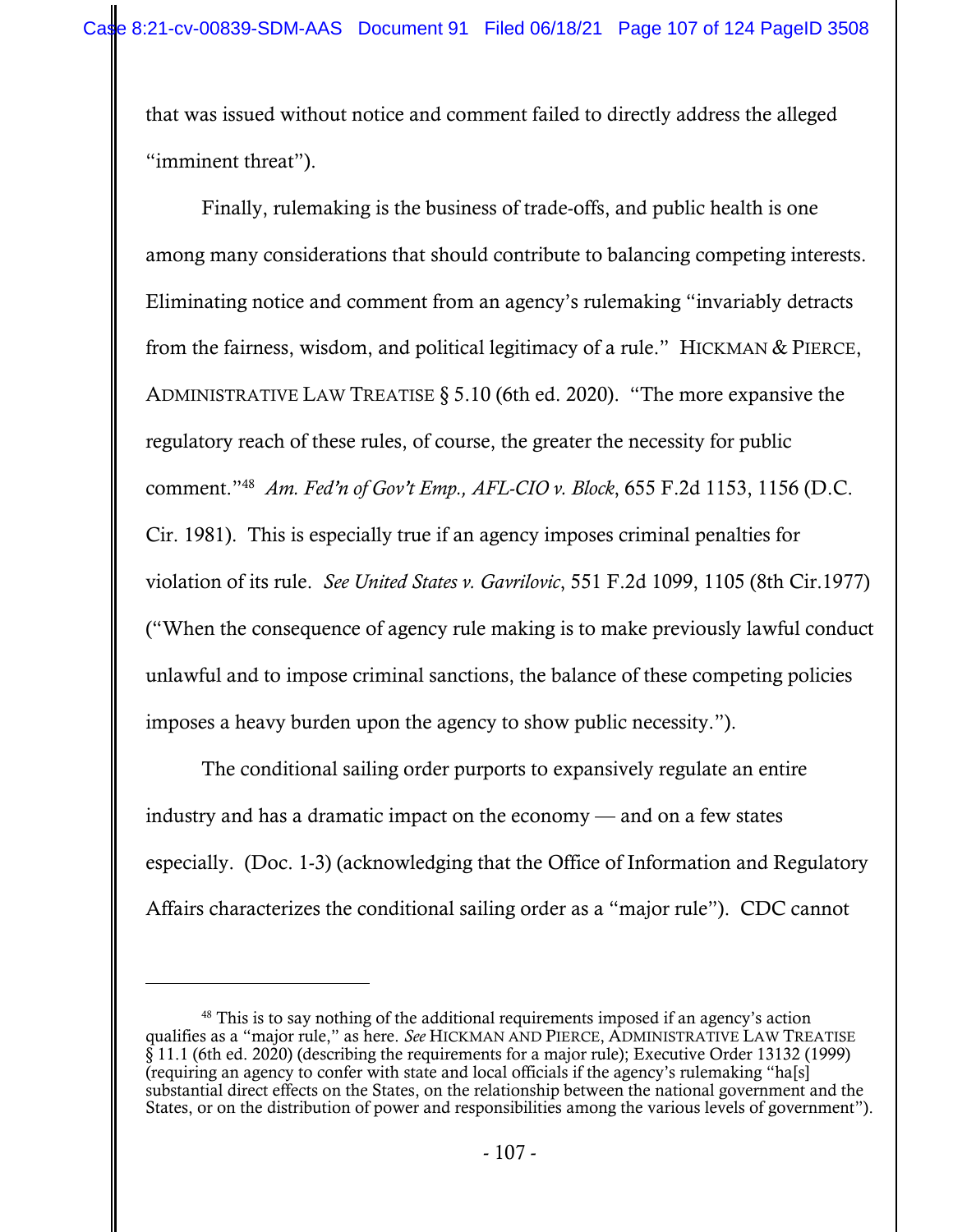reasonably assert that the conditional sailing order, which touches billions of dollars in the economy and hundreds of thousands of people, is "inconsequential to the industry and to the public." *Mack Trucks*, 682 F.3d at 94. And given the economic importance and expansive reach of the regulation, the importance of participation from the industry and public becomes more pronounced. CDC explains that the conditional sailing order "is based, in part, on extensive interaction with the cruise industry and States[.]" (Doc. 31 at 41) But the cruise industry, including state ports, has objected to the conditional sailing order for several months, and Florida initiated this action in resistance to the conditional sailing order. At every turn, CDC's informal, quasi-notice-and-comment "interaction" amounts to an extended monologue, supported by the unconvincing veneer of a "request for information," after which the agency failed to account to the cruise industry, to the states, and to the public.

The conditional sailing order states dismissively that "CDC bases its public health determinations on the best available science and not on public opinion." (Doc. 1-3 at 15) Although CDC certainly should base scientific determinations on "the best available science," the conditional sailing order and the series of "orders" that followed "imposed new duties" on an entire industry. *Nat'l Nutritional Foods Ass'n v. Kennedy*, 572 F.2d 377, 385 (2d Cir. 1978). Therefore, the APA requires notice and comment. *See Nat'l Nutritional Foods Ass'n*, 572 F.2d at 385 (rejecting the FDA commissioner's arguments that "public participation was unnecessary" and that "there was nothing more for the public to say"). Proper APA proceedings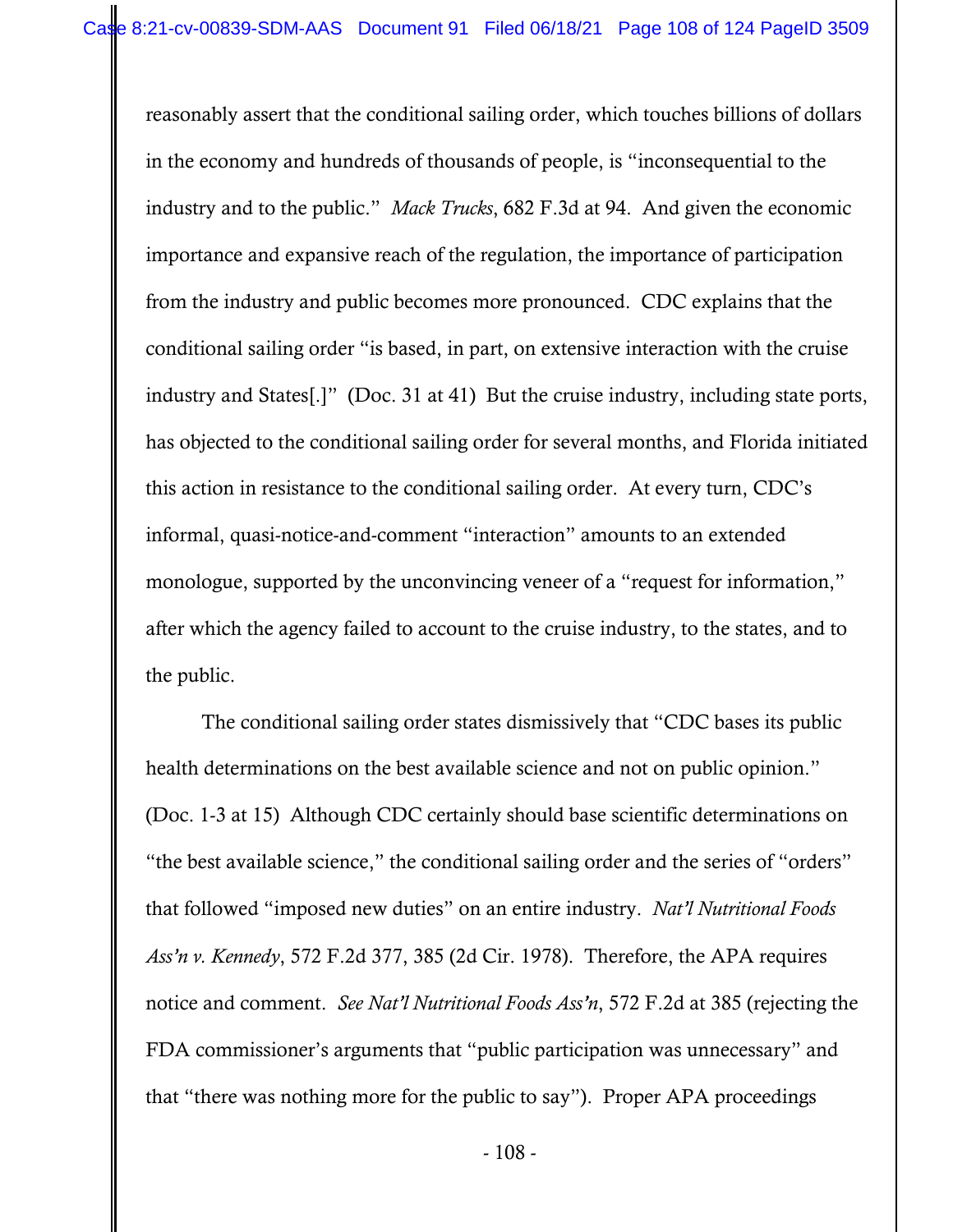would not have prevented reliance on "the best available science," and APA proceedings would have afforded the regulated parties an opportunity to participate in rulemaking in light of the best available science and other pertinent considerations. CDC's vague invocation of "the public interest" is insufficient to eclipse CDC's administrative duty. *Nat'l Nutritional Foods Ass'n*, 572 F.2d at 385.

Finally, CDC has still initiated no notice and comment for either the conditional sailing order or the series of orders that followed. CDC's continued failure presents at least three problems. First, if "good cause" was lacking in October 2020, "good cause" is certainly lacking now. *Kollett v. Harris*, 619 F.2d 134 (1st Cir. 1980) (rejecting a "good cause" rationale because the agency delayed fourteen months). Second, "[c]ommon sense suggests that any administrative action taken in a rare 'emergency' situation . . . need only be temporary, pending public notice-andcomment procedures." *Am. Fed'n of Gov't Emp.*, 655 F.2d at 1157. Third, because several of CDC's subsequent "technical instructions" have "imposed new duties" and have "had 'palpable effects' upon" the cruise industry and public, the technical instructions likely demand notice and comment. *Council of S. Mountains, Inc. v. Donovan*, 653 F.2d 573, 580 (D.C. Cir. 1981) (quoting *National Helium Corp. v. Federal Energy Administration*, 569 F.2d 1137, 1146 (Temp. Em. App. 1977)). The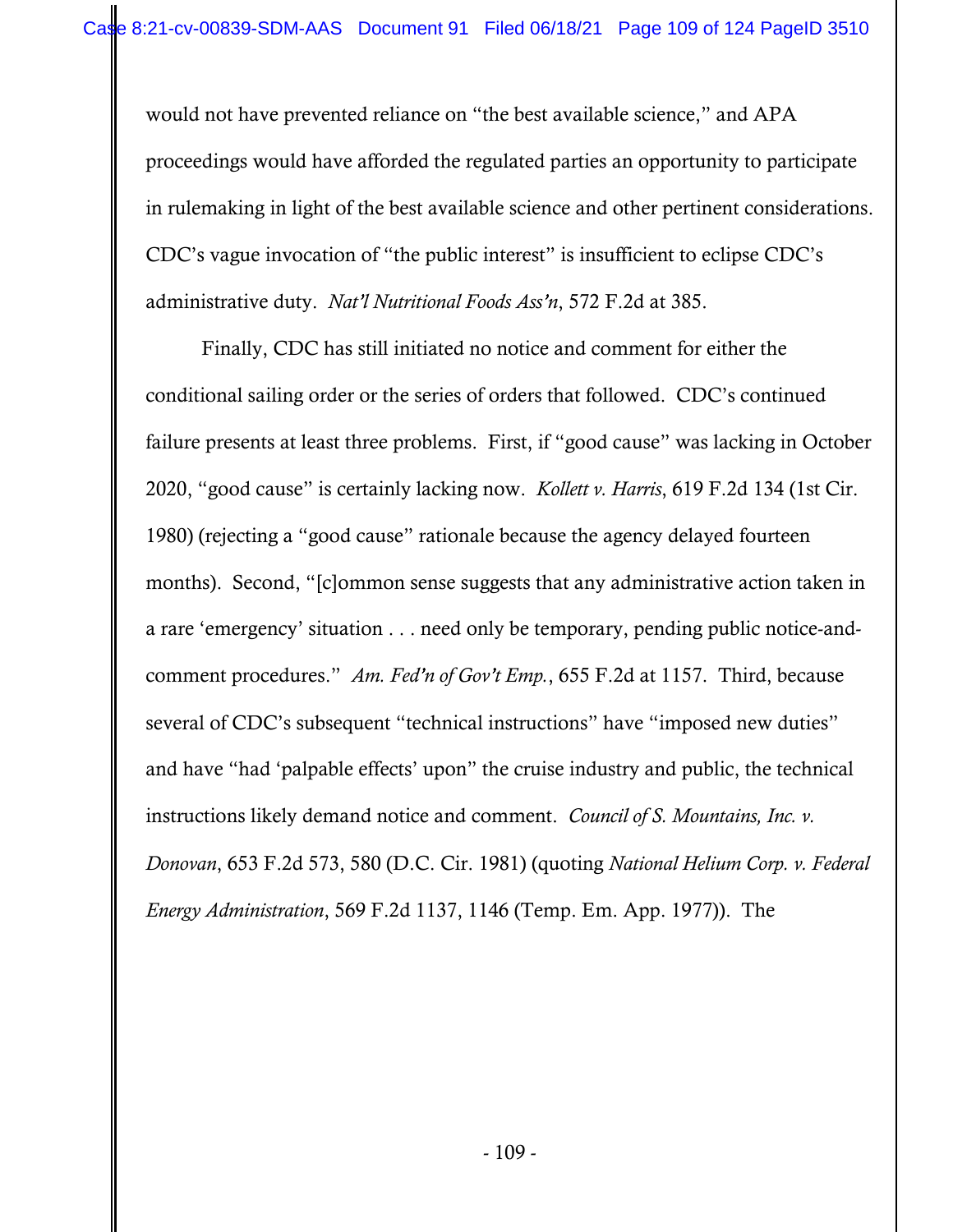continually shifting standards in the open-ended "technical instructions"49 demonstrate the deficiencies both in the conditional sailing order and in CDC's sustained failure to provide notice and comment. *Am. Fed'n of Gov't Emp.*, 655 F.2d at 1158 ("[O]nce the interim rules were published, notice and public procedure would [not] have been 'impracticable, unnecessary, or contrary to the public interest' in the formulation of the final regulations governing inspection standards[.]").

To excuse its oversights, CDC offers a gloss on the conditional sailing order with a *post hoc* appeal to the doctrine of "harmless error." (Doc. 31 at 42); 5 U.S.C. § 706 ("[D]ue account shall be taken of the rule of prejudicial error."). Yet CDC's oversights are anything but harmless. If CDC's "harmless error" argument attempts to suggest that the conditional sailing order was unimportant or minor in impact, that position already met with rejection. To the extent that CDC argues that Florida suffered no prejudice, that argument is equally unavailing. Florida's evidence persuasively demonstrates injury to cruise companies, port authorities, states, and the public. CDC's failure to comply with Section 553 of the APA, which might have

 $49$  Also, the technical instructions say woefully little about how the proposed measures relate to scientific data about preventing transmission. For example, to bypass a simulated voyage, a vessel operator must attest that 98% of crew and 95% of passengers are vaccinated. But CDC fails to explain why the vaccination rate is so much higher than the rate it deems sufficient to obtain socalled "herd immunity." To the extent the conditional sailing order's cited literature could explain the effect of the technical instructions' measures, CDC relies on scientific literature that, by April and May 2021, was stale.

On the subject of scientific data, the conditional sailing order also cites scientific evidence supporting the *need* for measures to prevent COVID-19 (for example, high rates of COVID-19 infection and heightened transmission for a cruise vessel), but the conditional sailing order cites no evidence supporting the efficacy of the measures imposed.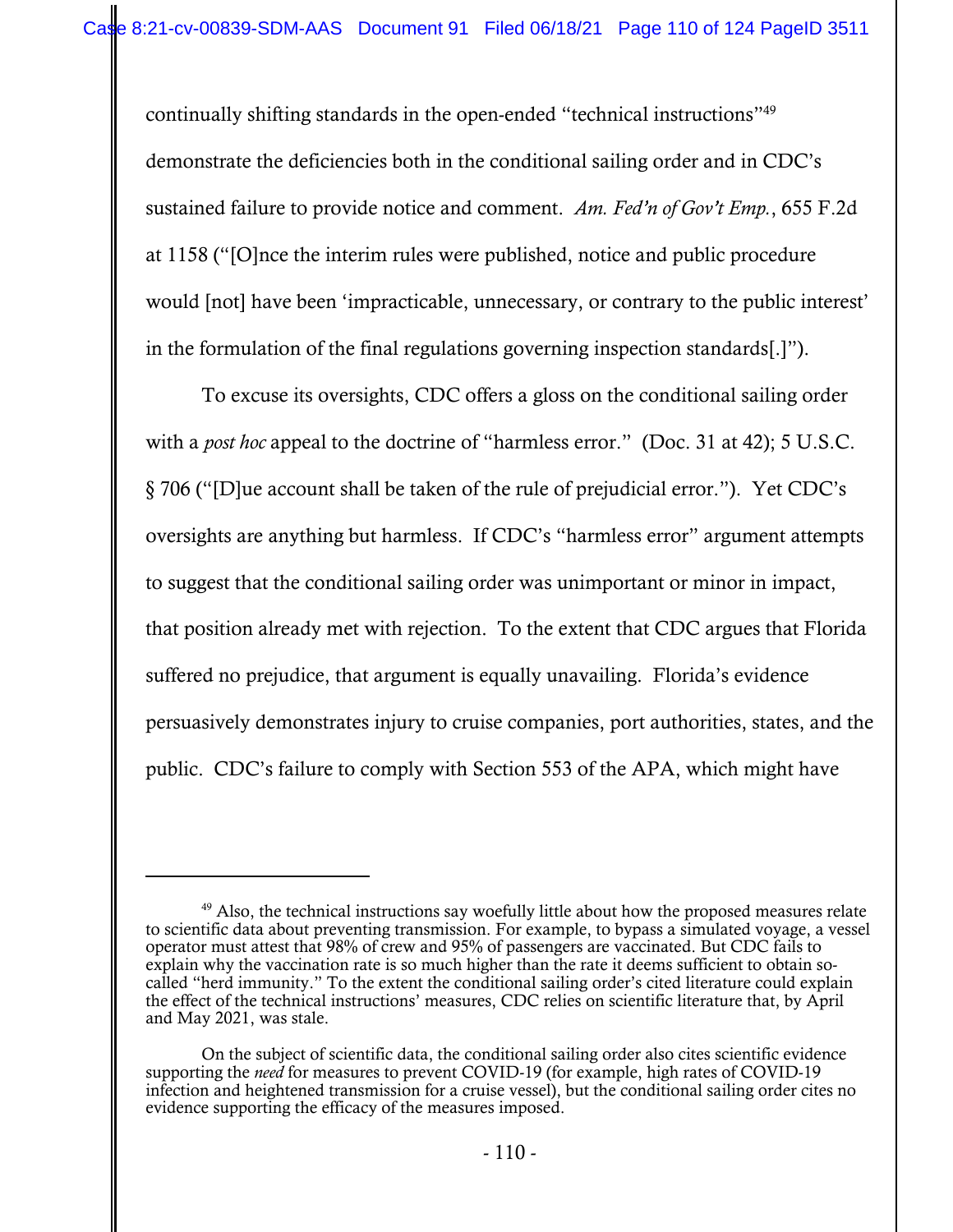avoided or mitigated some of the deficiencies in the conditional sailing order and later "technical instructions," constitutes prejudicial error.

## IRREPARABLE INJURY

Although likely to succeed on the merits, Florida must establish that without a preliminary injunction Florida faces a substantial likelihood of an irreparable injury. *Siegel v. LePore*, 234 F.3d 1163, 1176 (11th Cir. 2000) ("A showing of irreparable injury is "the *sine qua non* of injunctive relief."). An injury qualifies as "irreparable" if a monetary remedy cannot offer relief. *Sampson v. Murray*, 415 U.S. 61, 88 (1974). Further, Florida must face an actual and imminent injury, not a speculative or remote injury. *Winter v. Nat. Res. Def. Council, Inc.,* 555 U.S. 7 (2008)*; Northeastern Fla. Chapter of the Ass'n of Gen. Contractors v. City of Jacksonville*, 896 F.2d 1283, 1285 (11th Cir. 1990). And if adequate compensation or other corrective relief will become available, Florida will avoid an irreparable injury and cannot justify a preliminary injunction. *Sampson v. Murray*, 415 U.S. 61, 90 (1974). CDC argues that Florida cannot establish an irreparable injury because Florida delayed beginning the action, because Florida alleges an insignificant injury, and because Florida speculates about its future injury.

 First, CDC argues that Florida waited too long to begin the present action. CDC contends that Florida's "unexplained delay undercuts any sense of urgency, and therefore, [Florida] fails to demonstrate a sufficient need for a preliminary injunction." (Doc. 31 at 18) (citing *Seiko Kabushiki Kaisha v. Swiss Watch Int'l, Inc.,*  188 F. Supp. 2d 1350, 1356 (S.D. Fla. 2002) (Lenard, J.)). In other words, CDC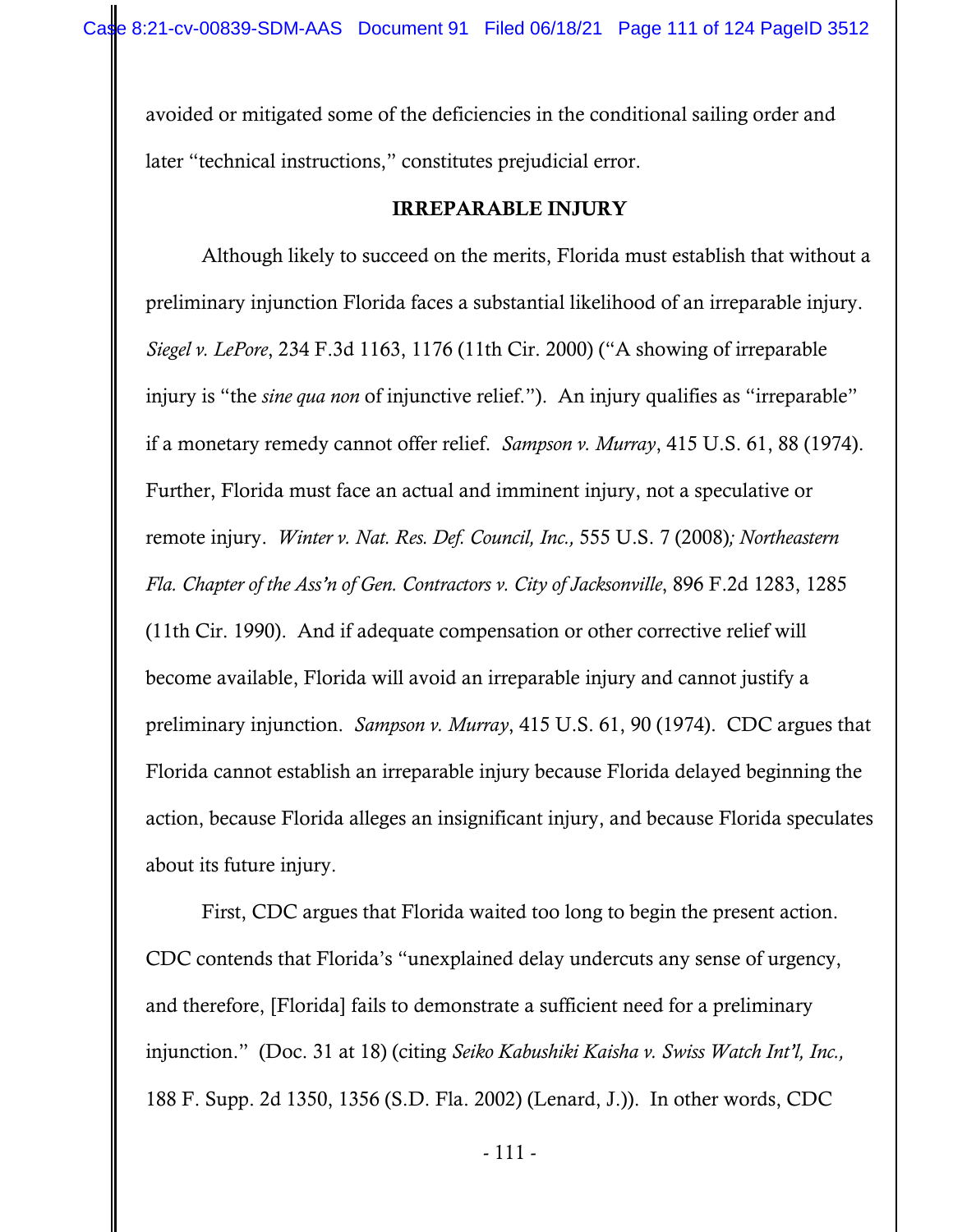concludes that if Florida sued shortly after the conditional sailing order became effective (nearly eight months ago), Florida would not need a preliminary injunction to save the summer cruise season. Accordingly, CDC recommends a "strong presumption" against a preliminary injunction. (Doc. 31 at 18–19)

 Although "a delay in seeking a preliminary injunction of even only a few months — though not necessarily fatal — militates against a finding of irreparable harm," Florida offers a reasonable explanation that satisfactorily explains Florida's timing of this action. *Wreal, LLC v. Amazon.com, Inc.*, 840 F.3d 1244, 1248 (11th Cir. 2016). For months after the initial no-sail order in early 2020, both the cruise industry and Florida relied on CDC's assurance that soon sailing could expeditiously resume. But between issuance of the conditional sailing order and April 2021, the industry awaited from CDC the necessary implementing manuals, guidance, and instruction. When the guidance finally arrived in April 2021, Florida sued immediately. In sum, Florida not only behaved reasonably by relying on CDC until April 2021 but also acted expeditiously after April 2021 and after the cruise season became conclusively threatened. *Wreal, LLC*, 840 F.3d at 1248 (discerning "any justification for delay."); *NRDC v. Pena*, 147 F.3d 1012, 1026 (D.C. Cir. 1998).

Next, CDC argues that Florida's financial injury cannot qualify as an irreparable injury. (Doc. 31 at 19) CDC correctly notes that a financial injury is usually compensable by a payment of money and is, therefore, nor irreparable. *Snook v. Tr. Co. of Georgia Bank of Savannah*, 909 F.2d 480, 487 (11th Cir. 1990) (citing *Sampson v. Murray*, 415 U.S. 61, 90 (1974)). But in an APA action sovereign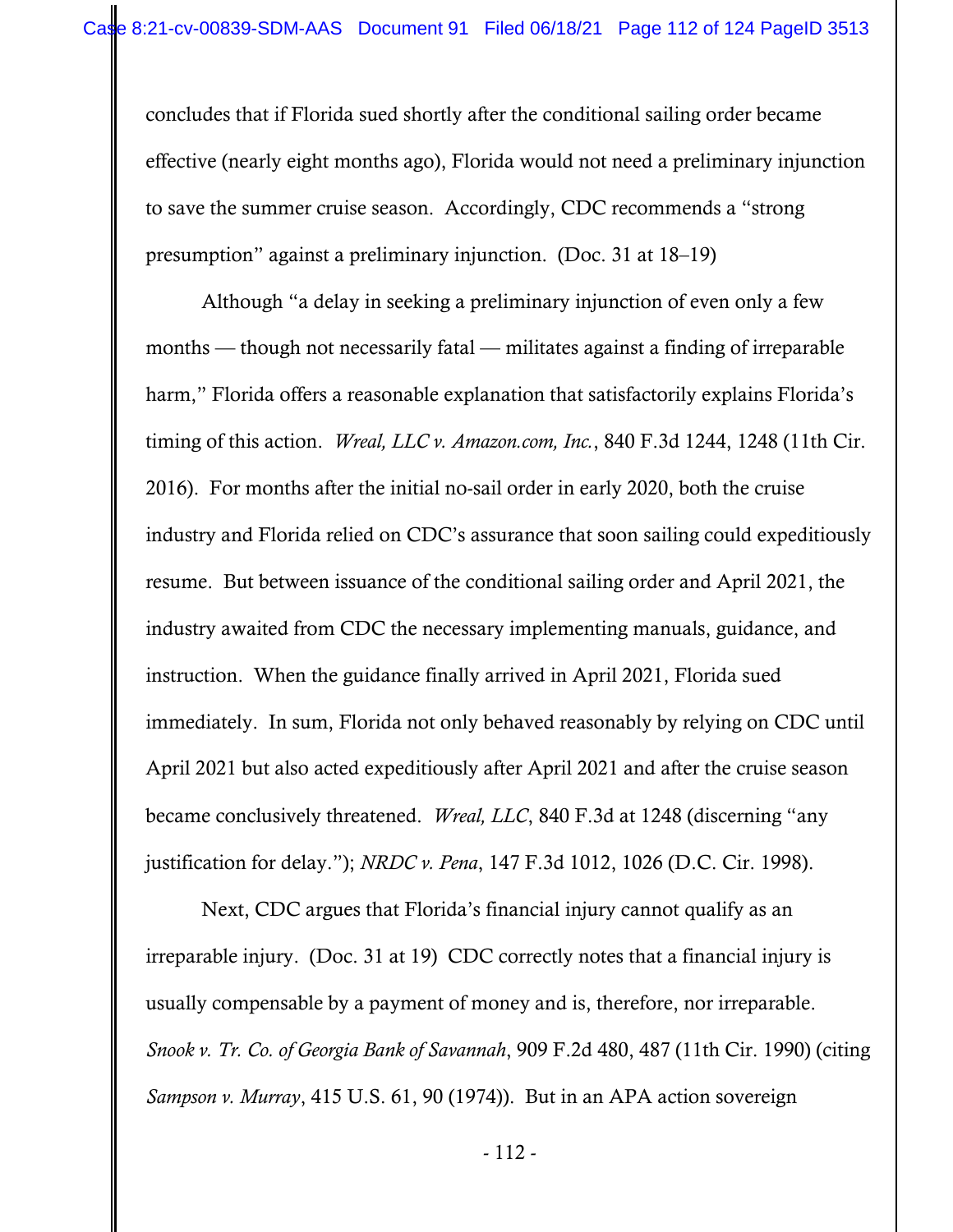immunity bars the recovery of monetary damages from the federal government. Florida's financial injury — amounting to at least millions of dollars — becomes irreparable. 5 U.S.C. § 702 (authorizing actions "seeking relief other than money damages"); *Odebrecht Const., Inc. v. Sec'y, Fla. Dep't of Transp*., 715 F.3d 1268, 1289 (11th Cir. 2013) ("In the context of preliminary injunctions, numerous courts have held that the inability to recover monetary damages because of sovereign immunity renders the harm suffered irreparable."); *Idaho v. Coeur d'Alene Tribe*, 794 F.3d 1039, 1046 (9th Cir. 2015); *Kentucky v. U.S. ex rel. Hagel*, 759 F.3d 588, 599 (6th Cir. 2014); *Chamber of Commerce v. Edmondson*, 594 F.3d 742, 770–71 (10th Cir. 2010); *Iowa Utilities Bd. v. FCC*, 109 F.3d 418, 426 (8th Cir. 1996); *United States v. State of N.Y.*, 708 F.2d 92, 93 (2d Cir. 1983); *Georgia v. Pruitt*, 326 F. Supp. 3d 1356, 1367 (S.D. Ga. 2018) (Wood, J.). Also, by alleging in Count IV that CDC failed to provide notice and comment, Florida arguably establishes irreparable injury. *California v. Azar*, 911 F.3d 558, 581 (9th Cir. 2018) (citation omitted) (reaffirming that "the harm flowing from a procedural violation can be irreparable."); *ITServe All. Inc. v Scalia*, 2020 WL 7074391, at \*10 (D.NJ. 2020) ("Many courts have found that a preliminary injunction may be issued solely on the grounds that a regulation was promulgated in a procedurally defective manner.")

Relying mostly on non-binding precedent, almost all of which is outside the Eleventh Circuit, CDC responds by arguing that Florida's injury must arise to a "significant" amount to qualify as irreparable. (Doc. 31 at 19–20) (citing *Air Transp. Ass'n of Am., Inc. v. Exp.-Imp. Bank of the U.S.*, 840 F. Supp. 2d 327, 335 (D.D.C.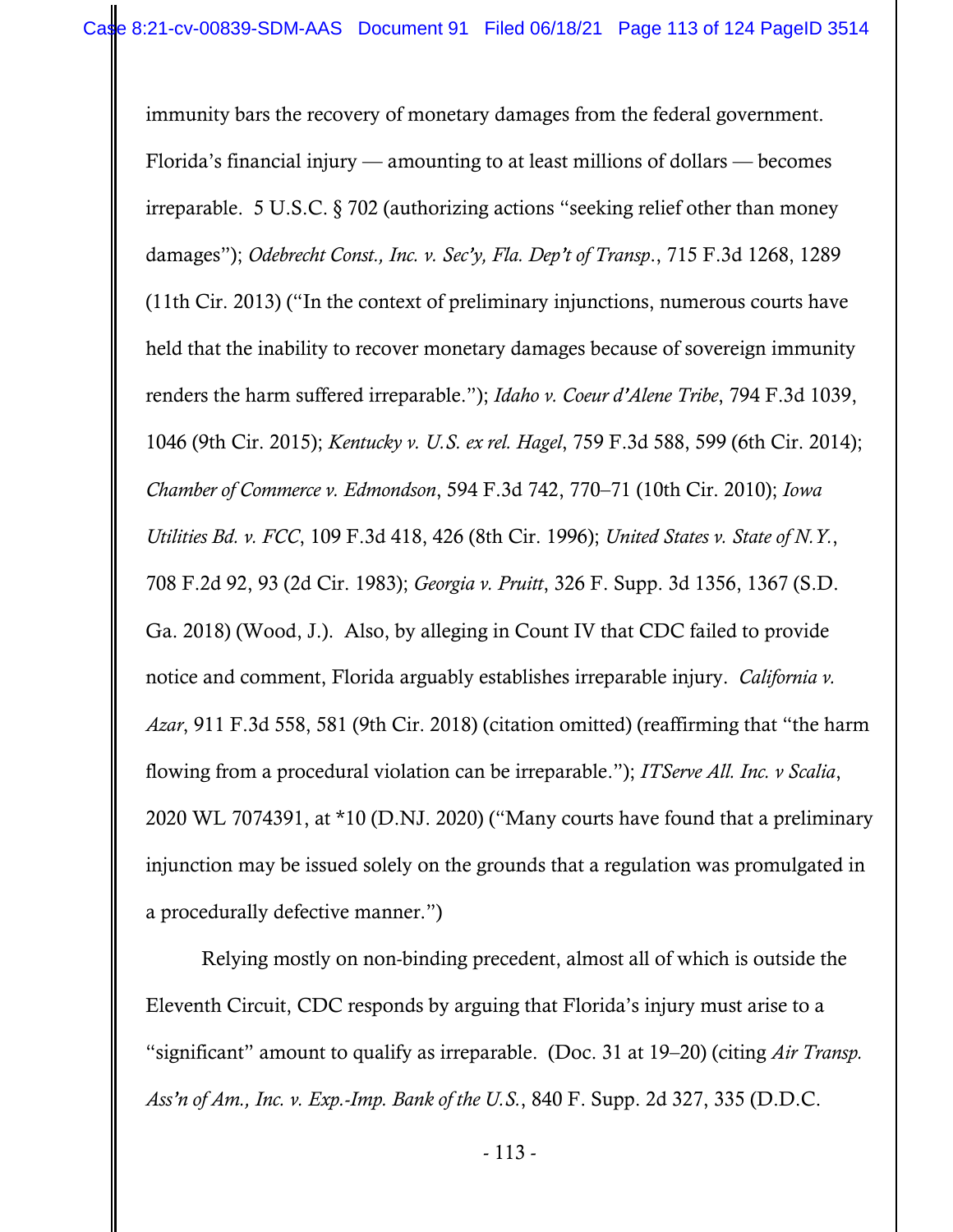2012)). But, even if needing to prove a "significant" injury, Florida plausibly alleges an encompassing and cumbersome financial injury. Florida attaches economic reports and declarations detailing millions of dollars in lost revenue if cruises cannot sail. (Docs. 45-20; 45-21; 45-22; 45-23; 45-24; 45-25) CDC attempts to trivialize (Doc. 31 at 20) Florida's injury by comparing the lost revenue to Florida's annual budget (under that logic, a billion dollar loss is not "significant" to the federal government). But Florida attaches economic reports — uncontested by CDC — that describe the cruise industry's enormous financial effect, which reaches into most sectors of Florida's economy. *Odebrecht Const., Inc.,* 715 F. 3d at 1288 (remarking about "the substantial nature of the . . . harm" when considering whether an injury is "actual and imminent."). For example, Florida attaches a study summarizing the cruise industry's "economic impact":

> As a result of the activity of the cruise industry, Florida businesses received just over \$9.0 billion, or 36 percent of the direct expenditures generated by the cruise industry in the United States. Due to the absolute scale of the industry, direct expenditures in Florida impacted just about all segments of the economy, including recreation and amusement establishments, wholesalers of products purchased by cruise lines, manufacturers of communications and navigation equipment, producers of machinery and equipment such as engine parts, boilers, laundry equipment and computers, manufacturers of fabricated metal products such as locks and security equipment and business service providers such as interior designers and computer services consultants . . . . these direct expenditures generated total economic impacts of almost 159,000 jobs and \$8.1 billion in income throughout the Florida during 2019.

(Doc. 45-1 at 45–46) A "fact-finding investigation" by the Federal Maritime Commission confirms that Florida's economy has lost more than \$22 billion and 169,000 jobs since cruises and cargo ships have been unable to sail. (Doc. 45-2 at 28;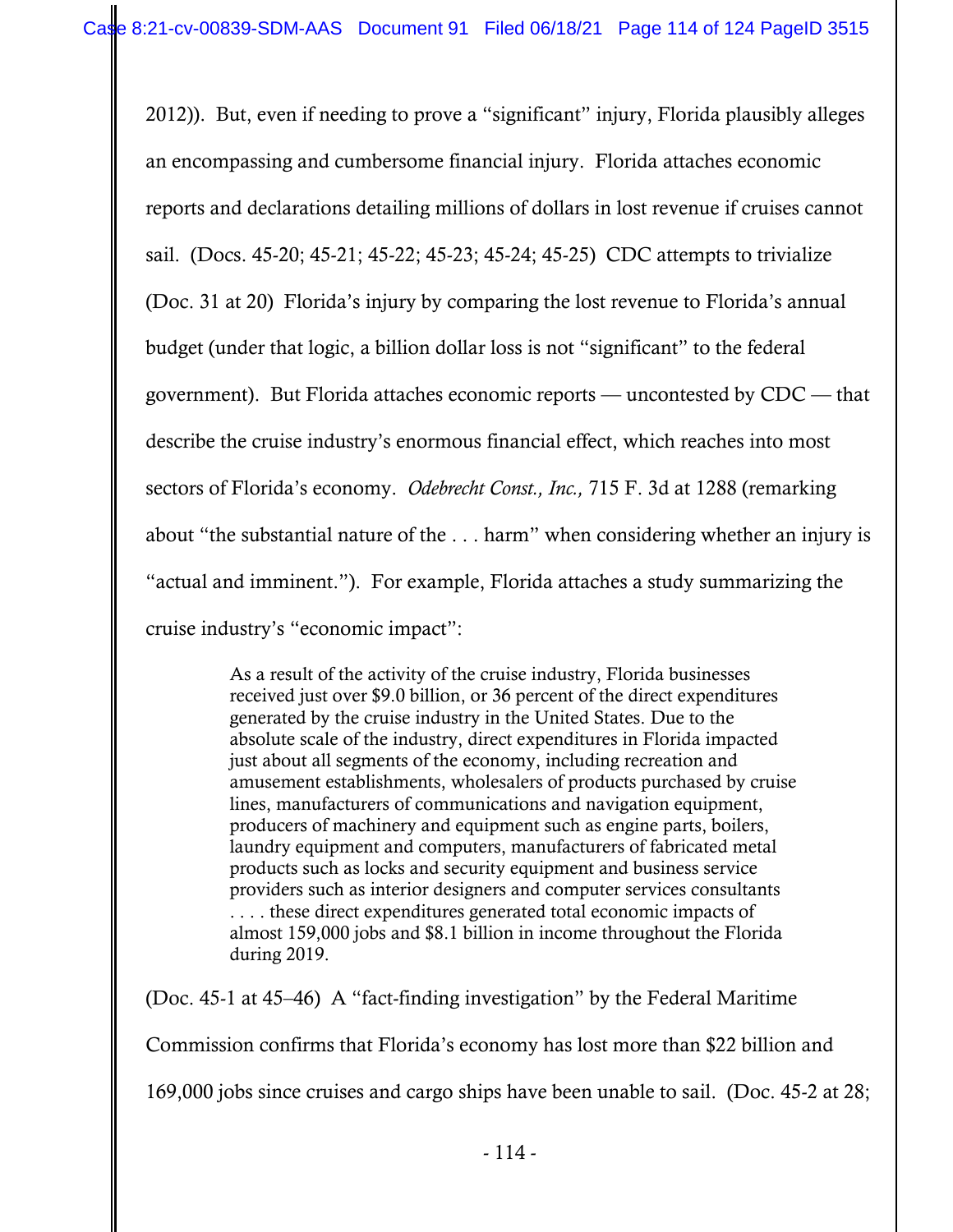Doc. 45-27) As long as some cruises remain unable to sail, at least a portion of this financial loss will reduce state revenue, the effects of which compound owing to the cruise industry's ubiquitous footprint on Florida's economy. Further, every day the cruise industry faces uncertainty about when cruises can unequivocally resume sailing, Florida faces an imminent and increasingly likely threat that at least part of the cruise industry will abandon Florida's ports, which would perpetuate the economic harm resulting from CDC's regulatory regime. *V.N.A. of Greater Tift Cty., Inc. v. Heckler,* 711 F.2d 1020, 1034 (11th Cir. 1983) (considering the loss of a business); *Pizza Fusion Holdings, Inc. v. Burton Holdings LLC*, 2015 WL 11197817, at \*1 (S.D. Fla. 2015) (Martinez, J.) ("Notably, impending loss or financial ruin of business constitutes irreparable injury"). In sum, Florida plausibly alleges a "significant" irreparable injury.

 Finally, CDC argues that Florida cannot establish irreparable injury because the cruise industry steadily progresses through the conditional sailing order's four phases. (Doc. 67 at 3; Doc. 72 at 4) Reporting the approval (as of June 4, 2021) of port agreements for twenty-two vessels and two conditional sailing certificates, CDC argues that Florida speculates about irreparable injury because sailing "is set to resume as planned." (Doc. 67 at 3; Doc. 72) As explained in the analysis of standing, Florida's injury is not speculative; Florida's injury "is sufficiently concrete [and] supported by the record," and directly caused, at least in part, by the conditional sailing order, which prevents some cruises from sailing or sailing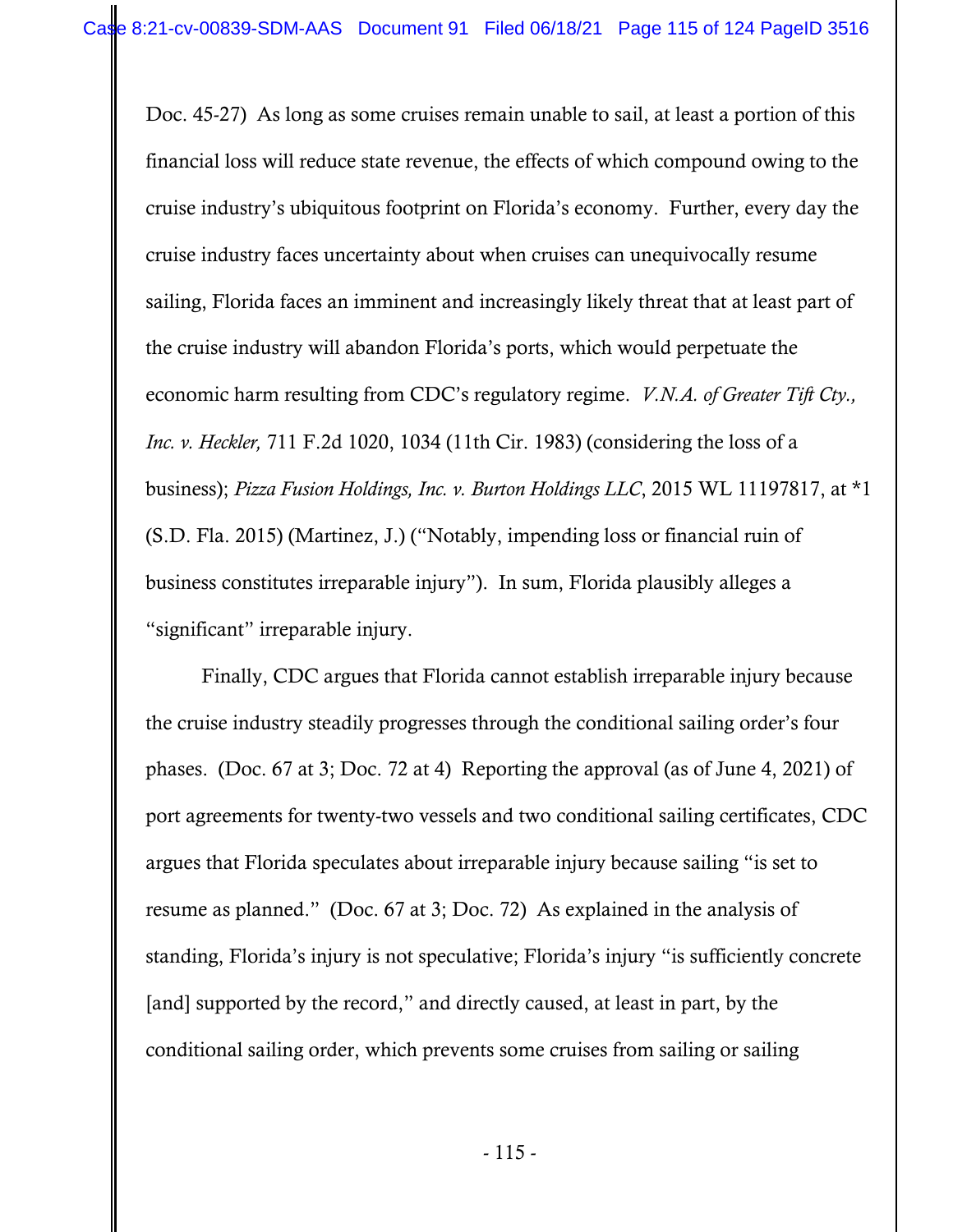profitably — an outcome that derivatively harms Florida's revenue and economy. *California v. Azar*, 911 F.3d 558, 581 (9th Cir. 2018)

The likelihood of Florida's irreparable injury is not materially affected by the fact that some cruises are undertaking to comply with the conditional sailing order. As of June 4, 2021, CDC lists only eleven cruise ships ready to begin phase two (of four phases) simulated voyages. CDC has scheduled these voyages to begin no earlier than June 20, 2021, and several begin in August 2021. (Doc. 72-1 at 2–4) Even under CDC's timeline, few cruise ships, if any, appear poised to qualify by late summer to sail with a satisfactory complement of passengers. For all other ships, the summer season remains almost assuredly lost. The conditional sailing order not only impedes immediate cruising, but the conditional sailing order threatens the economic feasibility of scheduling cruises under restricted sailing. Ships obtaining a conditional sailing certificate remain subject to "restricted passenger voyages," which, among other things, prevent a cruise ship from offering an "itinerary longer than [seven] days." (Doc. 1-3 at 33) The restrictions burden the cruise industry's capacity for profitable sailing. (Doc. 56 at 4–5) In sum, Florida plausibly alleges that the conditional sailing order cripples the cruise industry's ability to begin sailing and to sail in a manner that avoids economic loss as a result of sailing. (Doc. 25 at 22) Owing to a disabled cruise industry, both obstacles impose an imminent and irreparable financial injury on Florida.

The Cruise Lines International Association states: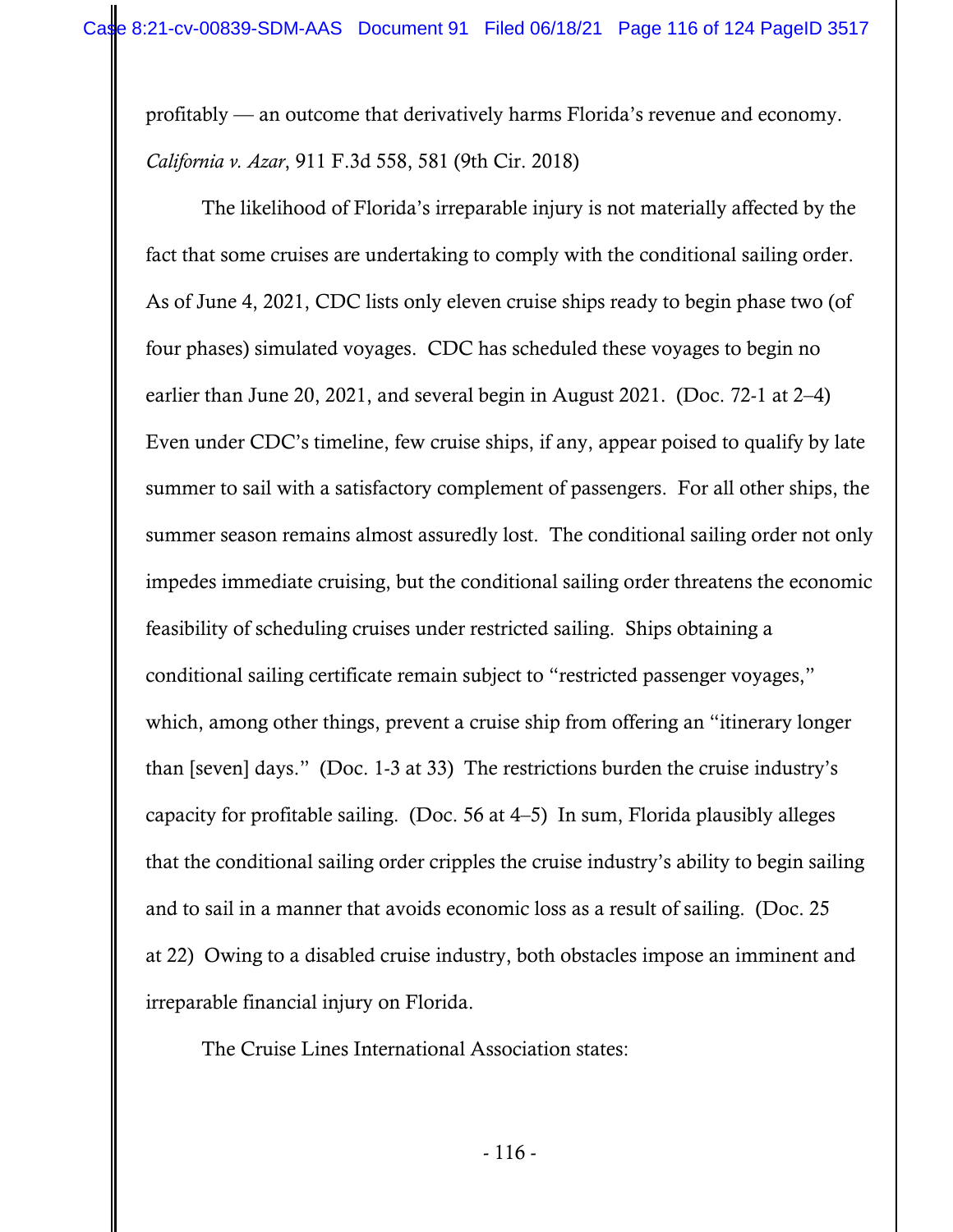"the effect of these new mandates is that nearly half a million Americans — from longshoreman and ground transportation operators to hotel, restaurant, and retail workers, travel agents, and tens of thousands of businesses that service cruise ships, are continuing to financially suffer with no reasonable timeline provided for the safe return of cruising."

(Doc. 49- 9 at 2) Florida establishes an imminent, actual, and irreparable injury.

## BALANCING OF THE EQUITIES AND THE PUBLIC INTEREST

Because Florida requests an injunction against an agency of the federal government, the analysis of the balance of equities and the analysis of the public interest merge. *Nken v. Holder*, 556 U.S. 418, 435 (2009); *Swain v. Junior*, 958 F.3d 1081, 1091 (11th Cir. 2020). Arguing that the prospective injury to the public's health exceeds the ongoing financial injury to Florida and the economic injury to Florida's economy, CDC claims that absent the requirements imposed by the conditional sailing order, cruises "would likely exacerbate and amplify the spread" of COVID-19. (Doc. 31 at 44; Doc. 46-1 at 33) CDC not only fails to substantiate this supposition with persuasive evidence, but CDC discounts the retreat of COVID-19, the success of other similar industries, and the mitigation on measures that would exist without the conditional sailing order.

States, including Florida, have crafted and implemented measured re-opening plans that address both the public health risk and the economic damage associated with COVID-19. And since early 2021, highly effective vaccines are available across the United States. More than forty percent of United States residents (minors included) are fully vaccinated.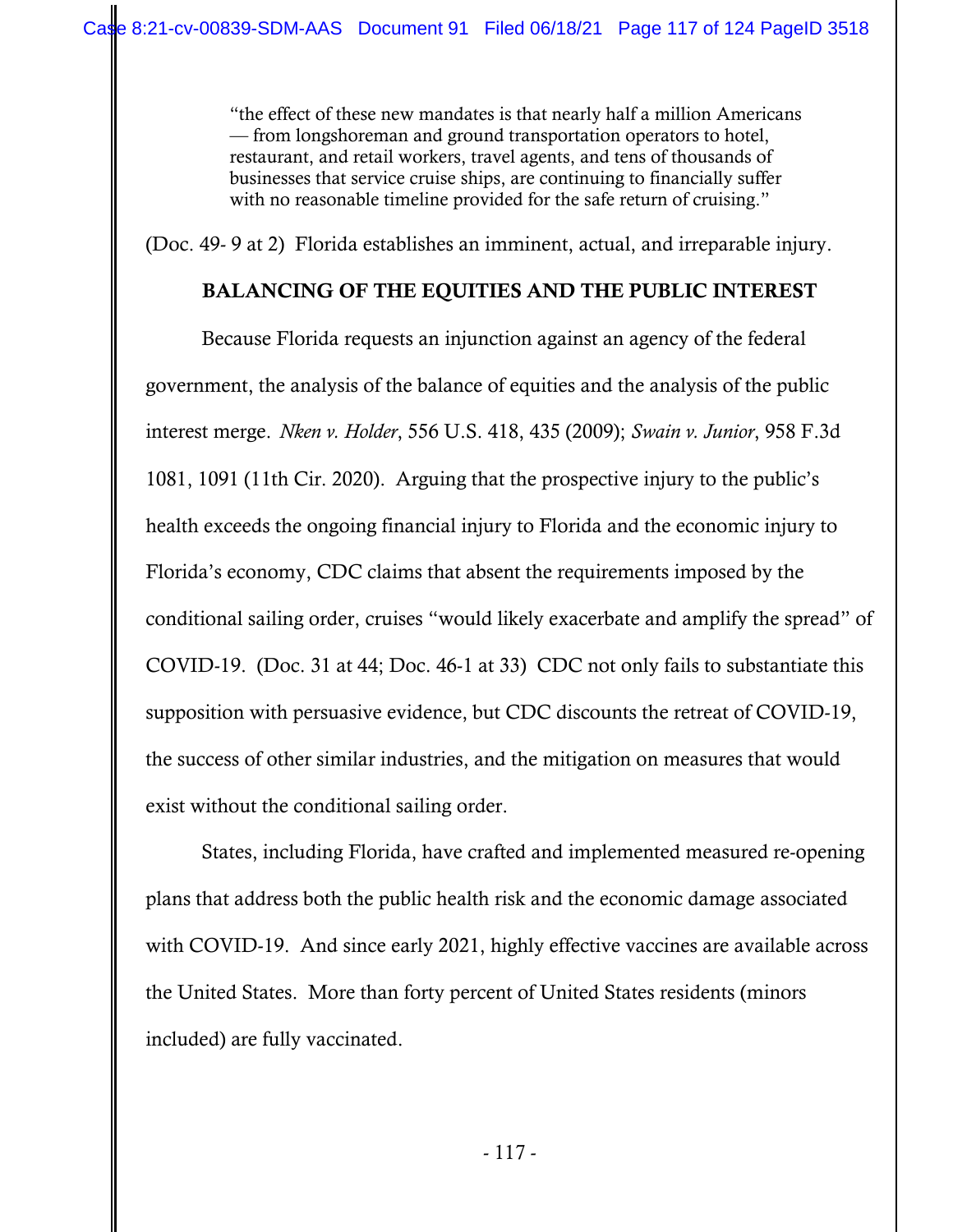As of June 11, 2021, about sixty-four percent of adults have received at least one dose of a vaccine. Fifty-three percent of adults are fully vaccinated.50 In an effort to achieve "herd immunity," which approaches steadily, states administer more than a million vaccines a day. Recognizing the effectiveness of vaccines, CDC admits that persons "do not need to self-quarantine after cruise travel" because "fully vaccinated people can travel at low risk to themselves." (Doc. 45-8 at 2; Doc. 45-15 at 2) Even New York has "re-opened." Governor Cuomo announced that, because 70% of New York adults are vaccinated, the longstanding "closing" of New York can end.

 CDC's regulation of comparable industries confirms the success combating COVID-19. Rather than shutting down other industries catering to large groups of people, CDC offers voluntary "recommendations" and "considerations" (which CDC could offer cruises) to promote the safe operation of hospitality and leisure industries. For example, "to slow the spread of COVID-19" (Doc. 45-4, Doc. 45-5, Doc. 45-6), CDC publishes guidance about the safe operation of a hotel, a casino, and a sporting arena or stadium — each a venue permitted to accommodate hundreds of, or thousands of, people for an extended time. Further, CDC offers guidance to prevent the spread of COVID-19 on an airplane, which safely transports thousands of people each day. (Doc. 45-11) The safe operation of comparable

<sup>50</sup> https://covid.cdc.gov/covid-data-tracker/#vaccinations.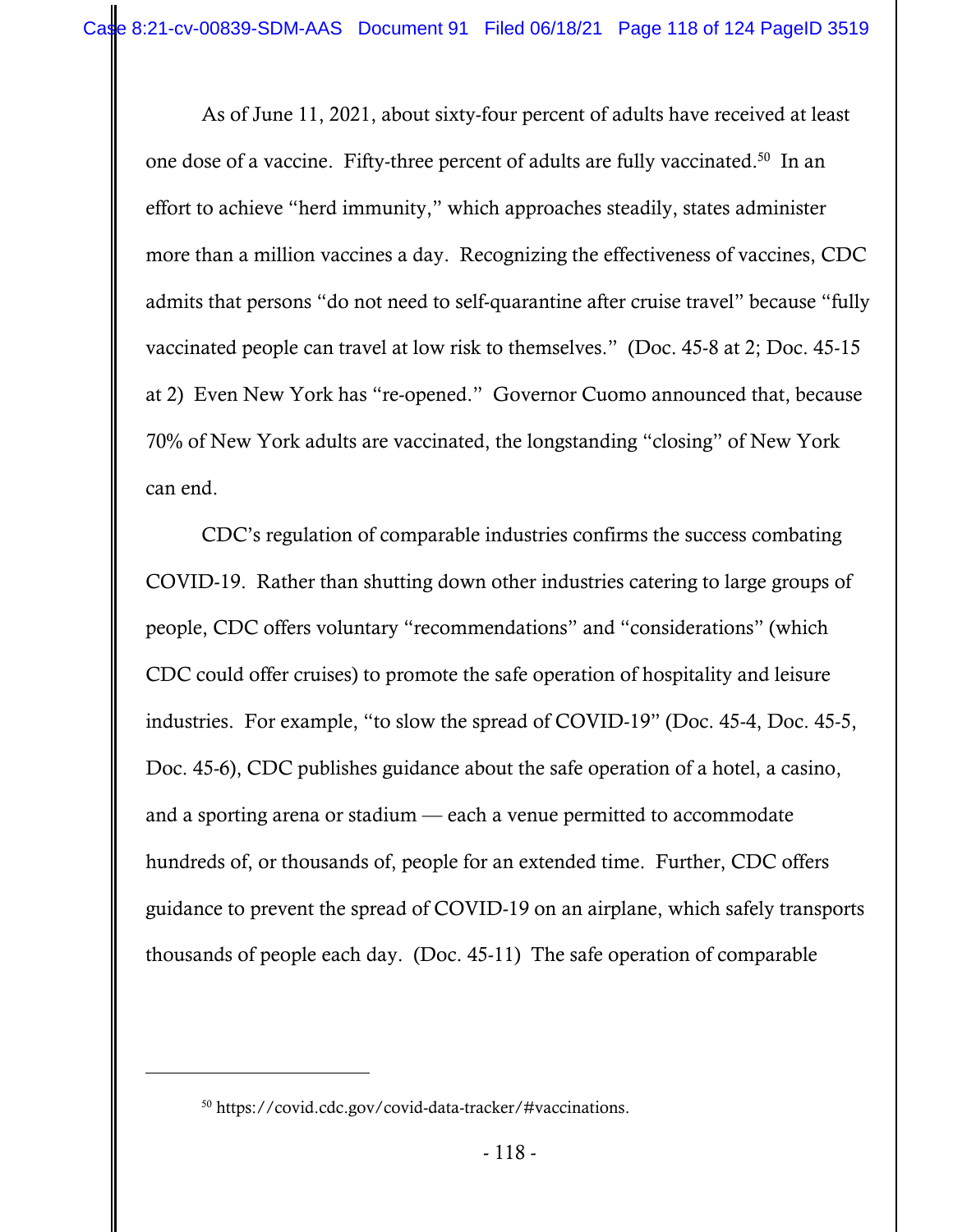industries strongly counsels against finding that moderating the conditional sailing order would endanger the public health.

CDC responds by arguing that cruise ships "present a unique setting that is particularly conducive to transmission of the virus." (Doc. 31-1 at 33) In light of the proliferation of vaccines, CDC's own data weakens this conclusion. CDC reports that "if passengers originate from a community with a medium prevalence of COVID-19 and 50% of those passengers are fully vaccinated . . . modeling data estimates that the passengers' risk of introducing COVID-19 onto the ship has only been reduced by 62.8%." (Doc. 31-1 at 28) But the presence of COVID-19 in the community decreases daily, and vaccinations continue to rise. A passenger's risk of introducing COVID-19 onto a ship decreases as COVID-19 abates. CDC relies on in-house "modeling data," which is unpublished, unrefereed, and undisclosed by CDC and which reportedly offer only conclusory, modeling-based comparisons to other "densely populated" living configurations, which currently thrive without the same restrictions imposed on cruises. (One supposes that if this data were convincing, CDC in recent months might have revealed the study, the model, the results, the methodology, and the researchers.)

 Even absent the conditional sailing order, the cruise industry appears poised to implement strong and proven safety measures for combating COVID-19. (Doc. 56 at 18–21; Doc. 1-3 at 13–14; Doc. 45-10 at 7) The cruise industry not only maintains a self-interest in offering safe cruises, but the cruise industry "ha[s] worked together to develop layers of protection," including precautions the cruise industry proposed

- 119 -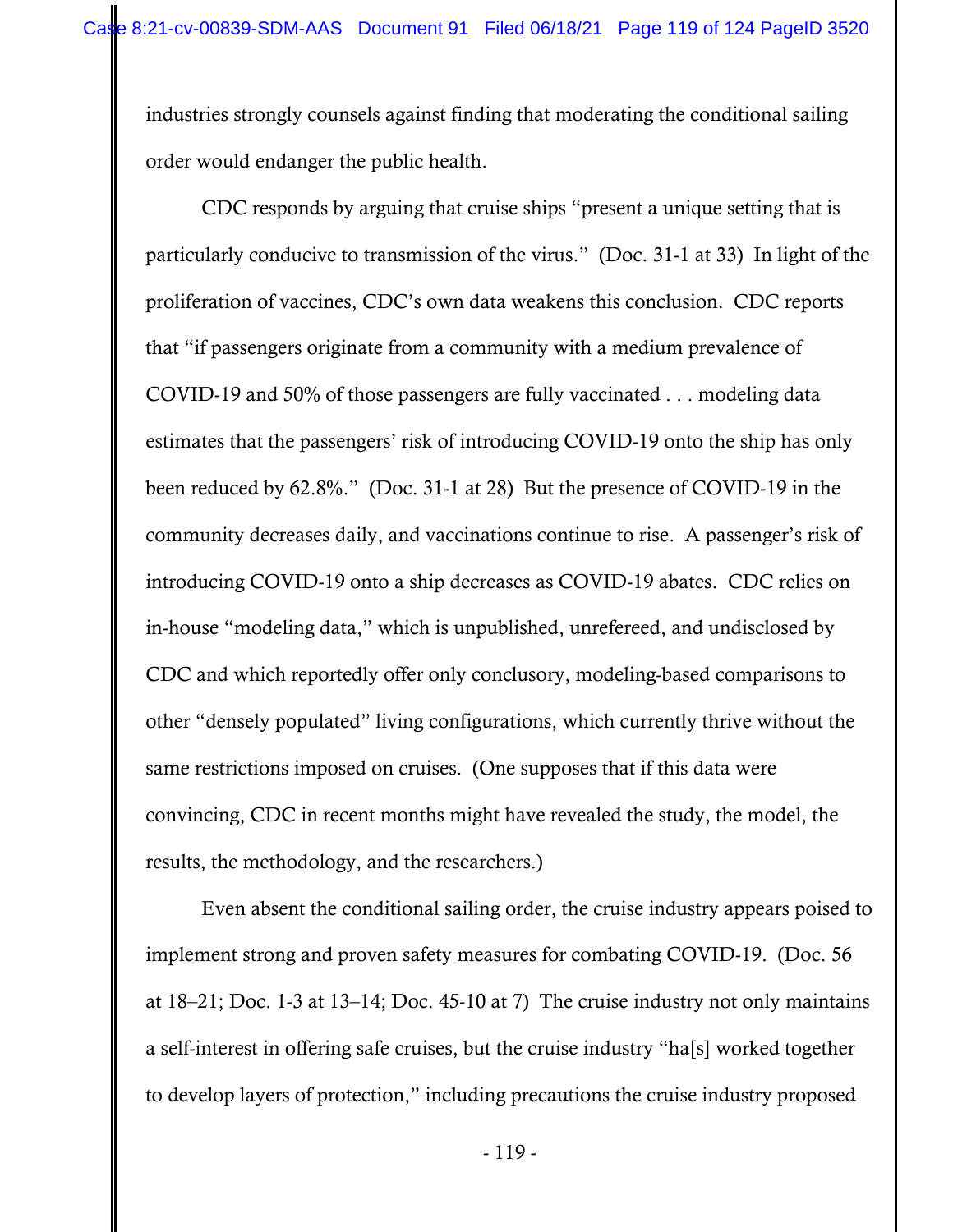to CDC. (Doc. 25-10 at 7) Before the conditional sailing order, the industry formed a "Healthy Sail Panel" of public health experts to design "practical, adaptable, and science-based solutions for mitigating and living with COVID-19." (Doc. 1-3 at 13– 14) The Cruise Line International Association established mandatory COVID-19 protocols, which include testing, masks, distancing, and ventilation. (Doc. 56 at 19) And in Florida, ports offer vaccination programs to support the cruise industry. (Doc. 56 at 20) In sum, even as COVID-19 subsides, precautions persist and will continue to contain COVID-19's (diminishing) spread.

The success containing COVID-19 in 2021 confirms CDC's initial finding that the benefits of sailing "outweigh the costs of not allowing cruise ships to sail." (Doc. 1-3 at 16) Cruises now safely sail all over the world with protocols designed to minimize the spread of COVID-19. Since July 2020, more than 400,000 people have sailed on cruises abroad. (Doc. 45-9; Doc. 45-10) In Europe, thousands sail on cruises without debilitating infections of COVID-19. (Doc. 25-29 at 13) Although citing examples of localized infection (or, at least, "positive" test results) among persons on cruise ships abroad, CDC fails to persuasively show that the infections are not successfully confined or that the infections otherwise endanger a broadly vaccinated group of passengers and the public. (Doc. 31-1 at 80) The availability of vaccines and testing and the comparatively trivial incidence of infection on foreign cruises — all quickly identified and confined — commends optimism about the safe operation of sailing in the United States, which enjoys high rates of vaccination and greatly enhanced, on-board containment mechanisms.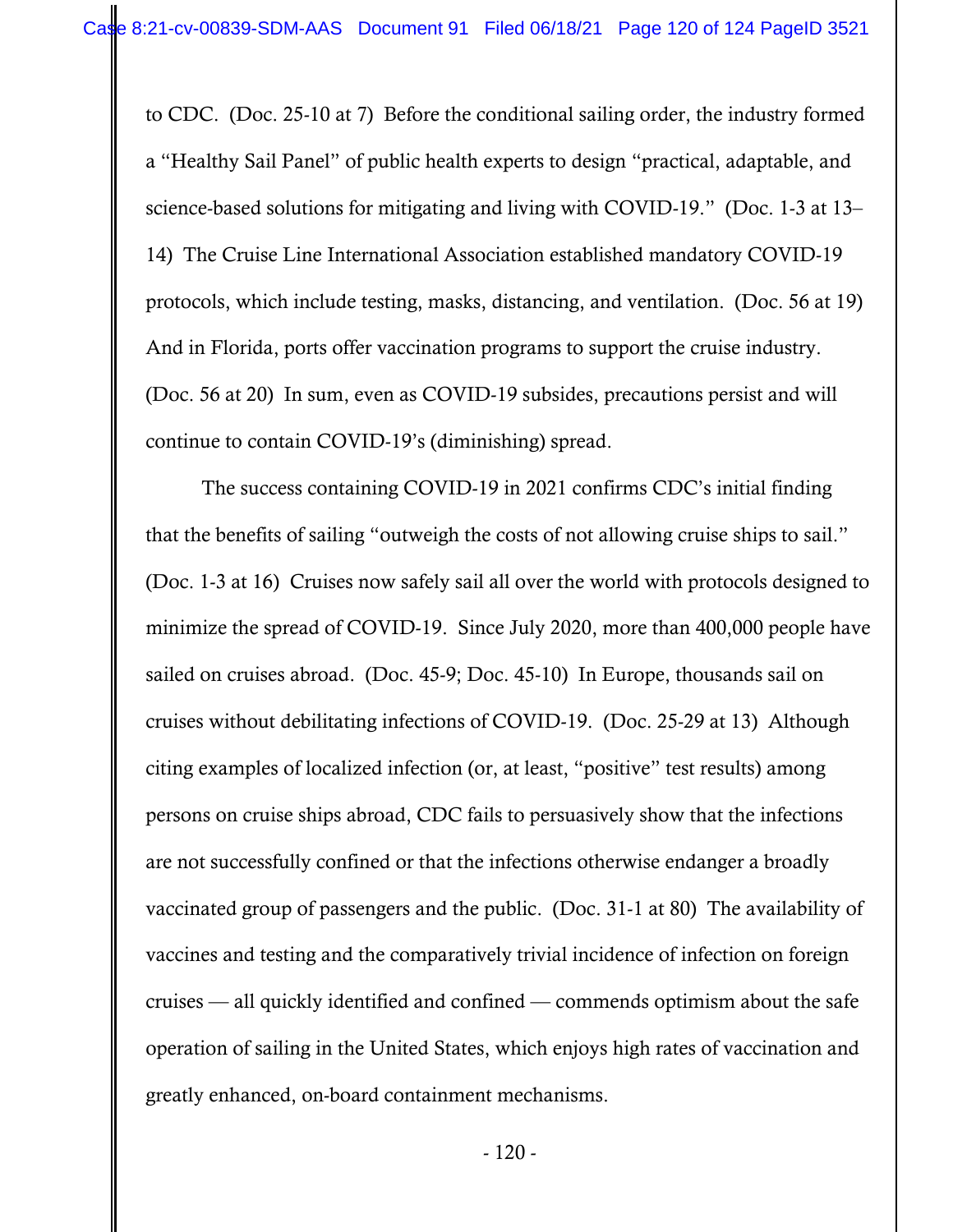With the advent of highly effective vaccines, with more than half of adults fully vaccinated, with infection plummeting, with death from COVID-19 asymptotically approaching zero; with the benefit of effective therapeutics for COVID-19; with masks, safe distancing, and sanitation; and with the successful and safe re-opening of business, including airlines, sporting events, and other high capacity venues, COVID-19 no longer threatens the public's health to the same extent presented at the start of the pandemic or when CDC issued the conditional sailing order. In fact, CDC's conditional sailing order relies on stale data obtained to justify the no-sail orders when the danger posed by COVID-19 was qualitatively and quantitatively different from today. (Doc. 1-3 at 8–19; Doc. 31-1 at 15, 17)

Conversely, Florida's injury and the injury to Florida's economy grows by the day. In 2019, more than thirteen million cruise passengers and crew embarked and disembarked in Florida and patronized Florida's businesses. (Doc. 45 at 14) Even if a fraction of 2019's demand for sailing exists in 2021, as long as sailing remains restricted or reduced, Florida suffers a derivative injury to revenue and to the economy. Without the expeditious resumption of sailing, Florida's injury threatens to become permanent owing to the cruise industry's credible threat (Docs. 45-10; 28; 29) of leaving Florida. *All. for the Wild Rockies v. Cottrell*, 632 F.3d 1127, 1138 (9th Cir. 2011) ("[T]he effect on the health of the local economy is a proper consideration in the public interest analysis."). And Florida's high likelihood of success on the merits ensures that a preliminary injunction would serve the public interest. After all, "[t]here is generally no public interest in the perpetuation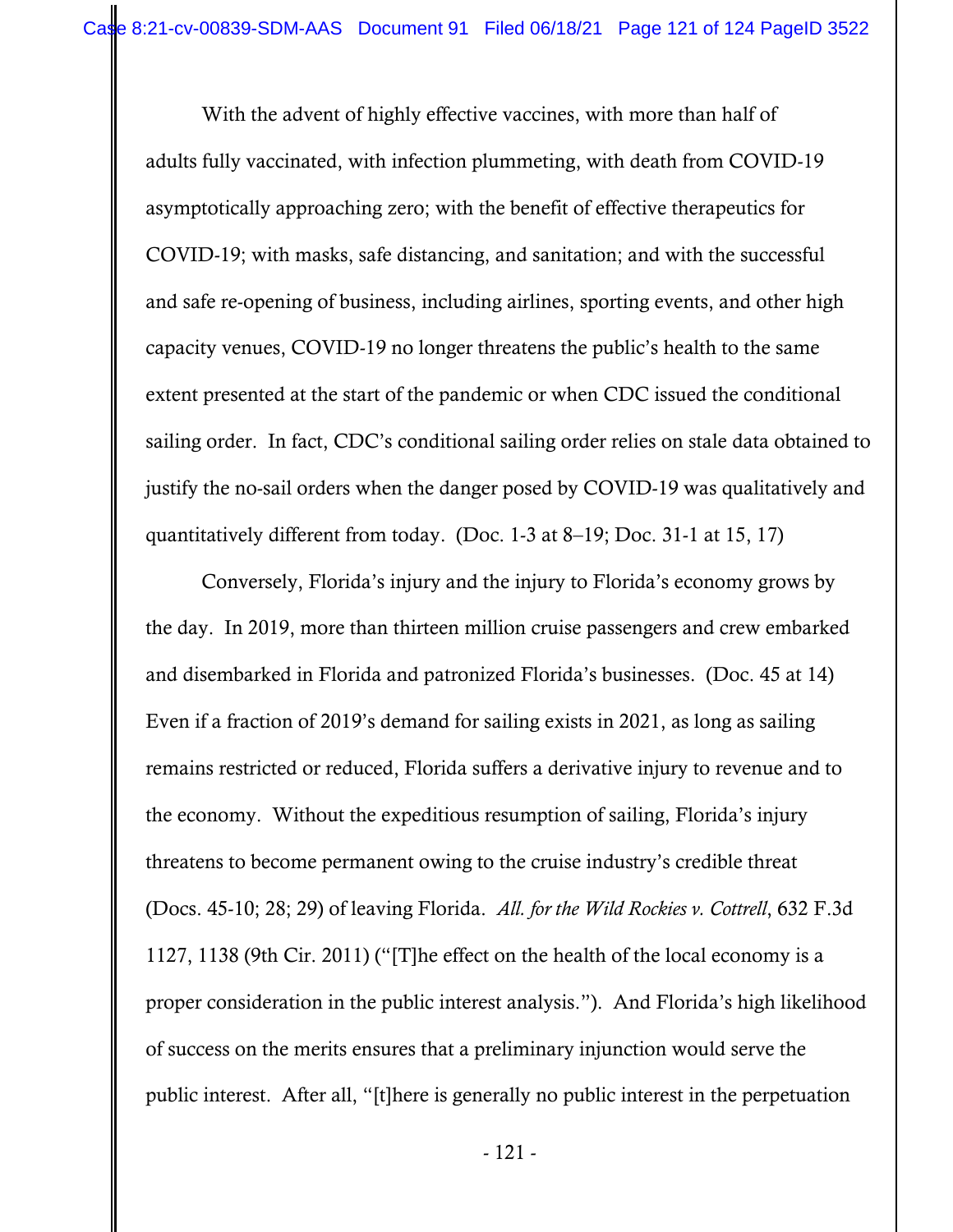of unlawful agency action." *League of Women Voters of United States v. Newby*, 838 F.3d 1, 12 (D.C. Cir. 2016); *Gordon v. Holde*r, 721 F.3d 638, 653 (D.C. Cir. 2013) ("[E]nforcement of an unconstitutional law is always contrary to the public interest."); *United States v. Alabama*, 691 F.3d 1269, 1301 (11th Cir. 2012) ("[f]rustration of federal statutes and prerogatives are not in the public interest, and we discern no harm from the state's nonenforcement of invalid legislation."); *Washington v. Reno*, 35 F.3d 1093, 1103 (6th Cir. 1994) (finding a "greater public interest in having governmental agencies abide by the federal laws that govern their existence and operations."). The balance of harm and the public interest favors Florida.

## **CONCLUSION**

This order resolves Florida's motion for a preliminary injunction. In brief, this order confirms Florida's constitutional and statutory standing to assert the claims in the complaint. This order finds that Florida is highly likely to prevail on the merits of the claim that CDC's conditional sailing order and the implementing orders exceed the authority delegated to CDC under Section 264(a). Alternatively, this order (1) finds that, if Section 264(a) includes the comprehensive authority claimed by CDC to promulgate and enforce regulations, Section 264(a) likely constitutes an unconstitutional delegation of legislative power to CDC because the delegation fails to convey any "intelligible principle" to guide CDC's exercise of authority and (2) finds that the Supreme Court seems likely to impose soon a more demanding standard, which Section 264(a), as interpreted by CDC, is even more likely to fail.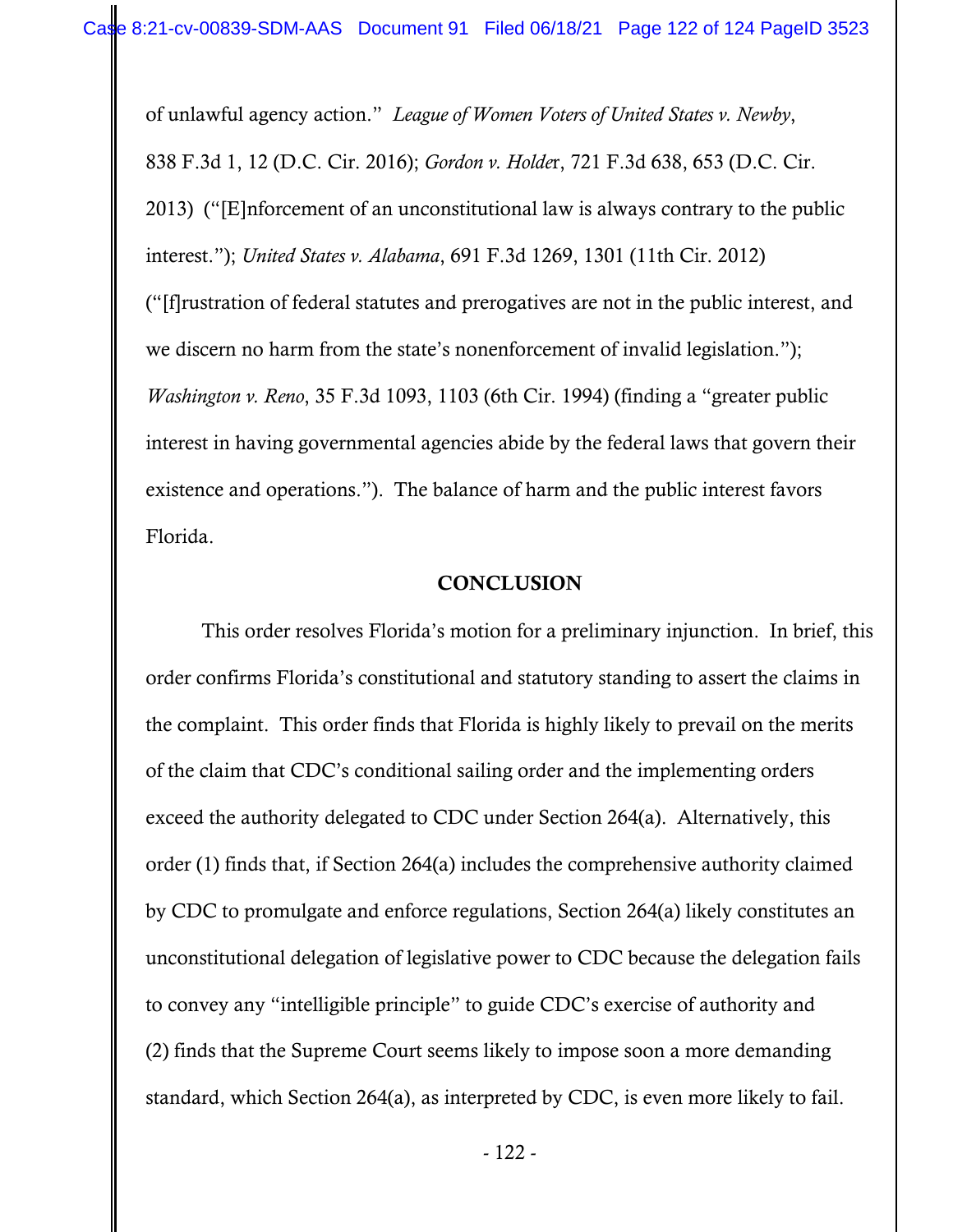Additionally, this order determines that Florida is likely to prevail on at least one, but perhaps not all, of the several other claims based on the APA.

Because of (1) Florida's probability of success on the merits, (2) the imminent threat of irreparable injury to Florida, (3) the comparative injury depending on whether an injunction issues, and (4) the imminent and material threat to the public interest, Florida's motion for preliminary injunction is GRANTED, and CDC is PRELIMINARILY ENJOINED from enforcing against a cruise ship arriving in, within, or departing from a port in Florida the conditional sailing order and the later measures (technical guidelines, manuals, and the like). However, the preliminary injunction is STAYED until 12:01 a.m. EDT on JULY 18, 2021, at which time the conditional sailing order and the measures promulgated under the conditional sailing order will persist as only a non-binding "consideration," "recommendation" or "guideline," the same tools used by CDC when addressing the practices in other similarly situated industries, such as airlines, railroads, hotels, casinos, sports venues, buses, subways, and others. (Docs. 45-4; 45-5;45-6; 46-4)

However, to further safeguard the public's health while this action pends, CDC may propose not later than JULY 2, 2021, a narrower injunction both permitting cruise ships to sail timely and remaining within CDC's authority as interpreted in this order. The motion for the proposed injunction must support the proposed terms with current scientific evidence and fully disclose — if unavailable to the public — scientific evidence, including methodology, raw data, analysis, and the like and the names and qualifications of the scientists participating in the study,